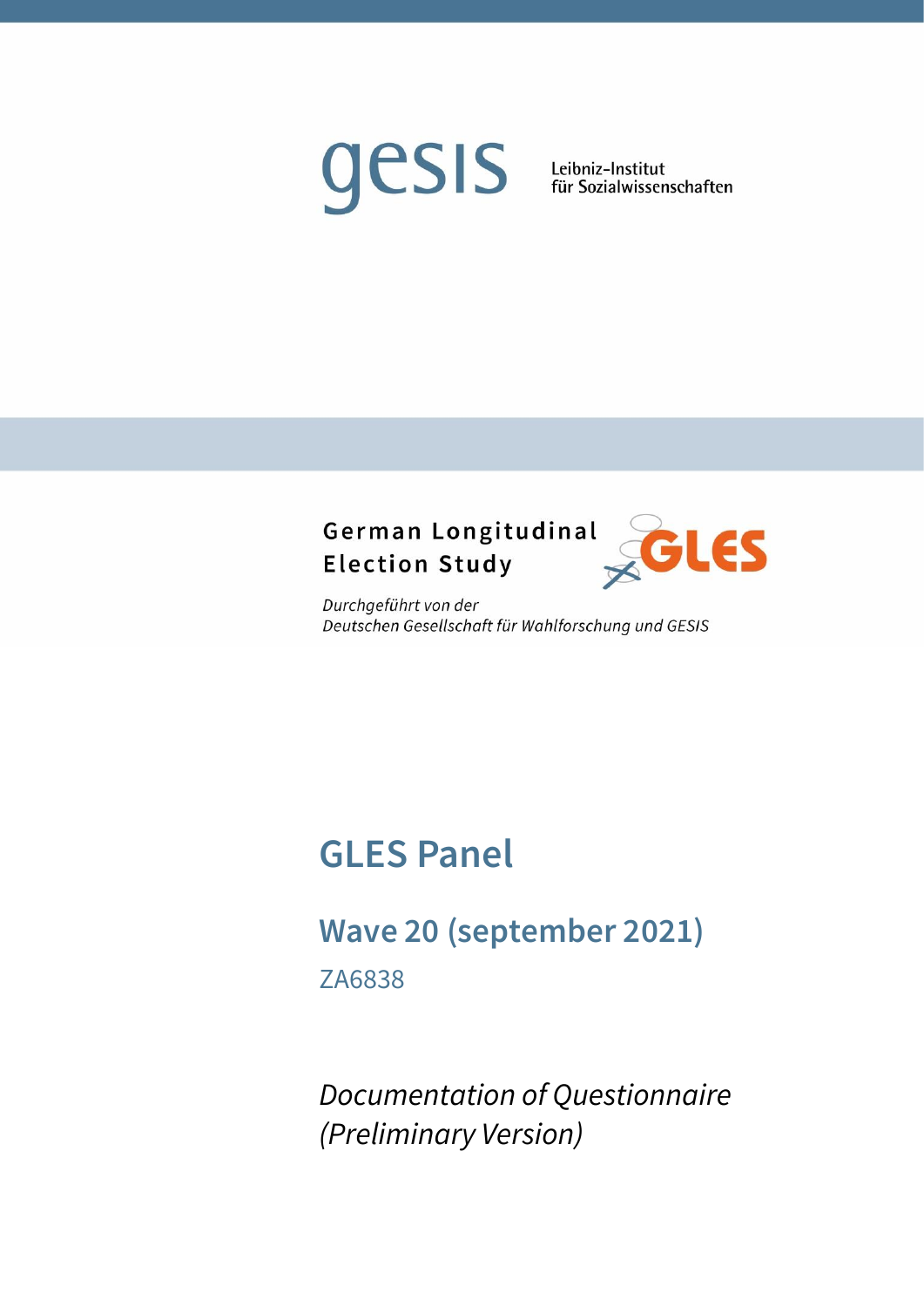The German Longitudinal Election Study (GLES) is the central scientific survey programme in Germany for the continuous collection and provision of high-quality data for national and international election research. The methodologically diverse surveys of GLES make it possible to investigate the political attitudes and behaviors of voters and candidates. GLES has been carried out in close cooperation between the German Society for Electoral Studies (DGfW) and GESIS - Leibniz Institute for the Social Sciences. More information are available here: [www.gles.eu.](http://www.gles.eu/)

The GLES Panel allows users to study intra-individual change in political attitudes and behaviors during the election campaign, as well as investigates long-term change between federal elections. It is a longitudinal survey of the same individuals of currently two different samples. Sample A, "2017 Election Campaign", consists of respondents from the Short-term Campaign Panel of the GLES 2017, whereas Sample B, "2017 Pre- and Post-Election Cross-Section", includes those respondents from the 2017 Pre- and Post-Election Cross-Section of GLES (ZA6802) who agreed to be re-interviewed in the GLES Panel. While respondents from Sample A have been interviewed up to fourteen times since the beginning of the data collection in autumn 2016, Wave 10 of the GLES Panel has been the first re-interview for respondents from Sample B. In addition, individuals recruited in profile wave a2 2020 were re-surveyed for the first time in wave 15 (sample A4).

In the following, you will find some general information about the data sets and the documentation of the questionnaire of wave 20. From wave 13 onwards, both samples are surveyed solely in CAWI mode.

#### **Please note:**

This documentation of the questionnaire is a preliminary version and published before data release on the website of the German Longitudinal Election Study (GLES). Therefore, it might contain errors and adjustments might be necessary due to the data collection and processing. Preliminary English translations might change due in later revisions. Please do not cite before the data are released in th[e data catalogue](https://dbk.gesis.org/dbksearch/?db=en) of GESIS - Leibniz Institute for the Social Sciences. Information on data releases can be found on th[e GLES website](http://www.gles.eu/) or by signing up for th[e GLES newsletter.](https://lists.gesis.org/mailman/listinfo/gles-l)

As a public service to the international academic community, we provide English translations of GLES datasets, questionnaires, and related important documents. Due to specifics of the original documents in German and the fact that translations were not done by political scientists, the wording of established social and political science questions and constructs in these translations may occasionally deviate somewhat from the Standard English versions. If you have any questions concerning the translations, do not hesitate to contact the GLES staff vi[a gles@gesis.org.](mailto:gles@gesis.org)

| Study number           | ZA6838                                                                           |
|------------------------|----------------------------------------------------------------------------------|
| Title                  | GLES Panel 2016-2021, Wave 20                                                    |
| <b>Current Version</b> | not yet published                                                                |
| doi                    | not yet published                                                                |
| Citation               | not yet published                                                                |
| Number of observations | not yet collected. A sample size of up to XXX<br>realized interviews is aspired. |
| Number of variables    | Not yet collected. The questionnaire consists of 177 items.                      |

#### **Basic Information**

|                       | Wave 20                                           | А      | 2021-09-29 - 2021-10-12   |
|-----------------------|---------------------------------------------------|--------|---------------------------|
| Date of Collection    | Wave                                              | Sample | <b>Date of Collection</b> |
| Data Collector        | GESIS - Leibniz Institute for the Social Sciences |        |                           |
| <b>Funding Agency</b> | GESIS - Leibniz Institute for the Social Sciences |        |                           |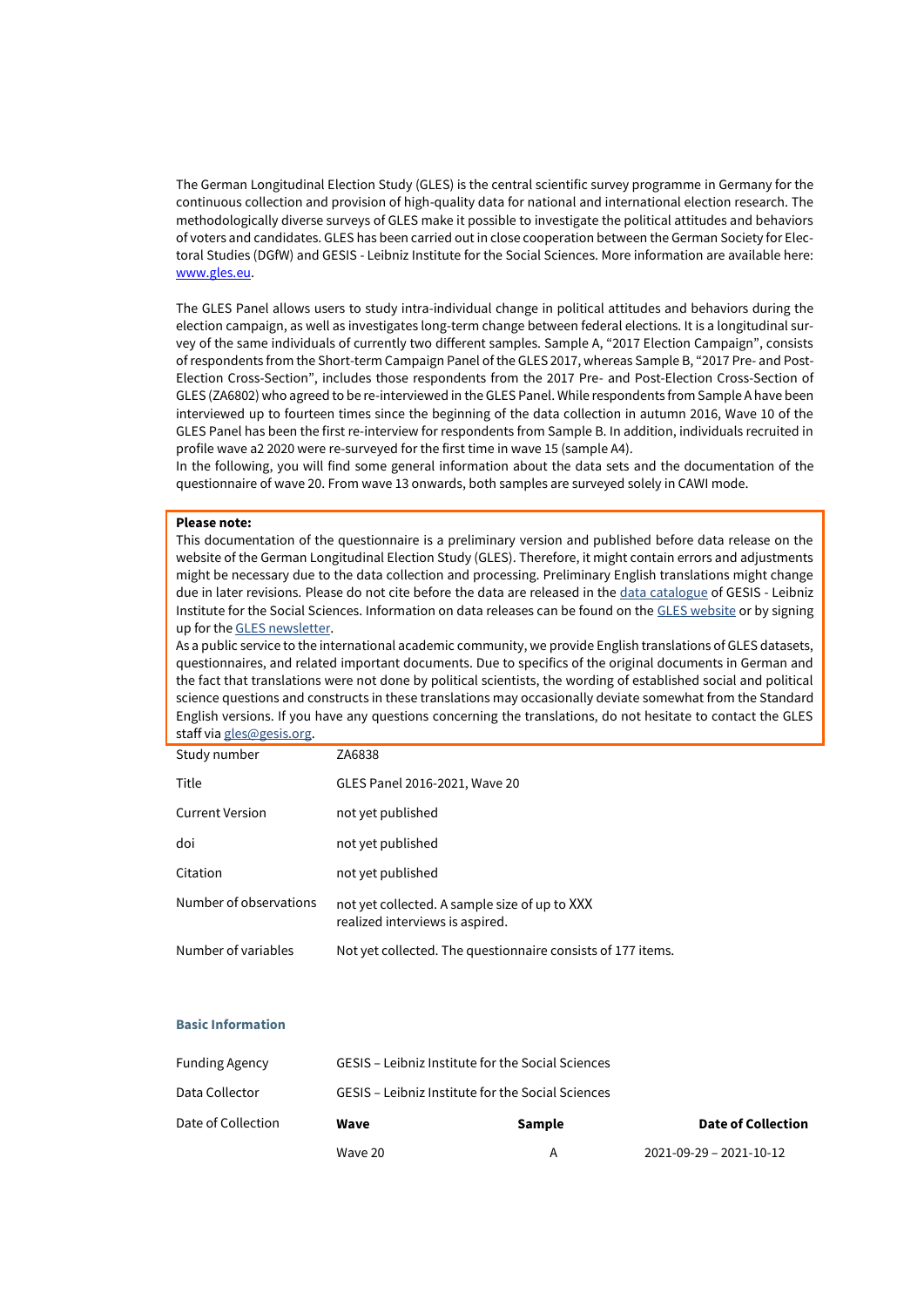B 2021-09-29 – 2021-11-09

Content Intention to vote und vote choice, political involvement, political attitudes, perceptions of problems, evaluations of political actors, sociodemographics, personality, corona crisis

#### **Methodology**

| Geographic Coverage     | Germany (DE)                                                                                                       |
|-------------------------|--------------------------------------------------------------------------------------------------------------------|
| <b>Universe</b>         | [Sample A1-A3]                                                                                                     |
|                         | German population with Internet access eligible to vote in the 2017 federal elections.                             |
|                         | [Sample A4]                                                                                                        |
|                         | German population with Internet access eligible to vote in the 2021 federal elections.                             |
| Selection               | [Sample A]<br>Quota sampling of the frame population of the Online-Access-Panel by age, gender and edu-<br>cation. |
| Mode of Data Collection | [Sample A]<br>Computer-assisted web-based interviews (CAWI)                                                        |

#### **Data access**

Terms of access Data and documents are released for academic research and teaching: Category A. Due to data protection regulations, some variables can also only be made available after signing an off-site data use agreement or can only be used on-site at the Secure Data Center (SDC) at GESIS (Cologne, Mannheim). If you are interested, please contact us a[t gles@gesis.org.](mailto:gles@gesis.org)

#### **Notification of publications**

To get an overview of the use of our data, we kindly request users of GLES-data to inform us about publications that utilize those data (biographic description, study no. of the dataset). Publications using GLES-data are listed in the official bibliography of the GLES project. In case of limited access to your publication (e.g. conference papers), we would highly appreciate if you could send us an electronic (PDF file[, gles@gesis.org](mailto:gles@gesis.org)) or a print copy of your publication.

#### **Contact**

GESIS – Leibniz-Institut für Sozialwissenschaften Postfach 122155 68072 Mannheim E-Mail[: gles@gesis.org](mailto:gles@gesis.org)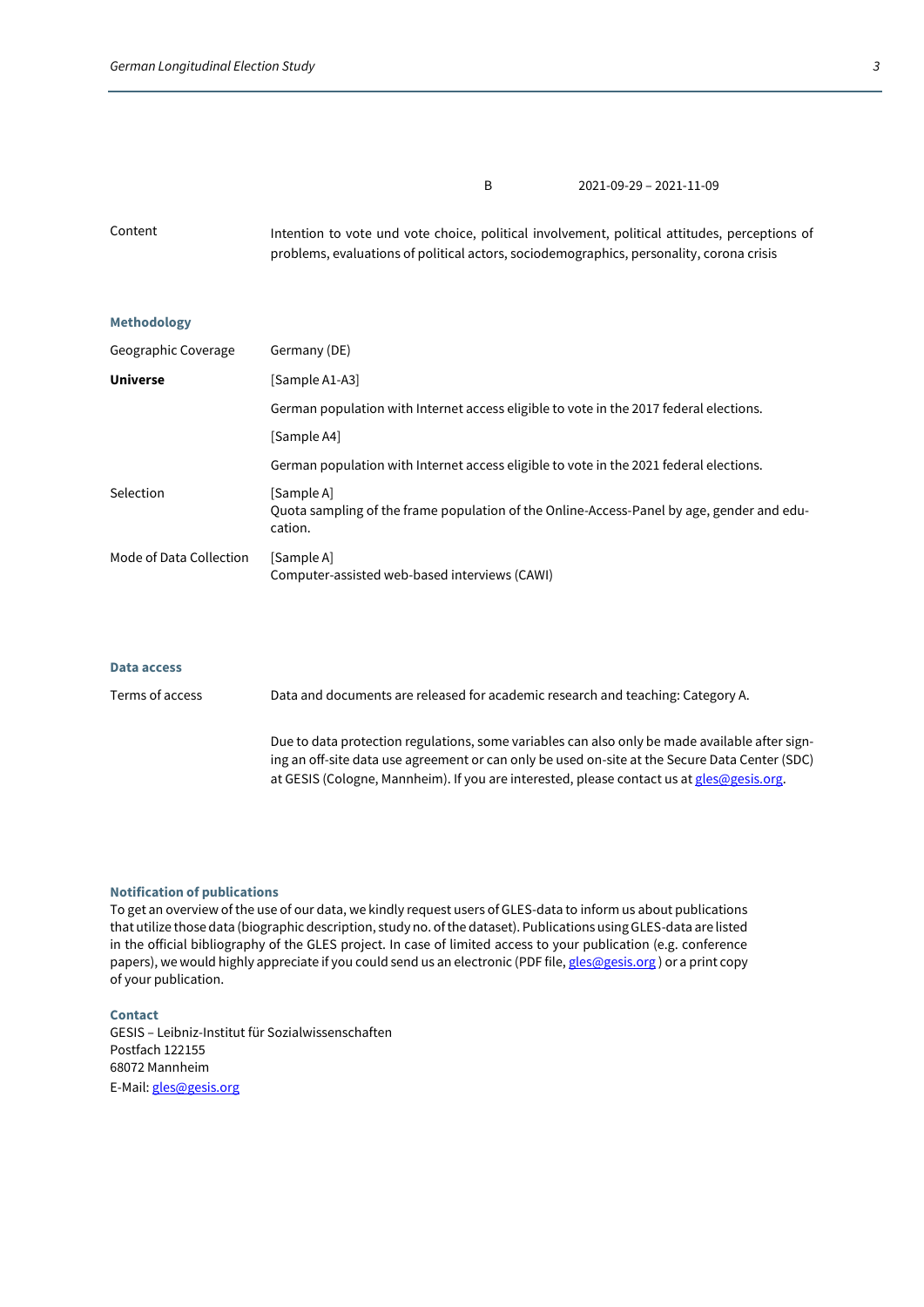# **Verification**

| Variables: kp20_2291; kp20_2290; kp20_2293s |                            |                                                                |
|---------------------------------------------|----------------------------|----------------------------------------------------------------|
| <b>Waves: 1-20, a1, a2</b>                  | <b>Topic:</b> Verification | <b>Items:</b> Month of birth; Year of birth; Location of birth |
| <b>Mode: CAWI</b>                           | <b>Sample:</b> A/B         |                                                                |
| Filter:                                     |                            |                                                                |

**Presentation:**

Single response list (vertical)

**must answer:** the following three questions are displayed on one screen; plausibility check: If no or invalid answers were given for month of birth, year of birth and/or location of birth, the following request follows: "One or more answers are invalid. Please answer all questions".

#### **Question kp20\_2291:**

In what month were you born?

- Please select

- January
- February
- March
- April
- May
- June
- July
- August
- September
- October
- November
- December

# **Coding:**

(0) Please select (1) January (2) February (3) March (4) April (5) May (6) June (7) July (8) August (9) September (10) October (11) November (12) December

----------------------------------------------------------------------

(-95) not participated

#### **Presentation:**

Text field (single row) with four numerical digits; Plausibility check: Only exactly four numerical values are possible, no letters or special characters! Only entries between 1906 and 2003 are allowed. Text for plausibility check: "Please enter your year of birth in four digits".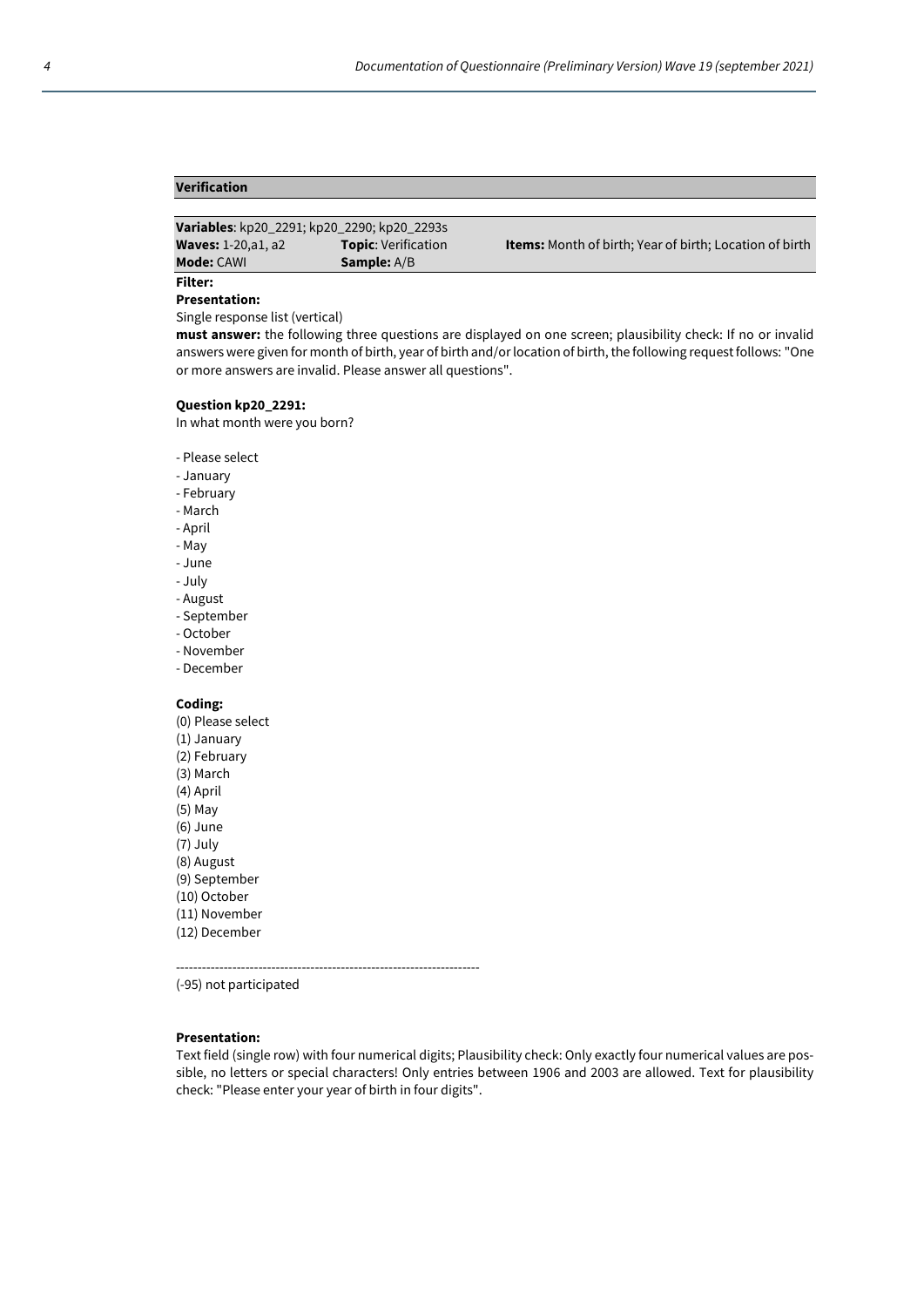# **Question kp20\_2290:**

Please enter the year you were born in.

#### **Instructions:**

Use four digits, e.g. 1978.

 $---$ 

#### **Coding:**

----------------------------------------------------------------------

(-95) not participated

#### **Presentation:**

Text field (single row); Field for answer with one character; Plausibility check: Only one letter (allow umlauts) and no number or punctuation is possible; Text for plausibility check: "Please enter the first letter of your location of birth."

# **Question kp20\_2293s:**

Please enter the first letter of your location of birth.

#### **Instructions:**

If you are not sure, enter the location of birth just as it is written on the front page of your ID card.

\_

# **Coding:**

----------------------------------------------------------------------

(-95) not participated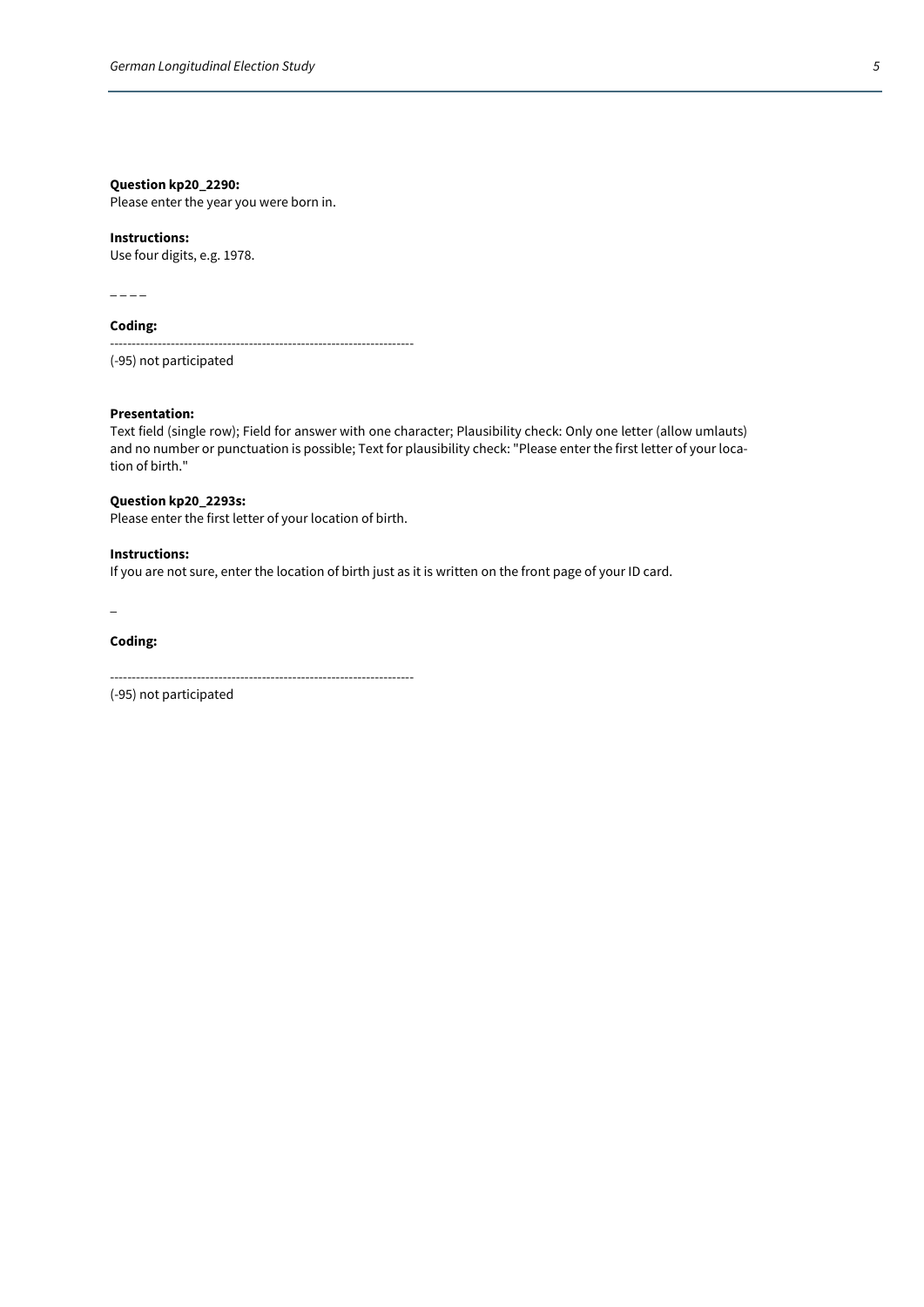| Variables: kp20_2291_c2; kp20_2290_c2; kp20_2293s_c2                  |                            |                                                                |  |  |
|-----------------------------------------------------------------------|----------------------------|----------------------------------------------------------------|--|--|
| <b>Waves: 1-20, a2</b>                                                | <b>Topic: Verification</b> | <b>Items:</b> Month of birth; Year of birth; Location of birth |  |  |
| <b>Mode: CAWI</b>                                                     | <b>Sample: A</b>           |                                                                |  |  |
| Filter:                                                               |                            |                                                                |  |  |
| Sample A1/A2:                                                         |                            |                                                                |  |  |
| kp1_2291!=kp20_2291   kp1_2290!=kp20_2290   kp1_2293s!= kp20_2293s    |                            |                                                                |  |  |
| Sample A3:                                                            |                            |                                                                |  |  |
| kpa1_2291!=kp20_2291   kpa1_2290!=kp20_2290   kpa1_2293s!= kp20_2293s |                            |                                                                |  |  |
| Sample A4:                                                            |                            |                                                                |  |  |

Kpa2\_2291!=kp20\_2291 | kpa2\_2290!=kp20\_2290 | kpa2\_2293s!= kp20\_2293s

# **must answer:** the following three questions are displayed on one screen.

Plausibility check: If no invalid answers were given for gender, month of birth, year of birth and/or location of birth, the following request follows: "One or more answers are missing. Please answer all questions." Display instruction text in red.

#### **Instructions (left-justified and bold letters):**

"Your answers do not match your answers from the first survey of the GLES-study. Please note that you can only participate in this survey if you identify yourself correctly just as you did the first time."

#### **Presentation:**

Single, closed response list

# **Question kp20\_2291\_c2:**

What month were you born in?

# **Instructions:**

- Please select
- January
- February
- March
- April
- May
- June
- July
- August
- September
- October
- November
- December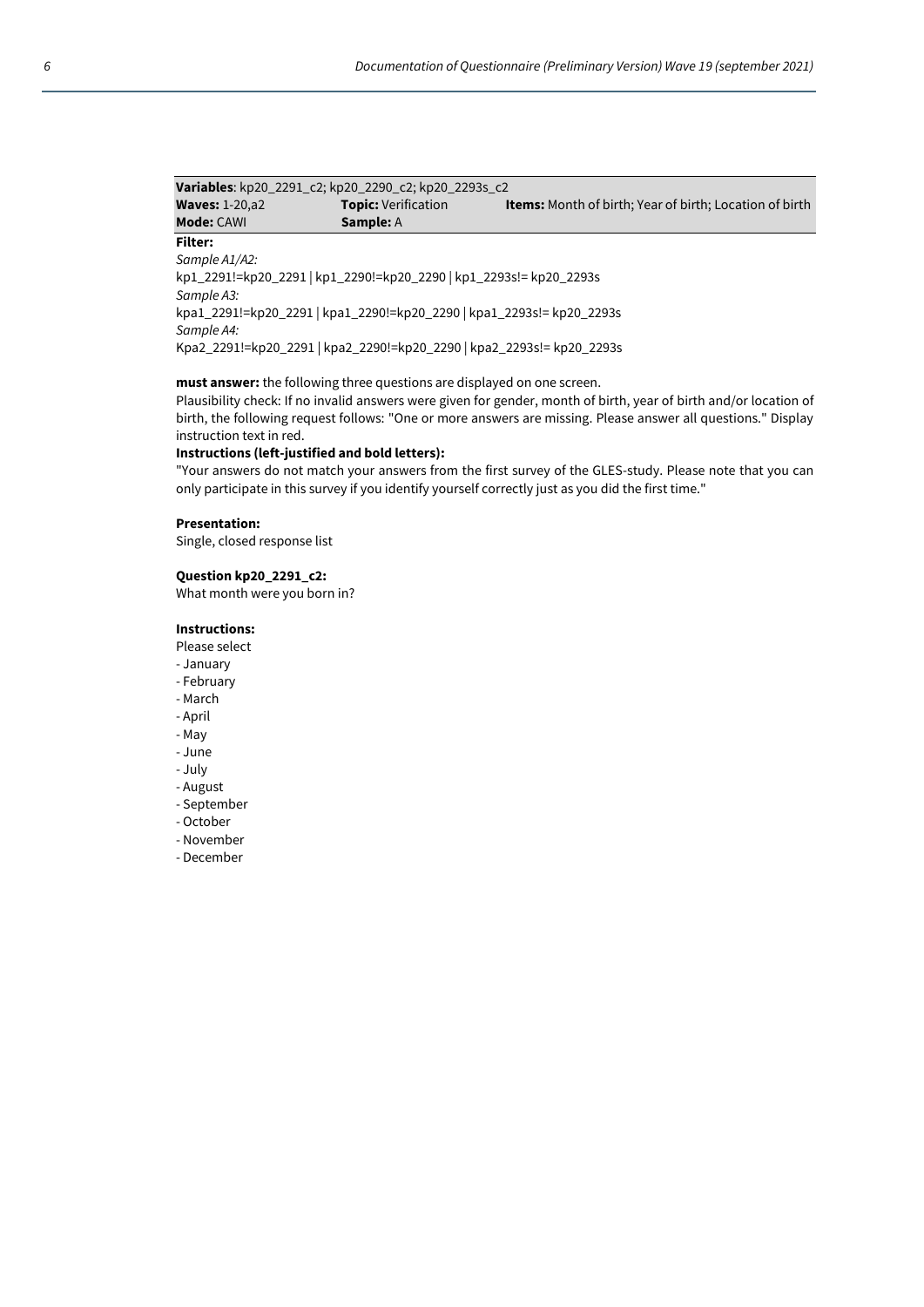(0) Please select (1) January (2) February (3) March (4) April (5) May (6) June (7) July (8) August (9) September (10) October (11) November (12) December

----------------------------------------------------------------------

(-93) not asked, terminated (-95) not participated (-97) not applicable

#### **Presentation:**  Text field (single row) with two numerical digits

**Question kp20\_2290\_c2:** Please enter the year you were born in.

 $---$ 

**Coding:**

---------------------------------------------------------------------- (-93) not asked, terminated (-95) not participated (-97) not applicable

#### **Presentation:**

Text field (single row); Field for answer with one character; plausibility check: Only one letter and no numbers are possible; Text for plausibility check: "Please enter the first letter of your location of birth."

#### **Question kp20\_2293s\_c2:**

Please enter the first letter of your location of birth.

#### **Instructions:**

If you are not sure, enter the location of birth just as it is written on the front page of your ID card.

\_

# **Coding:**

----------------------------------------------------------------------

(-93) not asked, terminated (-95) not participated (-97) not applicable

[NOTE: Because the content of the verification variables has to be identical with the answer from the first wave of the respondent, the displayed variables are not included in the dataset but may be acquired on request.]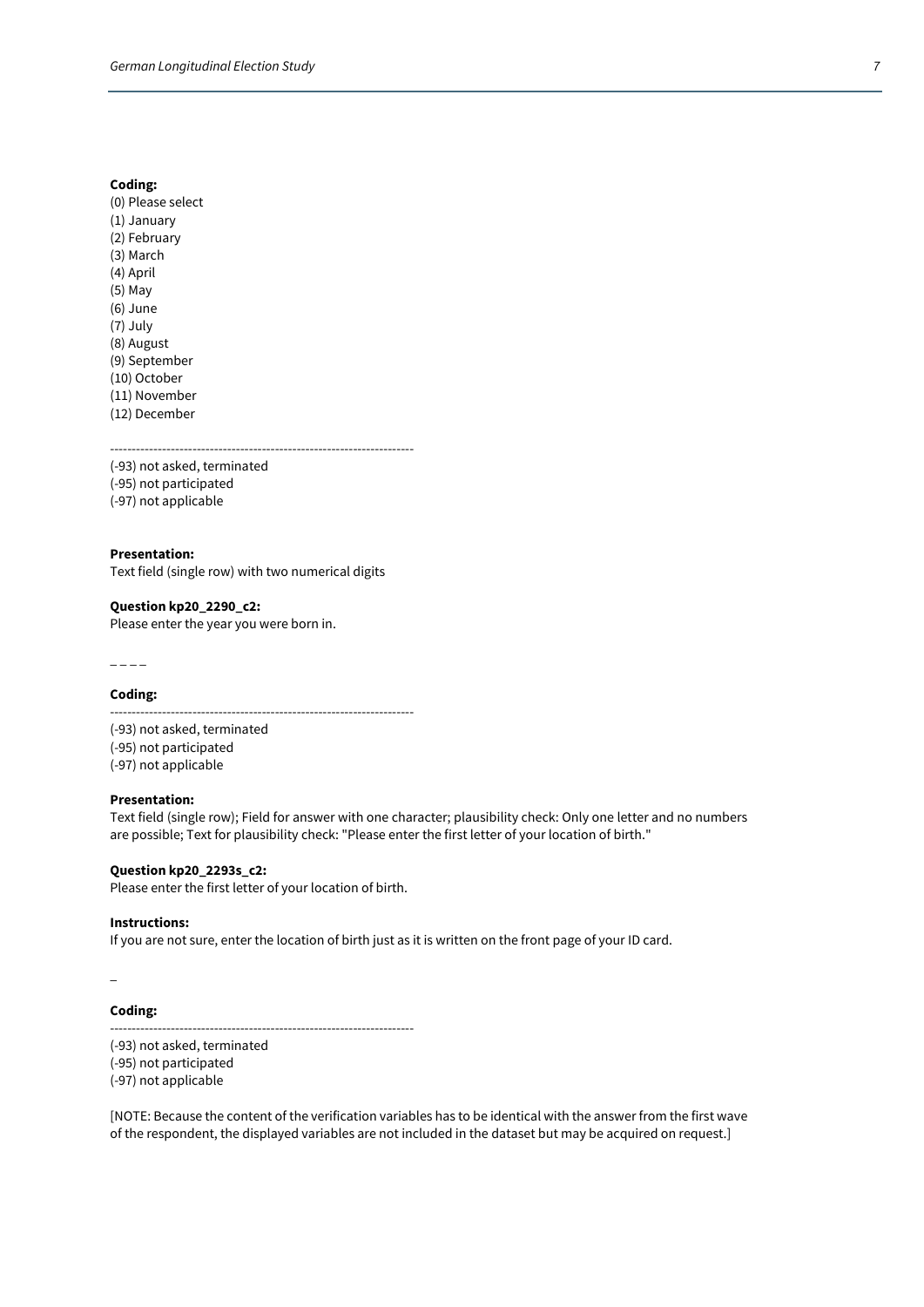| Variable: kp20_4280         |                                                                             |                                                 |
|-----------------------------|-----------------------------------------------------------------------------|-------------------------------------------------|
| <b>Waves: 1-20</b>          | <b>Topic:</b> Verification                                                  | <b>Item:</b> Reason for false verification code |
| <b>Mode: CAWI</b>           | <b>Sample: A</b>                                                            |                                                 |
| Filter:                     |                                                                             |                                                 |
| Sample A1/A2:               |                                                                             |                                                 |
|                             | (kp20_2293s_c2!=-97) & (kp1_2291!=kp20_2291_c2   (kp1_2290!=kp20_2290_c2)   |                                                 |
| (kp1 2293s!=kp20 2293s c2)  |                                                                             |                                                 |
| Sample A3:                  |                                                                             |                                                 |
|                             | (kp20_2293s_c2!=-97) & (kpa1_2291!=kp20_2291_c2   (kpa1_2290!=kp20_2290_c2) |                                                 |
| (kpa1 2293s!=kp20 2293s c2) |                                                                             |                                                 |
| Sample A4:                  |                                                                             |                                                 |
|                             | (kp20_2293s_c2!=-97) & (kpa2_2291!=kp20_2291_c2   (kpa2_2290!=kp20_2290_c2) |                                                 |
| (kpa2 2293s!=kp20 2293s c2) |                                                                             |                                                 |
|                             |                                                                             |                                                 |

# **Presentation:**

Single response list (vertical)

#### **Question:**

The answers concerning your person do not match the answers from the first survey of the GLES-study. There are several possible reasons. Please select the reason that you think is most likely.

- I did not participate in the first part of the GLES-study.

- I may have made a typing error.

- I am sure that I gave the same answers as I did in the first part of the GLES-study.

**Forwarding:** Closing screen >> survey completed

#### **Coding:**

(1) not participated (2) typing error (3) same answer

----------------------------------------------------------------------

(-93) not asked, terminated

(-95) not participated

(-97) not applicable

[NOTE: These verification variables are not included in the dataset but may be acquired on request.]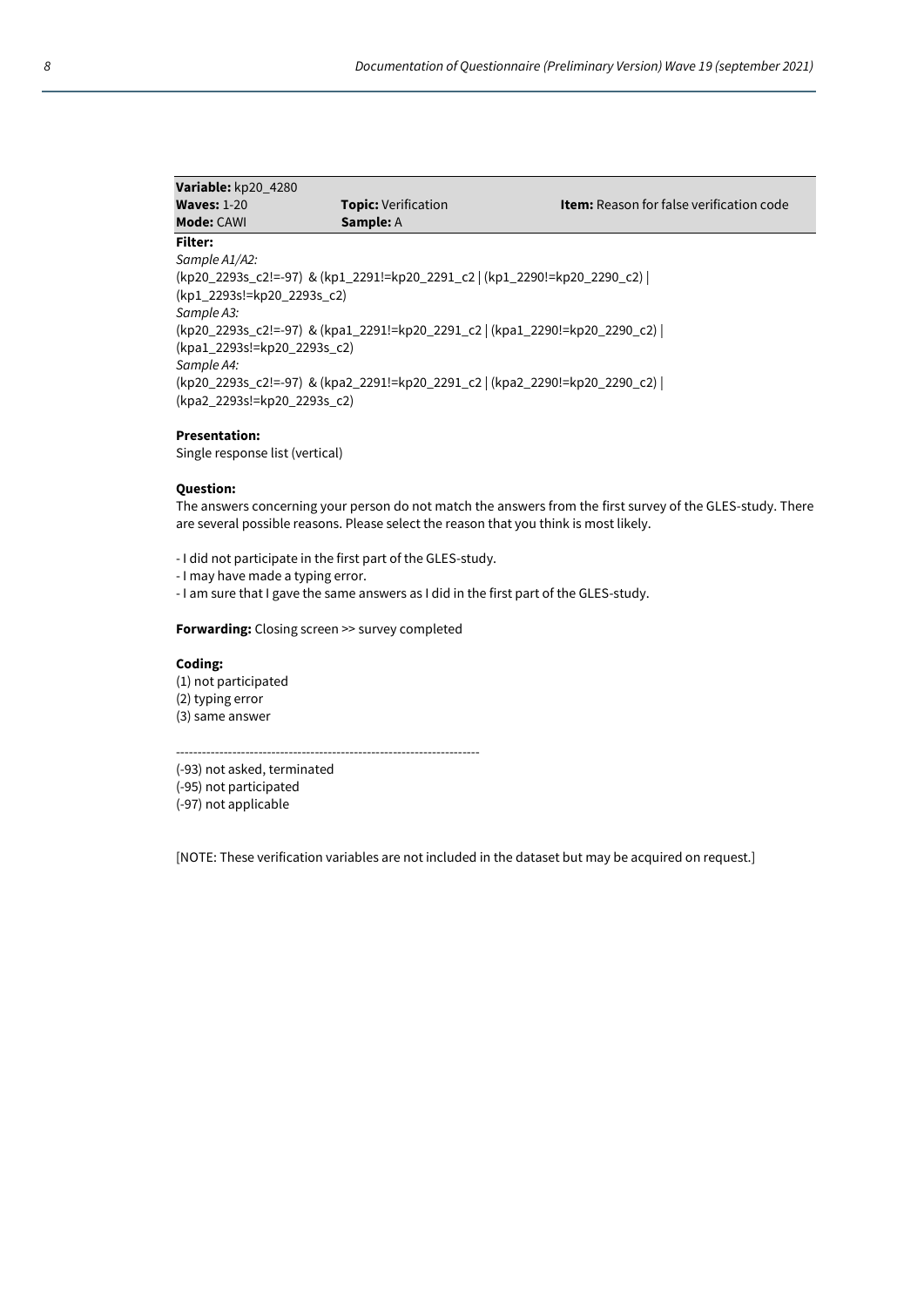| Variable: kp20_2280                 |                                                                                               |                            |
|-------------------------------------|-----------------------------------------------------------------------------------------------|----------------------------|
| <b>Waves: 1-16, a1, a2,20</b>       | <b>Topic:</b> Sociodemography                                                                 | <b>Item:</b> Gender        |
| Mode: CAWI                          | <b>Samples:</b> A/B                                                                           |                            |
| <b>Presentation:</b>                |                                                                                               |                            |
|                                     | must answer; single response list (vertical); plausibility check: "Please state your gender." |                            |
| <b>Question:</b>                    |                                                                                               |                            |
| Please state your gender.           |                                                                                               |                            |
|                                     |                                                                                               |                            |
| - male                              |                                                                                               |                            |
| - female                            |                                                                                               |                            |
| -diverse                            |                                                                                               |                            |
| Coding:                             |                                                                                               |                            |
| $(1)$ male                          |                                                                                               |                            |
| (2) female                          |                                                                                               |                            |
| (3) diverse                         |                                                                                               |                            |
|                                     |                                                                                               |                            |
| (-93) not asked, terminated         |                                                                                               |                            |
| (-95) not participated              |                                                                                               |                            |
| (-99) no answer                     |                                                                                               |                            |
|                                     |                                                                                               |                            |
| Variable: kp20_2601                 |                                                                                               |                            |
| Waves: 1, [2], a1, 9, 11-15, a2, 20 | <b>Topic:</b> Sociodemography                                                                 | <b>Item:</b> Federal state |

# **Filter:**

# **Presentation:**

**must answer**, single response list (vertical); plausibility check: If no answer was given then the following text will be shown: "Answering this question is very important for the rest of the survey. Please state the federal state you live in."

#### **Question:**

And in which federal state do you live?

**Mode:** CAWI **Sample:** A/B

#### **Instructions:**

If you have several places of residence, please indicate the federal state in which your principal place of residence is located.

- Baden-Württemberg
- Bavaria
- Berlin
- Brandenburg
- Bremen
- Hamburg
- Hesse
- Mecklenburg-Vorpommen
- Lower Saxony
- North Rhine-Westphalia
- Rhineland-Palatinate
- Saarland
- Saxony
- Saxony-Anhalt
- Schleswig-Holstein
- Thuringia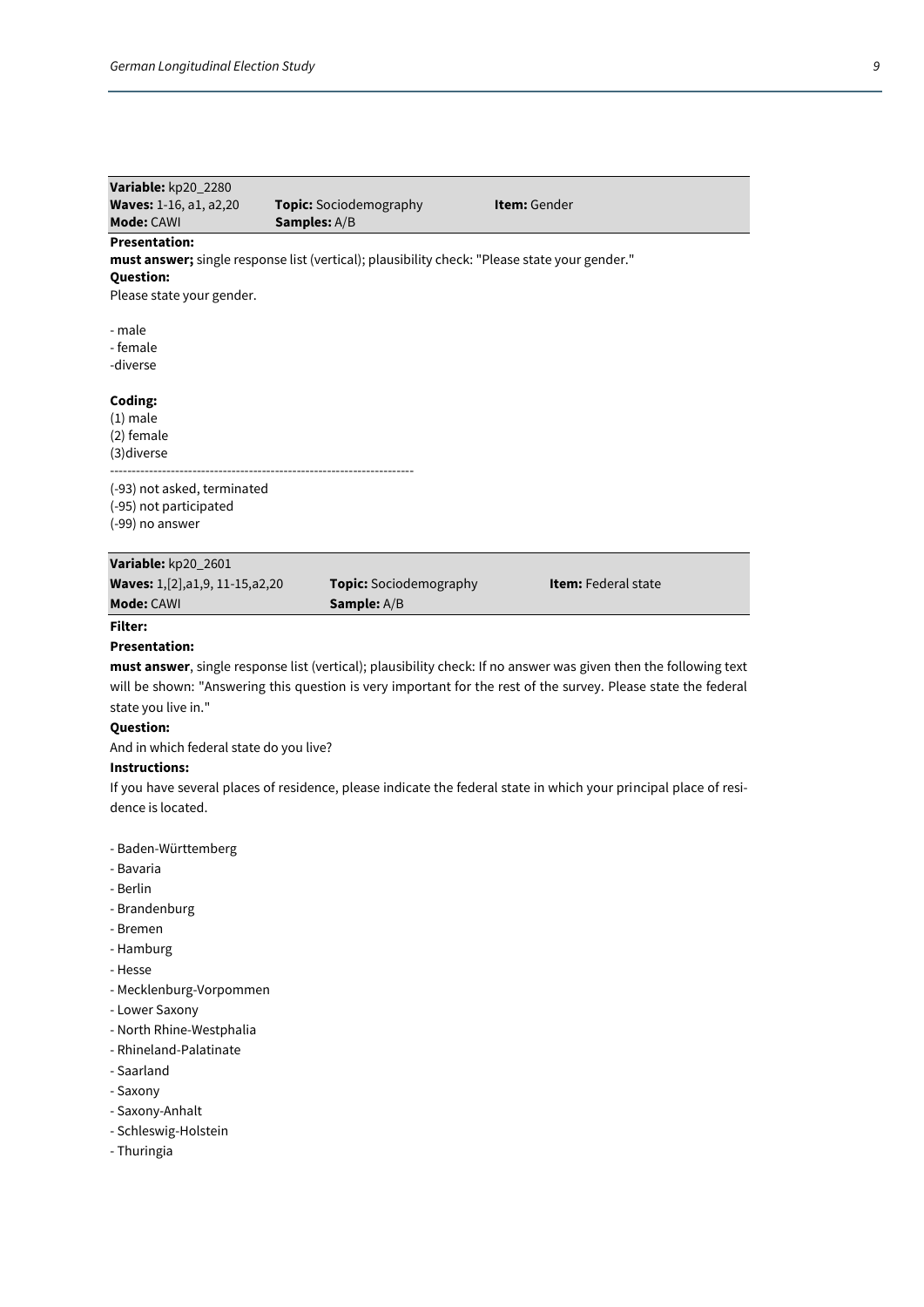(1) Schleswig-Holstein (2) Hamburg (3) Lower Saxony (4) Bremen (5) North Rhine-Westphalia (6) Hesse (7) Rhineland-Palatinate (8) Baden-Württemberg (9) Bavaria (10) Saarland (11) Berlin (12) Brandenburg (13) Mecklenburg-Vorpommern (14) Saxony (15) Saxony-Anhalt (16) Thuringia

(-93) not asked, terminated

(-95) not participated

(-99) no answer

# **General attitudes towards politics**

**Variable:** kp20\_010 **Waves:** 1-20,a1,a2 **Topic:** General attitudes towards politics **Item:** Interest in politics, in general **Mode: CAWI Samples: A/B Filter:**

**Presentation:** Single response list (vertical)

#### **Question:**

Quite generally, how interested are you in politics?

- very interested
- somewhat interested
- in between
- not very interested
- not interested at all

# **Coding:**

(1) very interested (2) somewhat interested (3) in between (4) not very interested (5) not at all interested

----------------------------------------------------------------------

(-93) not asked, terminated

(-95) not participated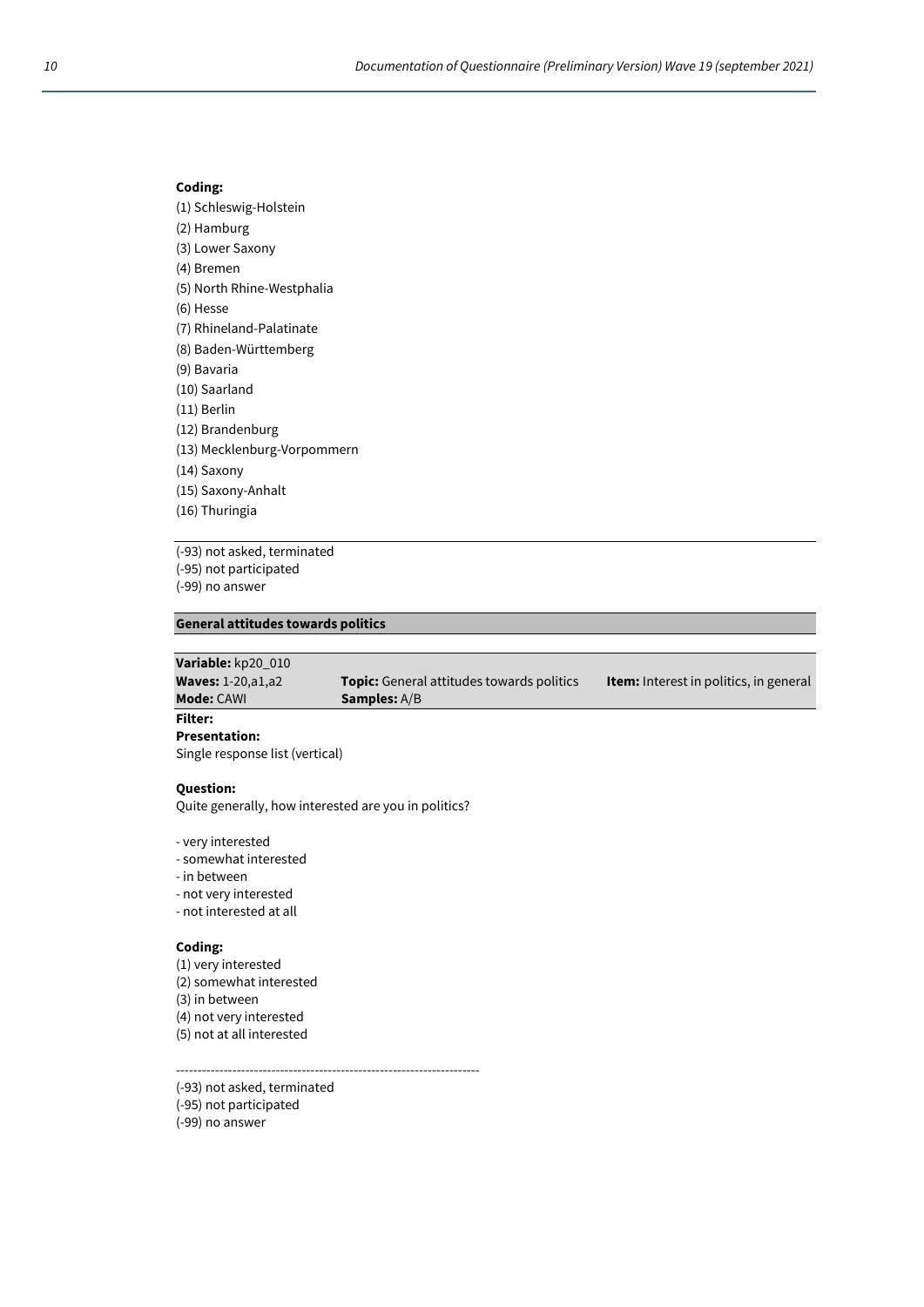| Variable: kp20_011a-c<br><b>Waves: 10-16,19,20</b>                                                                                                                                                                              |              | Topic: General attitudes towards politics | Item: Interest in politics, election        |
|---------------------------------------------------------------------------------------------------------------------------------------------------------------------------------------------------------------------------------|--------------|-------------------------------------------|---------------------------------------------|
| levels<br>Mode: CAWI                                                                                                                                                                                                            | Samples: A/B |                                           |                                             |
| <b>Filter:</b>                                                                                                                                                                                                                  |              |                                           |                                             |
| <b>Presentation:</b><br>Matrix; if no federal state was indicated in the previous waves, just show "state level" at item B<br><b>Question:</b><br>And how interested are you in politics at federal, state, and European level? |              |                                           |                                             |
| (A) Federal level<br>(B) State level: `display federal state from kp20_2601'<br>(C) European level                                                                                                                              |              |                                           |                                             |
| - very interested<br>- somewhat interested<br>- in between<br>- not very interested<br>- not interested at all                                                                                                                  |              |                                           |                                             |
| Coding:<br>(1) very interested<br>(2) somewhat interested<br>(3) in between<br>(4) not very interested<br>(5) not at all interested                                                                                             |              |                                           |                                             |
| (-93) not asked, terminated<br>(-95) not participated<br>(-99) no answer                                                                                                                                                        |              |                                           |                                             |
| Variable: kp20_020                                                                                                                                                                                                              |              |                                           |                                             |
| Waves: 1,5,8-10,12,14-18,a2,20                                                                                                                                                                                                  |              | Topic: General attitudes towards politics | <b>Item:</b> Satisfaction with<br>Democracy |
| Mode: CAWI                                                                                                                                                                                                                      | Sample: A/B  |                                           |                                             |
| <b>Filter:</b><br><b>Presentation:</b><br>Single response list (vertical)<br>Question:<br>On the whole, how satisfied or dissatisfied are you with the way democracy works in Germany?                                          |              |                                           |                                             |
| - very satisfied<br>- fairly satisfied<br>- neither satisfied nor dissatisfied<br>- not very satisfied<br>- not at all satisfied                                                                                                |              |                                           |                                             |
| Coding:<br>(1) very satisfied<br>(2) fairly satisfied<br>(3) neither satisfied nor dissatisfied<br>(4) not very satisfied<br>(5) not at all satisfied                                                                           |              |                                           |                                             |
| (-93) not asked, terminated                                                                                                                                                                                                     |              |                                           |                                             |

- (-95) not participated
- (-99) no answer
-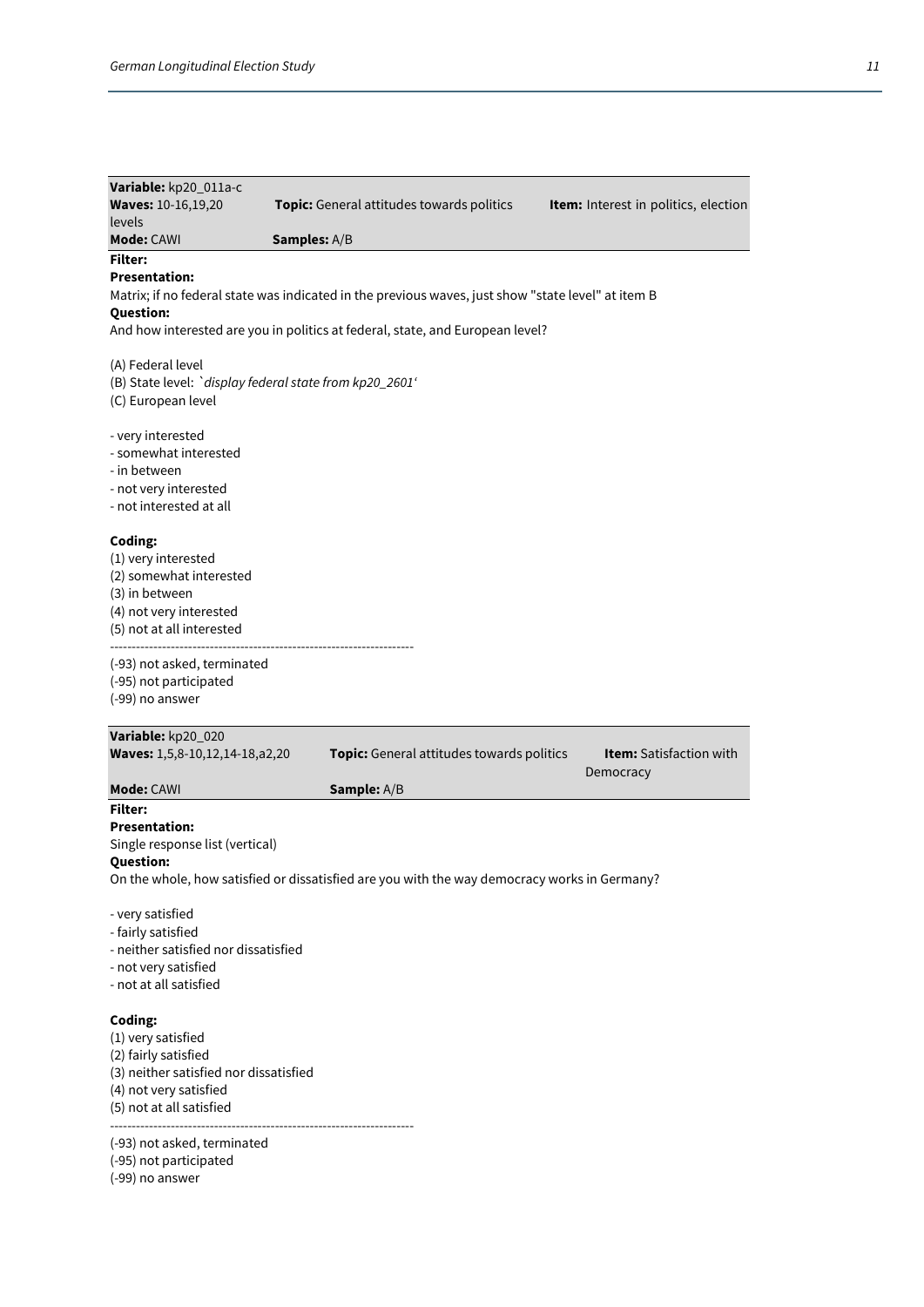**Variable:** kp20\_050c,g,j, **Waves:** 2,a1,9,10,12,14,15,18,20 **Topic**: General attitudes towards politics **Item:** Principles of democracy & Extremism **Mode:** CAWI/PAPI **Sample:** A/B **Filter: Presentation:**  Standard matrix **Intro:** Here are some common statements on politics and society. **Question:** Please state to what extent you agree or disagree with each statement. (C) In general, each democratic party should have the chance to assume government responsibilities. (G) Everybody should have the right to defend his own view even if the majority dissents on that aspect. (J) A democracy will not work without a political opposition. **Coding:**  (1) strongly disagree (2) disagree (3) neither agree nor disagree (4) agree (5) strongly agree ---------------------------------------------------------------------- (-93) not asked, terminated (-95) not participated (-99) no answer **Variable:** kp20\_160a,b,j,p1,p2,q **Waves:** 2,8-10,12,14-16,a1,20 **Topic:** General attitudes towards politics **Item:** Confidence in institutions **Mode:** CAWI **Sample:** A/B **Filter: Presentation:**  Standard matrix **Intro:** Let's talk about the following public institutions. **Question:** Please state if you trust these institutions or not. How about …

(A) the Bundestag? (B) the Federal Constitutional Court? (J) the German armed forces? (P1) public service broadcasting (P2) social media (Q) the police?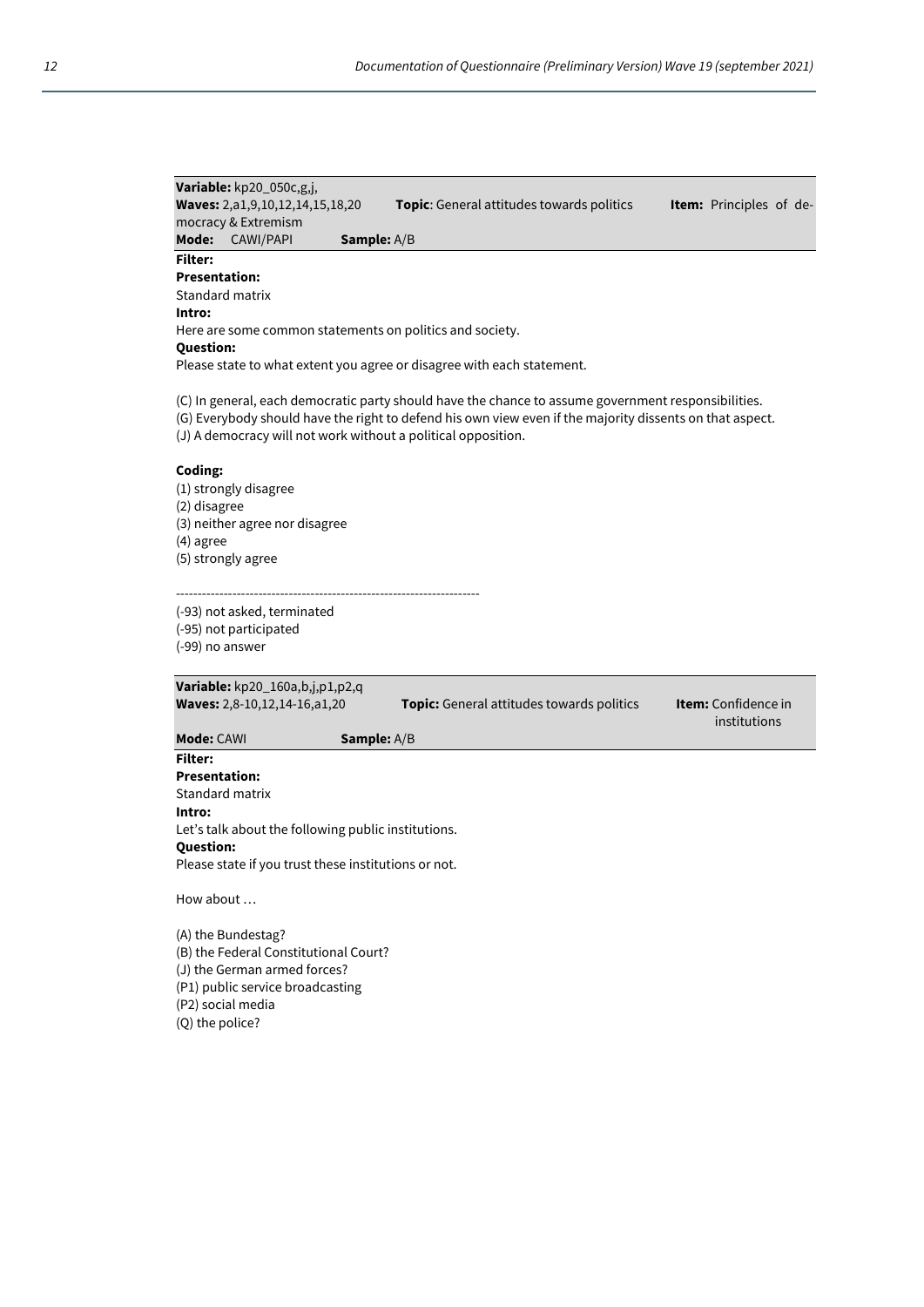(1) I do not trust at all (2) I rather do not trust (3) neither trust nor distrust (4) I rather trust (5) I fully trust

---------------------------------------------------------------------- (-93) not asked, terminated (-95) not participated

(-99) no answer

# **Variable:** kp20\_5021

| Mode:                                                                                                                                                                                                                                 | Waves: 1,5,7-10,12,14,15,16,a2,20<br>CAWI              | <b>Topic:</b> General attitudes towards politics<br>Sample: A/B                                               | <b>Item:</b> Difference parties  |
|---------------------------------------------------------------------------------------------------------------------------------------------------------------------------------------------------------------------------------------|--------------------------------------------------------|---------------------------------------------------------------------------------------------------------------|----------------------------------|
| Filter:<br><b>Presentation:</b><br>Standard matrix<br><b>Question:</b><br>are?                                                                                                                                                        |                                                        | Thinking about the current political discussions, how large would you say the differences between the parties |                                  |
| Coding:<br>(2) 2<br>(3)3<br>$(4)$ 4                                                                                                                                                                                                   | (1) 1 no differences at all<br>(5) 5 major differences |                                                                                                               |                                  |
| (-99) no answer                                                                                                                                                                                                                       | (-93) not asked, terminated<br>(-95) not participated  |                                                                                                               |                                  |
|                                                                                                                                                                                                                                       | Variable: kp20_5020<br>Waves: 1,5,7-10,12,14-16,a2,20  | Topic: General attitudes towards politics                                                                     | Item: Difference govern-<br>ment |
| Mode:                                                                                                                                                                                                                                 | CAWI                                                   | Sample: A/B                                                                                                   |                                  |
| Filter:<br><b>Presentation:</b><br>Standard matrix<br><b>Question:</b><br>Some people say that it makes a big difference who is in power in Berlin. Others say that it doesn't make any<br>difference who is in power. How about you? |                                                        |                                                                                                               |                                  |
| Coding:<br>(2) 2                                                                                                                                                                                                                      | (1) 1 It doesn't make any difference who is in power.  |                                                                                                               |                                  |

(3) 3

 $(4)$  4

(5) 5 It makes a big difference who is in power.

----------------------------------------------------------------------

(-93) not asked, terminated

(-95) not participated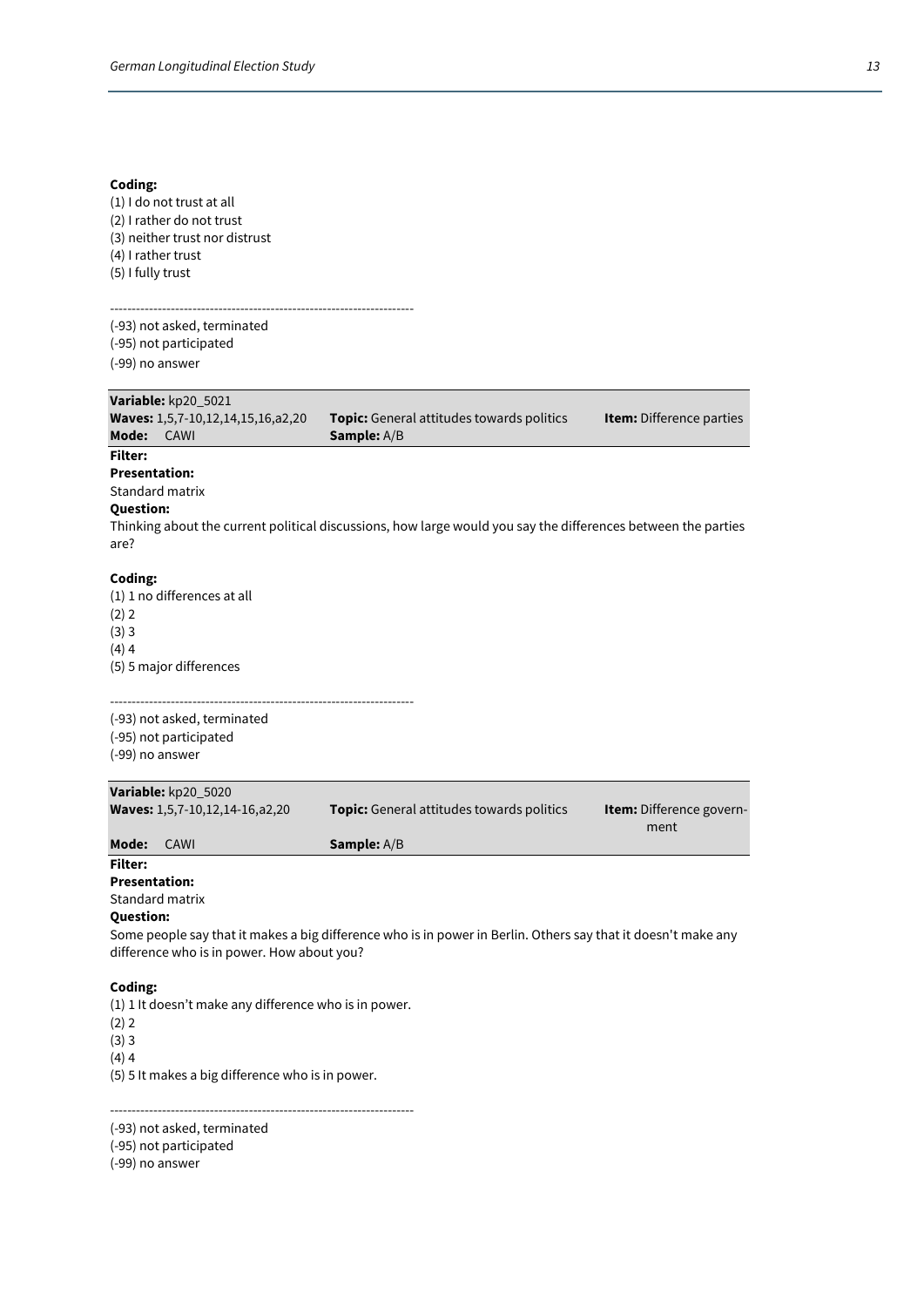| Variable: kp20_180                                    |                               |                                                                                                              |  |
|-------------------------------------------------------|-------------------------------|--------------------------------------------------------------------------------------------------------------|--|
| <b>Waves: 8-9,20</b>                                  | <b>Topic:</b> Voting decision | <b>Item: Turnout</b>                                                                                         |  |
| <b>Mode: CAWI</b>                                     | <b>Sample:</b> A/B            |                                                                                                              |  |
| <b>Filter Sample A:</b> $kp18_170!=6$ & $kp19_170!=6$ |                               |                                                                                                              |  |
| <b>Filter Sample B:</b>                               |                               |                                                                                                              |  |
| <b>Presentation:</b>                                  |                               |                                                                                                              |  |
| Single response list (vertical)                       |                               |                                                                                                              |  |
| <b>Question:</b>                                      |                               |                                                                                                              |  |
|                                                       |                               | At the federal election on 26 September a lot of people did not manage to vote or did not participate in the |  |
| election for other reasons. How about you?            |                               |                                                                                                              |  |
|                                                       |                               |                                                                                                              |  |
| - I did vote                                          |                               |                                                                                                              |  |
| - I did not vote                                      |                               |                                                                                                              |  |
|                                                       |                               |                                                                                                              |  |
| - I had already cast a postal vote                    |                               |                                                                                                              |  |
|                                                       |                               |                                                                                                              |  |
| Coding:                                               |                               |                                                                                                              |  |
| $(1)$ I did vote                                      |                               |                                                                                                              |  |
| (2) I did not vote                                    |                               |                                                                                                              |  |
| (6) already cast a postal vote                        |                               |                                                                                                              |  |
|                                                       |                               |                                                                                                              |  |

----------------------------------------------------------------------

(-93) not asked, terminated

(-95) not participated

(-97) not applicable

(-99) no answer

**Variable:** kp20\_200a,b

| <b>Waves: 8-9,20</b> | <b>Topic:</b> Voting decision | <b>Item:</b> Actual vote: first/second vote |
|----------------------|-------------------------------|---------------------------------------------|
| Modus: CAWI          | <b>Sample:</b> A/B            |                                             |
| ----<br>.            |                               |                                             |

**Filter:** kp20\_180=1

# **Presentation:**

Display sample ballot paper with first and second vote; settled out down below "I did not cast a first/second vote"-category

**Intro:** 

You had two votes in the federal election. The first vote was for a candidate in your local constituency, the second vote was for a party.

# **Question:**

How did you mark your ballot?

(A) First vote:

- Candidate of the CDU/CSU (Christlich Demokratische Union/Christlich-Soziale Union)
- Candidate of the SPD(Sozialdemokratische Partei Deutschlands)
- Candidate of the AfD (Alternative für Deutschland)
- Candidate of the FDP (Freie Demokratische Partei)
- Candidate of the Die Linke
- Candidate of the Bündnis 90/Die Grünen
- Candidate of the Other party

- I did not cast a first vote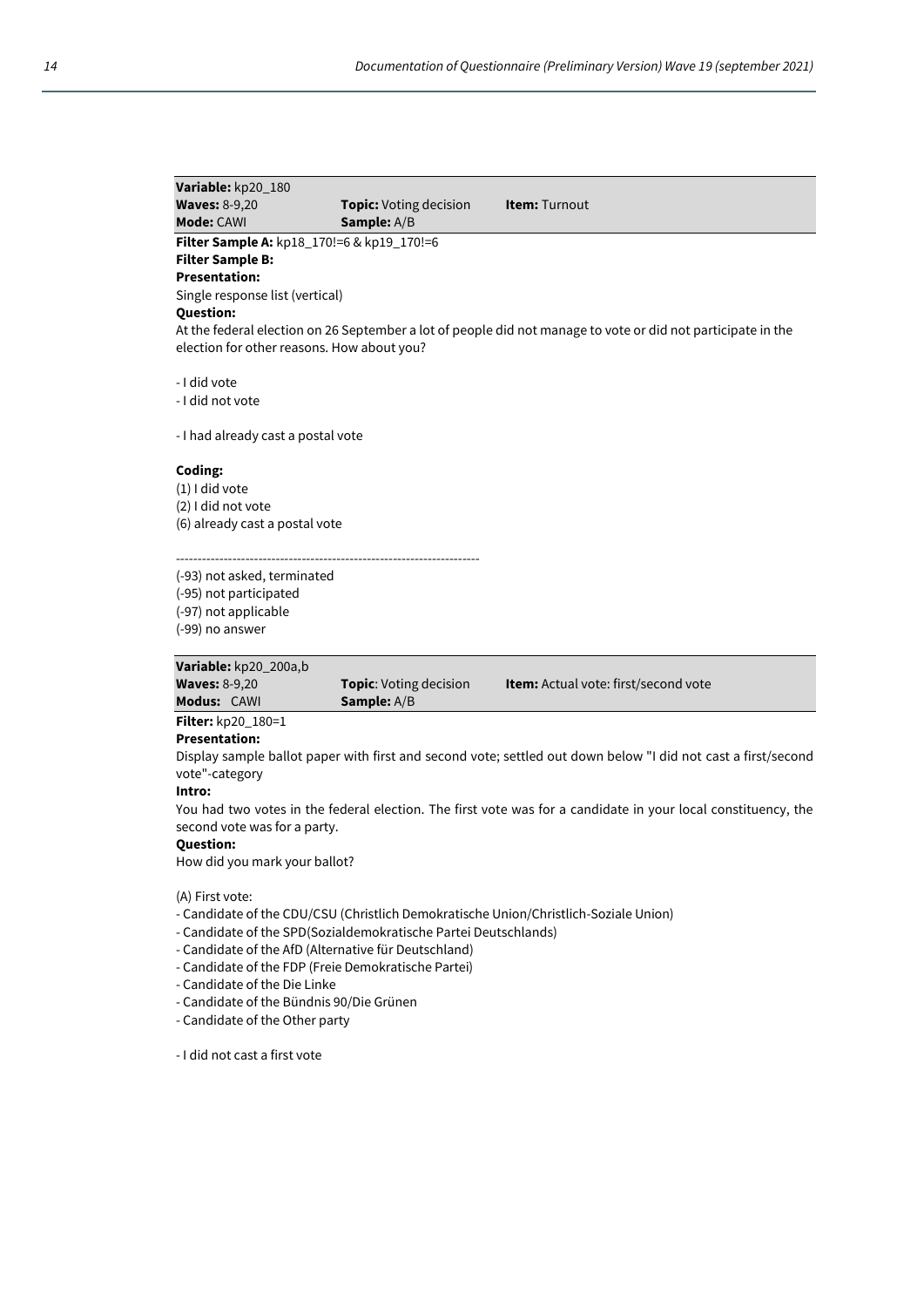(B) Second vote:

- CDU/CSU (Christlich Demokratische Union/Christlich-Soziale Union)
- SPD(Sozialdemokratische Partei Deutschlands)
- AfD (Alternative für Deutschland)
- FDP (Freie Demokratische Partei)
- Die Linke
- Bündnis 90/Die Grünen
- Other party

- I did not cast a second vote

#### **Coding:**

(1) CDU/CSU (4) SPD (5) FDP (6) GRÜNE (7) DIE LINKE (322) AfD (801) other party

(-84) I didn't cast a first/second vote

---------------------------------------------------------------------- (-93) not asked, terminated (-95) not participated (-97) not applicable

(-99) no answer

[NOTE I: This variable and the variables kp20\_201a,b were recoded into the variables kp20\_200aa/kp20\_200ab and kp20\_200ba/kp20\_200bb in order to create the party versions A and B (see documentation).]

| <b>Topic:</b> Voting decision                                                       | <b>Item:</b> Actual vote: first vote, other party |  |  |  |
|-------------------------------------------------------------------------------------|---------------------------------------------------|--|--|--|
| <b>Sample:</b> A/B                                                                  |                                                   |  |  |  |
|                                                                                     |                                                   |  |  |  |
|                                                                                     |                                                   |  |  |  |
| Single response list (vertical)                                                     |                                                   |  |  |  |
| <b>Question:</b>                                                                    |                                                   |  |  |  |
| And which candidate did you vote for with your FIRST vote in this federal election? |                                                   |  |  |  |
|                                                                                     |                                                   |  |  |  |
| - DIB (DEMOKRATIE IN BEWEGUNG)                                                      |                                                   |  |  |  |
|                                                                                     |                                                   |  |  |  |

- Die PARTEI (Partei für Arbeit, Rechtsstaat, Tierschutz, Elitenförderung und basisdemokratische Initiative)
- dieBasis (Basisdemokratische Partei Deutschland)
- FAMILIE (Familien-Partei Deutschlands)
- FREIE WÄHLER
- LKR (Liberal-Konservative Reformer)
- NPD (Nationaldemokratische Partei Deutschlands)
- ÖDP (Ökologisch-Demokratische Partei)
- PIRATEN (Piratenpartei Deutschland)
- Team Todenhöfer (Team Todenhöfer Die Gerechtigkeitspartei)
- Tierschutzpartei (PARTEI MENSCH UMWELT TIERSCHUTZ)
- Volt (Volt Deutschland)
- other party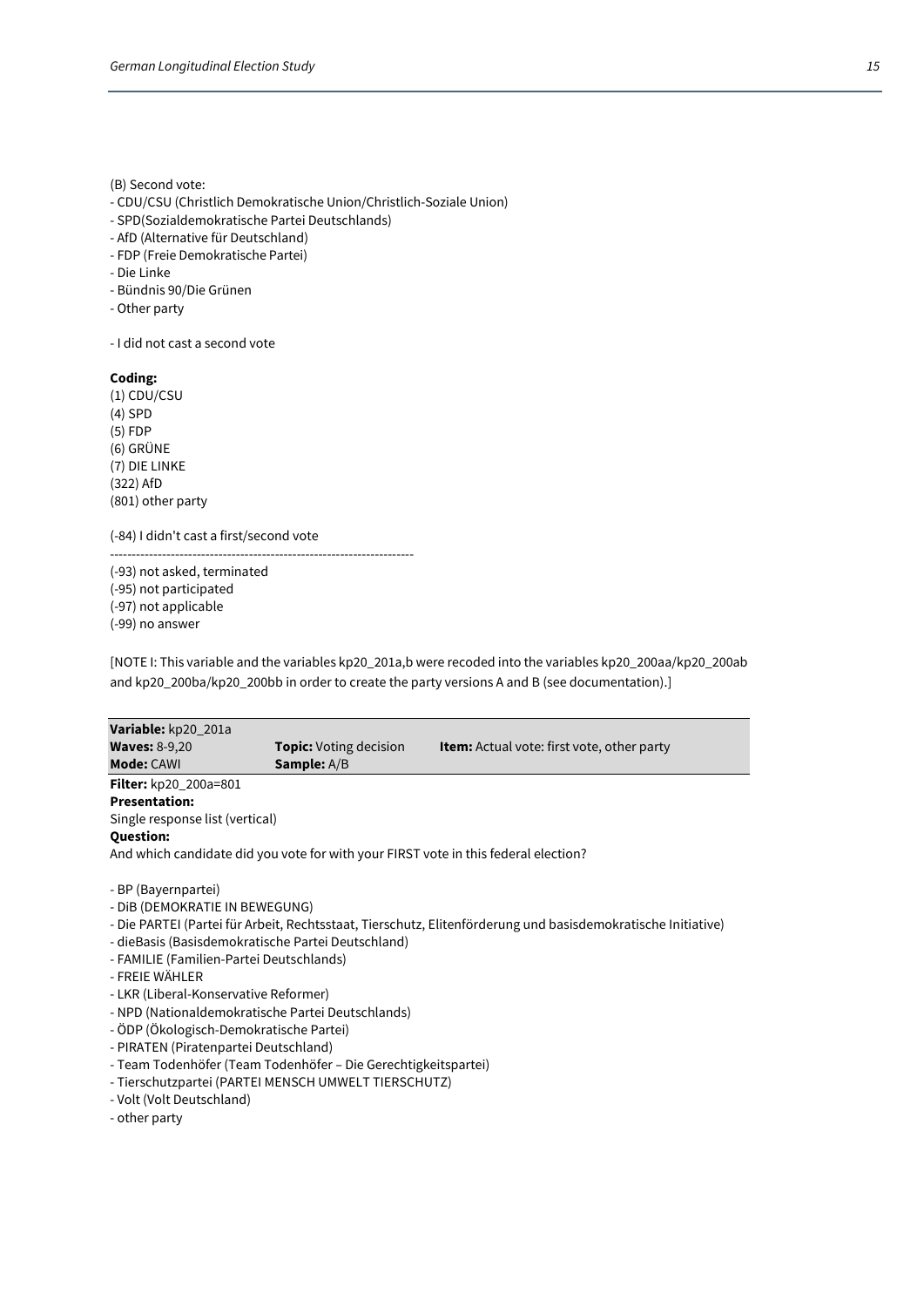| Coding:                |
|------------------------|
| $(126)$ BP             |
| (349) DiB              |
| (151) Die PARTEI       |
| (372) dieBasis         |
| (171) FAMILIE          |
| (180) FREIE WAEHLER    |
| (331) LKR              |
| (206) NPD              |
| (209) ödp              |
| (215) PIRATEN          |
| (373) Team Todenhöfer  |
| (237) Tierschutzpartei |
| (364) Volt             |
| (801) other party      |

----------------------------------------------------------------------

(-93) not asked, terminated (-95) not participated (-97) not applicable (-99) no answer

[NOTE: This variable and the variables kp20\_200a were recoded into the variables kp20\_200aa and kp20\_200ab in order to create the party versions A and B (see documentation).]

| Variable: kp20_201b             |                                                                                  |                                                                                                              |
|---------------------------------|----------------------------------------------------------------------------------|--------------------------------------------------------------------------------------------------------------|
| <b>Waves: 8-9,20</b>            | <b>Topic:</b> Voting decision                                                    | <b>Item:</b> Actual vote: second vote, other party                                                           |
| <b>Mode: CAWI</b>               | <b>Sample:</b> A/B                                                               |                                                                                                              |
| Filter: kp20_200b=801           |                                                                                  |                                                                                                              |
| <b>Presentation:</b>            |                                                                                  |                                                                                                              |
| Single response list (vertical) |                                                                                  |                                                                                                              |
| <b>Question:</b>                |                                                                                  |                                                                                                              |
|                                 | And which party did you vote for with your SECOND vote in this federal election? |                                                                                                              |
|                                 |                                                                                  |                                                                                                              |
| - BP (Bayernpartei)             |                                                                                  |                                                                                                              |
| - DIB (DEMOKRATIE IN BEWEGUNG)  |                                                                                  |                                                                                                              |
|                                 |                                                                                  | - Die PARTEI (Partei für Arbeit, Rechtsstaat, Tierschutz, Elitenförderung und basisdemokratische Initiative) |
|                                 | - dieBasis (Basisdemokratische Partei Deutschland)                               |                                                                                                              |

- FAMILIE (Familien-Partei Deutschlands)
- FREIE WÄHLER
- LKR (Liberal-Konservative Reformer)
- NPD (Nationaldemokratische Partei Deutschlands)
- ÖDP (Ökologisch-Demokratische Partei)
- PIRATEN (Piratenpartei Deutschland)
- Team Todenhöfer (Team Todenhöfer Die Gerechtigkeitspartei)
- Tierschutzpartei (PARTEI MENSCH UMWELT TIERSCHUTZ)
- Volt (Volt Deutschland)
- other party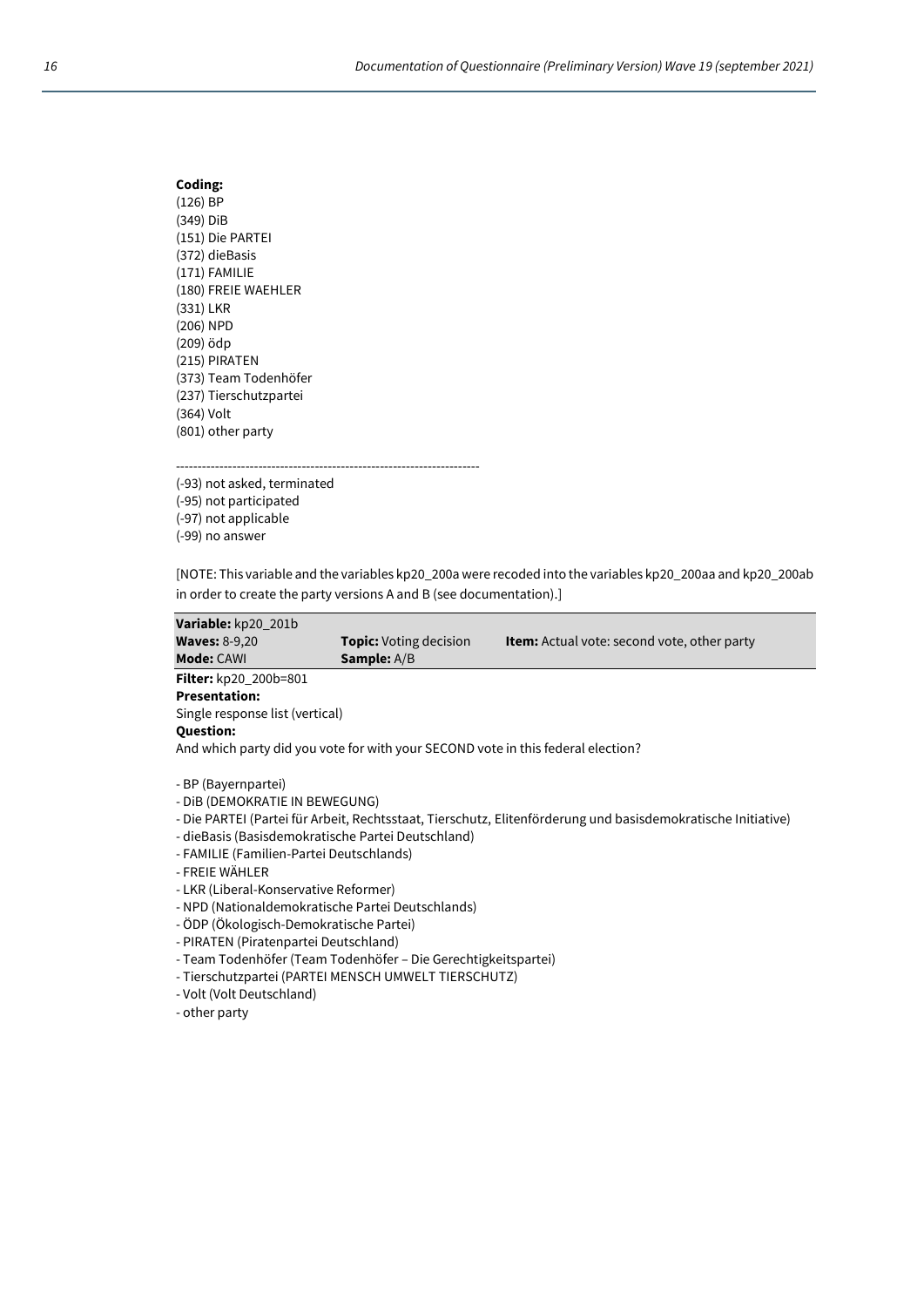| Coding:    |  |
|------------|--|
| $(126)$ BP |  |

- (349) DiB (151) Die PARTEI (372) dieBasis (171) FAMILIE (180) FREIE WAEHLER (331) LKR (206) NPD (209) ödp (215) PIRATEN (373) Team Todenhöfer (237) Tierschutzpartei (364) Volt (801) other party ---------------------------------------------------------------------- (-93) not asked, terminated (-95) not participated
- (-97) not applicable (-99) no answer

[NOTE: This variable and the variables kp20\_200b were recoded into the variables kp20\_200ba and kp20\_200bb in order to create the party versions A and B (see documentation).]

**Variable:** kp20\_252, kp20\_252s **Topic:** Voting decision **Item:** Reasons for decision not to vote, closed **Mode:** CAWI **Sample:** A/B **Filter:** kp20\_180=2 **Presentation:**  Single response list (vertical); italicize "most important" **Question:** Please state the most important reason for why you did not vote. - I didn't have time. - I wasn't at home on election day.

- I couldn't participate for health reasons.
- I am not interested in politics.
- I didn't know who I should vote for.
- Voting does not change anything.
- I am dissatisfied with politics and/or politicians.
- One single vote has too little influence.
- other reason: [text field]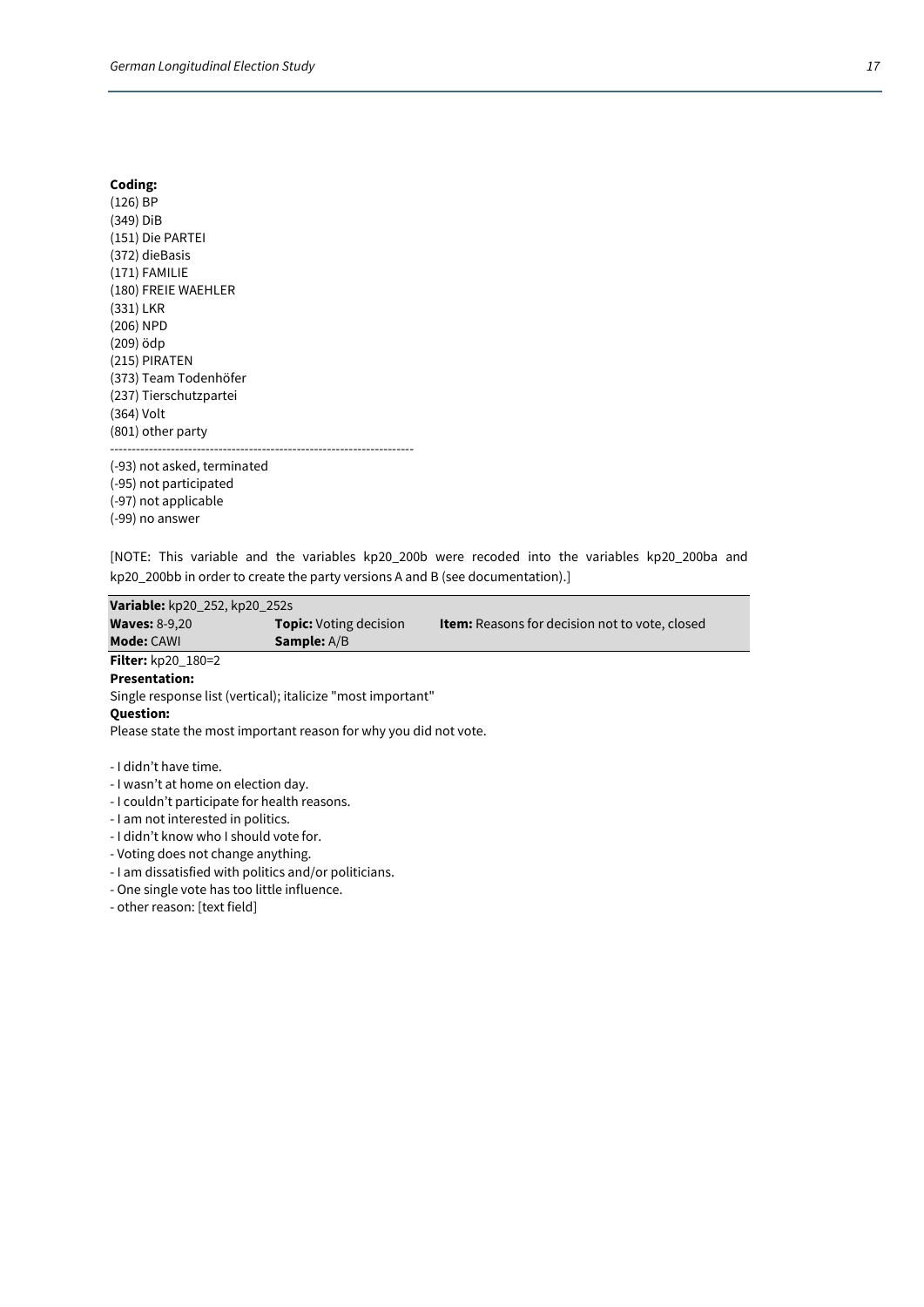(1) no time (2) absent on election day (3) for health reasons (4) not interested in politics (5) didn't know who I should vote for (6) voting does not change anything (7) dissatisfaction with politics/politicians (8) single vote has too little influence (9) other reason

---------------------------------------------------------------------- (-93) not asked, terminated (-95) not participated

(-97) not applicable

(-99) no answer

[Note: Open-ended mentions are available in variable kp20\_252s]

| Variable: kp20_191a,b                                                                                                                                                                                                                                                                                                                                                                                    |                                                                     |                                                                                                              |  |
|----------------------------------------------------------------------------------------------------------------------------------------------------------------------------------------------------------------------------------------------------------------------------------------------------------------------------------------------------------------------------------------------------------|---------------------------------------------------------------------|--------------------------------------------------------------------------------------------------------------|--|
| <b>Waves: 5-9,18-20</b>                                                                                                                                                                                                                                                                                                                                                                                  | <b>Topic:</b> Voting decision                                       | <b>Item:</b> Vote postal voter                                                                               |  |
| <b>Mode: CAWI</b>                                                                                                                                                                                                                                                                                                                                                                                        | <b>Sample:</b> A/B                                                  |                                                                                                              |  |
| <b>Filter:</b> kp20_180=6                                                                                                                                                                                                                                                                                                                                                                                |                                                                     |                                                                                                              |  |
| <b>Presentation:</b>                                                                                                                                                                                                                                                                                                                                                                                     |                                                                     |                                                                                                              |  |
|                                                                                                                                                                                                                                                                                                                                                                                                          | Display sample ballot paper with first and second vote              |                                                                                                              |  |
| <b>Question:</b>                                                                                                                                                                                                                                                                                                                                                                                         |                                                                     |                                                                                                              |  |
|                                                                                                                                                                                                                                                                                                                                                                                                          |                                                                     | You had two votes in the absentee ballot. The first vote was for a candidate in your local constituency, the |  |
| second vote was for a party.                                                                                                                                                                                                                                                                                                                                                                             |                                                                     |                                                                                                              |  |
| How did you mark your ballot?                                                                                                                                                                                                                                                                                                                                                                            |                                                                     |                                                                                                              |  |
| (A) First vote:<br>- Candidate of the CDU/CSU (Christlich Demokratische Union/Christlich-Soziale Union)<br>- Candidate of the SPD (Sozialdemokratische Partei Deutschlands)<br>- Candidate of the AfD (Alternative für Deutschland)<br>- Candidate of the FDP (Freie Demokratische Partei)<br>- Candidate of the Die Linke<br>- Candidate of the Bündnis 90/Die Grünen<br>- Candidate of the Other party |                                                                     |                                                                                                              |  |
| (B) Second vote:                                                                                                                                                                                                                                                                                                                                                                                         | - CDU/CSU (Christlich Demokratische Union/Christlich-Soziale Union) |                                                                                                              |  |

- SPD(Sozialdemokratische Partei Deutschlands)
- AfD (Alternative für Deutschland)
- FDP (Freie Demokratische Partei)
- Die Linke
- Bündnis 90/Die Grünen
- Other party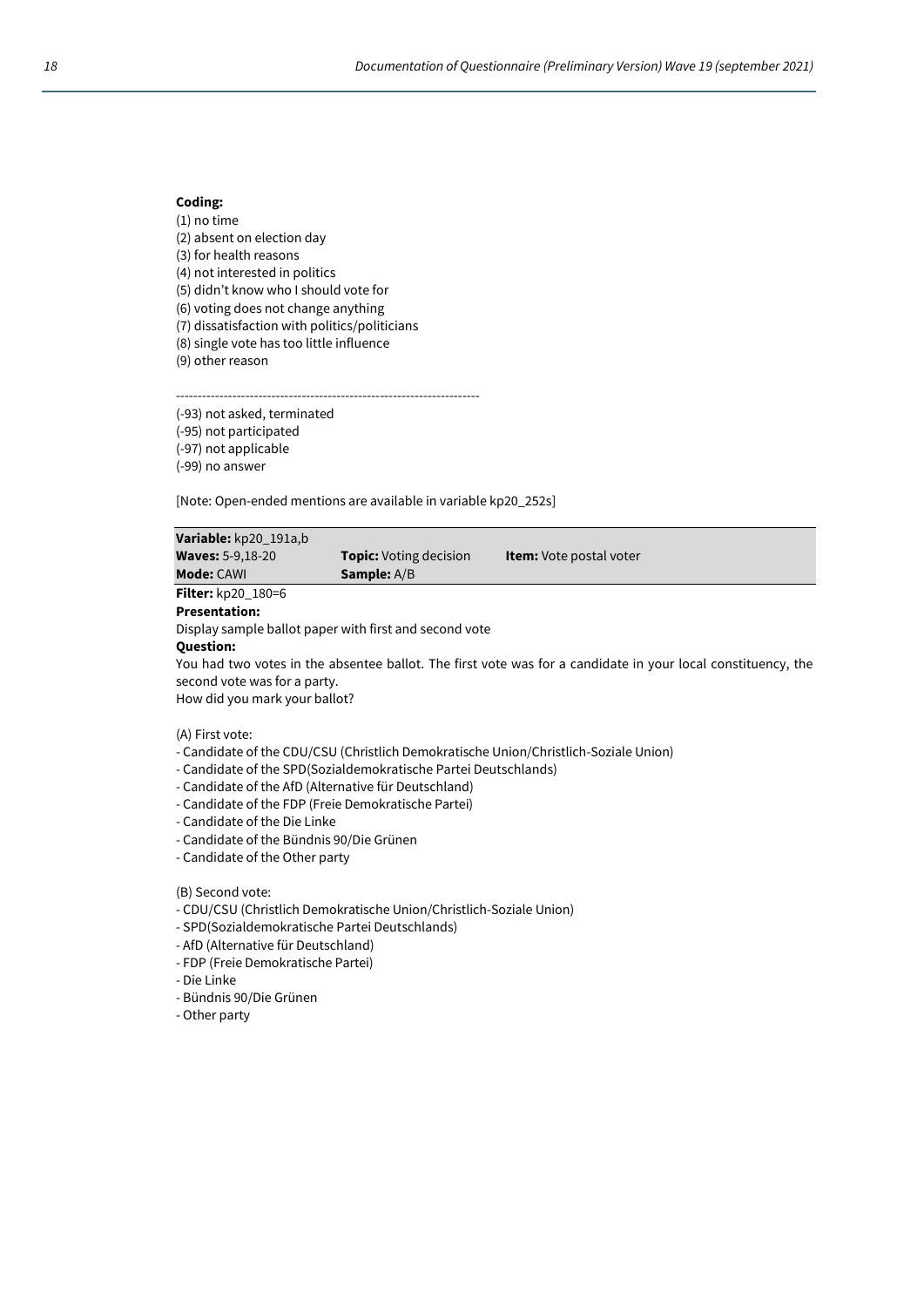(1) CDU/CSU (4) SPD (322) AfD (5) FDP (7) DIE LINKE (6) GRÜNE (801) other party

---------------------------------------------------------------------- (-93) not asked, terminated (-95) not participated (-97) not applicable (-99) no answer

[NOTE: This variable and the variables kp20\_193a,b were recoded into the variables kp20\_191aa/kp20\_191ab and kp20\_191ba/kp20\_191bb in order to create the party versions A and B (see documentation).]

| Variable: kp20 193a                                        |                               |                                                                                                              |
|------------------------------------------------------------|-------------------------------|--------------------------------------------------------------------------------------------------------------|
| <b>Waves: 5-9,18-20</b>                                    | <b>Topic:</b> Voting decision | <b>Item:</b> Vote postal voter: first vote, other party                                                      |
| <b>Mode: CAWI</b>                                          | <b>Sample:</b> A/B            |                                                                                                              |
| Filter: kp20_191a=801                                      |                               |                                                                                                              |
| <b>Presentation:</b>                                       |                               |                                                                                                              |
| Single response list (vertical)                            |                               |                                                                                                              |
| <b>Question:</b>                                           |                               |                                                                                                              |
| And which candidate did you vote for with your FIRST vote? |                               |                                                                                                              |
| - BP (Bayernpartei)<br>- DIB (DEMOKRATIE IN BEWEGUNG)      |                               |                                                                                                              |
|                                                            |                               | - Die PARTEI (Partei für Arbeit, Rechtsstaat, Tierschutz, Elitenförderung und basisdemokratische Initiative) |
| - dieBasis (Basisdemokratische Partei Deutschland)         |                               |                                                                                                              |
|                                                            |                               |                                                                                                              |

- FAMILIE (Familien-Partei Deutschlands)
- FREIE WÄHLER
- LKR (Liberal-Konservative Reformer)
- NPD (Nationaldemokratische Partei Deutschlands)
- ÖDP (Ökologisch-Demokratische Partei)
- PIRATEN (Piratenpartei Deutschland)
- Team Todenhöfer (Team Todenhöfer Die Gerechtigkeitspartei)
- Tierschutzpartei (PARTEI MENSCH UMWELT TIERSCHUTZ)
- Volt (Volt Deutschland)
- other party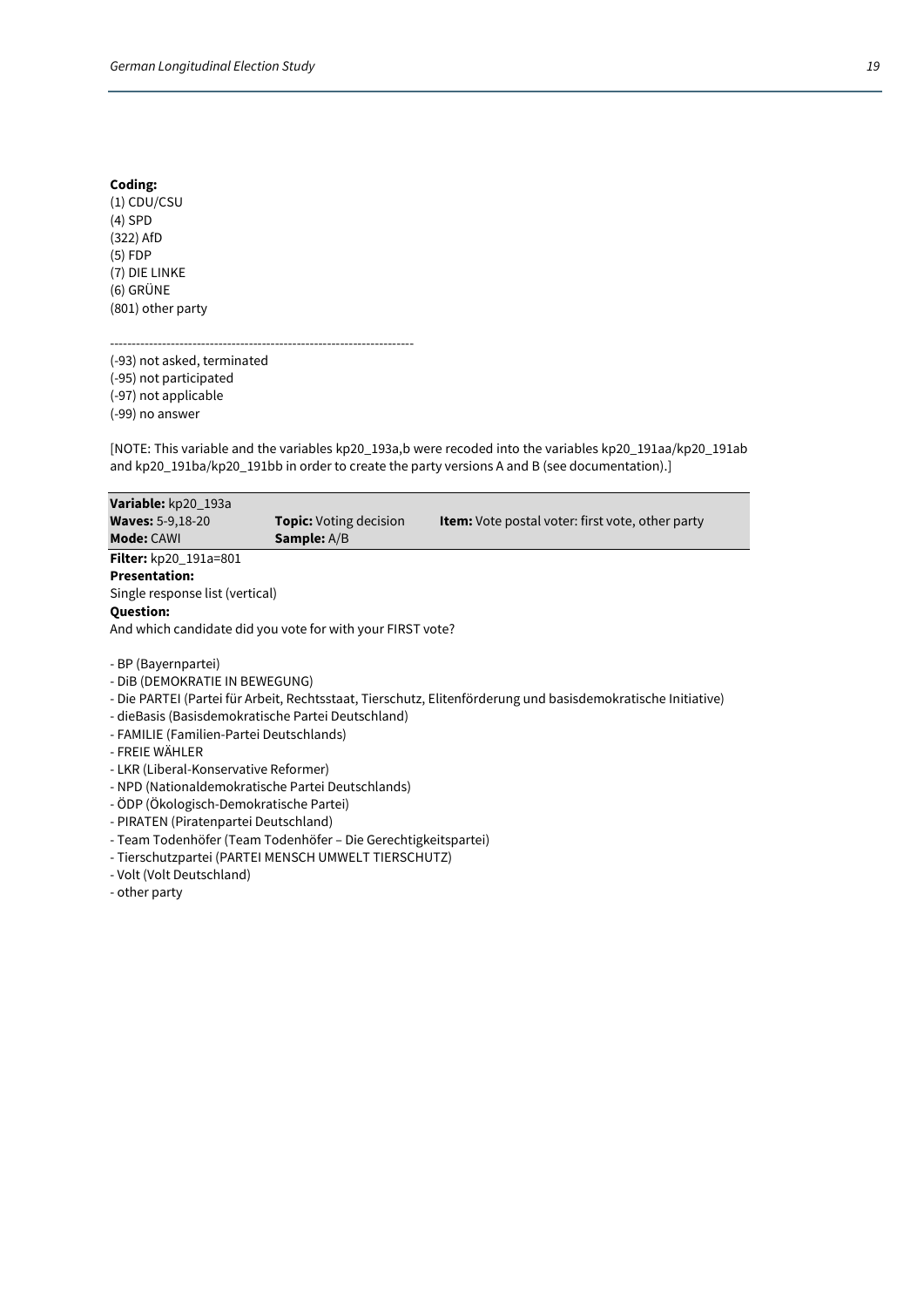| Coding:                |  |
|------------------------|--|
| $(126)$ BP             |  |
| (349) DiB              |  |
| (151) Die PARTEI       |  |
| (372) dieBasis         |  |
| (171) FAMILIE          |  |
| (180) FREIE WAEHLER    |  |
| (331) LKR              |  |
| (206) NPD              |  |
| (209) ödp              |  |
| (215) PIRATEN          |  |
| (373) Team Todenhöfer  |  |
| (237) Tierschutzpartei |  |
| (364) Volt             |  |
| (801) other party      |  |

(-93) not asked, terminated (-95) not participated (-97) not applicable (-99) no answer

[NOTE: This variable and the variables kp20\_191a were recoded into the variables kp20\_191aa and kp20\_191ab in order to create the party versions A and B (see documentation).

----------------------------------------------------------------------

| Variable: kp20 193b                                     |                               |                                                     |  |
|---------------------------------------------------------|-------------------------------|-----------------------------------------------------|--|
| <b>Waves:</b> 5-9,18-20                                 | <b>Topic:</b> Voting decision | <b>Item:</b> Vote postal voter: second, other party |  |
| <b>Mode: CAWI</b>                                       | <b>Sample:</b> A/B            |                                                     |  |
| Filter: kp20_191b=801                                   |                               |                                                     |  |
| <b>Presentation:</b>                                    |                               |                                                     |  |
| Single response list (vertical)                         |                               |                                                     |  |
| <b>Question:</b>                                        |                               |                                                     |  |
| And which party did you vote for with your SECOND vote? |                               |                                                     |  |
| - BP (Bayernpartei)                                     |                               |                                                     |  |
| - DIB (DEMOKRATIE IN BEWEGUNG)                          |                               |                                                     |  |
|                                                         |                               |                                                     |  |

- Die PARTEI (Partei für Arbeit, Rechtsstaat, Tierschutz, Elitenförderung und basisdemokratische Initiative)
- dieBasis (Basisdemokratische Partei Deutschland)
- FAMILIE (Familien-Partei Deutschlands)
- FREIE WÄHLER
- LKR (Liberal-Konservative Reformer)
- NPD (Nationaldemokratische Partei Deutschlands)
- ÖDP (Ökologisch-Demokratische Partei)
- PIRATEN (Piratenpartei Deutschland)
- Team Todenhöfer (Team Todenhöfer Die Gerechtigkeitspartei)
- Tierschutzpartei (PARTEI MENSCH UMWELT TIERSCHUTZ)
- Volt (Volt Deutschland)

- other party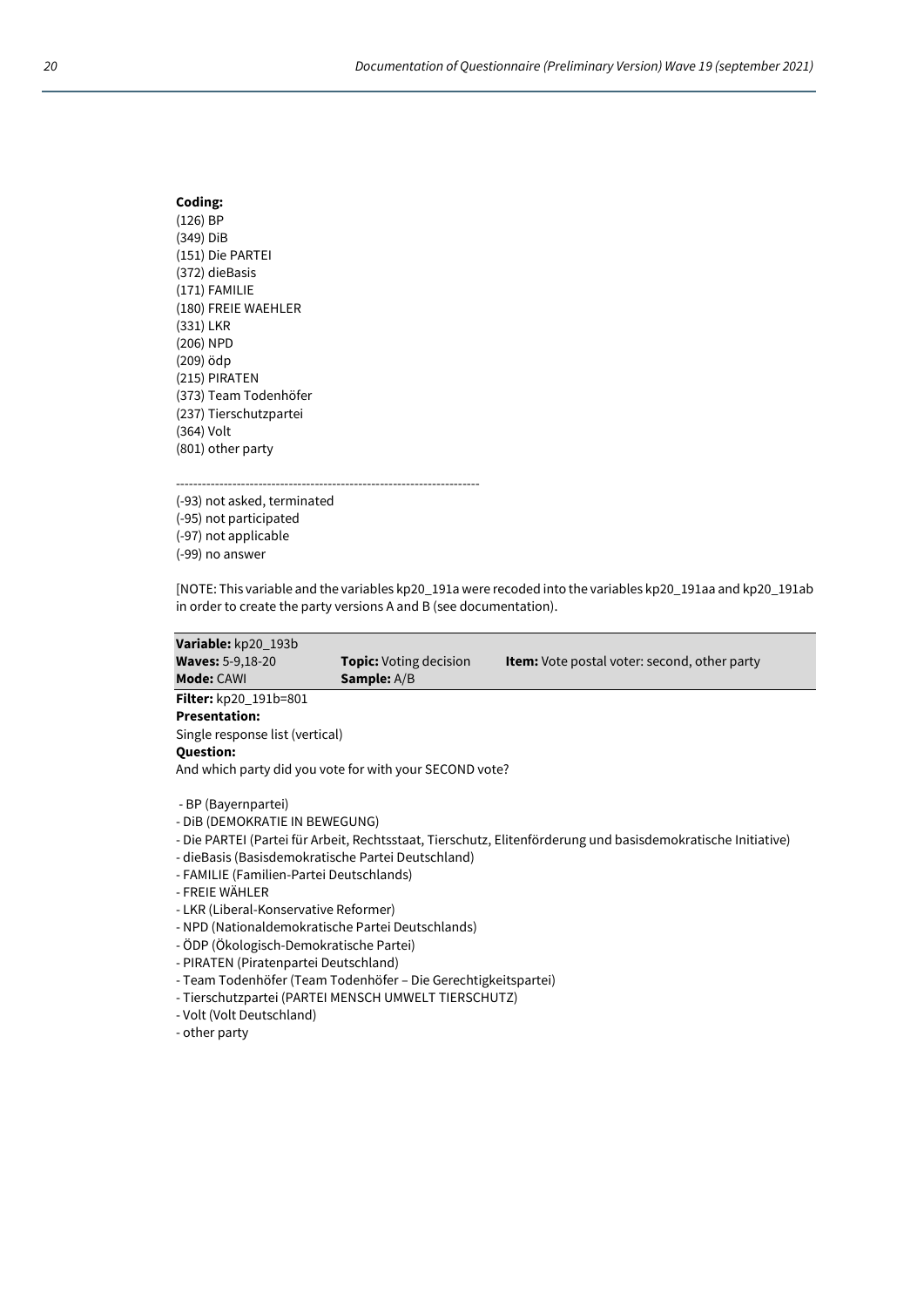(126) BP (349) DiB (151) Die PARTEI (372) dieBasis (171) FAMILIE (180) FREIE WAEHLER (331) LKR (206) NPD (209) ödp (215) PIRATEN (373) Team Todenhöfer (237) Tierschutzpartei (364) Volt (801) other party ----------------------------------------------------------------------

(-93) not asked, terminated

(-95) not participated (-97) not applicable (-99) no answer

[NOTE: This variable and the variables kp20\_191b were recoded into the variables kp20\_191ba and kp20\_191bb in order to create the party versions A and B (see documentation).

# **Variable:** kp20\_260s **Waves:** [5],[6],[7],8,9,18-20 **Topic**: Voting decision **Item:** Reasons for voting decision, open **Mode:** CAWI **Sample:** A/B **Filter: (**kp20\_180=1 | kp20\_180=6) & kp20\_200b!=-99 & kp20\_201b!=-99 & kp20\_191b!=-99 & kp20\_193b!=-99 & kp20\_200b!=-84 & kp20\_191b!=-84 **Presentation:**  Text field four rows with visually 50 characters per line; no maximum character limit; italicize "most important" **Question:**  Why did you give your second vote to this party? **Instructions:**

Please state the *most important* reason.

**Coding:** 

[Open answers have been coded by the coding pattern "Gründe für Wahlentscheidung"]

----------------------------------------------------------------------

\_\_\_\_\_\_\_\_\_\_\_\_\_\_\_\_\_\_\_\_\_\_\_\_\_\_\_\_\_\_\_\_\_\_\_\_\_\_\_\_\_\_\_\_\_\_\_\_\_\_

(-93) not asked, terminated

(-95) not participated

(-97) not applicable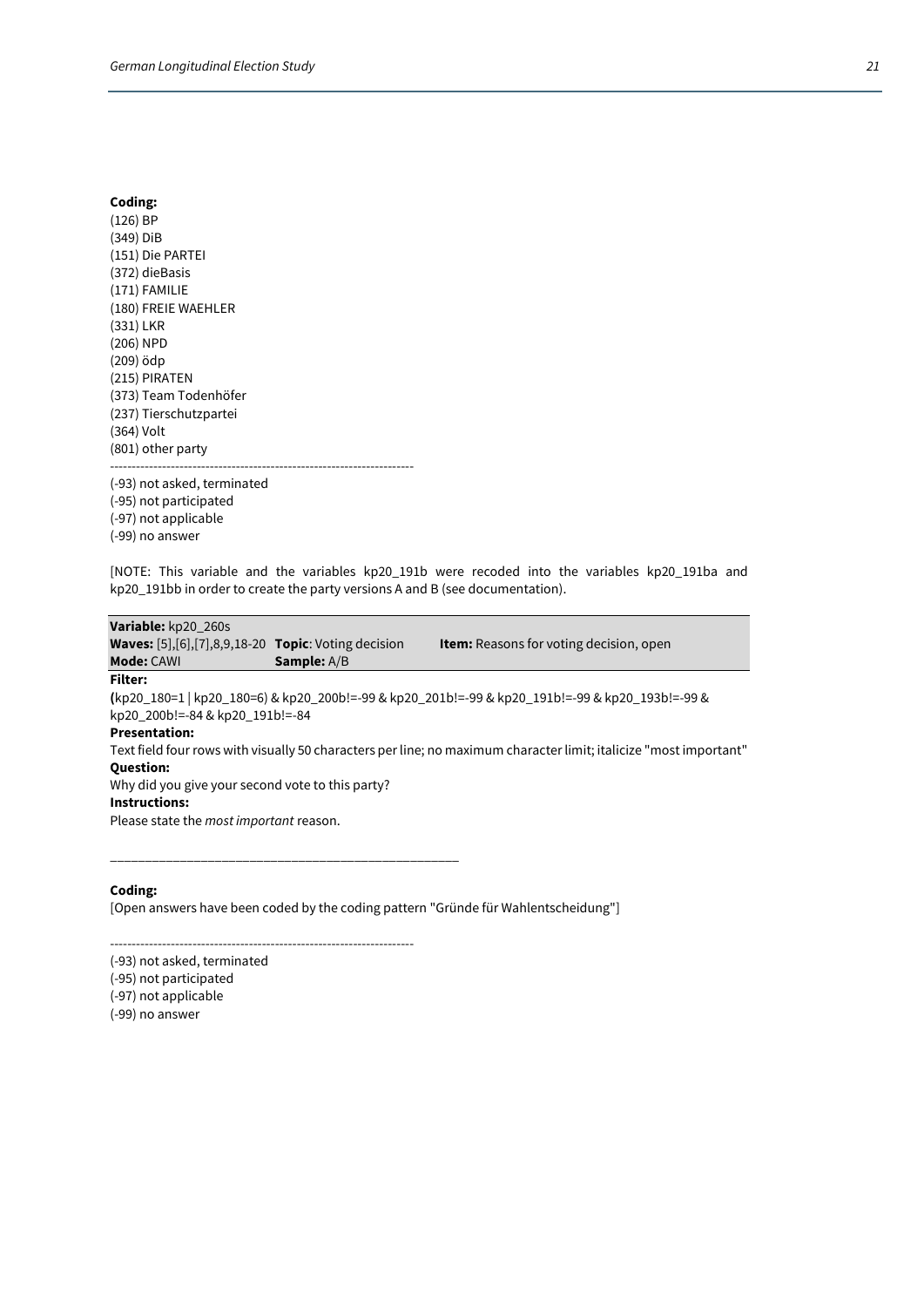|                      | Variable: kp20_221a,c-g,i                                                                                                                                                                                                                                   |                                                                                  |                                                                                                           |  |  |
|----------------------|-------------------------------------------------------------------------------------------------------------------------------------------------------------------------------------------------------------------------------------------------------------|----------------------------------------------------------------------------------|-----------------------------------------------------------------------------------------------------------|--|--|
|                      | Waves: 1,3-9,14,16-20,a2                                                                                                                                                                                                                                    | <b>Topic:</b> Voting decision                                                    | Item: Consideration Set                                                                                   |  |  |
| <b>Mode: CAWI</b>    |                                                                                                                                                                                                                                                             | Samples: A/B                                                                     |                                                                                                           |  |  |
| <b>Filter:</b>       | kp20_200b=1-322)   (kp20_201b=120-373>> Receive intro and question 2<br>kp20_200b=801 & (kp20_201b=-99   kp20_201b=801) >> Do not receive any intro but ONLY the ques-<br>tion 2<br>(kp20_200b=-84 -99) >> Do not receive any intro but ONLY the question 3 |                                                                                  |                                                                                                           |  |  |
| <b>Presentation:</b> |                                                                                                                                                                                                                                                             |                                                                                  |                                                                                                           |  |  |
|                      |                                                                                                                                                                                                                                                             | Standard matrix, Column labels as coding labels                                  |                                                                                                           |  |  |
| options.             |                                                                                                                                                                                                                                                             |                                                                                  | The party that was chosen for the second vote in kp20_190b or kp20_192b, must not appear in the answering |  |  |
| Intro:               |                                                                                                                                                                                                                                                             |                                                                                  |                                                                                                           |  |  |
|                      |                                                                                                                                                                                                                                                             | You said that you want to cast your second vote for (insert party).              |                                                                                                           |  |  |
| <b>Question 2:</b>   |                                                                                                                                                                                                                                                             |                                                                                  |                                                                                                           |  |  |
|                      |                                                                                                                                                                                                                                                             | Did you consider any other parties for your second vote on federal election day? |                                                                                                           |  |  |
| <b>Question 3:</b>   |                                                                                                                                                                                                                                                             | Which parties did you consider for your second vote?                             |                                                                                                           |  |  |
|                      |                                                                                                                                                                                                                                                             |                                                                                  |                                                                                                           |  |  |
|                      |                                                                                                                                                                                                                                                             | (A) CDU/CSU (Christlich Demokratische Union/Christlich-Soziale Union)            |                                                                                                           |  |  |
|                      |                                                                                                                                                                                                                                                             | (C) SPD (Sozialdemokratische Partei Deutschlands)                                |                                                                                                           |  |  |
|                      | (I) AfD (Alternative für Deutschland)                                                                                                                                                                                                                       |                                                                                  |                                                                                                           |  |  |
|                      | (D) FDP (Freie Demokratische Partei)                                                                                                                                                                                                                        |                                                                                  |                                                                                                           |  |  |
|                      |                                                                                                                                                                                                                                                             | (F) Die Linke [labelled in dataset as "DIE LINKE"]                               |                                                                                                           |  |  |
|                      | (E) Bündnis 90/Die Grünen [labelled in dataset as "GRÜNE"]<br>(G) other party                                                                                                                                                                               |                                                                                  |                                                                                                           |  |  |
|                      |                                                                                                                                                                                                                                                             |                                                                                  |                                                                                                           |  |  |
| Coding:              |                                                                                                                                                                                                                                                             |                                                                                  |                                                                                                           |  |  |
|                      | (1) would consider                                                                                                                                                                                                                                          |                                                                                  |                                                                                                           |  |  |
|                      | (2) would rather consider                                                                                                                                                                                                                                   |                                                                                  |                                                                                                           |  |  |
|                      | (3) would rather not consider                                                                                                                                                                                                                               |                                                                                  |                                                                                                           |  |  |
|                      | (4) would not consider                                                                                                                                                                                                                                      |                                                                                  |                                                                                                           |  |  |
|                      | (-93) not asked, terminated                                                                                                                                                                                                                                 |                                                                                  |                                                                                                           |  |  |

(-95) not participated

(-97) not applicable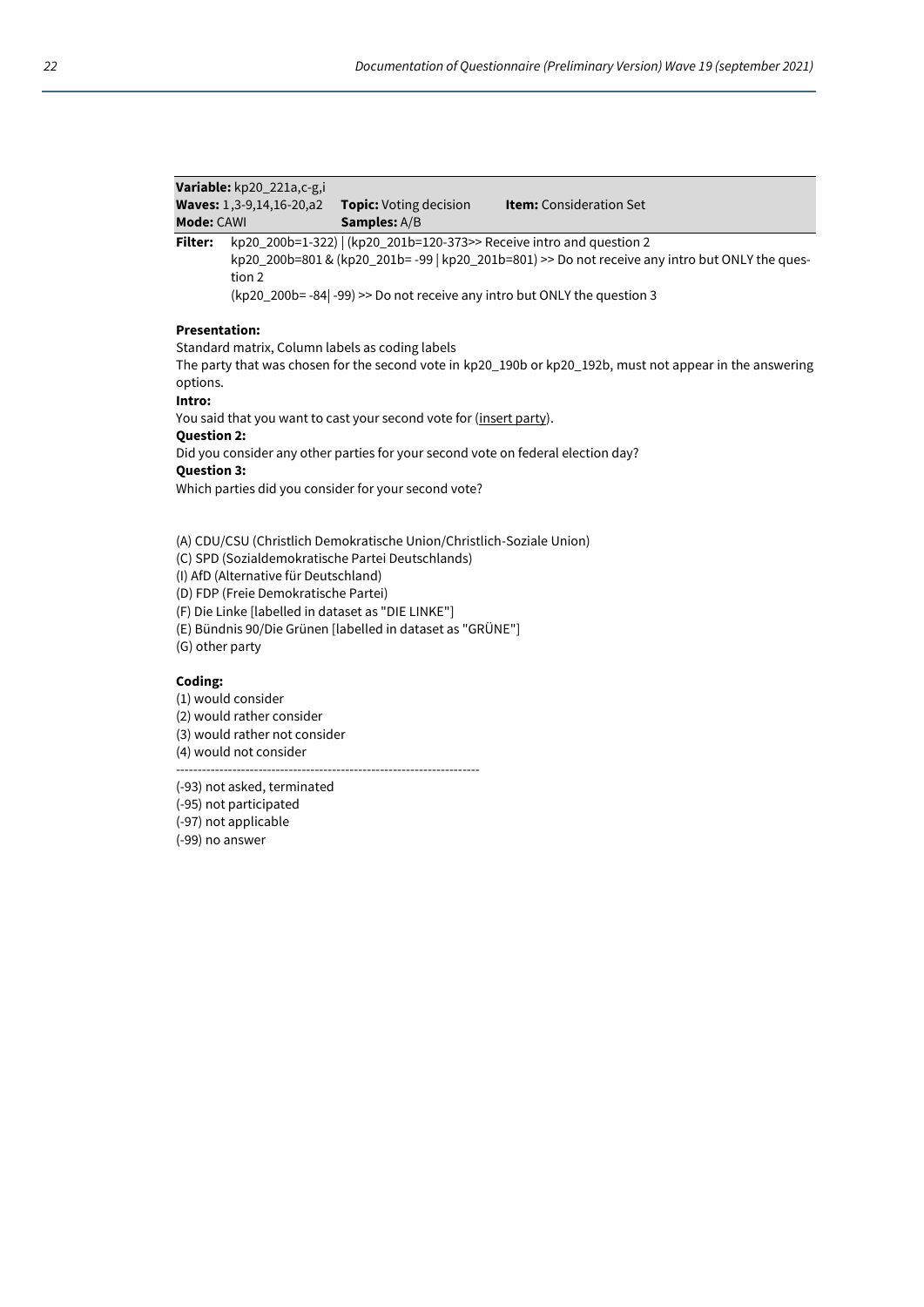# **Variable:** kp20\_211a,c-g,i **Waves:** 1,3-9,14,16-20,a2 **Topic:** Voting decision **Item:** Consideration Set, hypothetical

**Mode: CAWI Samples: A/B Filter:** kp20\_180=2,-99

#### **Presentation:**

Standard matrix

#### **Question :**

Let's assume you would have taken part in the election. Which party would you have considered for your second vote?

(A) CDU/CSU (Christlich Demokratische Union/Christlich-Soziale Union)

(C) SPD (Sozialdemokratische Partei Deutschlands)

(I) AfD (Alternative für Deutschland) (D) FDP (Freie Demokratische Partei)

(F) Die Linke [labelled in dataset as "DIE LINKE"]

(E) Bündnis 90/Die Grünen [labelled in dataset as "GRÜNE"]

(G) other party

#### **Coding:**

(1) would consider

(2) would probably consider

(3) would probably not consider

(4) would not consider

---------------------------------------------------------------------- (-93) not asked, terminated

(-95) not participated

(-97) not applicable

(-99) no answer

# **Variable:** kp20\_2751a,c-g,i **Waves:** 5-8,18-20 **Topic**: Voting decision **Item:** Consideration Set on the day of the postal vote **Mode:** CAWI **Sample:** A/B

**Filter:** kp20\_180=6 & ((kp20\_191b=1-322) | (kp20\_193b=120-373)) >> Receive intro and question 1 kp20\_180=6 & kp20\_191b=801 & (kp20\_193b=-99 | kp20\_193b=801) >> Do not receive intro but ONLY question 1kp20\_180=6 & kp20\_191b= -99 >> Do not receive intro but ONLY question 2

#### **Presentation:**

Standard matrix; Column labels like coding labels.

The party that was chosen for the second vote in kp19\_191b or kp19\_193b must not appear in the answering options.

#### **Intro:**

You said you cast your second vote for (insert party).

#### **Question 1**:

Did you consider any other parties for your second vote on the day of your postal vote?

#### **Question 2**:

Which parties did you consider for your second vote on the day of your postal vote?

(A) CDU/CSU (Christlich Demokratische Union/Christlich-Soziale Union)

(C) SPD (Sozialdemokratische Partei Deutschlands)

(I) AfD (Alternative für Deutschland) (D) FDP (Freie Demokratische Partei)

(F) Die Linke [labelled in dataset as "DIE LINKE"]

(E) Bündnis 90/Die Grünen [labelled in dataset as "GRÜNE"]

(G) other party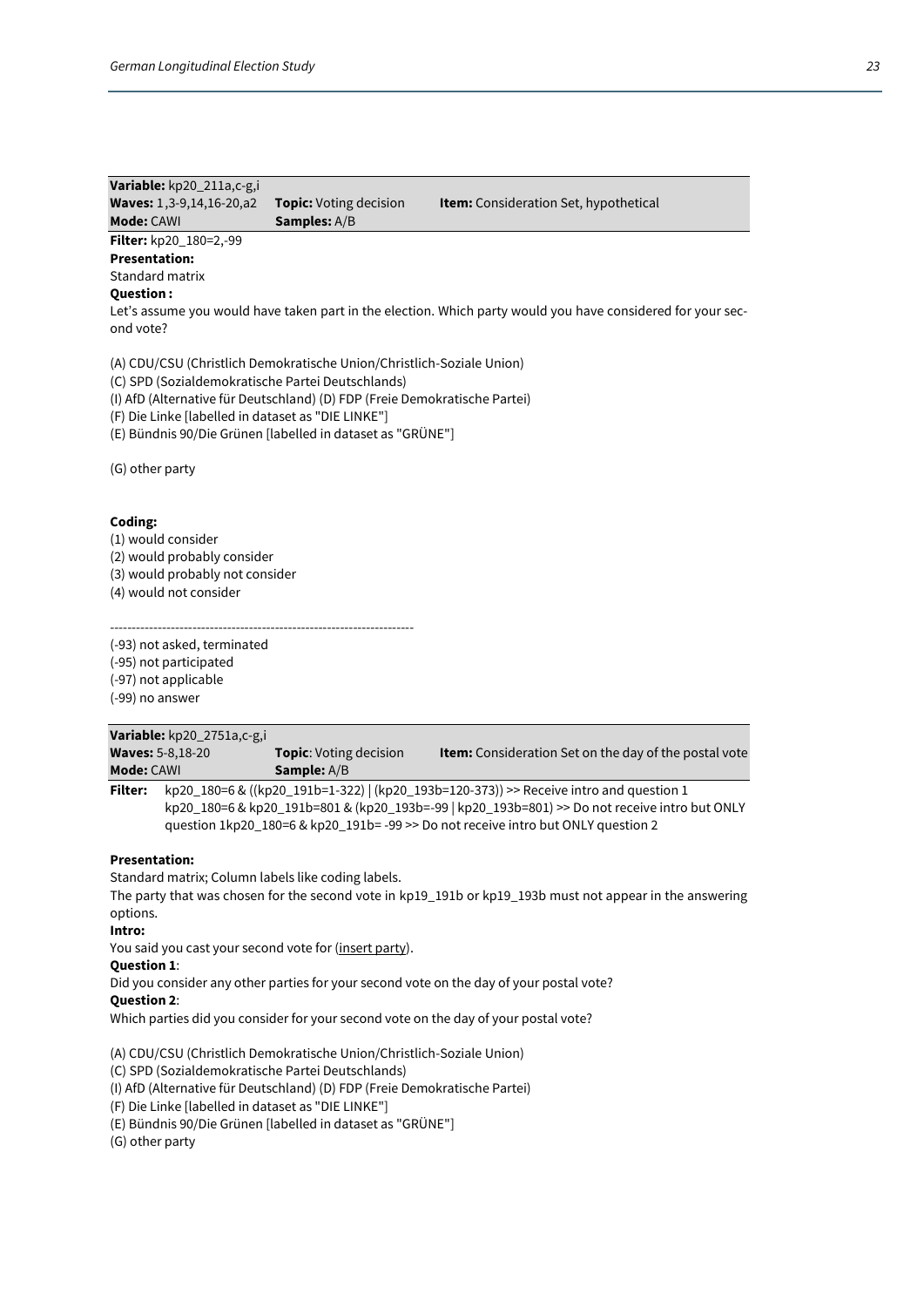(1) considered (2) rather considered (3) rather not considered (4) not considered

----------------------------------------------------------------------

(-93) not asked, terminated

(-95) not participated

(-97) not applicable [either because the respondent was previously filtered out or he/she already selected the party under second vote]

(-99) no answer

|                                                           | Variable: kp20 320              |                               |                                            |
|-----------------------------------------------------------|---------------------------------|-------------------------------|--------------------------------------------|
| <b>Wave: 8,20</b>                                         |                                 | <b>Topic:</b> Voting decision | <b>Item:</b> Time of final voting decision |
| Mode:                                                     | CAWI                            | <b>Sample:</b> A/B            |                                            |
| Filter: kp18_170=6   kp19_170=6   kp20_180=6   kp20_180=1 |                                 |                               |                                            |
| <b>Filter Sample B:</b> kp20 180=6   kp20 180=1           |                                 |                               |                                            |
| <b>Presentation:</b>                                      |                                 |                               |                                            |
|                                                           | Single response list (vertical) |                               |                                            |

**Question:**

When did you decide how to vote in this federal election?

- That was decided a long time ago.

- That was decided a year ago.
- That was decided a few months ago.
- I decided in the final weeks before the election.
- I decided in the final days before the election.
- I didn't decide until the day of the federal election.

#### **Coding:**

(1) long time ago

- (6) year ago
- (2) few months ago

(3) few weeks before the election

(4) few days before the election

(5) on election day

----------------------------------------------------------------------

- (-93) not asked, terminated
- (-95) not participated

(-97) not applicable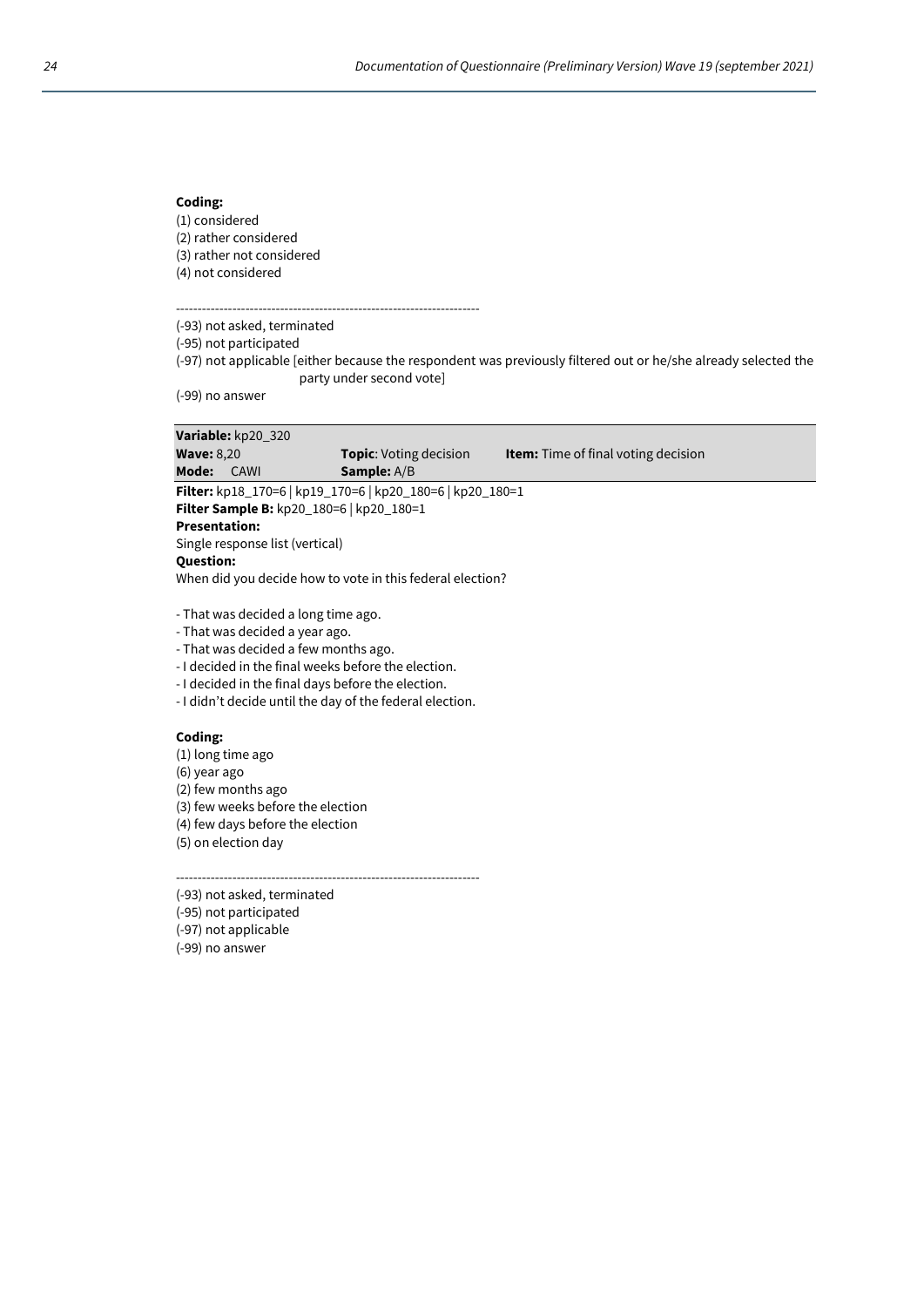| Variable: kp20_321<br><b>Wave: 8,20</b><br><b>Mode: CAWI</b>                                                                                                                                                                                                                           | <b>Topic:</b> Voting decision<br>Sample: A/B                                 | <b>Item:</b> Time of decision not to vote |  |  |
|----------------------------------------------------------------------------------------------------------------------------------------------------------------------------------------------------------------------------------------------------------------------------------------|------------------------------------------------------------------------------|-------------------------------------------|--|--|
| Filter: kp20_180=2<br><b>Presentation:</b><br>Single response list (vertical)<br>Question:                                                                                                                                                                                             | When did you decide not to vote in this federal election?                    |                                           |  |  |
| - That was decided a long time ago.<br>- That was decided a year ago.<br>- That was decided a few months ago.<br>- I decided in the final weeks before the election.<br>- I decided in the final days before the election.<br>- I didn't decide until the day of the federal election. |                                                                              |                                           |  |  |
| Coding:<br>(1) long time ago<br>(6) year ago<br>(2) a few months ago<br>(3) few weeks before the election<br>(4) few days before the election<br>(5) on election day                                                                                                                   |                                                                              |                                           |  |  |
| (-93) not asked, terminated<br>(-95) not participated<br>(-97) not applicable<br>(-99) no answer                                                                                                                                                                                       |                                                                              |                                           |  |  |
| Variable: kp20_330<br>Waves: [5], [6], [7], 8, [18], [19], 20<br>Mode: CAWI                                                                                                                                                                                                            | <b>Topic:</b> Voting decision<br>Sample: A/B                                 | Item: Difficulty of voting decision       |  |  |
| <b>Filter:</b> $kp20_180=1,6$<br><b>Presentation:</b><br>Single response list (vertical)<br>Question:<br>- very difficult<br>- fairly difficult<br>- moderately<br>- not very difficult                                                                                                | How difficult was it for you to decide how to vote in this federal election? |                                           |  |  |

- not difficult at all

# **Coding:**

(1) very difficult (2) fairly difficult (3) moderately (4) not very difficult (5) not difficult at all

----------------------------------------------------------------------

- (-93) not asked, terminated
- (-95) not participated

(-97) not applicable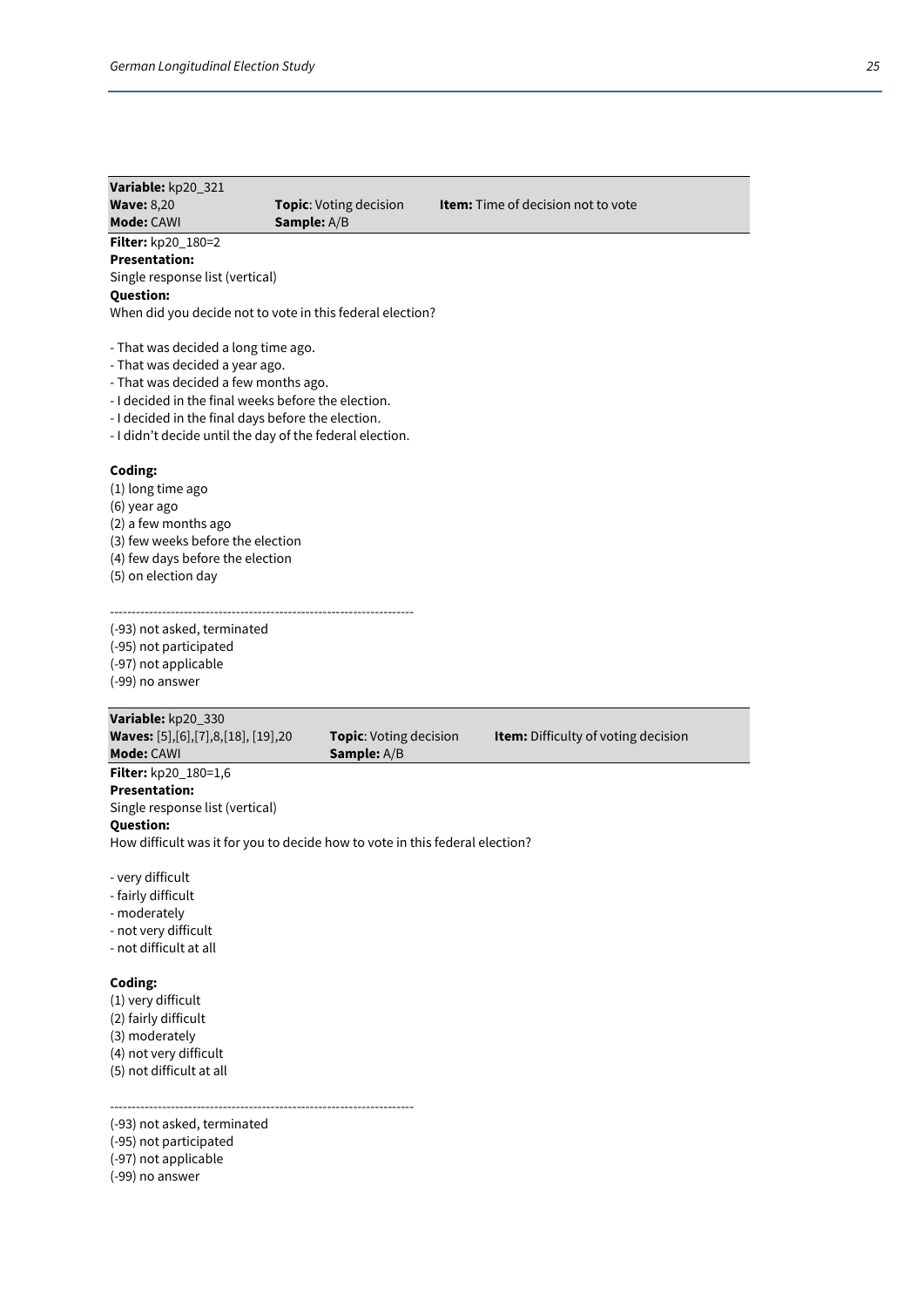| Variable: kp20_340                     |                                                                                     |                                                 |  |
|----------------------------------------|-------------------------------------------------------------------------------------|-------------------------------------------------|--|
| <b>Waves: 8-9,20</b>                   | <b>Topic:</b> Voting decision                                                       | <b>Item:</b> Satisfaction with election outcome |  |
| Mode: CAWI                             | <b>Sample:</b> A/B                                                                  |                                                 |  |
| Filter:                                |                                                                                     |                                                 |  |
| <b>Presentation:</b>                   |                                                                                     |                                                 |  |
| Single response list (vertical)        |                                                                                     |                                                 |  |
| <b>Question:</b>                       |                                                                                     |                                                 |  |
|                                        | And how satisfied or dissatisfied are you with the outcome of the federal election? |                                                 |  |
|                                        |                                                                                     |                                                 |  |
| - very satisfied                       |                                                                                     |                                                 |  |
| - fairly satisfied                     |                                                                                     |                                                 |  |
| - neither satisfied nor dissatisfied   |                                                                                     |                                                 |  |
| - not very satisfied                   |                                                                                     |                                                 |  |
| - not at all satisfied                 |                                                                                     |                                                 |  |
|                                        |                                                                                     |                                                 |  |
| Coding:                                |                                                                                     |                                                 |  |
| (1) very satisfied                     |                                                                                     |                                                 |  |
| (2) fairly satisfied                   |                                                                                     |                                                 |  |
| (3) neither satisfied nor dissatisfied |                                                                                     |                                                 |  |
| (4) not very satisfied                 |                                                                                     |                                                 |  |
| (5) not at all satisfied               |                                                                                     |                                                 |  |
|                                        |                                                                                     |                                                 |  |
|                                        |                                                                                     |                                                 |  |
| (-93) not asked, terminated            |                                                                                     |                                                 |  |
| (-95) not participated                 |                                                                                     |                                                 |  |
| (-99) no answer                        |                                                                                     |                                                 |  |
|                                        |                                                                                     |                                                 |  |

# **Variable:** kp20\_341a,c-f,i

| <b>Waves: 8-9,20</b> | <b>Topic:</b> Voting decision | <b>Item:</b> Election outcome: winner and loser |
|----------------------|-------------------------------|-------------------------------------------------|
| <b>Modus: CAWI</b>   | <b>Sample:</b> A/B            |                                                 |
| Filter:              |                               |                                                 |
| <b>Presentation:</b> |                               |                                                 |

Standard matrix "don't-know"-category settled out a bit

#### **Question:**

If you think about the outcome of the federal election, which parties do belong to the winners and which to the losers?

(A) CDU/CSU (Christlich Demokratische Union/Christlich-Soziale Union)

(C) SPD (Sozialdemokratische Partei Deutschlands)

(I) AfD (Alternative für Deutschland)

(D) FDP (Freie Demokratische Partei)

- (F) Die Linke [labelled in dataset as "DIE LINKE"]
- (E) Bündnis 90/Die Grünen [labelled in dataset as "GRÜNE"]

# **Coding:**

(1) clearly to the losers

(2) rather to the losers

(3) neither to the losers nor to the winners

(4) rather to the winner

(5) clearly to the winners

(-98) don't know

----------------------------------------------------------------------

(-93) not asked, terminated

(-95) not participated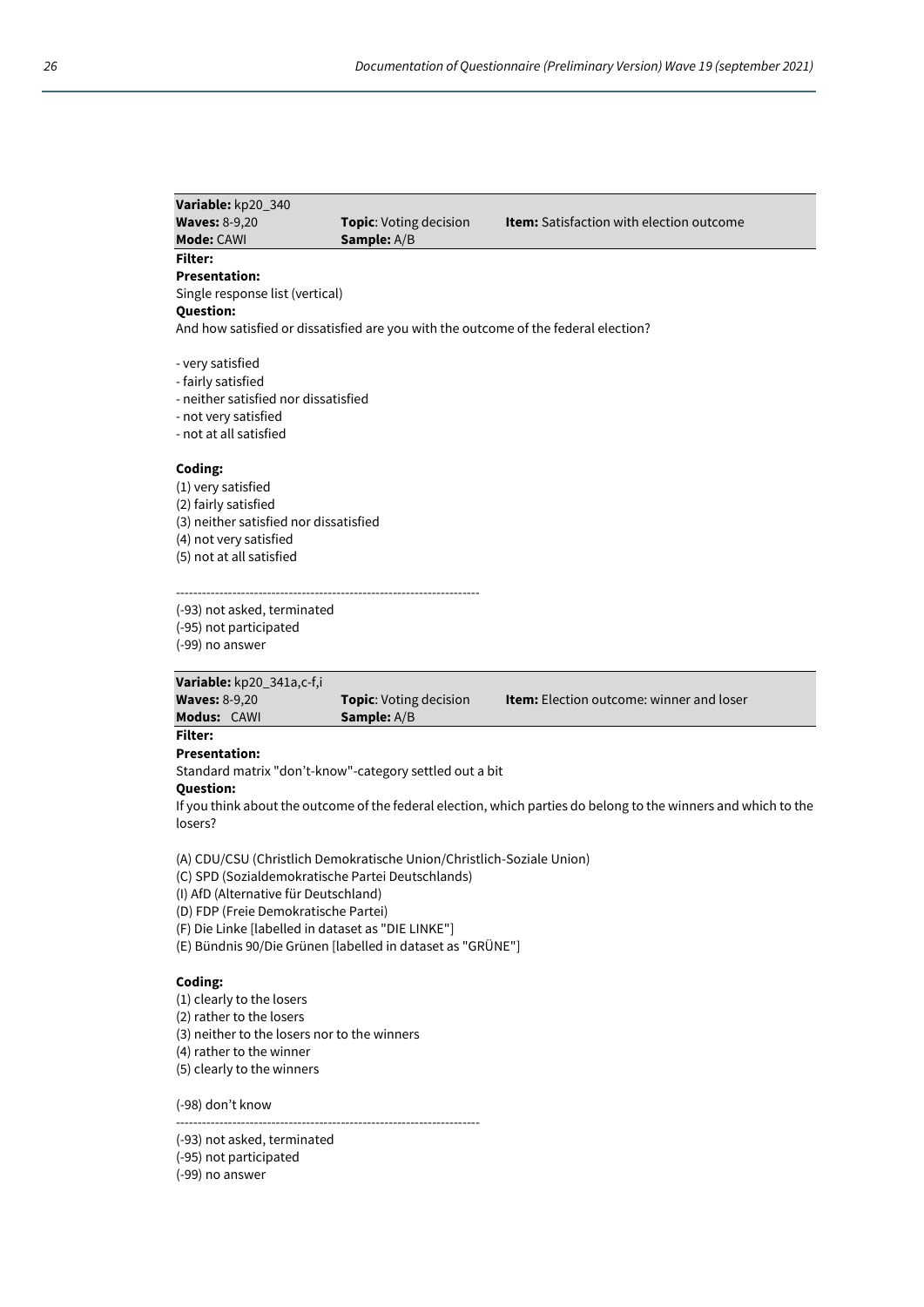| Variable: kp20_280                                                  |                                                                      |                                                                                                                  |
|---------------------------------------------------------------------|----------------------------------------------------------------------|------------------------------------------------------------------------------------------------------------------|
| <b>Wave: 8,20</b>                                                   | Topic: Voting decision                                               | Item: Hypothetical voting decision                                                                               |
| Mode: CAWI                                                          | Sample: A/B                                                          |                                                                                                                  |
| Filter: kp18_170!=6 & kp19_170!=6                                   |                                                                      |                                                                                                                  |
| Filter Sample B: /                                                  |                                                                      |                                                                                                                  |
| <b>Presentation:</b>                                                |                                                                      |                                                                                                                  |
| Single response list (vertical)                                     |                                                                      |                                                                                                                  |
| <b>Question:</b>                                                    |                                                                      |                                                                                                                  |
| federal election, or would you decide differently?                  |                                                                      | Let's assume you could vote again today. Would you make the same voting decision today as you did at the         |
| I would                                                             |                                                                      |                                                                                                                  |
|                                                                     |                                                                      |                                                                                                                  |
| - make the same decision                                            |                                                                      |                                                                                                                  |
| - make a different decision                                         |                                                                      |                                                                                                                  |
|                                                                     |                                                                      |                                                                                                                  |
| Coding:                                                             |                                                                      |                                                                                                                  |
| (1) make the same decision                                          |                                                                      |                                                                                                                  |
| (2) make a different decision                                       |                                                                      |                                                                                                                  |
|                                                                     |                                                                      |                                                                                                                  |
|                                                                     |                                                                      |                                                                                                                  |
| (-93) not asked, terminated<br>(-95) not participated               |                                                                      |                                                                                                                  |
| (-97) not applicable                                                |                                                                      |                                                                                                                  |
| (-99) no answer                                                     |                                                                      |                                                                                                                  |
|                                                                     |                                                                      |                                                                                                                  |
| Variable: kp20_290a,b                                               |                                                                      |                                                                                                                  |
| <b>Wave: 8,20</b>                                                   | Topic: Voting decision                                               | Item: Hypothetical voting decision after federal elec-                                                           |
| tion                                                                |                                                                      |                                                                                                                  |
| <b>Mode: CAWI</b>                                                   | <b>Sample:</b> A/B                                                   |                                                                                                                  |
| Filter: kp20_280=2   -99                                            |                                                                      |                                                                                                                  |
| <b>Presentation:</b>                                                |                                                                      |                                                                                                                  |
|                                                                     |                                                                      | Display sample ballot paper with first and second vote; "don't-know"-category and "I would not cast a first/sec- |
| ond vote" below                                                     |                                                                      |                                                                                                                  |
| <b>Question:</b>                                                    |                                                                      |                                                                                                                  |
|                                                                     | Let's assume you could vote again today: How would you decide today? |                                                                                                                  |
| (A) First vote:                                                     |                                                                      |                                                                                                                  |
| - CDU/CSU (Christlich Demokratische Union/Christlich-Soziale Union) |                                                                      |                                                                                                                  |
| - SPD (Sozialdemokratische Partei Deutschlands)                     |                                                                      |                                                                                                                  |
| - AfD (Alternative für Deutschland)                                 |                                                                      |                                                                                                                  |
| - FDP (Freie Demokratische Partei)                                  |                                                                      |                                                                                                                  |

- Die Linke
- Bündnis 90/Die Grünen
- Other party

- Don't know

- I would not cast a first vote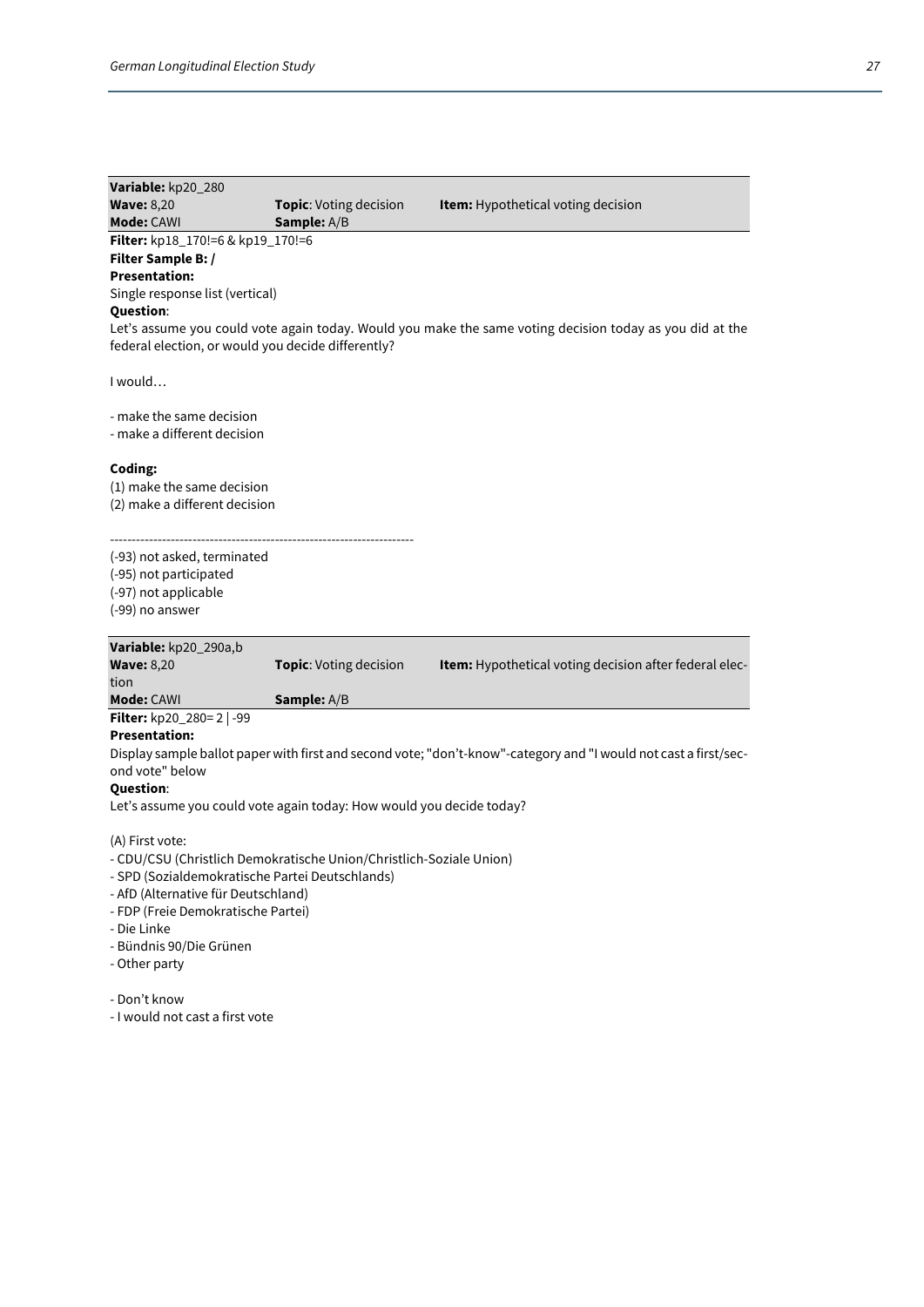- CDU/CSU (Christlich Demokratische Union/Christlich-Soziale Union)
- SPD (Sozialdemokratische Partei Deutschlands)
- AfD (Alternative für Deutschland)
- FDP (Freie Demokratische Partei)
- Die Linke
- Bündnis 90/Die Grünen
- Other party

```
- Don't know
```
- I would not cast a second vote

#### **Coding:**

(1) CDU/CSU (4) SPD (5) FDP (6) GRÜNE (7) DIE LINKE (322) AfD (801) other party

(-98) don't know (-84) would not cast a first/second vote ----------------------------------------------------------------------

(-93) not asked, terminated

(-95) not participated

(-97) not applicable

(-99) no answer

[NOTE: This variable and the variables kp20\_291a,b were recoded into the variables kp20\_290aa/kp20\_290ab and kp20\_290ba/kp20\_290bb in order to create the party versions A and B (see documentation).]

# **Variable:** kp20\_291a

**Wave:** 8,20 **Topic**: Voting decision **Item:** Hypothetical first vote after federal election, other party **Mode:** CAWI **Sample:** A/B

**Filter:** kp20\_290a=801

# **Presentation:**

Single response list (vertical)

# **Question:**

And which one of these candidates would you vote for with your FIRST vote today?

- DiB (DEMOKRATIE IN BEWEGUNG)
- Die PARTEI (Partei für Arbeit, Rechtsstaat, Tierschutz, Elitenförderung und basisdemokratische Initiative)
- dieBasis (Basisdemokratische Partei Deutschland)
- FAMILIE (Familien-Partei Deutschlands)
- FREIE WÄHLER
- LKR (Liberal-Konservative Reformer)
- NPD (Nationaldemokratische Partei Deutschlands)
- ÖDP (Ökologisch-Demokratische Partei)
- PIRATEN (Piratenpartei Deutschland)
- Team Todenhöfer (Team Todenhöfer Die Gerechtigkeitspartei)
- Tierschutzpartei (PARTEI MENSCH UMWELT TIERSCHUTZ)
- Volt (Volt Deutschland)
- other party

<sup>-</sup> BP (Bayernpartei)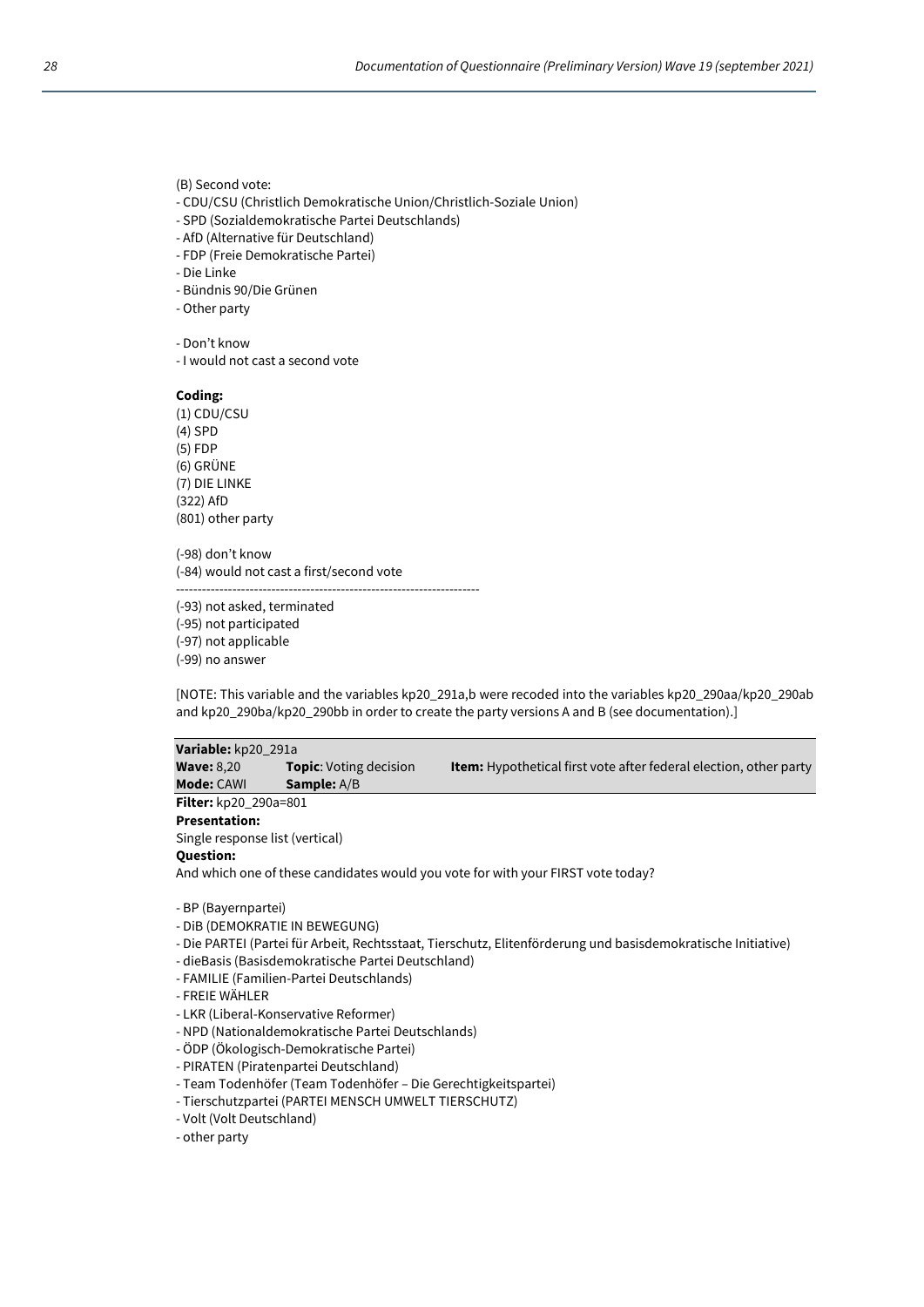| (126) BP               |
|------------------------|
| (349) DiB              |
| (151) Die PARTEI       |
| (372) dieBasis         |
| (171) FAMILIE          |
| (180) FREIE WAEHLER    |
| (331) LKR              |
| (206) NPD              |
| (209) ödp              |
| (215) PIRATEN          |
| (373) Team Todenhöfer  |
| (237) Tierschutzpartei |
| (364) Volt             |
| (801) other party      |
|                        |

----------------------------------------------------------------------

(-93) not asked, terminated (-95) not participated (-97) not applicable

(-99) no answer

[NOTE: This variable and the variables kp20\_290a were recoded into the variables kp20\_290aa and kp20\_290ab in order to create the party versions A and B (see documentation).]

#### **Variable:** kp20\_291b

**Wave:** 8,20 **Topic**: Voting decision **Item:** Hypothetical second vote after federal election, other party

**Mode:** CAWI **Sample:** A/B

#### **Filter:** kp20\_290b=801 **Presentation:**

Single response list (vertical)

#### **Question:**

And which one of these parties would you vote for with your SECOND vote today?

- BP (Bayernpartei)
- DiB (DEMOKRATIE IN BEWEGUNG)
- Die PARTEI (Partei für Arbeit, Rechtsstaat, Tierschutz, Elitenförderung und basisdemokratische Initiative)
- dieBasis (Basisdemokratische Partei Deutschland)
- FAMILIE (Familien-Partei Deutschlands)
- FREIE WÄHLER
- LKR (Liberal-Konservative Reformer)
- NPD (Nationaldemokratische Partei Deutschlands)
- ÖDP (Ökologisch-Demokratische Partei)
- PIRATEN (Piratenpartei Deutschland)
- Team Todenhöfer (Team Todenhöfer Die Gerechtigkeitspartei)
- Tierschutzpartei (PARTEI MENSCH UMWELT TIERSCHUTZ)
- Volt (Volt Deutschland)
- other party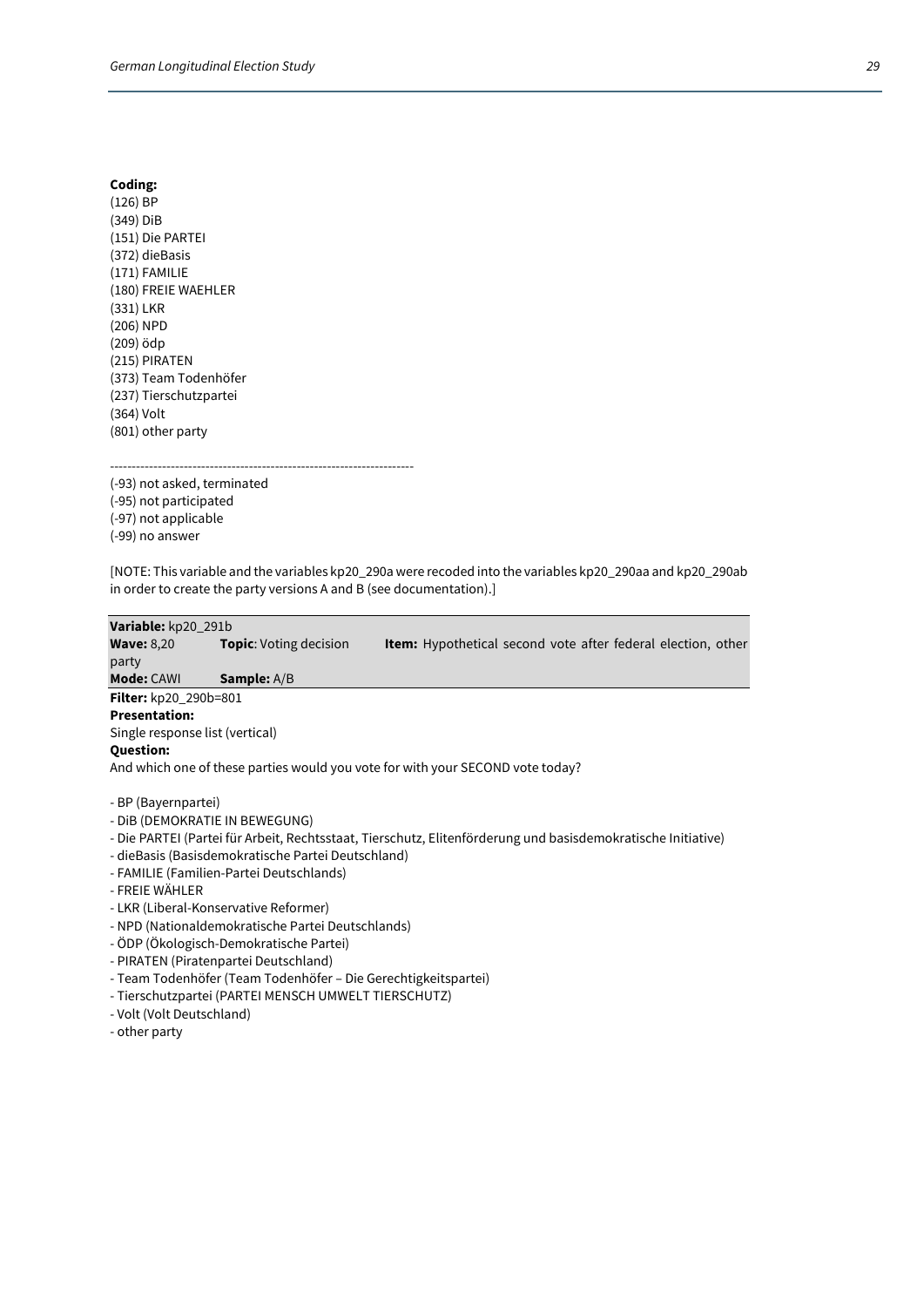| Coding:                |
|------------------------|
| (126) BP               |
| (349) DiB              |
| (151) Die PARTEI       |
| (372) dieBasis         |
| (171) FAMILIE          |
| (180) FREIE WAEHLER    |
| (331) LKR              |
| (206) NPD              |
| (209) ödp              |
| (215) PIRATEN          |
| (373) Team Todenhöfer  |
| (237) Tierschutzpartei |
| (364) Volt             |
| (801) other party      |

---------------------------------------------------------------------- (-93) not asked, terminated

(-95) not participated (-97) not applicable (-99) no answer

[NOTE: This variable and the variables kp20\_290b were recoded into the variables kp20\_290ba and kp20\_290bb in order to create the party versions A and B (see documentation).]

**Variable:** kp20\_2770a,b **Waves:** [6],[7],8,19,20 **Topic**: Voting decision **Item:** Hypothetical vote after postal vote **Mode:** CAWI **Sample:** A

**Filter**: kp18\_170=6 | kp19\_170=6

# **Presentation:**

Display sample ballot paper with first and second vote; below "don't know"-category and "I would not cast a first/second vote"

### **Question:**

You had cast a postal vote.

Let's assume you could participate in the election again. Which party would you decide for today?

(A) First vote:

- CDU/CSU (Christlich Demokratische Union/Christlich-Soziale Union)
- SPD (Sozialdemokratische Partei Deutschlands)
- AfD (Alternative für Deutschland)
- FDP (Freie Demokratische Partei)
- Die Linke
- Bündnis 90/Die Grünen
- Other party
- Don't know
- I would not cast a first vote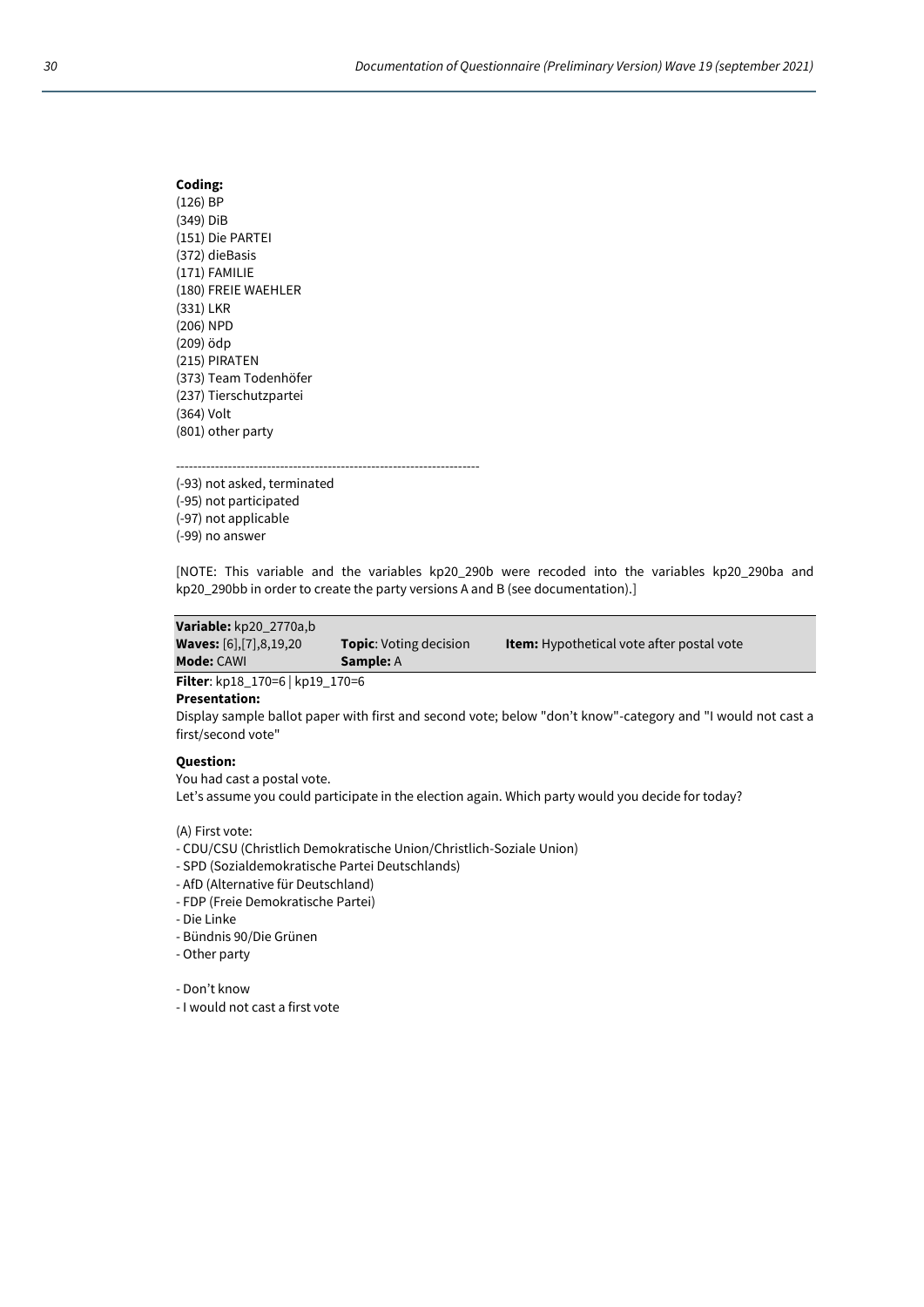(B) Second vote:

- CDU/CSU (Christlich Demokratische Union/Christlich-Soziale Union)
- SPD (Sozialdemokratische Partei Deutschlands)
- AfD (Alternative für Deutschland)
- FDP (Freie Demokratische Partei)
- Die Linke
- Bündnis 90/Die Grünen
- Other party
- Don't know

- I would not cast a second vote

#### **Coding:**

(1) CDU/CSU (4) SPD (322) AfD (5) FDP (7) DIE LINKE (6) GRÜNE (801) other party

(-98) don't know (-84) would not cast a first/second vote ----------------------------------------------------------------------

(-93) not asked, terminated (-95) not participated (-97) not applicable (-99) no answer

[NOTE: This variable and the variables kp20\_2771a,b were recoded into the variables kp20\_2770aa/kp20\_2770ab and kp20\_2770ba/kp20\_2770bb in order to create the party versions A and B (see documentation).]

**Variable:** kp20\_2771a **Waves:** [6],[7],8,19,20 **Topic**: Voting decision **Item:** Hypothetical first vote after postal vote, other party **Mode: CAWI <b>Sample:** A

**Filter:** kp20\_2770a=801

# **Presentation:**

Single response list (vertical)

#### **Question:**

And which one of these parties would you vote for with your FIRST vote today?

- BP (Bayernpartei)
- DiB (DEMOKRATIE IN BEWEGUNG)
- Die PARTEI (Partei für Arbeit, Rechtsstaat, Tierschutz, Elitenförderung und basisdemokratische Initiative)
- dieBasis (Basisdemokratische Partei Deutschland)
- FAMILIE (Familien-Partei Deutschlands)
- FREIE WÄHLER
- LKR (Liberal-Konservative Reformer)
- NPD (Nationaldemokratische Partei Deutschlands)
- ÖDP (Ökologisch-Demokratische Partei)
- PIRATEN (Piratenpartei Deutschland)
- Team Todenhöfer (Team Todenhöfer Die Gerechtigkeitspartei)
- Tierschutzpartei (PARTEI MENSCH UMWELT TIERSCHUTZ)
- Volt (Volt Deutschland)
- other party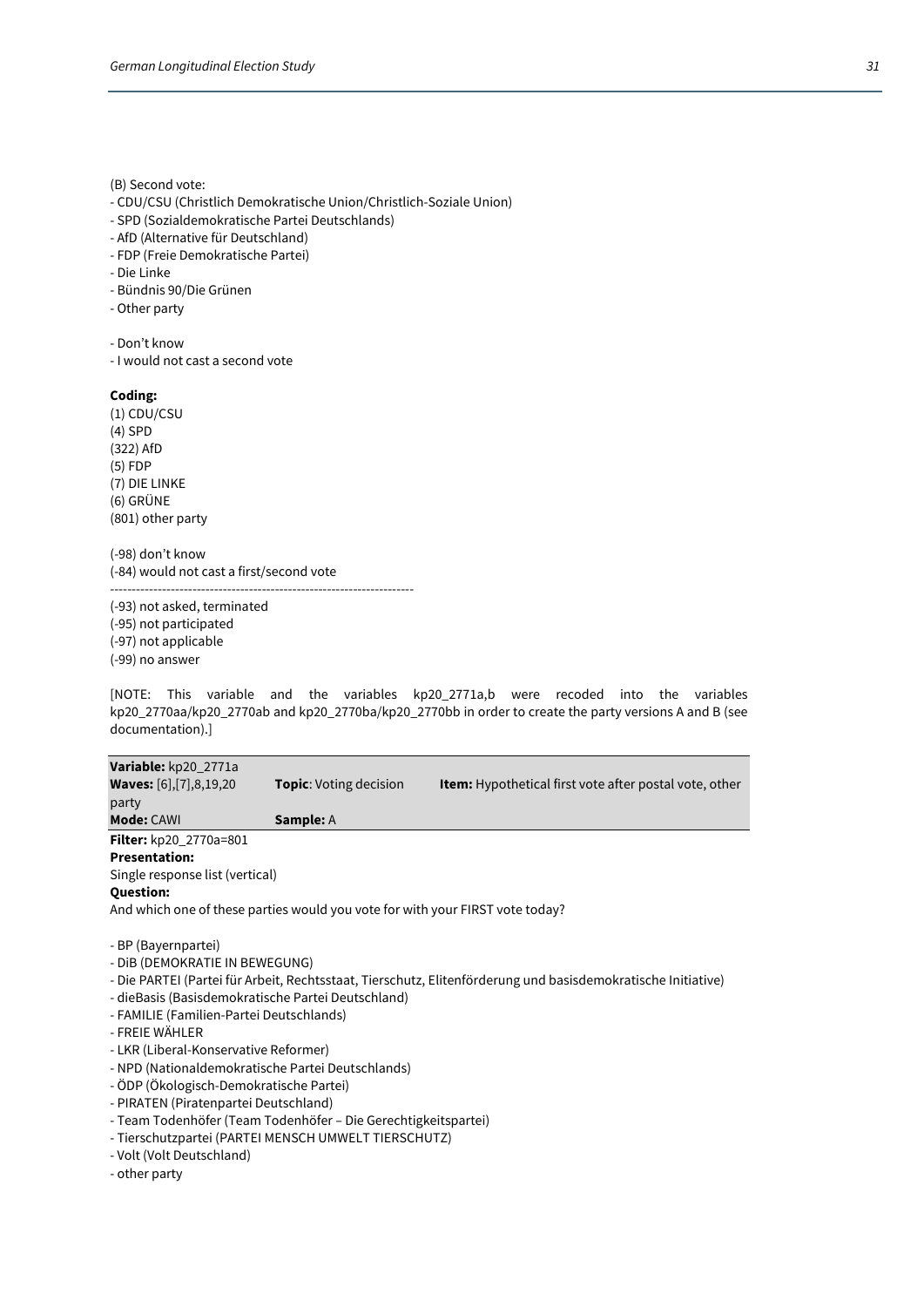(126) BP (349) DiB (151) Die PARTEI (372) dieBasis (171) FAMILIE (180) FREIE WAEHLER (331) LKR (206) NPD (209) ödp (215) PIRATEN (373) Team Todenhöfer (237) Tierschutzpartei (364) Volt (801) other party

----------------------------------------------------------------------

- (-93) not asked, terminated
- (-95) not participated (-97) not applicable
- (-99) no answer

[NOTE: This variable and the variables kp20\_2770a were recoded into the variables kp20\_2770aa and kp20\_2770ab in order to create the party versions A and B (see documentation).]

| Variable: kp20_2771b                                                                                         |                               |                                                                   |  |
|--------------------------------------------------------------------------------------------------------------|-------------------------------|-------------------------------------------------------------------|--|
| <b>Waves:</b> [6], [7], 8, 19, 20                                                                            | <b>Topic:</b> Voting decision | Item: Hypothetical second voter after postal vote,<br>other party |  |
| Mode: CAWI                                                                                                   | <b>Sample: A</b>              |                                                                   |  |
| Filter: kp20_2770b=801                                                                                       |                               |                                                                   |  |
| <b>Presentation:</b>                                                                                         |                               |                                                                   |  |
| Single response list (vertical)                                                                              |                               |                                                                   |  |
| <b>Question:</b>                                                                                             |                               |                                                                   |  |
| And which one of these parties would you vote for with your SECOND vote today?                               |                               |                                                                   |  |
| - BP (Bayernpartei)                                                                                          |                               |                                                                   |  |
| - DIB (DEMOKRATIE IN BEWEGUNG)                                                                               |                               |                                                                   |  |
| - Die PARTEI (Partei für Arbeit, Rechtsstaat, Tierschutz, Elitenförderung und basisdemokratische Initiative) |                               |                                                                   |  |
| - dieBasis (Basisdemokratische Partei Deutschland)                                                           |                               |                                                                   |  |
| - FAMILIE (Familien-Partei Deutschlands)                                                                     |                               |                                                                   |  |
| - FREIE WÄHLER                                                                                               |                               |                                                                   |  |
| - LKR (Liberal-Konservative Reformer)                                                                        |                               |                                                                   |  |
|                                                                                                              |                               |                                                                   |  |

- NPD (Nationaldemokratische Partei Deutschlands)
- ÖDP (Ökologisch-Demokratische Partei)
- PIRATEN (Piratenpartei Deutschland)
- Team Todenhöfer (Team Todenhöfer Die Gerechtigkeitspartei)
- Tierschutzpartei (PARTEI MENSCH UMWELT TIERSCHUTZ)
- Volt (Volt Deutschland)

- other party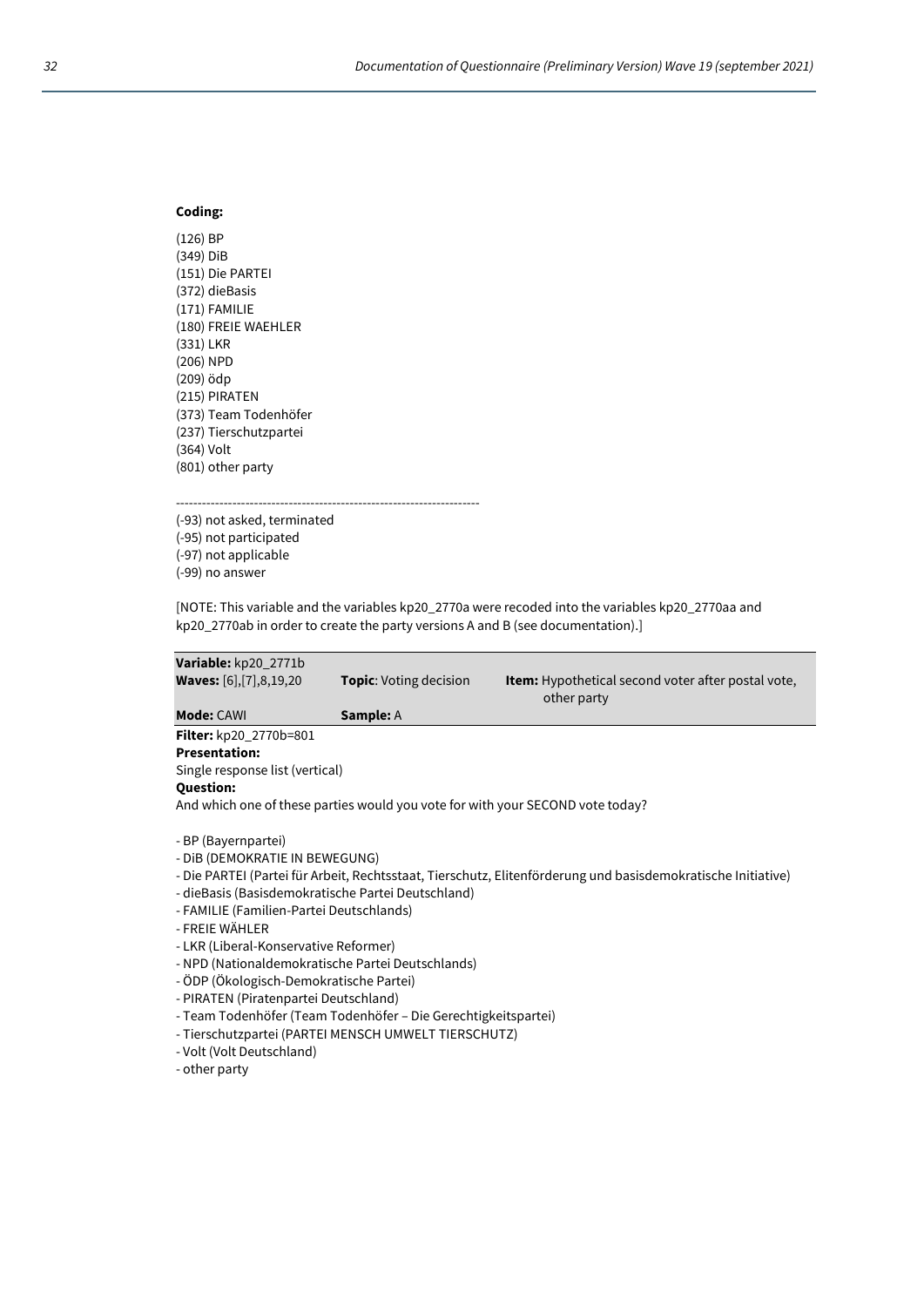| Coding:                |
|------------------------|
| (126) BP               |
| (349) DiB              |
| (151) Die PARTEI       |
| (372) dieBasis         |
| (171) FAMILIE          |
| (180) FREIE WAEHLER    |
| (331) LKR              |
| (206) NPD              |
| (209) ödp              |
| (215) PIRATEN          |
| (373) Team Todenhöfer  |
| (237) Tierschutzpartei |
| (364) Volt             |
| (801) other party      |

---------------------------------------------------------------------- (-93) not asked, terminated

(-95) not participated (-97) not applicable (-99) no answer

[NOTE: This variable and the variables kp20\_2770b were recoded into the variables kp20\_2770ba and kp20\_2770bb in order to create the party versions A and B (see documentation).]

| <b>Variable:</b> $kp20_342a,b,c$ |                               |                            |
|----------------------------------|-------------------------------|----------------------------|
| <b>Wave:</b> 8,16,18,20          | <b>Topic:</b> Voting decision | <b>Item:</b> Fair election |
| <b>Mode: CAWI</b>                | <b>Sample:</b> A/B            |                            |
| <b>Filter:</b>                   |                               |                            |

# **Intro:**

Here are some statements on the election campaign and the 2021 federal election with which some people agree, while others do not.

# **Question:**

Please state to what extent you agree or disagree with each statement.

(A) During the election campaign, all parties will have a fair chance to present their positions to the eligible voters.

(B) The federal election is conducted properly and fairly by the competent authorities.

(C) Voting by postal ballot is a secure procedure.

#### **Coding:**

(1) strongly disagree (2) disagree (3) neither agree nor disagree (4) agree (5) strongly agree

----------------------------------------------------------------------

(-93) not asked, terminated (-95) not participated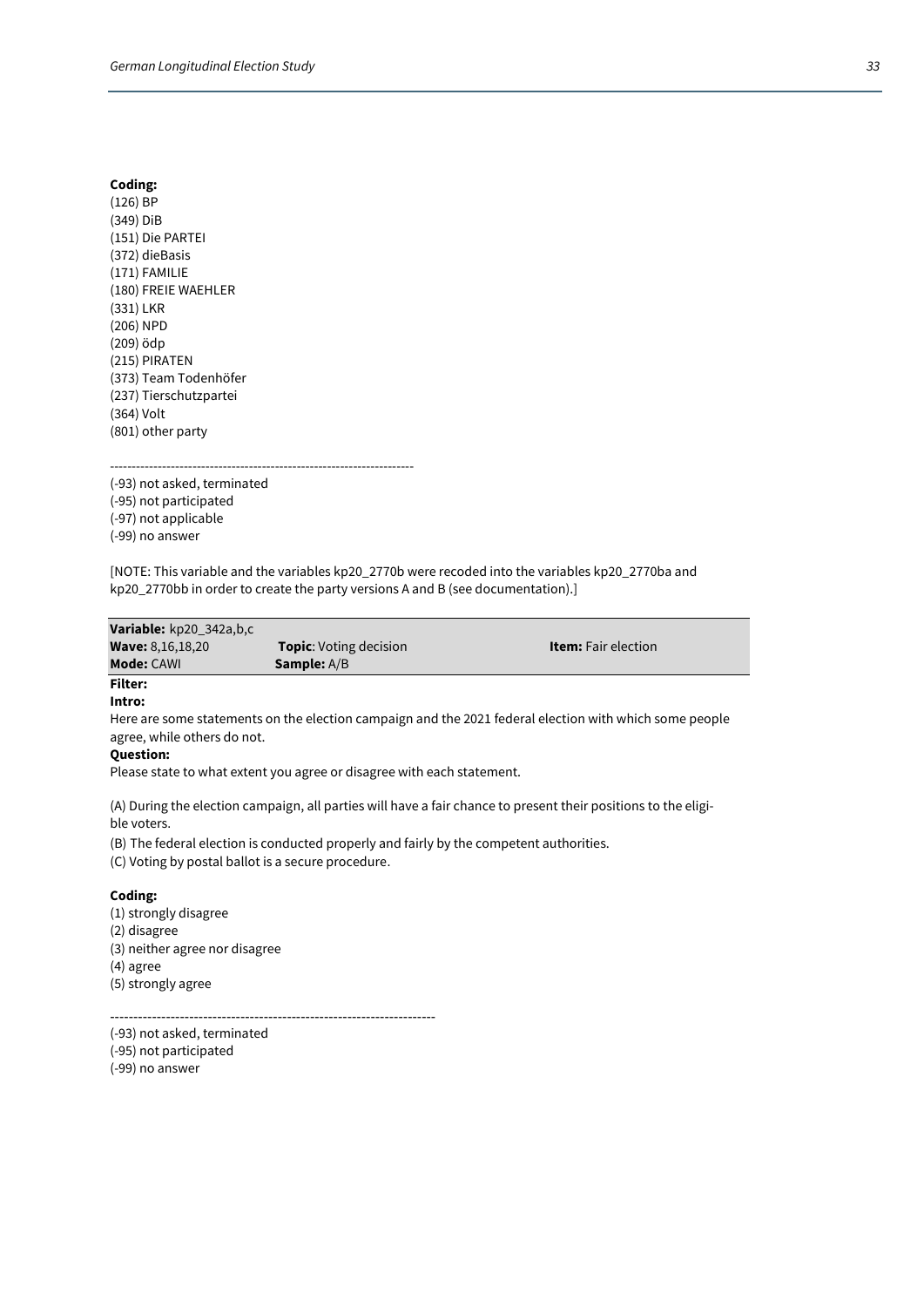| Variable: kp20_222                                                                                    |                                                                                  |                                                                                                                     |
|-------------------------------------------------------------------------------------------------------|----------------------------------------------------------------------------------|---------------------------------------------------------------------------------------------------------------------|
| <b>Waves: 18-20</b>                                                                                   | <b>Topic:</b> Voting decision                                                    | <b>Item:</b> Voting decision: postal vote, frequency                                                                |
| <b>Modes: CAWI</b>                                                                                    | <b>Samples:</b> A/B                                                              |                                                                                                                     |
| Filter: kp20_180==6                                                                                   |                                                                                  |                                                                                                                     |
| <b>Presentation:</b>                                                                                  |                                                                                  |                                                                                                                     |
| Single selection among each other                                                                     |                                                                                  |                                                                                                                     |
| Text Intro:                                                                                           |                                                                                  |                                                                                                                     |
| <b>Question text:</b>                                                                                 | the Corona pandemic, while others have already used this option more frequently. | Some eligible voters are casting their ballots by postal vote for the first time in the federal election because of |
| How often in the past have you cast your vote by postal ballot in federal, state and local elections? |                                                                                  |                                                                                                                     |
| - always<br>- often<br>- sometimes<br>- rarely                                                        |                                                                                  |                                                                                                                     |

- I am casting my vote by absentee ballot for the first time in this election.

#### **Coding:**

(1) always (2) often (3) sometimes (4) rarely (5) I am casting my vote by absentee ballot for the first time in this election.

(-93) not asked, terminated

----------------------------------------------------------------------

(-95) not participated

(-97) not applicable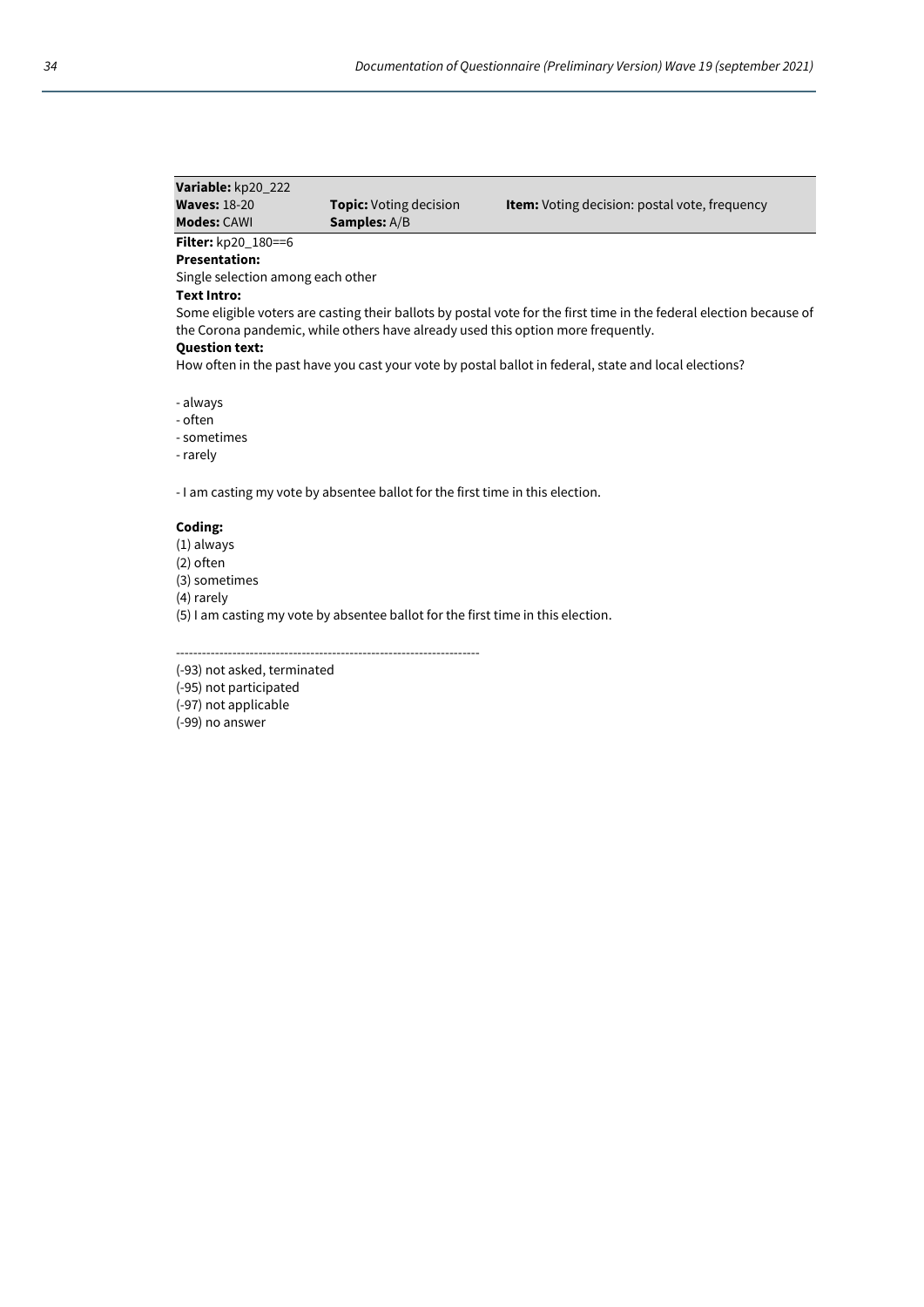| Variable: kp20_223, kp20_223s                                                      |                               |                                                             |  |
|------------------------------------------------------------------------------------|-------------------------------|-------------------------------------------------------------|--|
| <b>Waves: 18-20</b>                                                                | <b>Topic:</b> Voting decision | <b>Item:</b> Voting decision: postal vote, habitual, reason |  |
| <b>Modes: CAWI</b>                                                                 | <b>Samples: A</b>             |                                                             |  |
| <b>Filter:</b> kp20 222 ==1   kp20 222 ==2                                         |                               |                                                             |  |
| <b>Representation:</b>                                                             |                               |                                                             |  |
| Single selection among them; show answer from kp20_222 ("frequently" or "always"). |                               |                                                             |  |
| <b>Question text:</b>                                                              |                               |                                                             |  |
| Why do you [always / often] cast your vote by postal ballot?                       |                               |                                                             |  |
| Note text:                                                                         |                               |                                                             |  |
| Please state the most important reason.                                            |                               |                                                             |  |

- Absentee voting is the most convenient for me.

- With absentee voting, I have more time to fill out my ballot.

- I am unable to cast my vote at the polling place on election day due to health reasons.

- Another reason, and that is: [TEXTFIELD]

#### **Coding:**

(1) Absentee voting is the most convenient for me.

(2) Absentee voting gives me more time to fill out my ballot.

(3) I am unable to cast my vote at the polling place on election day due to health reasons.

(5) Another reason

----------------------------------------------------------------------

(-93) not asked, terminated

(-95) not participated

(-97) not applicable

(-99) no answer

[Note: Open-ended mentions are available in variable kp20\_223s].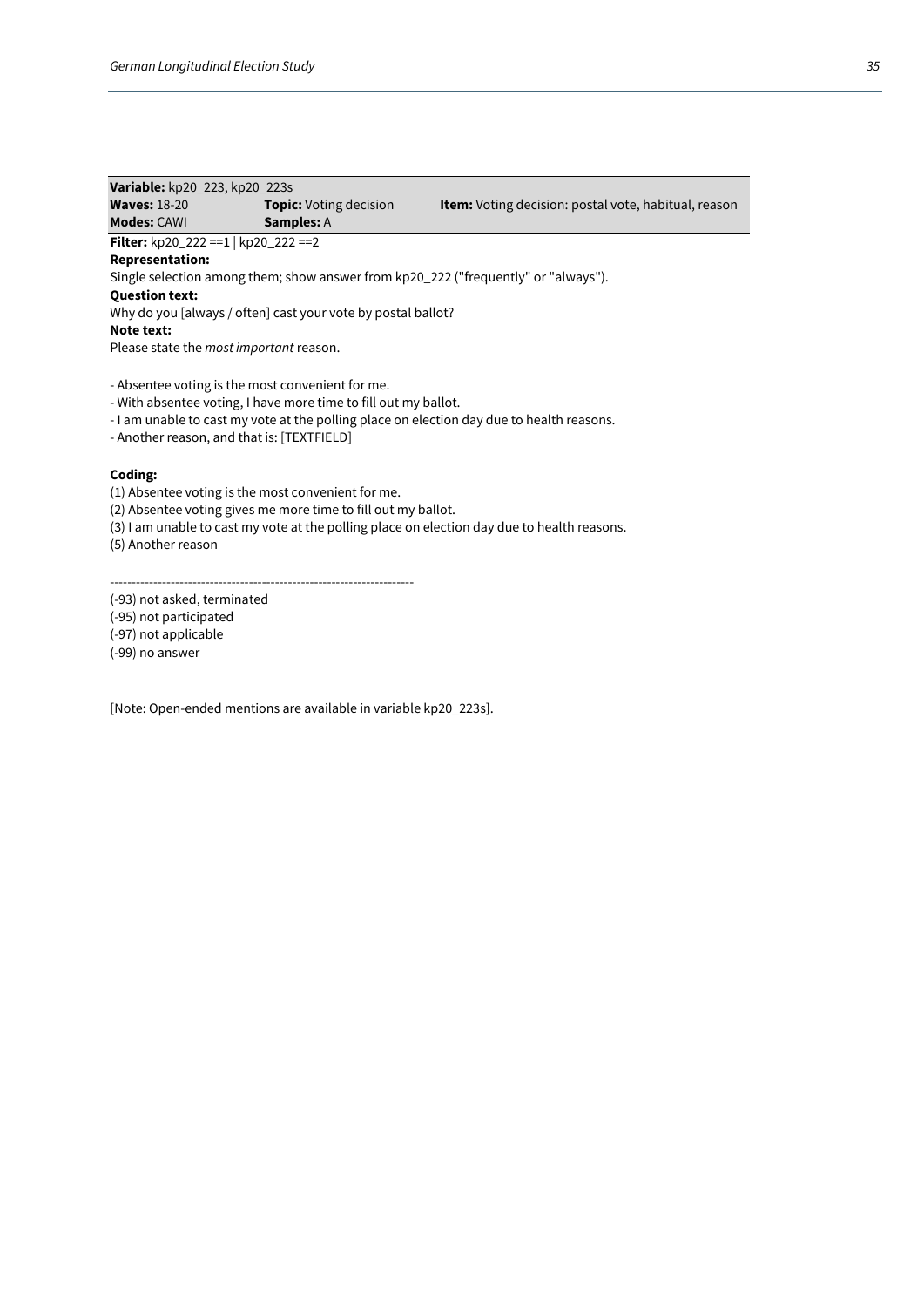| <b>Variable:</b> kp20_224, kp20_224s                             |                               |                                                              |  |
|------------------------------------------------------------------|-------------------------------|--------------------------------------------------------------|--|
| <b>Waves: 18-20</b>                                              | <b>Topic:</b> Voting decision | <b>Item:</b> Voting decision: postal vote, situational, rea- |  |
| son                                                              |                               |                                                              |  |
| <b>Modes: CAWI</b>                                               | <b>Samples: A</b>             |                                                              |  |
| Filter: kp20_222 == 3   kp20_222 == 4   kp20_222 == 5            |                               |                                                              |  |
| <b>Representation:</b>                                           |                               |                                                              |  |
| Single selection among each other                                |                               |                                                              |  |
| <b>Question text:</b>                                            |                               |                                                              |  |
| Why did you decide to cast your vote by postal ballot this time? |                               |                                                              |  |
| Note text:                                                       |                               |                                                              |  |
| Please state the <i>most important</i> reason.                   |                               |                                                              |  |
|                                                                  |                               |                                                              |  |
|                                                                  |                               |                                                              |  |

- Absentee voting is the most convenient for me.

- With absentee voting, I have more time to fill out my ballot.

- I am unable to cast my vote at the polling place on election day due to health reasons.

- I was worried about contracting the corona virus while voting at the polling place.

- Another reason, and that is: [TEXTFIELD]

#### **Coding:**

(1) Absentee voting is the most convenient for me.

(2) Absentee voting gives me more time to fill out my ballot.

(3) I am unable to cast my vote at the polling place on election day due to health reasons.

(4) I was concerned about contracting the corona virus while voting at the polling place.

(5) Another reason

----------------------------------------------------------------------

(-93) not asked, terminated

(-95) not participated

(-97) not applicable

(-99) no answer

[Note: Open-ended mentions are available in variable kp20\_224s].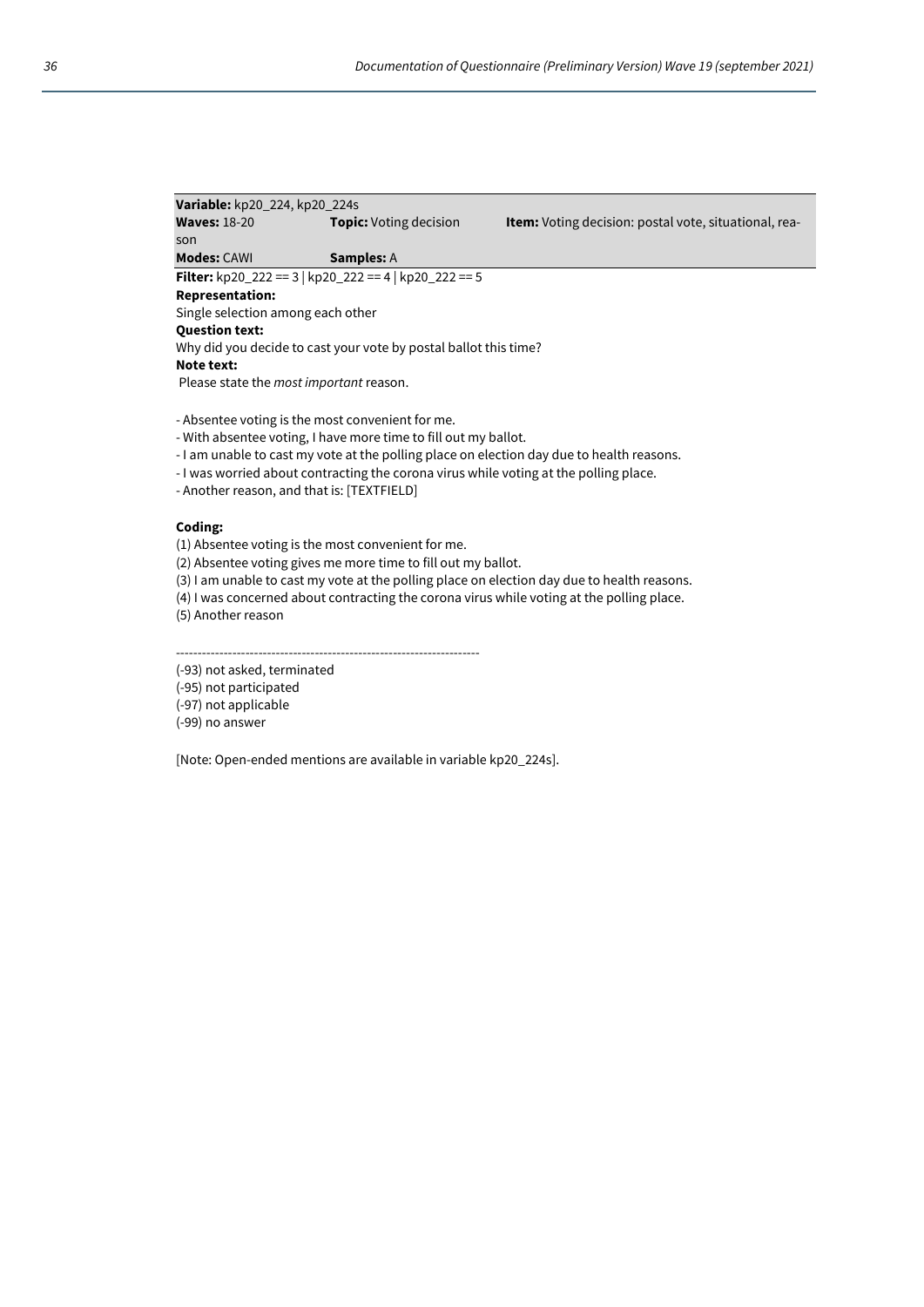| Variable: kp20_3490             |                                                                                                             |                                |
|---------------------------------|-------------------------------------------------------------------------------------------------------------|--------------------------------|
| Waves: 6, [7], [8], 19, 20      | <b>Topic:</b> Involvement in election campaign                                                              | <b>Item:</b> Wahl-O-Mat, usage |
| <b>Mode: CAWI</b>               | <b>Sample:</b> A/B                                                                                          |                                |
| Filter: kp20_3490!=1            |                                                                                                             |                                |
| <b>Filter Sample B:/</b>        |                                                                                                             |                                |
| <b>Presentation:</b>            |                                                                                                             |                                |
| Single response list (vertical) |                                                                                                             |                                |
| <b>Question:</b>                |                                                                                                             |                                |
|                                 | Did you use the "Wahl-O-mat", the voting advice application of the Federal Agency for Civic Education [Bun- |                                |
|                                 | deszentrale für politische Bildung], for the upcoming federal election?                                     |                                |
|                                 |                                                                                                             |                                |
| - yes                           |                                                                                                             |                                |
| - no                            |                                                                                                             |                                |
| -haven't heard of "Wahl-O-Mat"  |                                                                                                             |                                |
|                                 |                                                                                                             |                                |
| Coding:                         |                                                                                                             |                                |
| $(1)$ yes                       |                                                                                                             |                                |
| $(2)$ no                        |                                                                                                             |                                |
|                                 |                                                                                                             |                                |
| (-71) haven't heard of          |                                                                                                             |                                |
| (-93) not asked, terminated     |                                                                                                             |                                |
| (-95) not participated          |                                                                                                             |                                |
| (-97) not applicable            |                                                                                                             |                                |
| (-99) no answer                 |                                                                                                             |                                |
|                                 |                                                                                                             |                                |
|                                 |                                                                                                             |                                |

| Variable: kp20_3500a-c            |                                                                                    |                                         |
|-----------------------------------|------------------------------------------------------------------------------------|-----------------------------------------|
| <b>Waves:</b> 6, [7], [8], 19, 20 | <b>Topic:</b> Involvement in election campaign                                     | <b>Item:</b> Wahl-O-Mat, reason for use |
| <b>Mode: CAWI</b>                 | <b>Sample:</b> A/B                                                                 |                                         |
| <b>Filter:</b> kp20 3490=1        |                                                                                    |                                         |
| <b>Presentation:</b>              |                                                                                    |                                         |
| Standard matrix                   |                                                                                    |                                         |
| <b>Question:</b>                  |                                                                                    |                                         |
|                                   | Why did you use the "Wahl-O-Mat"? To what extent do these statements apply to you? |                                         |

(A) I wanted to check whether the party I wanted to vote for actually suited me best.

(B) I didn't know which party to vote for, and I wanted to find that out with the Wahl-O-Mat.

(C) I wanted to read the positions of the parties because I enjoy doing that.

# **Coding:**

(1) does not apply at all (2) rather does not apply (3) neither applies nor does not apply (4) rather applies (5) applies completely

----------------------------------------------------------------------

(-93) not asked, terminated (-95) not participated (-97) not applicable (-99) no answer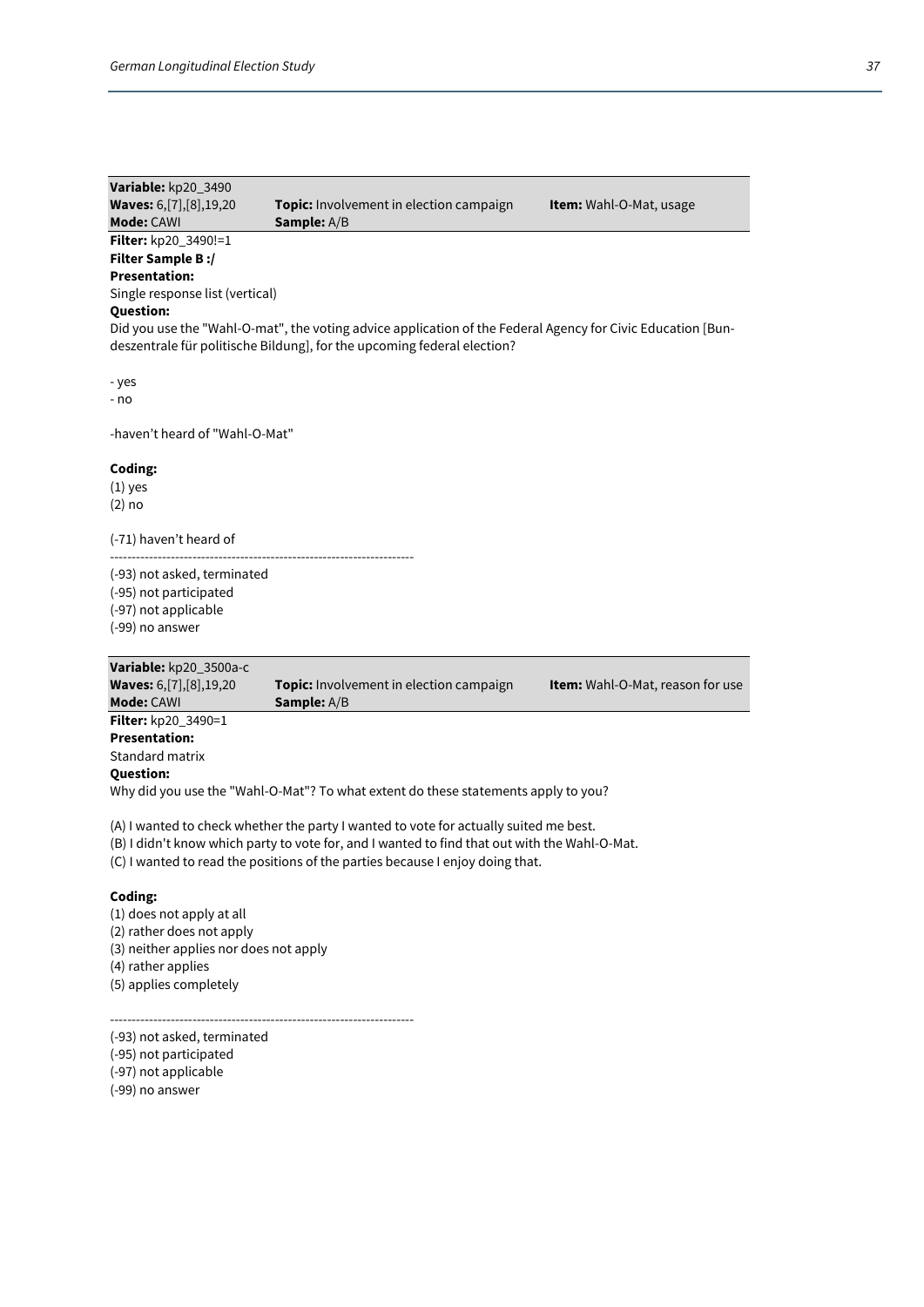| Variable: kp20 3510                                                                                                                                                                     |                                                                      |                                     |
|-----------------------------------------------------------------------------------------------------------------------------------------------------------------------------------------|----------------------------------------------------------------------|-------------------------------------|
| <b>Waves:</b> 6, [7], [8], 19, 20                                                                                                                                                       | <b>Topic:</b> Involvement in election campaign                       | <b>Item:</b> Wahl-O-Mat, congruence |
| Mode: CAWI                                                                                                                                                                              | <b>Sample:</b> A/B                                                   |                                     |
| <b>Filter:</b> $kp20_3490=1$                                                                                                                                                            |                                                                      |                                     |
| <b>Presentation:</b>                                                                                                                                                                    |                                                                      |                                     |
| Single response list (vertical)                                                                                                                                                         |                                                                      |                                     |
| <b>Question:</b>                                                                                                                                                                        |                                                                      |                                     |
|                                                                                                                                                                                         | With which party did you have the best match using the "Wahl-O-Mat"? |                                     |
| - SPD (Sozialdemokratische Partei Deutschlands)<br>- AfD (Alternative für Deutschland)<br>- FDP (Freie Demokratische Partei)<br>- Die Linke<br>- Bündnis 90/Die Grünen<br>- other party | - CDU/CSU (Christlich Demokratische Union/Christlich-Soziale Union)  |                                     |
| - I don't remember anymore                                                                                                                                                              |                                                                      |                                     |
| Coding:                                                                                                                                                                                 |                                                                      |                                     |
| $(1)$ CDU/CSU                                                                                                                                                                           |                                                                      |                                     |

(4) SPD  $(322)$  AfD (5) FDP

(7) DIE LINKE (6) GRÜNE (801) other party

(-98) don't know

----------------------------------------------------------------------

(-93) not asked, terminated

(-95) not participated

(-97) no applicable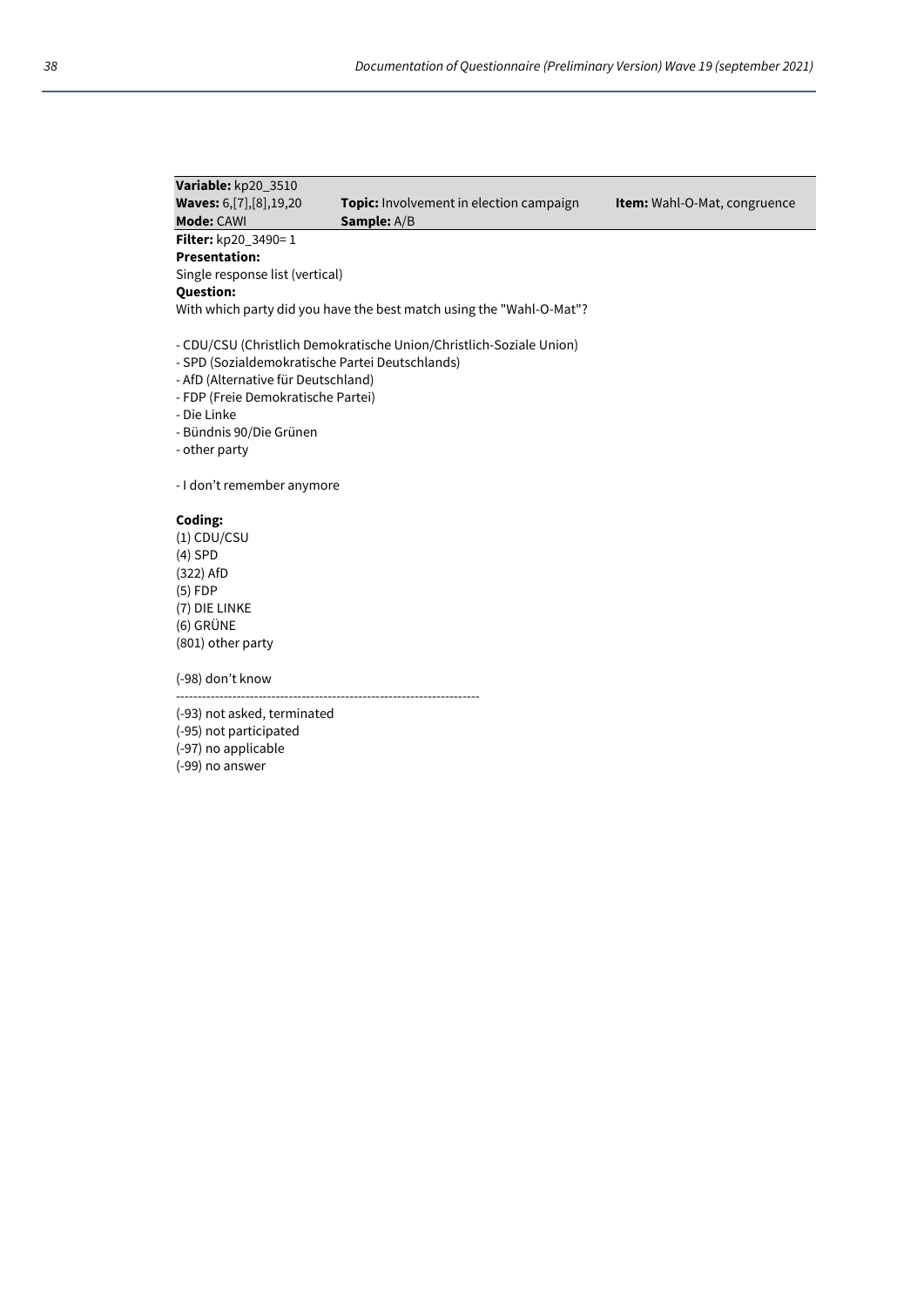| Variable: kp20 421ka-ei.y |                                                |                                     |
|---------------------------|------------------------------------------------|-------------------------------------|
| <b>Waves: 4-8,17-20</b>   | <b>Topic:</b> Involvement in election campaign | <b>Item:</b> Contact with parties I |
| <b>Mod: CAWI</b>          | <b>Sample:</b> A/B                             |                                     |
| Filter:                   |                                                |                                     |

# **Presentation:**

Checkbox matrix; possibilities of contact in rows; parties in columns. The variable names should follow the following schemata. Kp20\_421[Item-Code][Party-Code]; Below the matrix, there is a checkbox "None of the above applies."; Please program so that the respondent cannot make inconsistent answers (such as marking a party and the checkbox "None of the above applies."); italicize "past week"/" week before the election" text for plausibility check if no answer was given: "Please note, that an answers is necessary for continuing the survey.";

#### **Intro:**

During the election campaign, there are different ways of acquiring information about politics in Germany. **Question:**

From which parties did you receive information during the *week before the election*?

# **Instructions**:

Please checkmark all the parties to which the following statements apply.

 $\mathbf{I}$ …

(K) visited websites of a party or a candidate

(G) saw campaign posters

(A) attended election meetings or rallies

(D) saw party political broadcasts on TV

(E) listened to party political broadcasts on the radio

(Y) none of the above applies

#### **Coding Parties:**

(A) CDU/CSU (C) SPD (I) AfD (D) FDP (F) DIE LINKE (E) GRÜNE

#### **Coding checkboxes wave:**

(0) not mentioned (1) mentioned

----------------------------------------------------------------------

(-93) not asked, terminated

(-95) not participated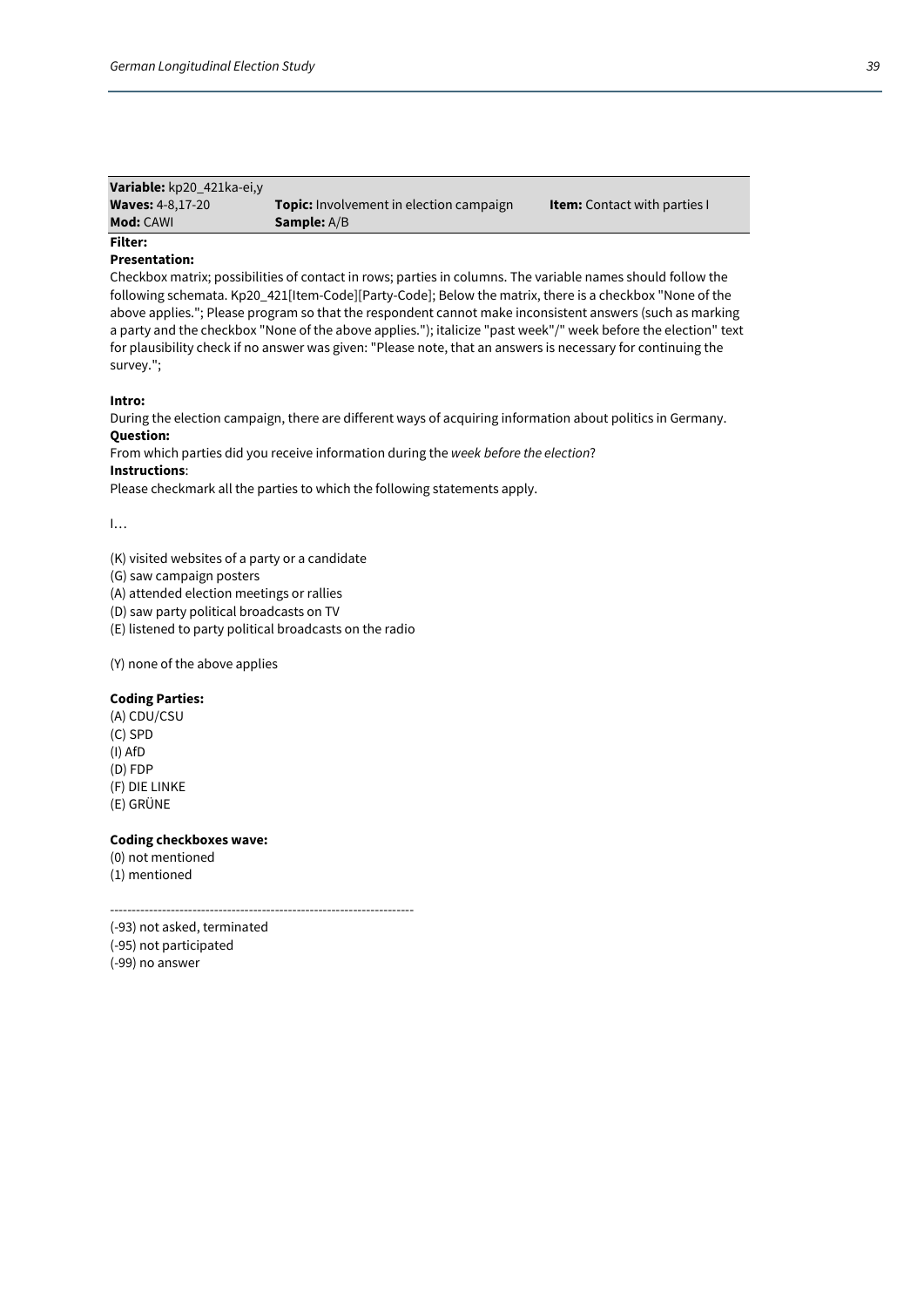## **Variable:** kp20\_421ka-ei\_c2,p1 **Waves:** 4-8,17-20 **Topic:** Involvement in Election Campaign **Item:** Contact with parties I, follow-up question **Mode:** CAWI **Sample:** A/B

**Filter:** kp20\_421ka-kf,ki=0 & kp20\_421ga-gf,gi=0 & kp20\_421aa-af,ai=0 & kp20\_421da-df,di=0 & kp20\_421eaef,ei=0 & kp20\_421y=0

### **Presentation:**

must answer; text for plausibility check if no answer was given: "Please note, that an answers is necessary for continuing the survey."; Above the checkbox matrix, there are two radio buttons with the answer options "None of the above aplies" and "I didn't want to answer this question."; Please program so that the respondent cannot make inconsistent answers

(such as marking a party and one of the radio buttons."); text for plausibility check: "The combination of your answers is not possible, please check your answers."

# **Intro:**

You did not answer the last question.

## **Question:**

Does this mean that none of the above applies or did you not want to answer this question? Instructions:

If you want to answer the question, you can checkmark the statements that apply.

- None of the above applies.

- I didn't want to answer this question.

I ...

(K) visited websites of a party or a candidate

(G) saw campaign posters

(A) attended election meetings or rallies

(D) saw party political broadcasts on TV

(E) listened to party political broadcasts on the radio

#### **Coding parties:**

(A) CDU/CSU (C) SPD (D) FDP (E) GRÜNE (F) DIE LINKE (I) AfD

## **Coding checkboxes:**

(0) not mentioned (1) mentioned

----------------------------------------------------------------------

(-93) not asked, terminated

### **Coding kp20\_421\_p1:**

(1) none of the above applies (2) didn't want to answer this question (3) not mentioned

(-93) not asked, terminated

(-97) not applicable

[NOTE I: The answers that were given upon inquiry were integrated into the variables kp20\_421aa-kf,y. The point of time when the answer was given can be looked up by using the flag variable kp20\_421flag1.]

----------------------------------------------------------------------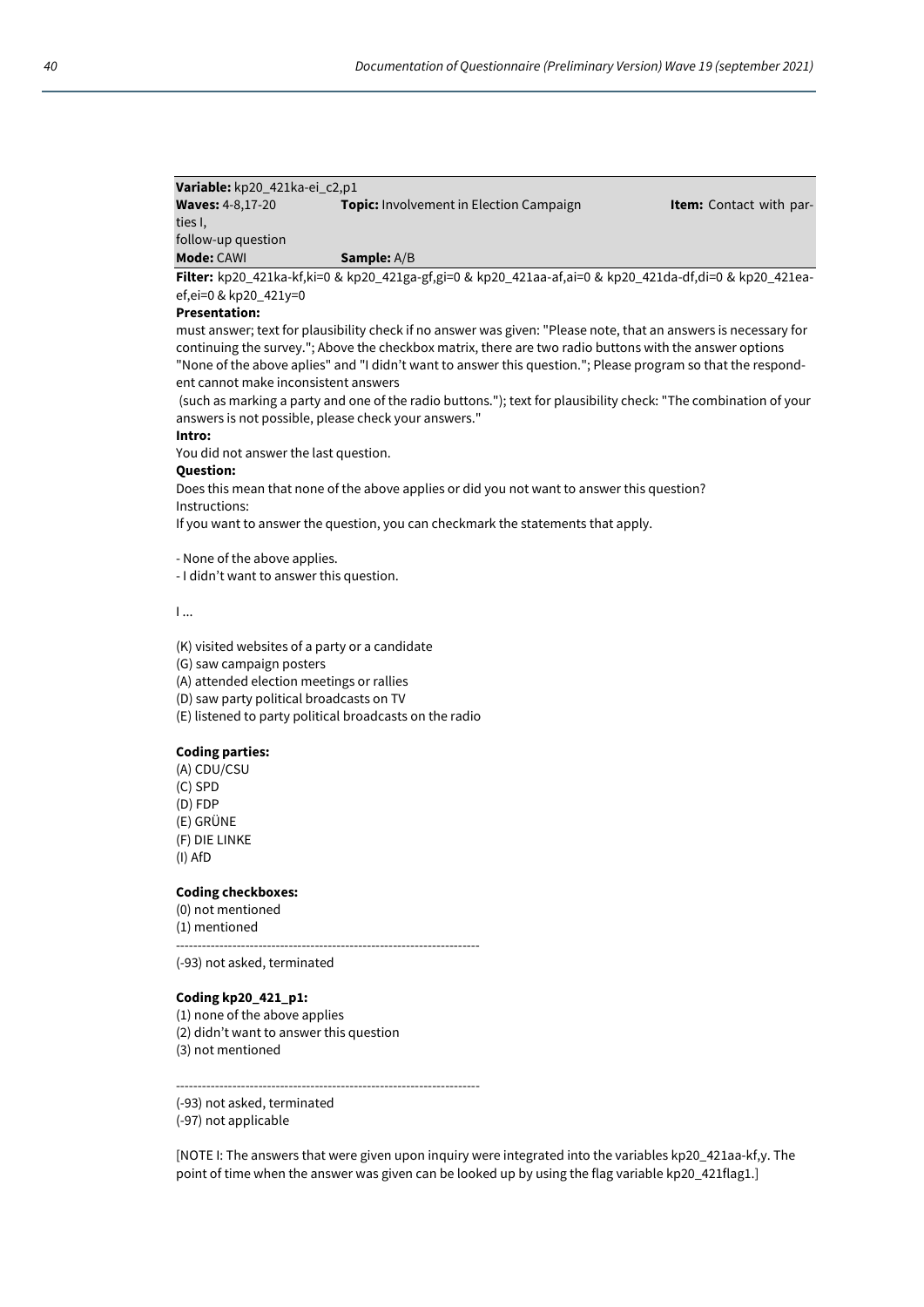|                | Variable: kp20 421ca-ii,z |                                                |                                |
|----------------|---------------------------|------------------------------------------------|--------------------------------|
|                | <b>Waves: 4-8,17-20</b>   | <b>Topic:</b> Involvement in election campaign | <b>Item:</b> Contact with par- |
| ties, II       |                           |                                                |                                |
| Mode:          | CAWI                      | <b>Sample:</b> A/B                             |                                |
| <b>Filter:</b> |                           |                                                |                                |

#### **Presentation:**

Checkbox matrix; possibilities of contact in rows; parties in columns. The variable names should follow the following schemata. Kp20\_421 [Item-Code][Party-Code]; Below the matrix, there is a checkbox "None of the above applies."; Please program so that the respondent cannot make inconsistent answers (such as marking a party and the checkbox "None of the above applies."); Text for plausibility check: "The combination of your answers is not possible. Please check your answers"; italicize "past week"/"week before the election" text for plausibility check if no answer was given: "Please note, that an answers is necessary for continuing the survey.";

#### **Question:**

And which of the following information did you receive during *the week before the election*?

#### **Instructions**:

Please checkmark all the parties to which the following statements apply I…

(H) had conversations at an election campaign booth

(C) received e-mails or text messages from parties.

(F) received information material from parties, such as flyers, leaflets, pamphlets or mailings.

(I) received information material via a social network like for example Facebook or others.

(Z) none of the above applies

#### **Coding parties:**

(A) CDU/CSU (C) SPD (I) AfD (D) FDP (F) DIE LINKE (E) GRÜNE

#### **Coding checkboxes:**

(0) not mentioned (1) mentioned

----------------------------------------------------------------------

(-93) not asked, terminated

(-95) not participated (-99) no answer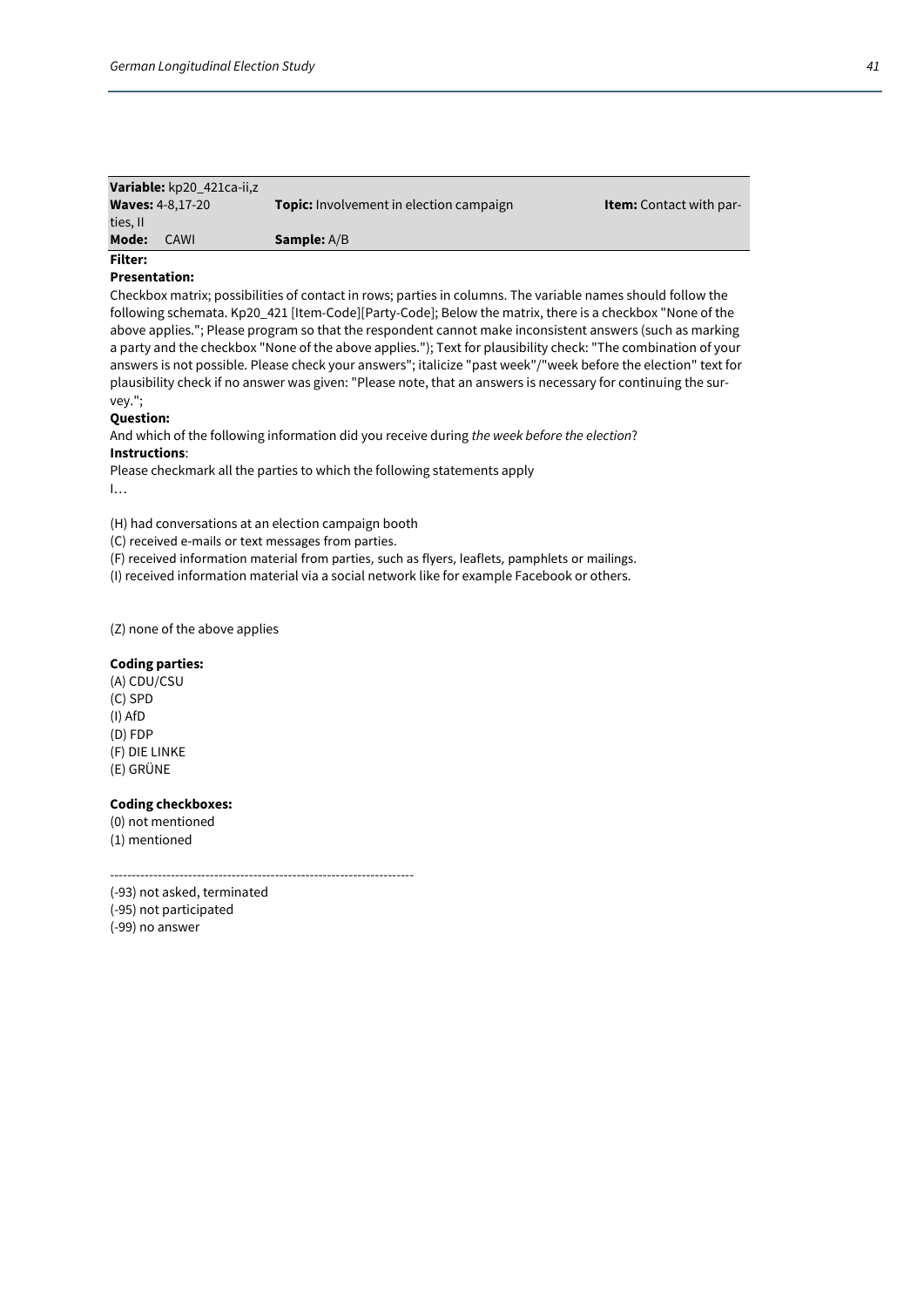| <b>Variable:</b> $kp20_421na-II_22,p2$ |                                                |                                       |
|----------------------------------------|------------------------------------------------|---------------------------------------|
| <b>Waves: 4-8,17-20</b>                | <b>Topic:</b> Involvement in election campaign | <b>Item:</b> Contact with parties II, |
|                                        |                                                | follow-up question                    |

#### **Mode:** CAWI **Sample:** A/B

**Filter:** kp20\_421ha-hf,hi=0 & kp20\_421ca-cf,ci=0 & kp20\_421la-lf,li=0 & kp20\_421fa-ff,fi=0 & kp20\_421z=0 **Presentation:**

**must answer;** text for plausibility check if no answer was given: "Please note, that an answers is necessary for continuing the survey."; Above the checkbox matrix, there are two radio buttons with the answer options "None of the above applies" and "I didn't want to answer this question."; Please program so that the respondent cannot make inconsistent answers (such as marking a party and one of the radio buttons."); text for plausibility check: "The combination of your answers is not possible, please check your answers." **Intro**:

You did not answer the last question.

#### **Question:**

Does this mean that none of the above applies or did you not want to answer this question?

# **Instructions:**

**Variable:** kp20\_421ha-ii\_c2,p2

If you want to answer the question, you can checkmark the statements that apply.

- None of the above applies.

- I didn't want to answer this question.

I ...

(H) had conversations at an election campaign booth

(C) received e-mails or text messages from parties.

(F) received information material from parties, such as flyers, leaflets, pamphlets or mailings.

(I) received information material via a social network like for example Facebook or others.

----------------------------------------------------------------------

## **Coding parties:**

(A) CDU/CSU (C) SPD (I) AfD (D) FDP (F) DIE LINKE (E) GRÜNE

#### **Coding checkboxes:**

(0) not mentioned (1) mentioned

(-93) not asked, terminated

#### **Coding kp20\_421p2:**

(1) None of the above applies (2) Didn't want to answer this question (3) Not mentioned

----------------------------------------------------------------------

(-93) not asked, terminated

(-97) not applicable

[NOTE: The answers that were given upon inquiry were integrated into the variables kp20\_421ha-ii, z. The point of time when the answer was given can be looked up by using the flag variable kp20\_421flag2.]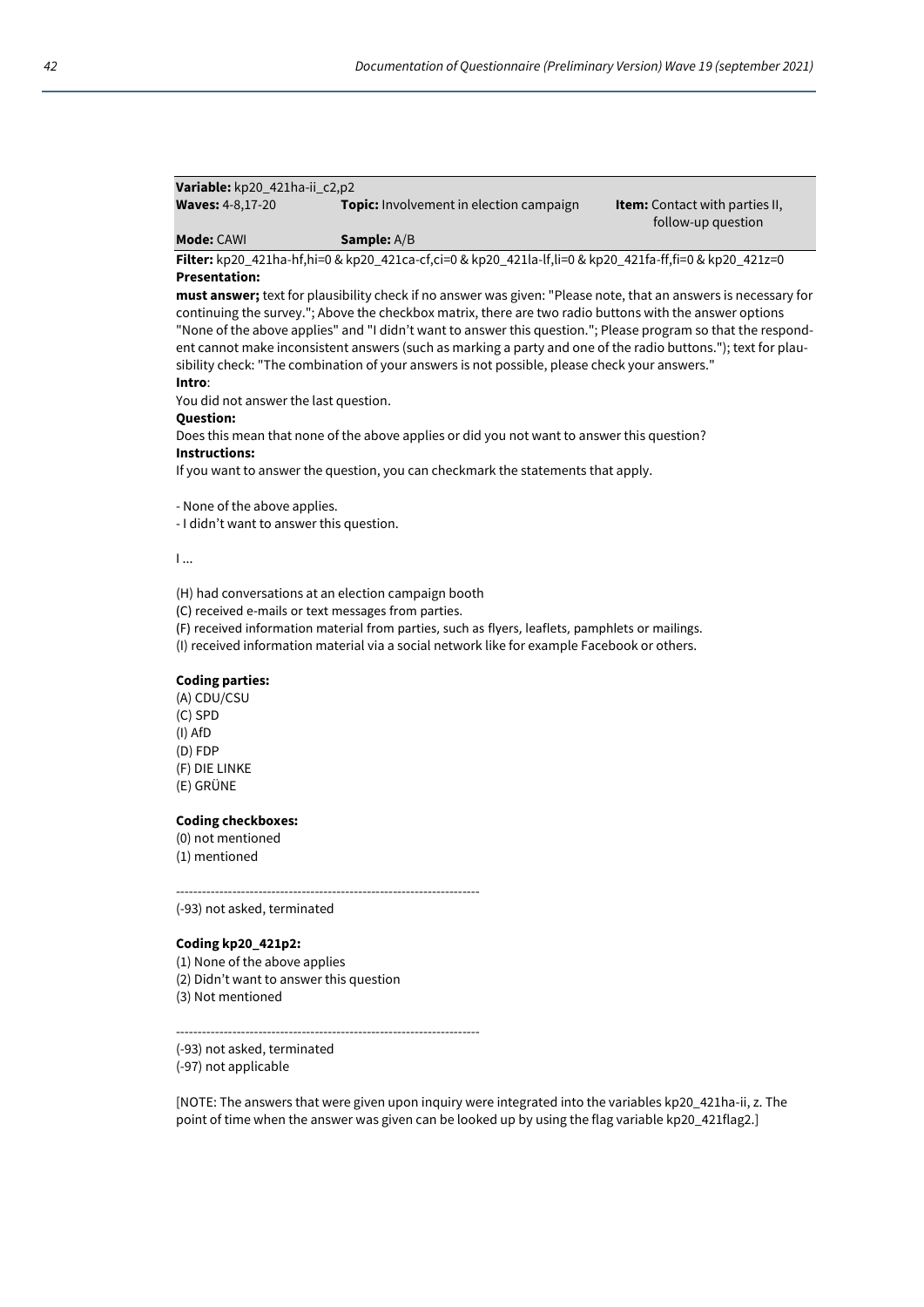# **Variable:** kp20\_110 **Waves:** 1,a1,6,11,17,20,a2 **Topic:** Political Knowledge **Item:** Political knowledge: First/second vote

**Mode:** CAWI **Sample:** A/B

# **Filter:**

#### **Presentation:**

Single response list (vertical)

# **Question:**

What do you think: Which vote decides how many seats each party will have in parliament?

- the first vote
- the second vote
- both are equally important

#### - don't know

#### **Coding:**

(1) the first vote (2) the second vote (3) both are equally important

(-98) don't know

---------------------------------------------------------------------- (-93) not asked, terminated

(-95) not participated (-99) no answer

[NOTE: The correct answer (2 – the second vote) has been marked with an asterisk (\*).]

| Variable: kp20 730            |                                        |                                    |
|-------------------------------|----------------------------------------|------------------------------------|
| <b>Waves:</b> 1-8,10-20,a1,a2 | <b>Topic:</b> Party ratings in general | <b>Item:</b> Scalometer government |
| <b>Mode:</b> CAWI             | <b>Sample:</b> A/B                     |                                    |
| Filter:                       |                                        |                                    |

# **Presentation:**

Standard matrix; scale: -5 to +5 including zero with numerical label; label of endpoints: -5 "not at all satisfied" and +5 "completely satisfied"

#### **Question:**

Are you more satisfied or less satisfied with the performance of the government of CDU/CSU and SPD?

#### **Coding:**

(1) -5 not at all satisfied  $(2) -4$  $(3) -3$  $(4) -2$  $(5) -1$ (6) 0  $(7) + 1$  $(8) + 2$  $(9) + 3$  $(10) +4$ (11) +5 completely satisfied ----------------------------------------------------------------------

(-93) not asked, terminated

(-95) not participated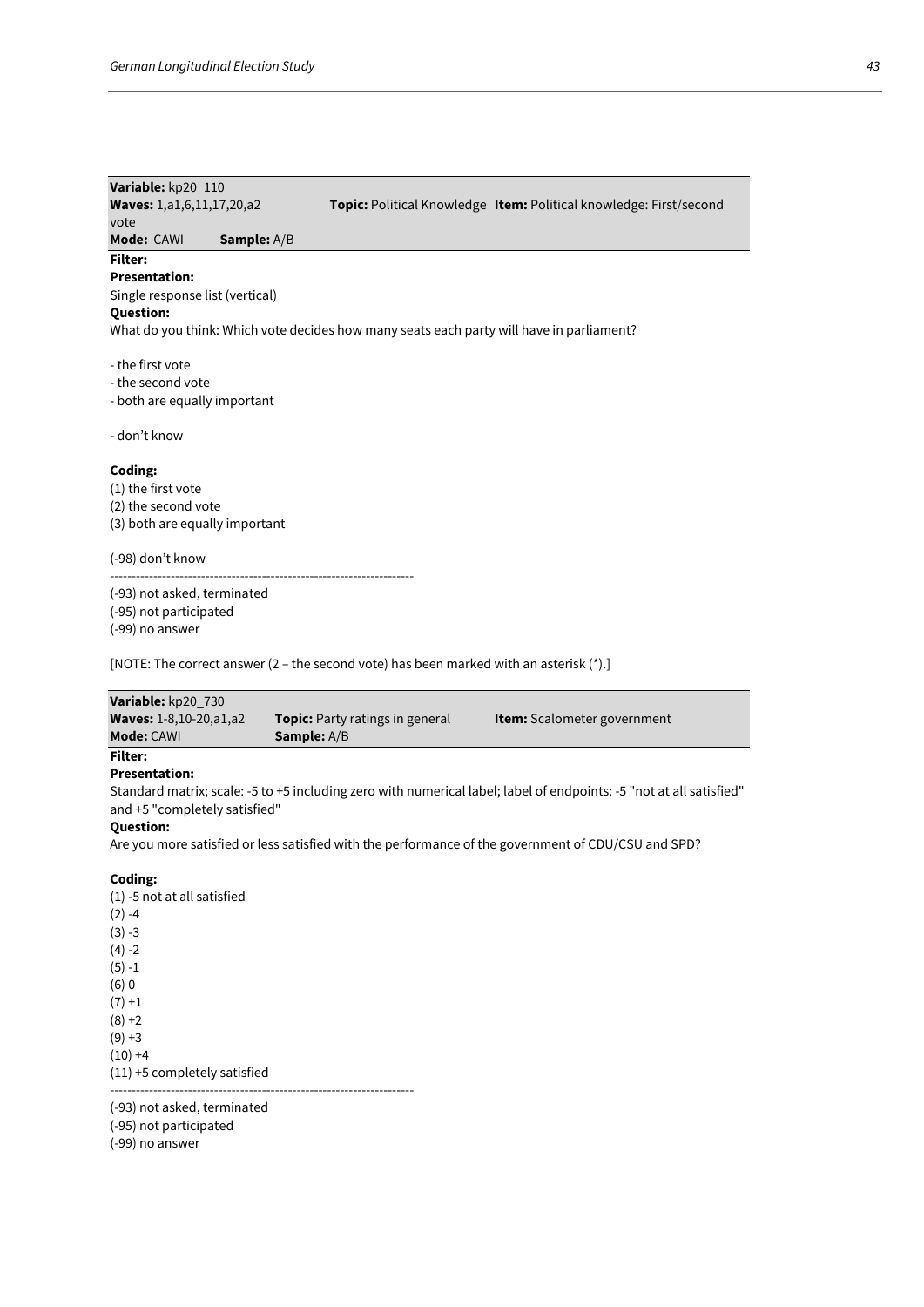| Variable: kp20 731a-c         |                                        |                                           |
|-------------------------------|----------------------------------------|-------------------------------------------|
| <b>Waves:</b> 1-8,10-20,a1,a2 | <b>Topic:</b> Party ratings in general | <b>Item:</b> Scalometer governing parties |
| <b>Mode:</b> CAWI             | <b>Sample:</b> A/B                     |                                           |
| Filter:                       |                                        |                                           |

# **Presentation:**

Standard matrix; scale: -5 to +5 including zero with numerical label; label of endpoints: -5 "not at all satisfied" and +5 "completely satisfied"

# **Question:**

And considering each of the governing parties separately, how satisfied or dissatisfied are you with their performance? How satisfied are you with the performance of the...?

(A) CDU (Christlich Demokratische Union)

(B) CSU (Christlich Soziale Union)

(C) SPD (Sozialdemokratische Partei Deutschlands)

#### **Coding:**

(1) -5 not at all satisfied  $(2) -4$  $(3) -3$  $(4) -2$  $(5) - 1$ (6) 0  $(7) + 1$  $(8) + 2$  $(9) + 3$  $(10) +4$ (11) +5 completely satisfied ----------------------------------------------------------------------

(-93) not asked, terminated (-95) not participated

(-99) no answer

**Variable:** kp20\_780 **Waves:** 1,3,5,6,8,10-20,a2 **Topic:** Valence issues **Item:** Personal economic situation, current **Mode:** CAWI **Sample:** A/B **Filter:**

# **Presentation:**

Single response list (vertical), italicize "own".

#### **Intro:**

Now, let us shift attention to your economic situation.

#### **Question:**

How would you evaluate your *own* current economic situation?

- very good - good - neither good nor bad - bad - very bad **Coding:** (1) very good (2) good (3) neither good nor bad (4) bad (5) very bad ----------------------------------------------------------------------

(-93) not asked, terminated

(-95) not participated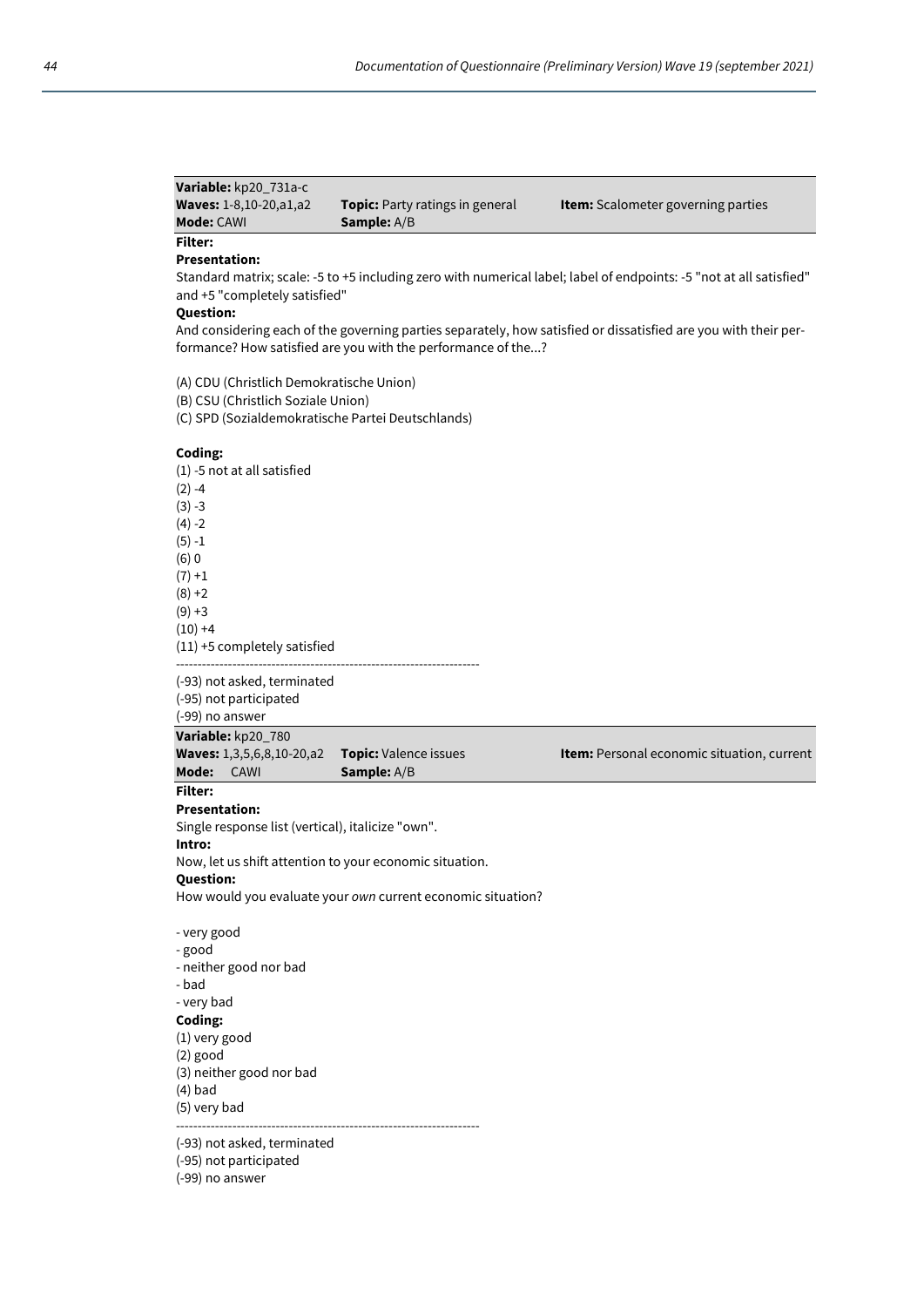| Variable: kp20_770                                                     |                                      |                                                                                                      |  |
|------------------------------------------------------------------------|--------------------------------------|------------------------------------------------------------------------------------------------------|--|
| Waves: 5,6,8,10-20,a2                                                  | Topic: Valence issues                | Item: Responsibility for personal economic<br>Situation                                              |  |
| Mode:<br>CAWI                                                          | Sample: A/B                          |                                                                                                      |  |
| Filter: kp20_780=1-5                                                   |                                      |                                                                                                      |  |
| <b>Presentation:</b>                                                   |                                      |                                                                                                      |  |
| Single response list (vertical)                                        |                                      |                                                                                                      |  |
| <b>Question:</b>                                                       |                                      |                                                                                                      |  |
|                                                                        |                                      | To what extent do you think that the federal government's policies are responsible for your economic |  |
| situation?                                                             |                                      |                                                                                                      |  |
|                                                                        |                                      |                                                                                                      |  |
| - a great deal                                                         |                                      |                                                                                                      |  |
| - a fair amount                                                        |                                      |                                                                                                      |  |
| - moderately                                                           |                                      |                                                                                                      |  |
| - not very much                                                        |                                      |                                                                                                      |  |
| - not at all                                                           |                                      |                                                                                                      |  |
| - don't know                                                           |                                      |                                                                                                      |  |
| Coding:                                                                |                                      |                                                                                                      |  |
| (1) a great deal                                                       |                                      |                                                                                                      |  |
| (2) a fair amount                                                      |                                      |                                                                                                      |  |
| (3) moderately                                                         |                                      |                                                                                                      |  |
| (4) not very much                                                      |                                      |                                                                                                      |  |
| (5) not at all                                                         |                                      |                                                                                                      |  |
| (-98) don't know                                                       |                                      |                                                                                                      |  |
|                                                                        |                                      |                                                                                                      |  |
| (-93) not asked, terminated                                            |                                      |                                                                                                      |  |
| (-95) not participated                                                 |                                      |                                                                                                      |  |
| (-97) not applicable                                                   |                                      |                                                                                                      |  |
| (-99) no answer                                                        |                                      |                                                                                                      |  |
|                                                                        |                                      |                                                                                                      |  |
| Variable: kp20_790                                                     |                                      | Item: Personal economic situation, future                                                            |  |
| <b>Waves: a2,14-20</b><br>Mode: CAWI                                   | Topic: Valence issues<br>Sample: A/B |                                                                                                      |  |
| Filter:                                                                |                                      |                                                                                                      |  |
| Presentation:                                                          |                                      |                                                                                                      |  |
| Single response list (vertical), italicize "own".                      |                                      |                                                                                                      |  |
| Question:                                                              |                                      |                                                                                                      |  |
| What do you think your own economic situation will be a year from now? |                                      |                                                                                                      |  |
|                                                                        |                                      |                                                                                                      |  |
|                                                                        |                                      |                                                                                                      |  |
| -Improved considerably                                                 |                                      |                                                                                                      |  |
| -Improved somewhat<br>-Remained the same                               |                                      |                                                                                                      |  |
| -Deteriorated somewhat                                                 |                                      |                                                                                                      |  |
|                                                                        |                                      |                                                                                                      |  |
| -Deteriorated considerably<br>Coding:                                  |                                      |                                                                                                      |  |
| (1) Improved considerably                                              |                                      |                                                                                                      |  |
| (2) Improved somewhat                                                  |                                      |                                                                                                      |  |
| (3) Remained the same                                                  |                                      |                                                                                                      |  |
| (4) Deteriorated somewhat                                              |                                      |                                                                                                      |  |
| (5) Deteriorated considerably                                          |                                      |                                                                                                      |  |
|                                                                        |                                      |                                                                                                      |  |
| (-93) not asked, terminated<br>(-95) not participated                  |                                      |                                                                                                      |  |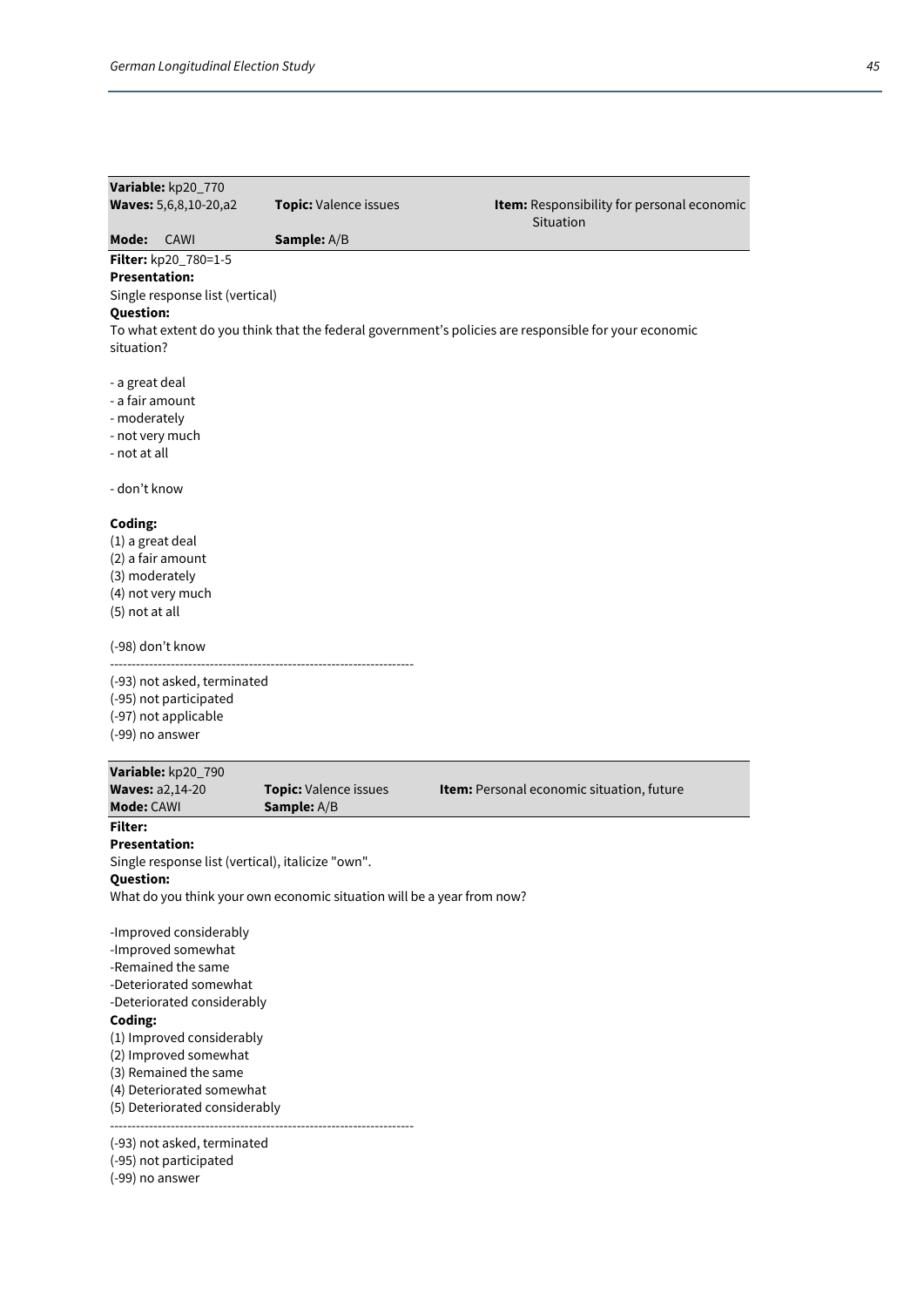| Variable: kp20_820<br>Waves: 1,3,5,6,8,10-20,a2<br>Mode: CAWI                                                                                                                                                                                | <b>Topic:</b> Valence issues<br><b>Sample:</b> A/B                        | Item: General economic situation, current           |  |
|----------------------------------------------------------------------------------------------------------------------------------------------------------------------------------------------------------------------------------------------|---------------------------------------------------------------------------|-----------------------------------------------------|--|
| <b>Filter:</b><br><b>Presentation:</b><br>Single response list (vertical)<br><b>Question:</b>                                                                                                                                                |                                                                           |                                                     |  |
| - very good<br>- good<br>- neither good nor bad<br>- bad<br>- very bad                                                                                                                                                                       | How would you evaluate the current general economic situation in Germany? |                                                     |  |
| Coding:<br>(1) very good<br>$(2)$ good<br>(3) neither good nor bad<br>$(4)$ bad<br>(5) very bad                                                                                                                                              |                                                                           |                                                     |  |
| (-93) not asked, terminated<br>(-95) not participated<br>(-99) no answer                                                                                                                                                                     |                                                                           |                                                     |  |
| Variable: kp20_810<br><b>Waves:</b> 5,6,8,10-20,a2<br>Mode: CAWI                                                                                                                                                                             | <b>Topic:</b> Valence issues<br>Sample: A/B                               | Item: Responsibility for general economic situation |  |
| <b>Filter:</b> kp20_820=1-5<br><b>Presentation:</b><br>Single response list (vertical)<br><b>Question:</b><br>To what extent do you think that the government's policies are responsible for the general economic situa-<br>tion in Germany? |                                                                           |                                                     |  |
| - a great deal<br>- a fair amount<br>- moderately<br>- not very much<br>- not at all<br>- don't know                                                                                                                                         |                                                                           |                                                     |  |
| Coding:<br>(1) a great deal                                                                                                                                                                                                                  |                                                                           |                                                     |  |

(1) a great deal (2) a fair amount (3) moderately (4) not very much (5) not at all

(-98) don't know

(-93) not asked, terminated

----------------------------------------------------------------------

(-95) not participated

(-97) not applicable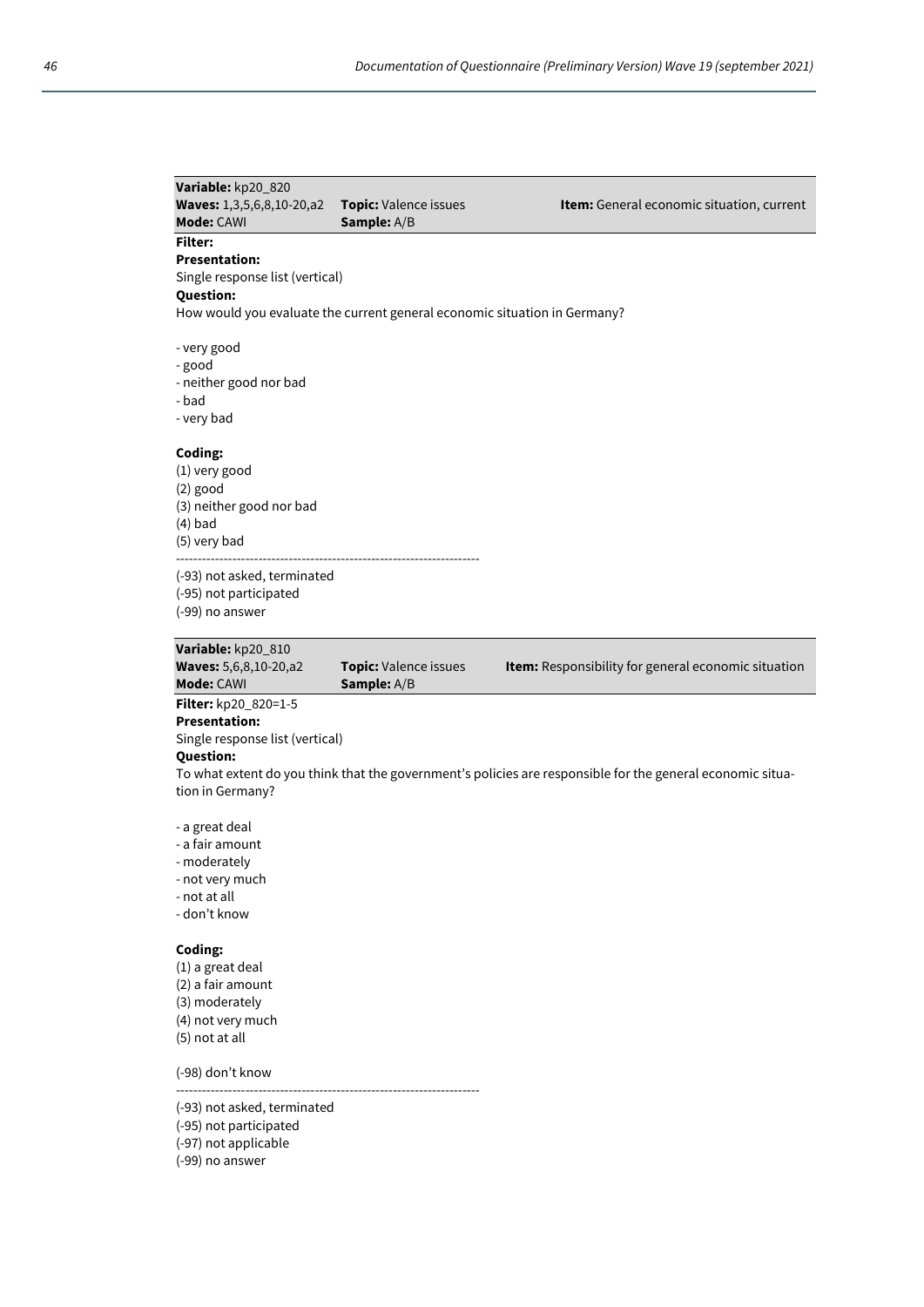| Variable: kp20_830                                                                                                         |                                                                                      |                                                      |  |
|----------------------------------------------------------------------------------------------------------------------------|--------------------------------------------------------------------------------------|------------------------------------------------------|--|
| <b>Waves: 14-20, a2</b>                                                                                                    | <b>Topic: Valence issues</b>                                                         | <b>Item:</b> General economic situa-<br>tion, future |  |
| <b>Mode: CAWI</b>                                                                                                          | <b>Sample:</b> A/B                                                                   |                                                      |  |
| Filter:                                                                                                                    |                                                                                      |                                                      |  |
| <b>Presentation:</b>                                                                                                       |                                                                                      |                                                      |  |
| Single response list (vertical)                                                                                            |                                                                                      |                                                      |  |
| <b>Question:</b>                                                                                                           |                                                                                      |                                                      |  |
|                                                                                                                            | What do you think the general economic situation in Germany will be a year from now? |                                                      |  |
| -Improved considerably<br>-Improved somewhat<br>-Remained the same<br>-Deteriorated somewhat<br>-Deteriorated considerably |                                                                                      |                                                      |  |
| Coding:                                                                                                                    |                                                                                      |                                                      |  |
| (1) Improved considerably                                                                                                  |                                                                                      |                                                      |  |
| (2) Improved somewhat                                                                                                      |                                                                                      |                                                      |  |
| (3) Remained the same                                                                                                      |                                                                                      |                                                      |  |
| (4) Deteriorated somewhat                                                                                                  |                                                                                      |                                                      |  |
| (5) Deteriorated considerably                                                                                              |                                                                                      |                                                      |  |
|                                                                                                                            |                                                                                      |                                                      |  |
| (-93) not asked, terminated                                                                                                |                                                                                      |                                                      |  |
| (-95) not participated<br>(-99) no answer                                                                                  |                                                                                      |                                                      |  |
|                                                                                                                            |                                                                                      |                                                      |  |
| <b>Strategic Voting</b>                                                                                                    |                                                                                      |                                                      |  |
|                                                                                                                            |                                                                                      |                                                      |  |

| Variable: kp20_910a-c, e-i |                                |                                    |
|----------------------------|--------------------------------|------------------------------------|
| <b>Waves: 3,5-10,16-20</b> | <b>Topic:</b> Strategic Voting | <b>Item:</b> Scalometer coalitions |
| <b>Mode: CAWL</b>          | <b>Samples:</b> A/B            |                                    |
| <b>Filter:</b>             |                                |                                    |

## **Presentation:**

Standard matrix; Scale: -5 to +5 with numerical label; with zero point; Label: -5 "not desirable at all", +5 "very desirable"

## **Question:**

Regardless of which coalition governs and how likely the following coalitions are at the moment, how desirable are these coalition governments at federal level for you personally?

(A) Coalition of CDU/CSU and SPD

(E) Coalition of CDU/CSU and Bündnis 90/Die Grünen

(F) Coalition of Bündnis 90/Die Grünen, SPD and FDP

(G) Coalition of CDU/CSU, Bündnis 90/Die Grünen and FDP

(H) Coalition of Bündnis 90/Die Grünen, SPD and Die Linke

(I) Coalition of CDU/CSU, SPD and FDP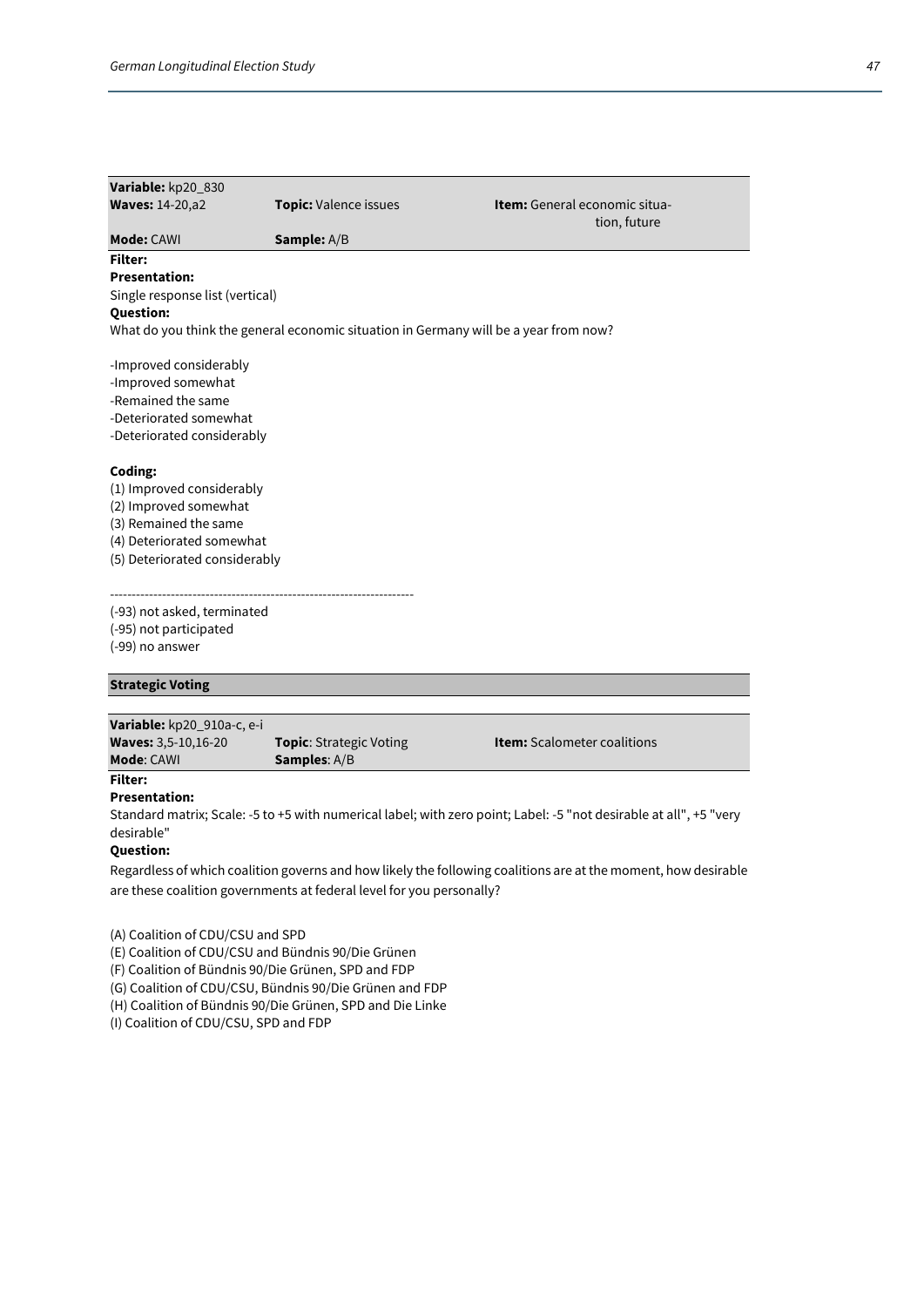## **Coding:** (1) -5 not desirable at all  $(2) -4$  $(3) -3$  $(4) -2$  $(5) -1$ (6) 0  $(7) +1$  $(8) + 2$  $(9) + 3$  $(10) +4$

(11) +5 very desirable

---------------------------------------------------------------------- (-93) not asked, terminated (-95) not participated

(-99) no answer

## **Party ratings in general**

| Variable: kp20_430a-f,i |                                        |                                 |
|-------------------------|----------------------------------------|---------------------------------|
| <b>Waves: 1-20, a2</b>  | <b>Topic:</b> Party ratings in general | <b>Item:</b> Scalometer parties |
| <b>Mode:</b> CAWI       | <b>Samples:</b> A/B                    |                                 |

# **Filter:**

**Presentation:**

Standard matrix; scale: -5 to +5 including zero with numerical label; label of endpoints: -5 "I do not think much of the party at all" and +5 "I think a great deal of the party". "haven't heard of" settled out a bit

#### **Question:**

What do you think of the different parties in general?

#### **Instructions:**

Please use a scale from -5 to +5.

(A) CDU (Christlich Demokratische Union)

(B) CSU (Christlich-Soziale Union)

(C) SPD (Sozialdemokratische Partei Deutschlands)

(I) AfD (Alternative für Deutschland)

(D) FDP (Freie Demokratische Partei)

(F) Die Linke [labelled in dataset as "DIE LINKE"]

(E) Bündnis 90/Die Grünen [labelled in dataset as "GRÜNE"]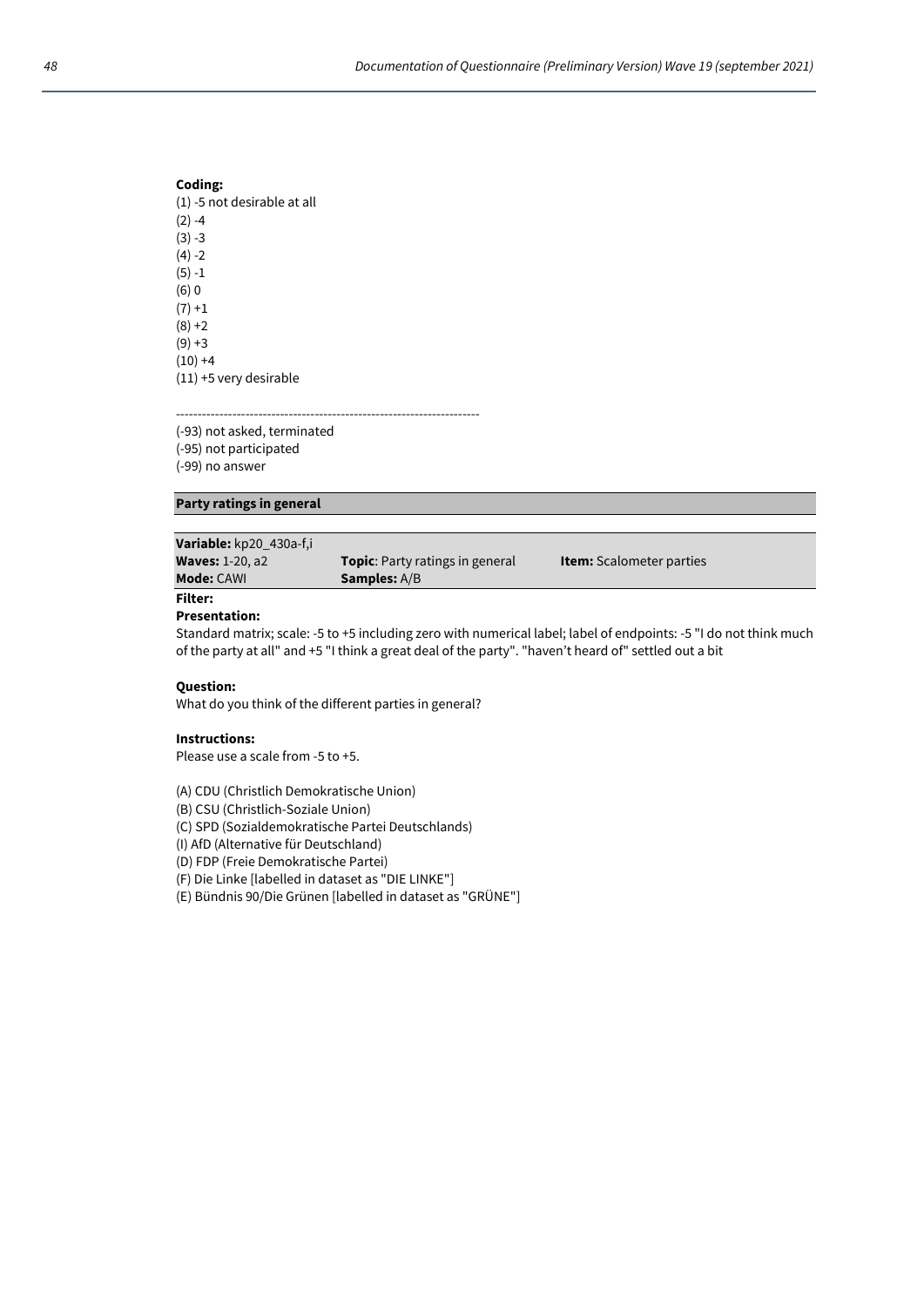#### **Coding:**

(1) -5 I do not think much of the party at all  $(2) -4$  $(3) -3$  $(4) -2$  $(5) -1$ (6) 0  $(7) + 1$  $(8) + 2$  $(9) + 3$  $(10) +4$ (11) +5 I think a great deal of the party

(-71) haven't heard of [labelled in dataset as "subject unknown"]

---------------------------------------------------------------------- (-93) not asked, terminated (-95) not participated (-99) no answer

# **Candidates**

**Variable:** kp20\_650a,b1,f2,o1,h2,s,i2,e2,g2 **Waves:** 1-20,a1,a2 **Topic:** Candidates **Item:** Scalometer politicians **Mode:** CAWI **Samples:** A/B

# **Filter:**

**Presentation:**

Standard matrix; scale: -5 to +5 including zero with numerical label; label of endpoints: -5 "I do not think much of the person at all", +5 "I think a great deal of the person"; "haven't heard of"- category is settled out a bit

#### **Question:**

Screen 1: Please state what you think of some leading politicians. Screen 2: And what do you think of the following politicians?

Screen 1: (A) Angela Merkel (B1) Armin Laschet (F2) Annalena Baerbock (O1) Olaf Scholz (H2) Alice Weidel

Screen 2: (S) Christian Lindner (i2) Tino Chrupalla (E2) Saskia Esken (G2) Dietmar Bartsch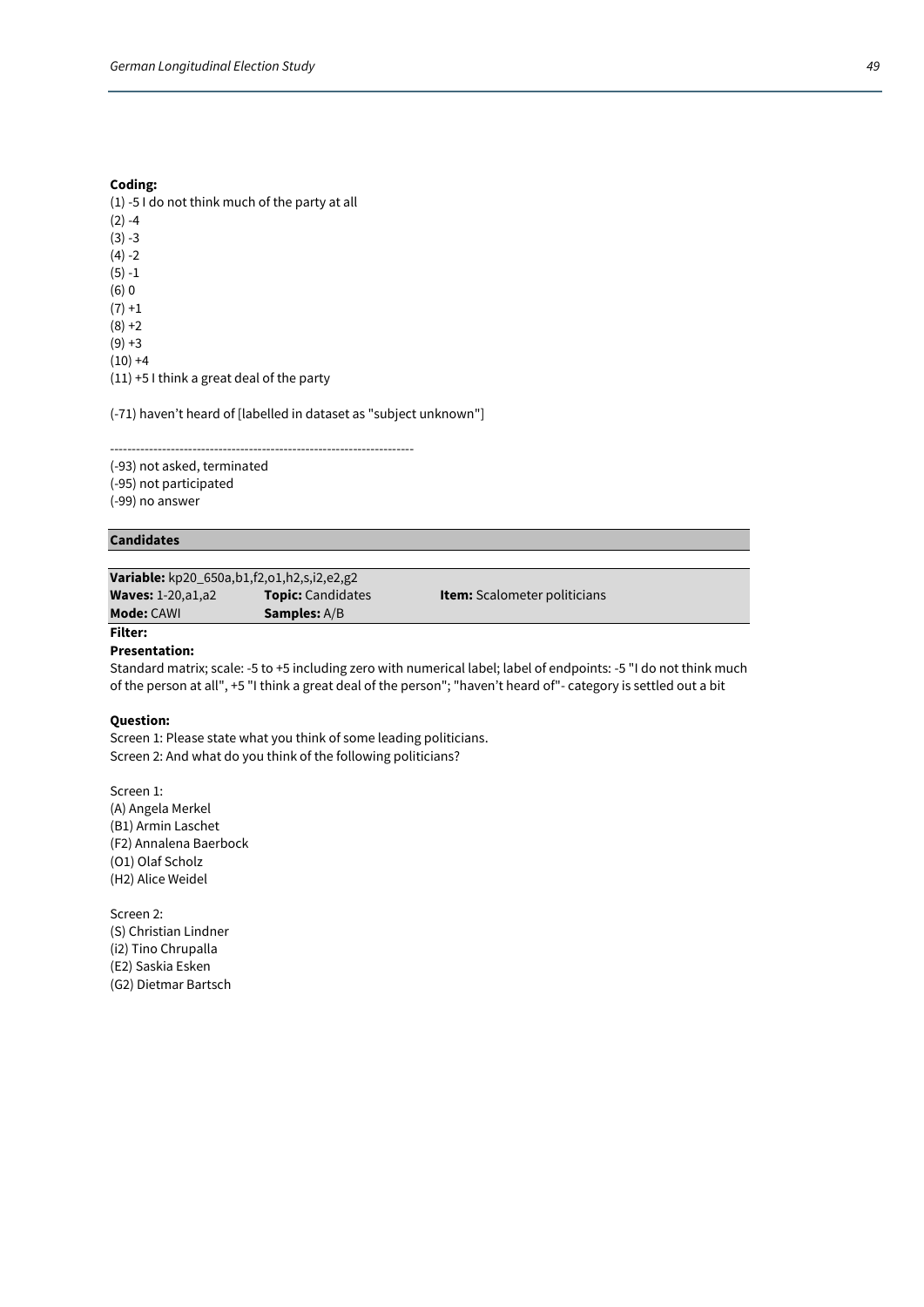#### **Coding:**

(1) -5 I do not think much of the person at all  $(2) -4$  $(3) -3$  $(4) -2$  $(5) - 1$ (6) 0  $(7) +1$  $(8) + 2$  $(9) + 3$  $(10) +4$ (11) +5 I think a great deal of the person

(-71) haven't heard of [labelled in dataset as "subject unknown"]

---------------------------------------------------------------------- (-93) not asked, terminated (-95) not participated (-99) no answer

| Variable: kp20 661a1-d1,t1                                                      |                          |                                                           |  |  |
|---------------------------------------------------------------------------------|--------------------------|-----------------------------------------------------------|--|--|
| <b>Waves:</b> 3,5,16,17,18,20                                                   | <b>Topic:</b> Candidates | <b>Item:</b> Attributes of chancellor candidates, Laschet |  |  |
| <b>Mode: CAWI</b>                                                               | <b>Sample:</b> A/B       |                                                           |  |  |
| <b>Filter:</b> kp20_650b1!=-71                                                  |                          |                                                           |  |  |
| <b>Presentation:</b>                                                            |                          |                                                           |  |  |
| Standard matrix                                                                 |                          |                                                           |  |  |
| <b>Question:</b>                                                                |                          |                                                           |  |  |
| To what extent do the following statements apply or not apply to Armin Laschet? |                          |                                                           |  |  |
|                                                                                 |                          |                                                           |  |  |
| $(A1)$ $\rightarrow$ $A$ $\rightarrow$ $A$ $\rightarrow$ $A$ $\rightarrow$ $A$  |                          |                                                           |  |  |

(A1) He is assertive.

(B1) He is trustworthy.

(C1 He is a likeable person.

(D1) He has reasonable ideas about how to boost the economy.

(T1) He represents the values and political views of the CDU/CSU.

# **Coding:**

(1) does not apply at all

(2) rather does not apply

(3) neither applies nor does not apply

(4) rather applies

(5) applies completely

(-98) don't know

----------------------------------------------------------------------

(-93) not asked, terminated

(-95) not participated (-97) not applicable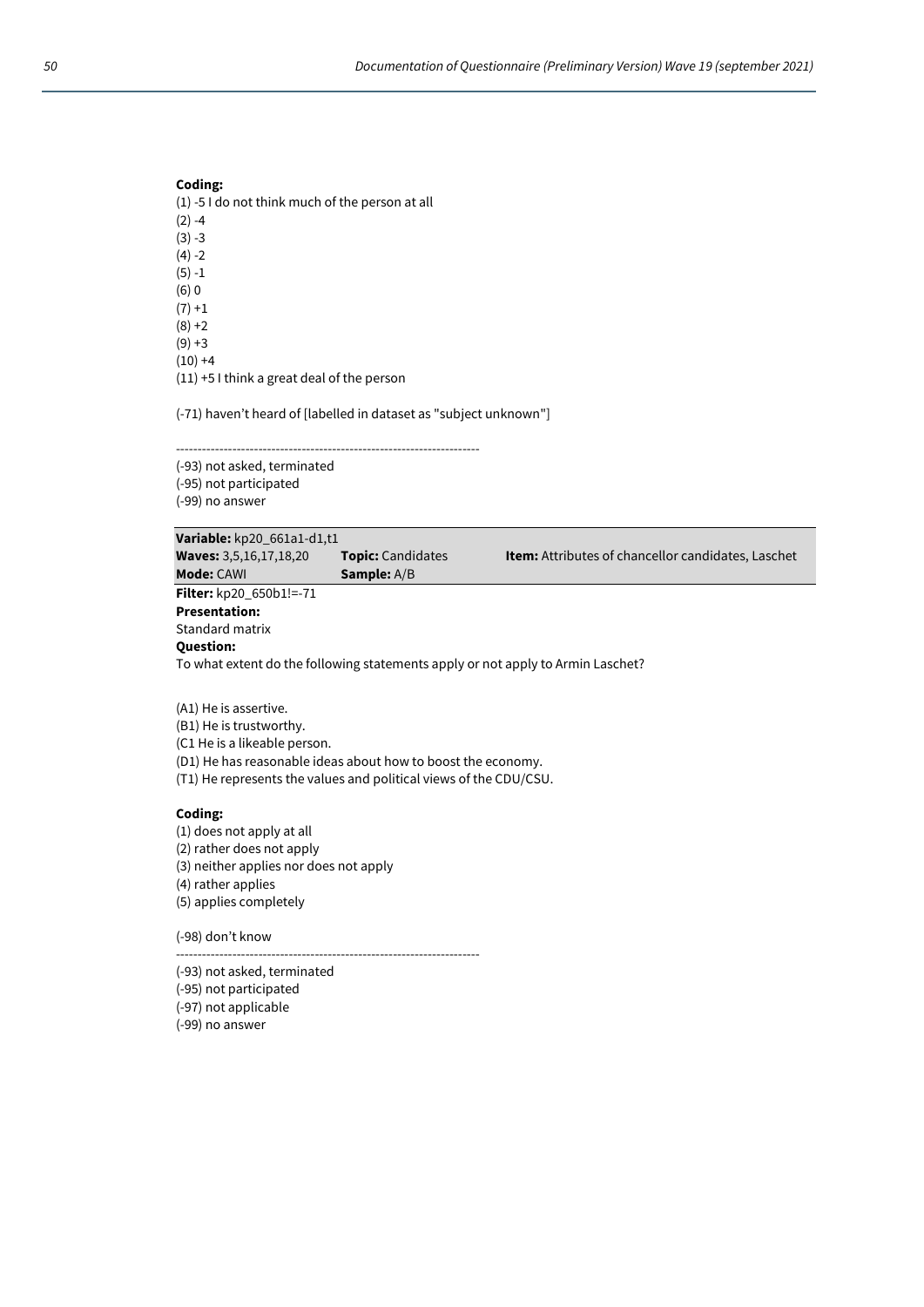| Variable: kp20_661e1-h1,u1                                                                                                                                                                                                  |                                         |                                                                                     |
|-----------------------------------------------------------------------------------------------------------------------------------------------------------------------------------------------------------------------------|-----------------------------------------|-------------------------------------------------------------------------------------|
| Waves: 3,5,16,17,18,20<br><b>Mode: CAWI</b>                                                                                                                                                                                 | <b>Topic:</b> Candidates<br>Sample: A/B | <b>Item:</b> Attributes of chancellor candidates, Scholz                            |
| <b>Filter:</b> kp20_650o1!=-71<br><b>Presentation:</b><br>Standard matrix<br><b>Question:</b>                                                                                                                               |                                         |                                                                                     |
| To what extent do the following statements apply or not apply to Olaf Scholz?                                                                                                                                               |                                         |                                                                                     |
| (E1) He is assertive.<br>(F1) He is trustworthy.<br>(G1) He is a likeable person.<br>(H1) He has reasonable ideas about how to boost the economy.<br>(U1) He represents the values and political views of the SPD.          |                                         |                                                                                     |
| Coding:<br>(1) does not apply at all<br>(2) rather does not apply<br>(3) neither applies nor does not apply<br>(4) rather applies<br>(5) applies completely                                                                 |                                         |                                                                                     |
| (-98) don't know                                                                                                                                                                                                            |                                         |                                                                                     |
| (-93) not asked, terminated<br>(-95) not participated<br>(-97) not applicable<br>(-99) no answer                                                                                                                            |                                         |                                                                                     |
| Variable: kp20_661i1-l1, v1<br>Waves: 3,5,16,17,18,20<br>Mode: CAWI                                                                                                                                                         | <b>Topic:</b> Candidates<br>Sample: A/B | Item: Attributes of chancellor candidates, Baerbock                                 |
| Filter: kp20_650f2!=-71<br><b>Presentation:</b><br>Standard matrix<br><b>Question:</b>                                                                                                                                      |                                         | To what extent do the following statements apply or not apply to Annalena Baerbock? |
| (11) She is assertive.<br>(J1) She is trustworthy.<br>(K1) She is a likeable person.<br>(L1) She has reasonable ideas about how to boost the economy.<br>(V1) She represents the values and political views of the CDU/CSU. |                                         |                                                                                     |
| Coding:<br>(1) does not apply at all<br>(2) rather does not apply<br>(3) neither applies nor does not apply<br>(4) rather applies<br>(5) applies completely                                                                 |                                         |                                                                                     |
| (-98) don't know                                                                                                                                                                                                            |                                         |                                                                                     |

----------------------------------------------------------------------

(-93) not asked, terminated

(-95) not participated

(-97) not applicable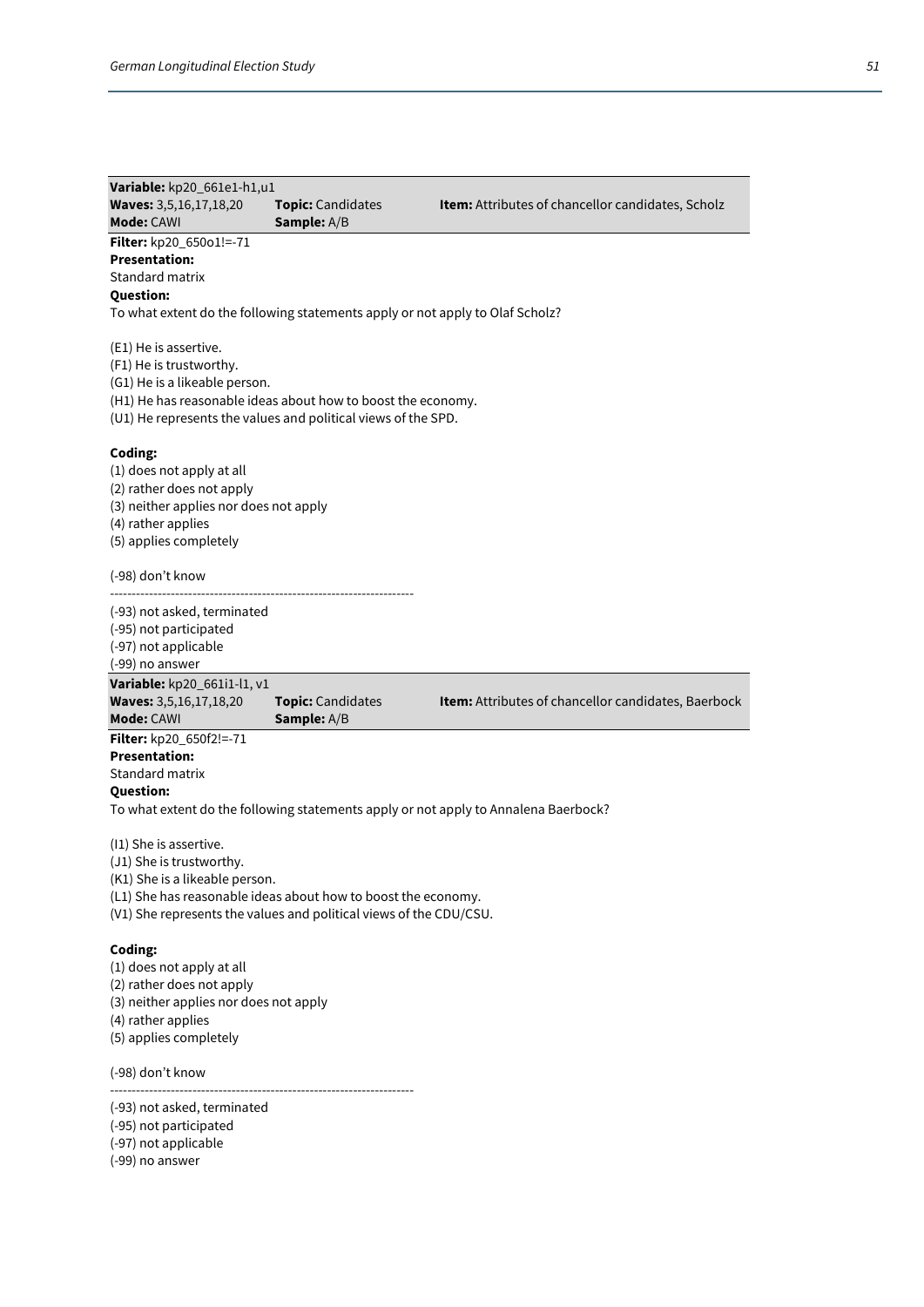| Variable: kp20_671                         |                                                                           |                                                                                                              |
|--------------------------------------------|---------------------------------------------------------------------------|--------------------------------------------------------------------------------------------------------------|
| <b>Waves: 2-8,16-20</b>                    | Topic: Candidates                                                         | Item: Preferred chancellor                                                                                   |
| Mode: CAWI                                 | Samples: A/B                                                              |                                                                                                              |
| <b>Filter:</b>                             |                                                                           |                                                                                                              |
| <b>Presentation:</b>                       |                                                                           |                                                                                                              |
| Single response list (vertical)            |                                                                           |                                                                                                              |
| <b>Question:</b>                           |                                                                           |                                                                                                              |
| Who would you prefer to see as chancellor? |                                                                           |                                                                                                              |
|                                            |                                                                           |                                                                                                              |
| - Armin Laschet                            |                                                                           |                                                                                                              |
| - Olaf Scholz                              |                                                                           |                                                                                                              |
| - Annalena Baerbock                        |                                                                           |                                                                                                              |
|                                            |                                                                           |                                                                                                              |
| - none of them                             |                                                                           |                                                                                                              |
|                                            |                                                                           |                                                                                                              |
| Coding:                                    |                                                                           |                                                                                                              |
| (1) Armin Laschet                          |                                                                           |                                                                                                              |
| (2) Olaf Scholz                            |                                                                           |                                                                                                              |
| (3) Annalena Baerbock                      |                                                                           |                                                                                                              |
| (3) none of them                           |                                                                           |                                                                                                              |
|                                            |                                                                           |                                                                                                              |
|                                            |                                                                           |                                                                                                              |
| (-93) not asked, terminated                |                                                                           |                                                                                                              |
| (-95) not participated                     |                                                                           |                                                                                                              |
| (-99) no answer                            |                                                                           |                                                                                                              |
|                                            |                                                                           |                                                                                                              |
| <b>Valence issues</b>                      |                                                                           |                                                                                                              |
|                                            |                                                                           |                                                                                                              |
|                                            |                                                                           |                                                                                                              |
| Variable: kp20_840s                        |                                                                           |                                                                                                              |
| <b>Waves: 1-20, a1, a2</b>                 | <b>Topic:</b> Valence issues                                              | <b>Item:</b> Most important problem                                                                          |
| Mode: CAWI                                 | Samples: A/B                                                              |                                                                                                              |
| Filter:                                    |                                                                           |                                                                                                              |
| <b>Presentation:</b>                       |                                                                           |                                                                                                              |
|                                            |                                                                           | Text field (two rows) with optical 50 characters per row, no maximum limited number of characters; italicize |
| "only one"                                 |                                                                           |                                                                                                              |
| Intro:                                     |                                                                           |                                                                                                              |
|                                            | You will now be asked about the two most important problems.              |                                                                                                              |
| <b>Question:</b>                           |                                                                           |                                                                                                              |
|                                            | In your opinion, what is the most important problem facing Germany today? |                                                                                                              |
| <b>Instructions:</b>                       |                                                                           |                                                                                                              |
| Please mention only one problem.           |                                                                           |                                                                                                              |
|                                            |                                                                           |                                                                                                              |
|                                            |                                                                           |                                                                                                              |
|                                            |                                                                           |                                                                                                              |
| Coding:                                    |                                                                           |                                                                                                              |

----------------------------------------------------------------------

- (-93) not asked, terminated
- (-95) not participated
- (-99) no answer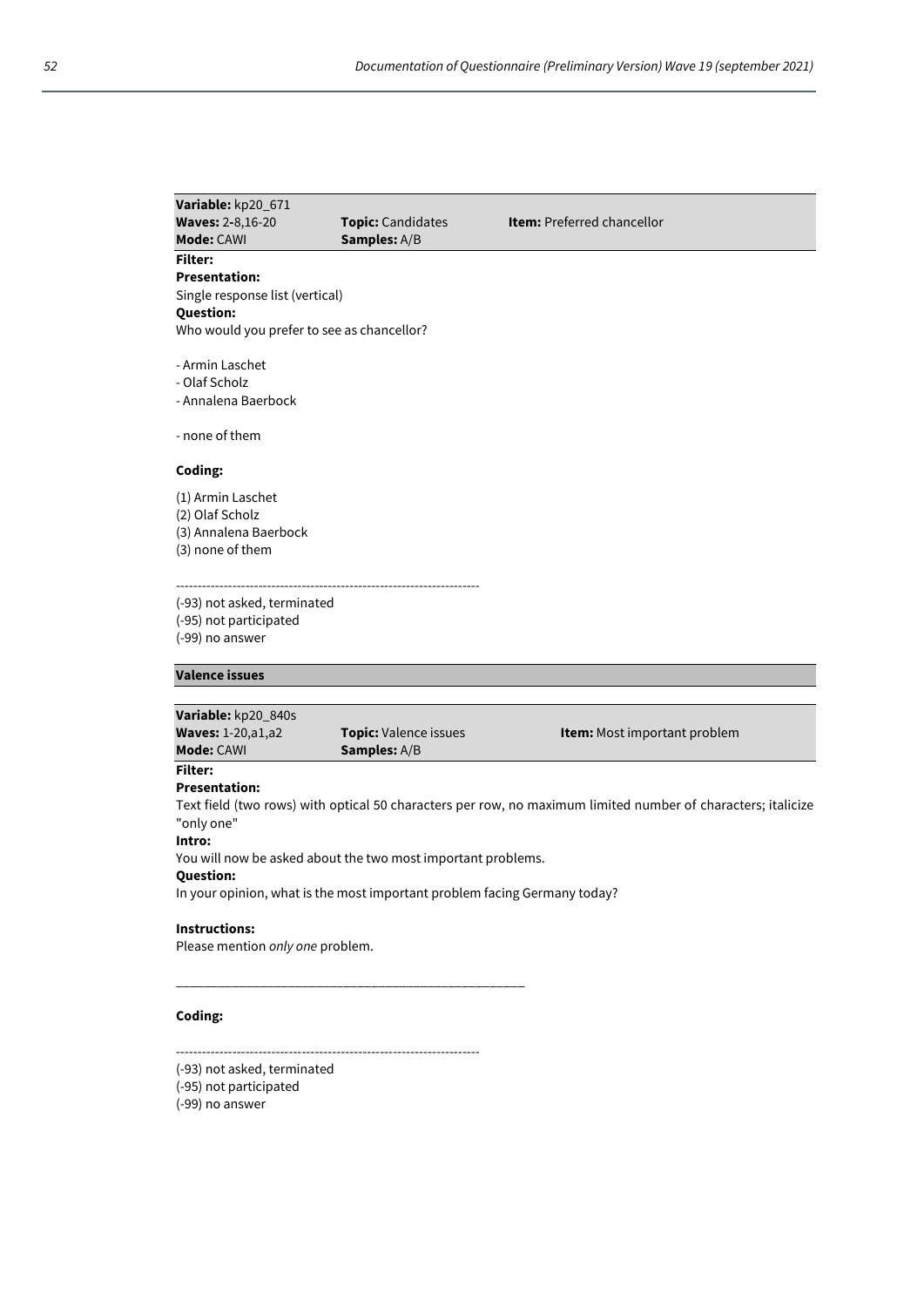# **Variable:** kp20\_850

**Mode:** CAWI **Samples:** A/B

**Waves:** 1-20,a1,a2 **Topic:** Valence issues **Item:** Ability to solve the most important problem

# **Filter:** kp20\_840s!=-99

**Presentation:** Single response list (vertical)

#### **Question:**

And which party is best able to handle this problem?

- CDU/CSU (Christlich Demokratische Union/Christlich-Soziale Union)

- SPD(Sozialdemokratische Partei Deutschlands)
- AfD (Alternative für Deutschland)
- FDP (Freie Demokratische Partei)
- Die Linke
- Bündnis 90/Die Grünen
- other party

- all parties equally good

- no party

### **Coding:**

(1) CDU/CSU (4) SPD (322) AfD (5) FDP (7) DIE LINKE (6) GRÜNE (801) other party (809) all parties equally good (808) no party

----------------------------------------------------------------------

(-93) not asked, terminated

(-95) not participated

(-97) not applicable

(-99) no answer

[NOTE: This variable and the variables kp20\_851 were recoded into the variables kp20\_850a and kp20\_850b in order to create the party versions A and B (see documentation).]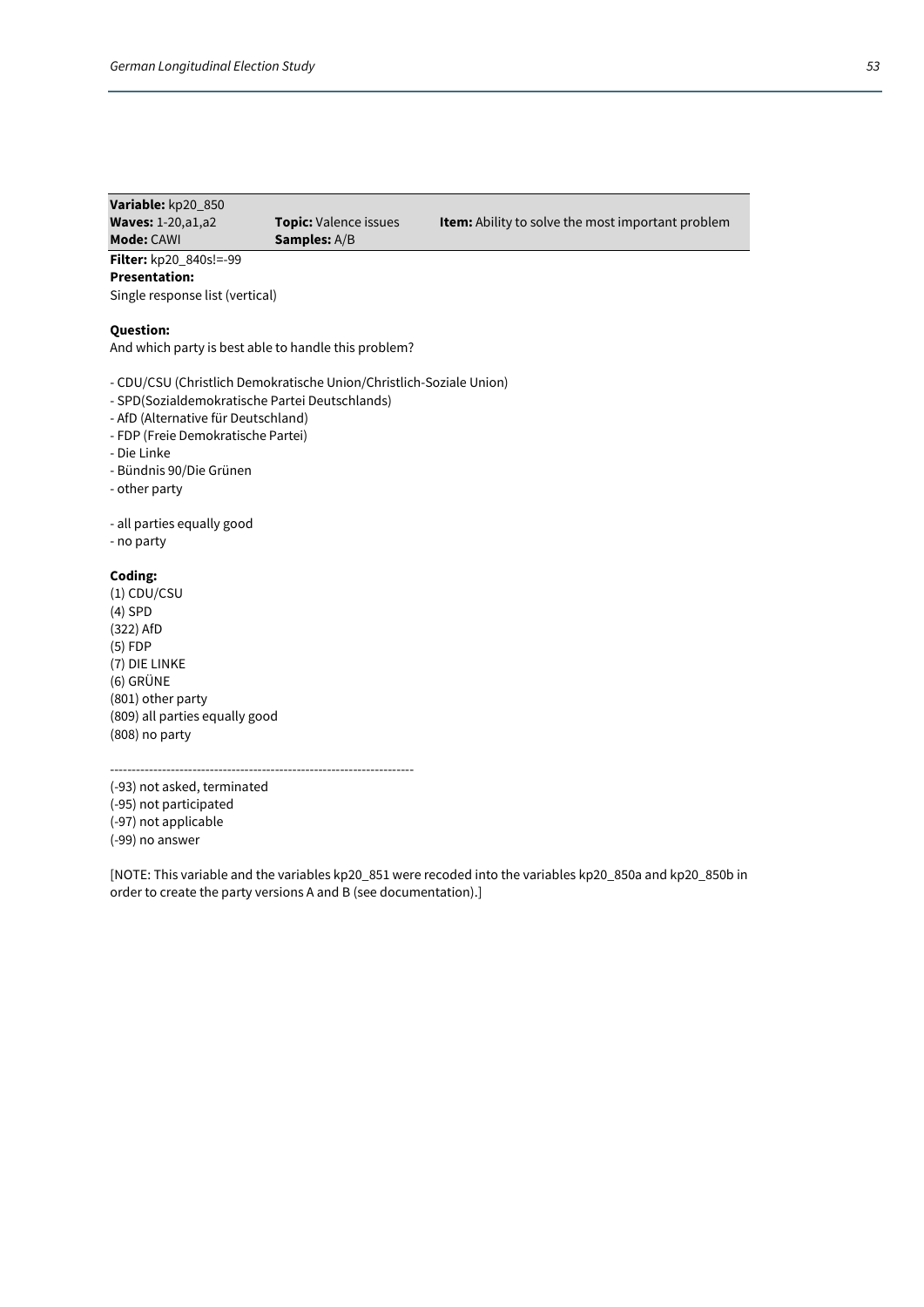| Variable: kp20_851                                 |                                                                                                                        |                                                                                                              |
|----------------------------------------------------|------------------------------------------------------------------------------------------------------------------------|--------------------------------------------------------------------------------------------------------------|
| <b>Waves: 1-20, a1, a2</b>                         | Topic: Valence issues                                                                                                  | Item: Ability to solve the most important problem,                                                           |
| <b>Mode: CAWI</b>                                  | <b>Samples:</b> A/B                                                                                                    | other party                                                                                                  |
| Filter: kp20_850=801                               |                                                                                                                        |                                                                                                              |
| <b>Presentation:</b>                               |                                                                                                                        |                                                                                                              |
| Single response list (vertical)                    |                                                                                                                        |                                                                                                              |
| <b>Question:</b>                                   |                                                                                                                        |                                                                                                              |
|                                                    | And which of these parties is best able to handle this problem?                                                        |                                                                                                              |
| - BP (Bayernpartei)                                |                                                                                                                        |                                                                                                              |
| - DIB (DEMOKRATIE IN BEWEGUNG)                     |                                                                                                                        |                                                                                                              |
|                                                    |                                                                                                                        | - Die PARTEI (Partei für Arbeit, Rechtsstaat, Tierschutz, Elitenförderung und basisdemokratische Initiative) |
| - dieBasis (Basisdemokratische Partei Deutschland) |                                                                                                                        |                                                                                                              |
| - FAMILIE (Familien-Partei Deutschlands)           |                                                                                                                        |                                                                                                              |
| - FREIE WÄHLER                                     |                                                                                                                        |                                                                                                              |
| - LKR (Liberal-Konservative Reformer)              |                                                                                                                        |                                                                                                              |
| - NPD (Nationaldemokratische Partei Deutschlands)  |                                                                                                                        |                                                                                                              |
| - ÖDP (Ökologisch-Demokratische Partei)            |                                                                                                                        |                                                                                                              |
| - PIRATEN (Piratenpartei Deutschland)              |                                                                                                                        |                                                                                                              |
|                                                    | - Team Todenhöfer (Team Todenhöfer - Die Gerechtigkeitspartei)<br>- Tierschutzpartei (PARTEI MENSCH UMWELT TIERSCHUTZ) |                                                                                                              |
| - Volt (Volt Deutschland)                          |                                                                                                                        |                                                                                                              |
| - other party                                      |                                                                                                                        |                                                                                                              |
|                                                    |                                                                                                                        |                                                                                                              |
| Coding:                                            |                                                                                                                        |                                                                                                              |
| $(126)$ BP                                         |                                                                                                                        |                                                                                                              |
| $(349)$ DiB                                        |                                                                                                                        |                                                                                                              |
| (151) Die PARTEI                                   |                                                                                                                        |                                                                                                              |
| (372) dieBasis                                     |                                                                                                                        |                                                                                                              |
| $(171)$ FAMILIE                                    |                                                                                                                        |                                                                                                              |
| (180) FREIE WAEHLER                                |                                                                                                                        |                                                                                                              |
| (331) LKR                                          |                                                                                                                        |                                                                                                              |
| (206) NPD                                          |                                                                                                                        |                                                                                                              |
| (209) ödp                                          |                                                                                                                        |                                                                                                              |
| (215) PIRATEN                                      |                                                                                                                        |                                                                                                              |
| (373) Team Todenhöfer                              |                                                                                                                        |                                                                                                              |
| (237) Tierschutzpartei                             |                                                                                                                        |                                                                                                              |
| (364) Volt                                         |                                                                                                                        |                                                                                                              |

(801) other party

----------------------------------------------------------------------

- (-93) not asked, terminated
- (-95) not participated
- (-97) not applicable
- (-99) no answer

[NOTE: This variable and the variables kp20\_850 were recoded into the variables kp20\_850a and kp20\_850b in order to create the party versions A and B (see documentation).]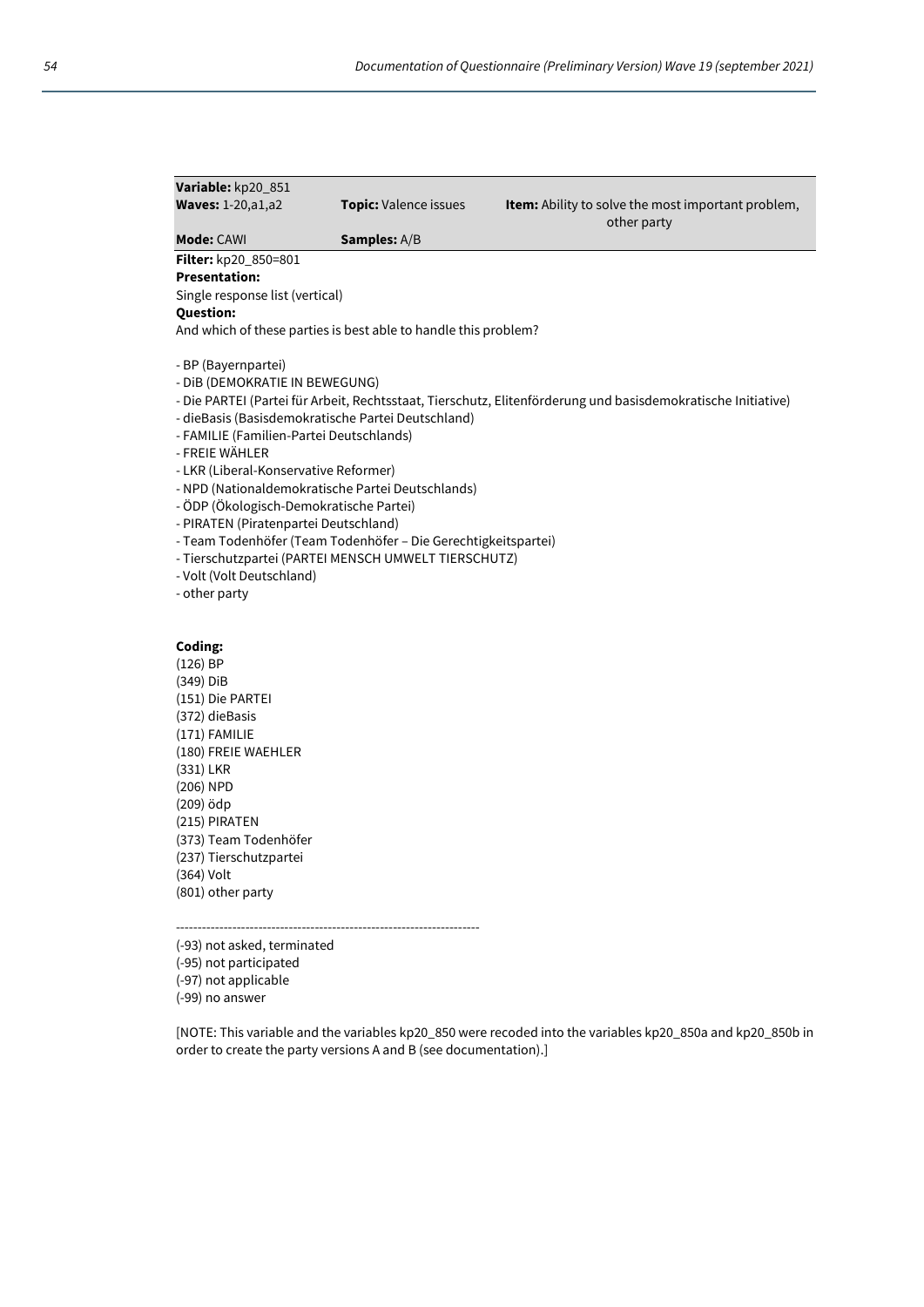| Variable: kp20 860s               |                              |                                            |
|-----------------------------------|------------------------------|--------------------------------------------|
| <b>Waves: 1-20, a1, a2</b>        | <b>Topic:</b> Valence issues | <b>Item:</b> Second most important problem |
| <b>Mode: CAWI</b>                 | <b>Sample:</b> A/B           |                                            |
| <b>Filter:</b> $kp20$ 840s != -99 |                              |                                            |

#### **Presentation:**

Text field (two rows) with optical 50 characters per row, no maximum limited number of characters; italicize "only one"

# **Question:**

In your opinion, what is the second most important problem facing Germany today?

## **Instructions:**

Please mention *only one* problem.

**Coding:**

---------------------------------------------------------------------- (-93) not asked, terminated

\_\_\_\_\_\_\_\_\_\_\_\_\_\_\_\_\_\_\_\_\_\_\_\_\_\_\_\_\_\_\_\_\_\_\_\_\_\_\_\_\_\_\_\_\_\_\_\_\_\_

(-95) not participated

(-97) not applicable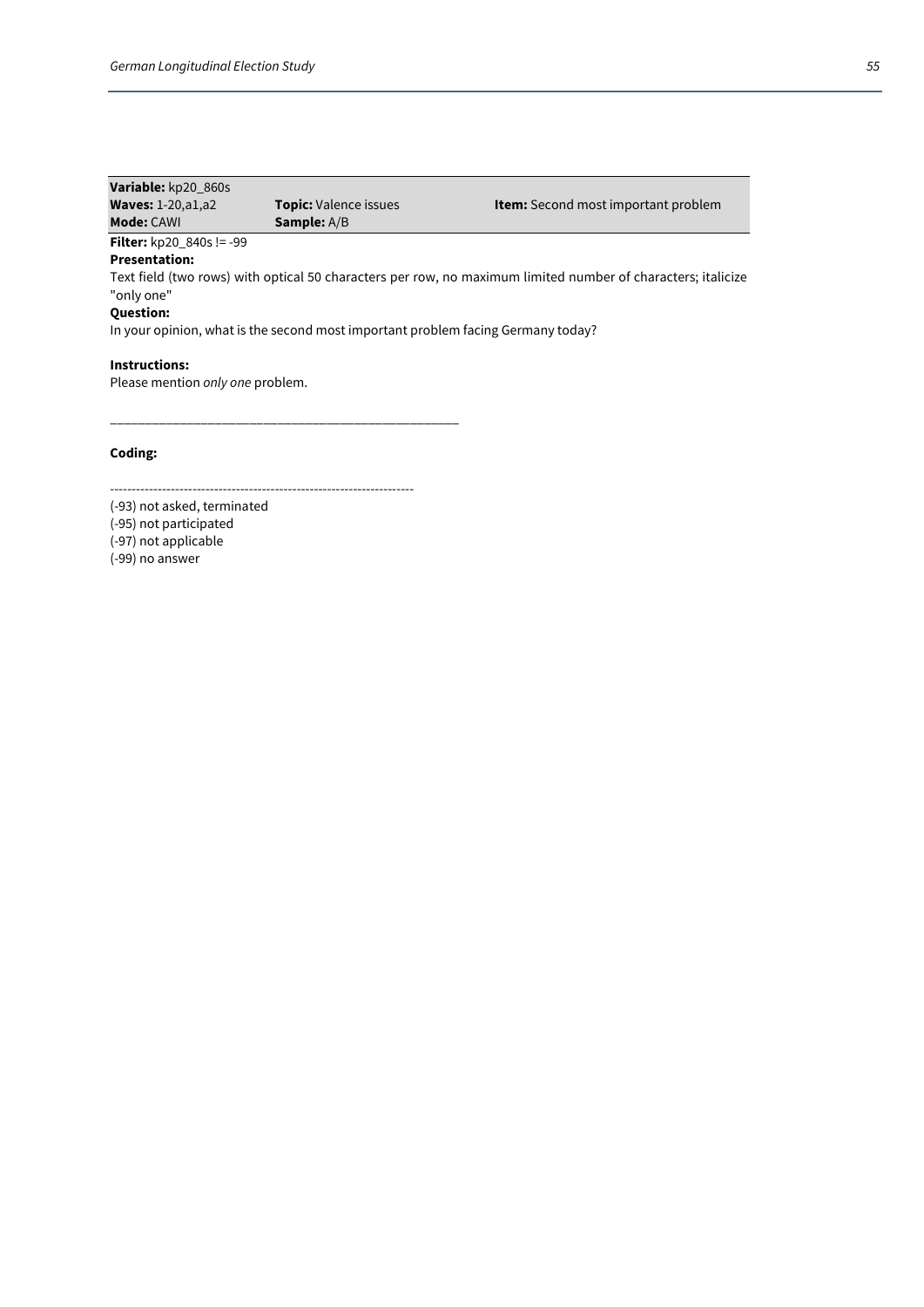| Variable: kp20 870         |                              |                      |
|----------------------------|------------------------------|----------------------|
| <b>Waves: 1-20, a1, a2</b> | <b>Topic:</b> Valence issues | <b>Item: Ability</b> |
|                            |                              | imp                  |

to solve the second most ortant problem

# **Mode:** CAWI **Samples**: A/B

**Filter:** kp20\_860s != -97 | kp20\_860s != -99 Single response list (vertical)

# **Question:**

And which party is best able to handle this problem?

- CDU/CSU (Christlich Demokratische Union/Christlich-Soziale Union)
- SPD(Sozialdemokratische Partei Deutschlands)
- AfD (Alternative für Deutschland)
- FDP (Freie Demokratische Partei)
- Die Linke
- Bündnis 90/Die Grünen
- other party

- all parties equally good

- no party

#### **Coding:**

(1) CDU/CSU (4) SPD (322) AfD (5) FDP (7) DIE LINKE (6) GRÜNE (801) other party (809) all parties equally good (808) no party

----------------------------------------------------------------------

(-93) not asked, terminated

(-95) not participated

(-97) not applicable (-99) no answer

[NOTE: This variable and the variables kp20\_871 were recoded into the variables kp20\_870a and kp20\_870b in order to create the party versions A and B (see documentation).]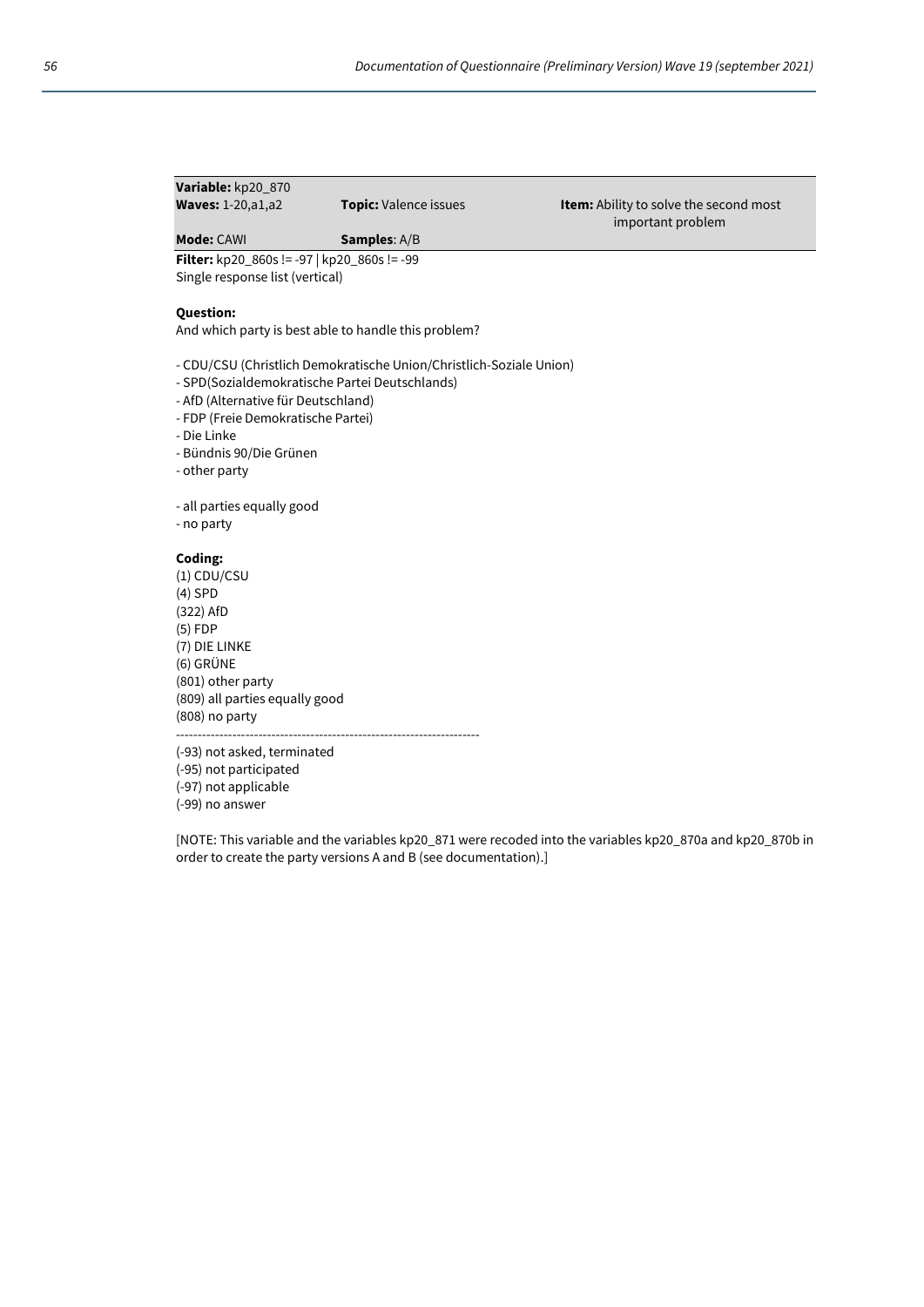| Variable: kp20_871                       |                                                                 |                                                                                                              |
|------------------------------------------|-----------------------------------------------------------------|--------------------------------------------------------------------------------------------------------------|
| Waves: 1-20, a1, a2                      | Topic: Valence issues                                           | Item: Ability to solve the second most                                                                       |
|                                          |                                                                 | important problem, other party                                                                               |
| Mode: CAWI                               | Samples: A/B                                                    |                                                                                                              |
| Filter: kp20_870=801                     |                                                                 |                                                                                                              |
| <b>Presentation:</b>                     |                                                                 |                                                                                                              |
| Single response list (vertical)          |                                                                 |                                                                                                              |
| <b>Question:</b>                         |                                                                 |                                                                                                              |
|                                          | And which of these parties is best able to handle this problem? |                                                                                                              |
| - BP (Bayernpartei)                      |                                                                 |                                                                                                              |
| - DIB (DEMOKRATIE IN BEWEGUNG)           |                                                                 |                                                                                                              |
|                                          |                                                                 | - Die PARTEI (Partei für Arbeit, Rechtsstaat, Tierschutz, Elitenförderung und basisdemokratische Initiative) |
|                                          | - dieBasis (Basisdemokratische Partei Deutschland)              |                                                                                                              |
| - FAMILIE (Familien-Partei Deutschlands) |                                                                 |                                                                                                              |
| - FREIE WÄHLER                           |                                                                 |                                                                                                              |
| - LKR (Liberal-Konservative Reformer)    |                                                                 |                                                                                                              |
|                                          | - NPD (Nationaldemokratische Partei Deutschlands)               |                                                                                                              |
| - ÖDP (Ökologisch-Demokratische Partei)  |                                                                 |                                                                                                              |
| - PIRATEN (Piratenpartei Deutschland)    |                                                                 |                                                                                                              |
|                                          | - Team Todenhöfer (Team Todenhöfer – Die Gerechtigkeitspartei)  |                                                                                                              |
|                                          | - Tierschutzpartei (PARTEI MENSCH UMWELT TIERSCHUTZ)            |                                                                                                              |
| - Volt (Volt Deutschland)                |                                                                 |                                                                                                              |
| - other party                            |                                                                 |                                                                                                              |
| Coding:                                  |                                                                 |                                                                                                              |
| (126) BP                                 |                                                                 |                                                                                                              |
| (349) DiB                                |                                                                 |                                                                                                              |
| (151) Die PARTEI                         |                                                                 |                                                                                                              |
| (372) dieBasis                           |                                                                 |                                                                                                              |
| (171) FAMILIE                            |                                                                 |                                                                                                              |
| (180) FREIE WAEHLER                      |                                                                 |                                                                                                              |
| (331) LKR                                |                                                                 |                                                                                                              |
| (206) NPD                                |                                                                 |                                                                                                              |
| (209) ödp                                |                                                                 |                                                                                                              |
| (215) PIRATEN                            |                                                                 |                                                                                                              |
| (373) Team Todenhöfer                    |                                                                 |                                                                                                              |
| (237) Tierschutzpartei                   |                                                                 |                                                                                                              |

----------------------------------------------------------------------

(-93) not asked, terminated (-95) not participated

(-97) not applicable

(-99) no answer

(364) Volt (801) other party

[NOTE: This variable and the variables kp20\_870 were recoded into the variables kp20\_870a and kp20\_870b in order to create the party versions A and B (see documentation).]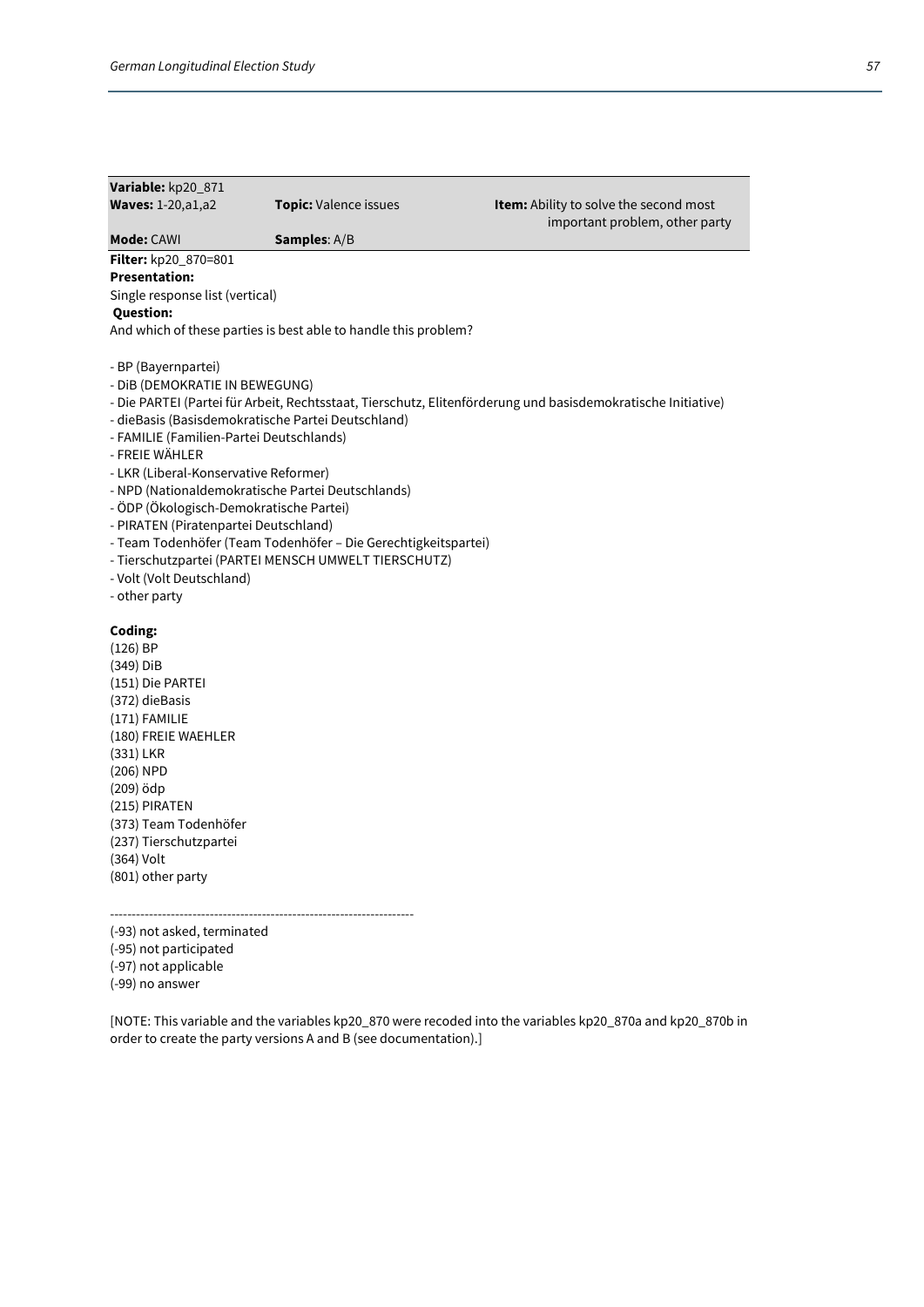| Variable: kp20_2880d,g,ap,bt,at,bu,be,bv,bw,ar |                                   |                            |  |
|------------------------------------------------|-----------------------------------|----------------------------|--|
| <b>Waves: 1,3,13-20,a2</b>                     | <b>Topic:</b> Political positions | <b>Item:</b> Ego positions |  |
| <b>Mode:</b> CAWI                              | <b>Sample:</b> A/B                |                            |  |

# **Filter:**

**Presentation:**

Standard-Matrix

#### **Intro:**

Now we come to your assessment of political issues. You may agree more or less with the following statements.

#### **Question Screen 1:**

Please state to what extent you agree or disagree with each statement.

(D) The state should take measures to reduce differences in income levels.

(G) The state should stay out of the economy.

(AP) In order to limit the power of corporations, expropriations should also be carried out.

(BT) The statutory retirement age should be raised to over 67.

(AT) The state should take more measures to improve living conditions in rural areas.

#### **Question Screen2:**

And how much do you agree or disagree with the following statements?

(BU) The next federal government should be led by an SPD chancellor.

(BE) To make sure that this survey is being filled out by a human, please click here on 'disagree'.

(BV) CDU and CSU should go into opposition in the Bundestag.

(BW) When combating climate change, more emphasis should be placed on banning climate-damaging behaviours than on incentives for climate-friendly behaviour.

(AR) Germany is so small that it cannot make an effective contribution to protecting the global climate.

#### **Coding:**

(1) strongly disagree (2) disagree (3) neither agree nor disagree (4) agree (5) strongly agree

----------------------------------------------------------------------

(-93) not asked, terminated

(-95) not participated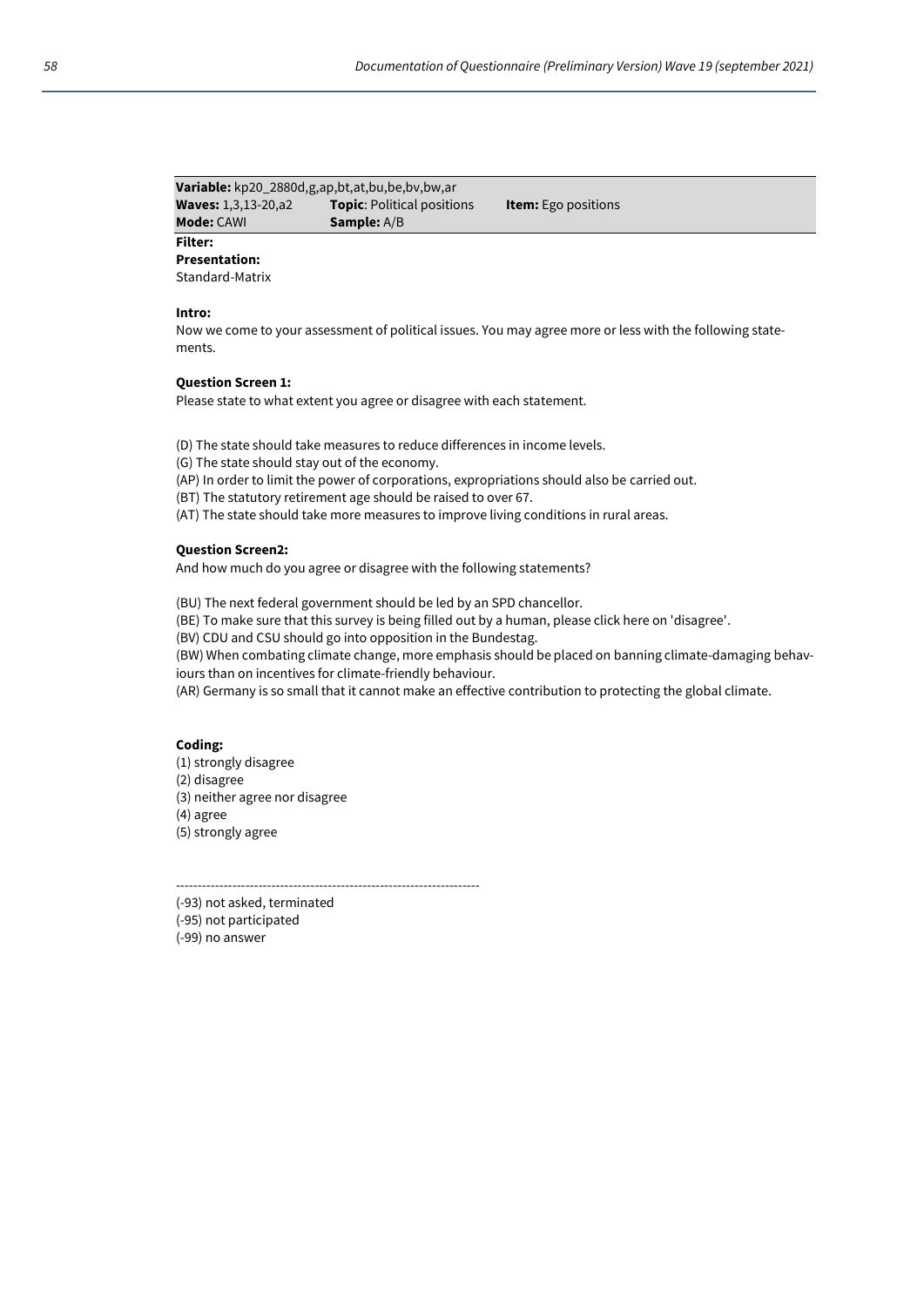| Variable: kp20_4046            |                                                  |                                                                                                                     |
|--------------------------------|--------------------------------------------------|---------------------------------------------------------------------------------------------------------------------|
| <b>Waves: 15-20</b>            | Topic: Corona Crisis                             | <b>Item:</b> Corona: Government                                                                                     |
| Mode: CAWI                     | Samples: A/B                                     |                                                                                                                     |
| Filter:                        |                                                  |                                                                                                                     |
| <b>Presentation:</b>           |                                                  |                                                                                                                     |
|                                |                                                  | Standard matrix; scale: -5 to +5 including zero with numerical label; label of endpoints: -5 "not at all satisfied" |
| and +5 "completely satisfied"  |                                                  |                                                                                                                     |
| Intro:                         |                                                  |                                                                                                                     |
|                                | And now a few questions about the corona crisis. |                                                                                                                     |
| Question:                      |                                                  |                                                                                                                     |
|                                |                                                  | How satisfied are you with the work of the federal government in combatting the corona crisis?                      |
| Coding:                        |                                                  |                                                                                                                     |
| $(1)$ -5 not at all satisfied  |                                                  |                                                                                                                     |
| $(2) -4$                       |                                                  |                                                                                                                     |
| $(3) -3$                       |                                                  |                                                                                                                     |
| $(4) -2$                       |                                                  |                                                                                                                     |
| $(5) -1$                       |                                                  |                                                                                                                     |
| $(6)$ 0                        |                                                  |                                                                                                                     |
| $(7) + 1$                      |                                                  |                                                                                                                     |
| $(8) + 2$                      |                                                  |                                                                                                                     |
| $(9) + 3$                      |                                                  |                                                                                                                     |
| $(10) +4$                      |                                                  |                                                                                                                     |
| $(11)$ +5 completely satisfied |                                                  |                                                                                                                     |
| (-93) not asked, terminated    |                                                  |                                                                                                                     |
|                                |                                                  |                                                                                                                     |

(-95) not participated

(-99) no answer

[NOTE: This question was taken from the GLES Tracking (T48)].

| Variable: kp19_4045a-e                                                                                                                                                                                                                                 |                                                                        |                                                                                                              |
|--------------------------------------------------------------------------------------------------------------------------------------------------------------------------------------------------------------------------------------------------------|------------------------------------------------------------------------|--------------------------------------------------------------------------------------------------------------|
| <b>Waves: 13-20, a2</b><br><b>Mode: CAWI</b>                                                                                                                                                                                                           | Topic: Corona Crisis<br><b>Samples:</b> A/B                            | Item: Corona measures                                                                                        |
| <b>Filter:</b><br><b>Presentation:</b><br>Standard matrix<br><b>Question:</b><br>combat the corona crisis?                                                                                                                                             |                                                                        | Do you think that in the following respects the federal government has taken too few or too many measures to |
| (A) Ensuring medical care<br>(C) Reducing economic damage<br>(D) Communicating with the population<br>(E) Vaccination of the population<br>Coding:<br>$(1)$ too few<br>(2) rather too few<br>$(3)$ just right<br>(4) rather too many<br>$(5)$ too many | (B) Restricting public life, e.g., closing shops and public facilities |                                                                                                              |
| (-93) not asked, terminated<br>(-95) not participated<br>(-99) no answer                                                                                                                                                                               |                                                                        |                                                                                                              |

[Note: The question is an adaptation from the GESIS Panel Special Survey on the Coronavirus SARS-CoV-2 Outbreak in Germany from 17 to 29 March 2020.]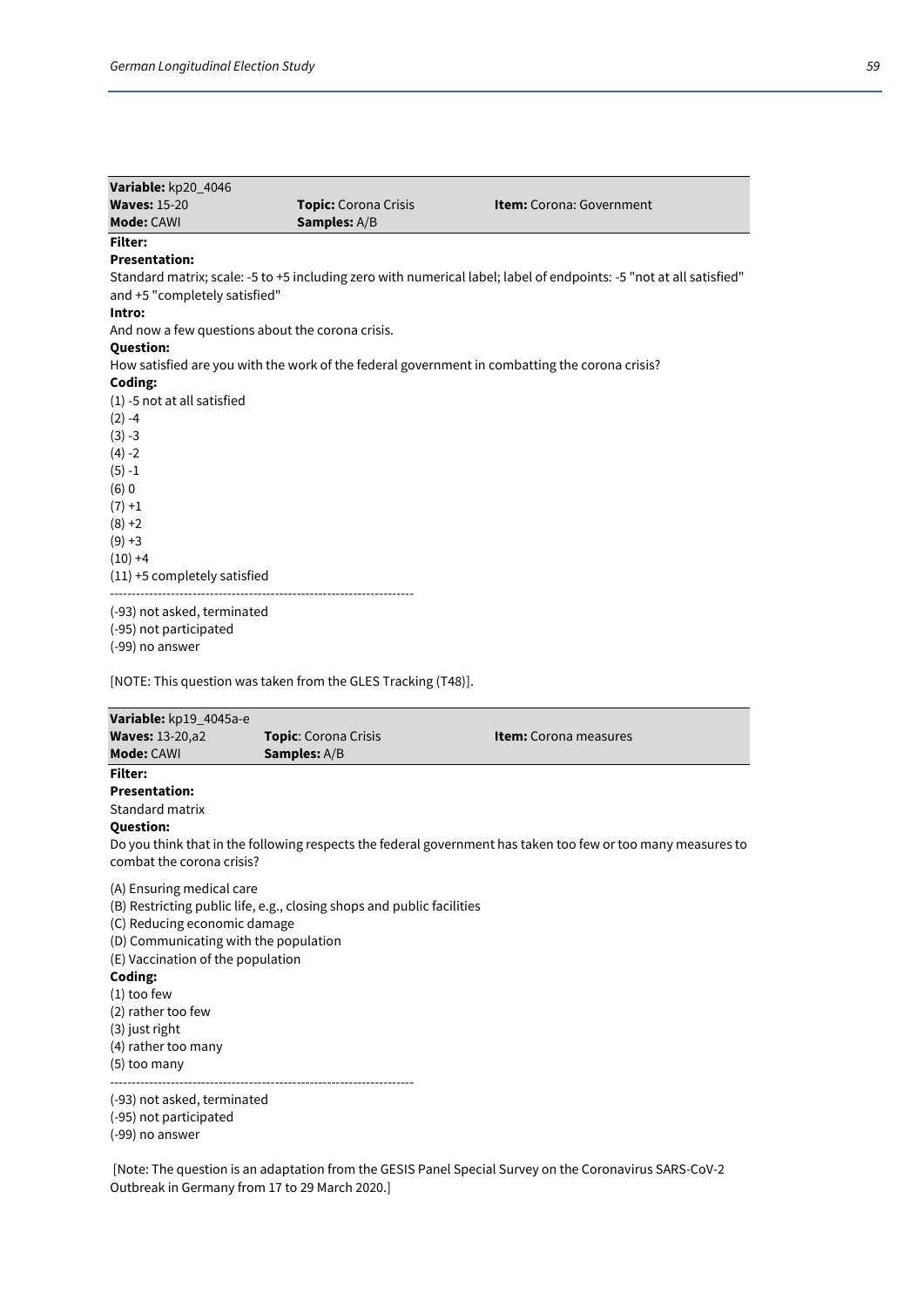| Variable:kp20_4043a-d |                             |                        |  |
|-----------------------|-----------------------------|------------------------|--|
| <b>Waves: 13-20</b>   | <b>Topic:</b> Corona Crisis | <b>Item:</b> Infection |  |
| <b>Mode CAWI</b>      | <b>Samples:</b> A/B         |                        |  |
| Filter:               |                             |                        |  |

# **Presentation:**

Multiple selection one below the other; Plausibility check cannot be ignored if "No" is selected with one of the other answer options: The answer "No" cannot be chosen together with other answer options. Please correct your answer."

## **Question:**

Have you or people close to you become infected with coronavirus? Please click on all applicable answer options.

- (a) No.
- (b) Yes, I have become infected.
- (c) Yes, people in my immediate family have become infected.
- (d) Yes, people in my immediate circle of friends have become infected.

----------------------------------------------------------------------

(-93) not asked, terminated

(-95) not participated

(-99) no answer

| Variable: kp20 4044             |                             |                               |
|---------------------------------|-----------------------------|-------------------------------|
| <b>Waves: 13-20</b>             | <b>Topic:</b> Corona Crisis | <b>Item:</b> Financial losses |
| <b>Mode: CAWI</b>               | <b>Samples:</b> A/B         |                               |
| Filter:                         |                             |                               |
| <b>Presentation:</b>            |                             |                               |
| Single response list (vertical) |                             |                               |
| <b>Question:</b>                |                             |                               |

Did you personally suffer financial losses in the Corona crisis?

(1) No.

(2) Yes, to a small degree.

(3) Yes, to a substantial degree.

(4) yes, to an extent threatening my existence

----------------------------------------------------------------------

(-93) not asked, terminated

(-95) not participated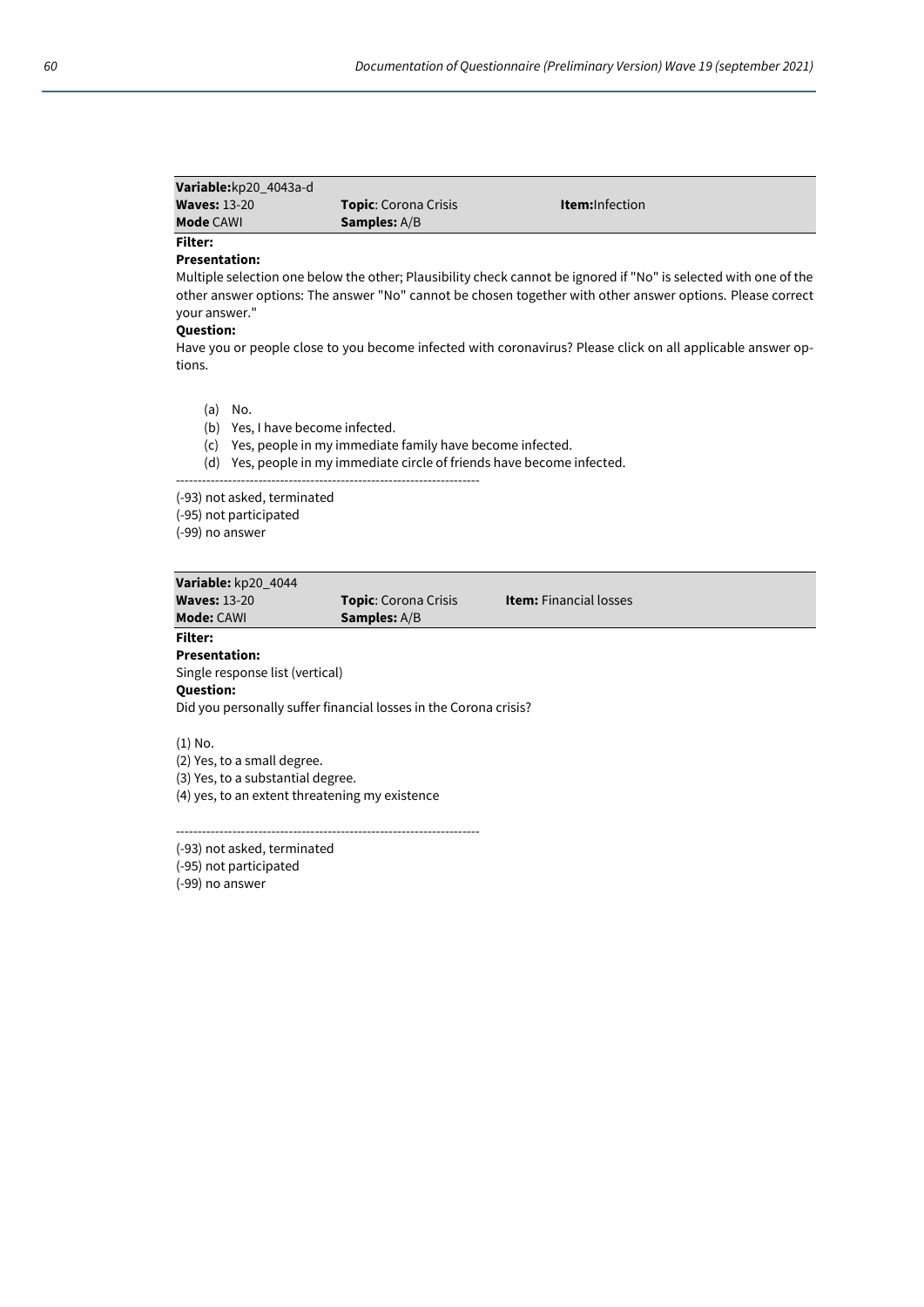| Variable: kp20 4047               |                                                           |                                                                                                              |
|-----------------------------------|-----------------------------------------------------------|--------------------------------------------------------------------------------------------------------------|
| <b>Waves: 18,20</b>               | <b>Topic:</b> Corona Crisis                               | <b>Item:</b> Corona: Vaccination Status                                                                      |
| Mode: CAWI                        | <b>Sample:</b> A/B                                        |                                                                                                              |
| <b>Filter:</b> $kp18_4047 != 1$   |                                                           |                                                                                                              |
| <b>Representation:</b>            |                                                           |                                                                                                              |
| Single selection among each other |                                                           |                                                                                                              |
| <b>Question:</b>                  |                                                           |                                                                                                              |
|                                   | Have you had yourself vaccinated against COVID-19 or not? |                                                                                                              |
| Note text:                        |                                                           |                                                                                                              |
|                                   |                                                           | By this we mean that you have been vaccinated with at least one dose of one of the vaccines approved in Ger- |
| many.                             |                                                           |                                                                                                              |
|                                   |                                                           |                                                                                                              |
| - Yes, I got vaccinated.          |                                                           |                                                                                                              |
| - No, I didn't get vaccinated.    |                                                           |                                                                                                              |
|                                   |                                                           |                                                                                                              |
| Coding.                           |                                                           |                                                                                                              |

**Coding:** (1) Yes, I did get vaccinated. (2) No, I did not get vaccinated. ----------------------------------------------------------------------

(-93) not asked, terminated (-95) not participated (-99) no answer

#### **Variable:** kp20\_4048

**Waves:** 18,20 **Topic:** Corona Crisis **Item:** Corona: vaccination status, demand **Mode:** CAWI **Sample:** A/B **Filter:** kp20\_4047 = 1 | kp18\_4048 == -99 | kp18\_4048 == 2 **Representation:**  Single selection among each other **Question:** Have you already been fully vaccinated against COVID-19? **Note text:** By fully vaccinated, it is meant that you have received the prescribed number of vaccinations for a complete vaccination protection.

- Yes, I am already fully vaccinated.
- No, I haven't been fully vaccinated yet.

#### **Coding:**

(1) Yes, I am already fully vaccinated. (2) No, I have not yet been fully vaccinated. ----------------------------------------------------------------------

(-93) not asked, terminated

- (-95) not participated
- (-97) not applicable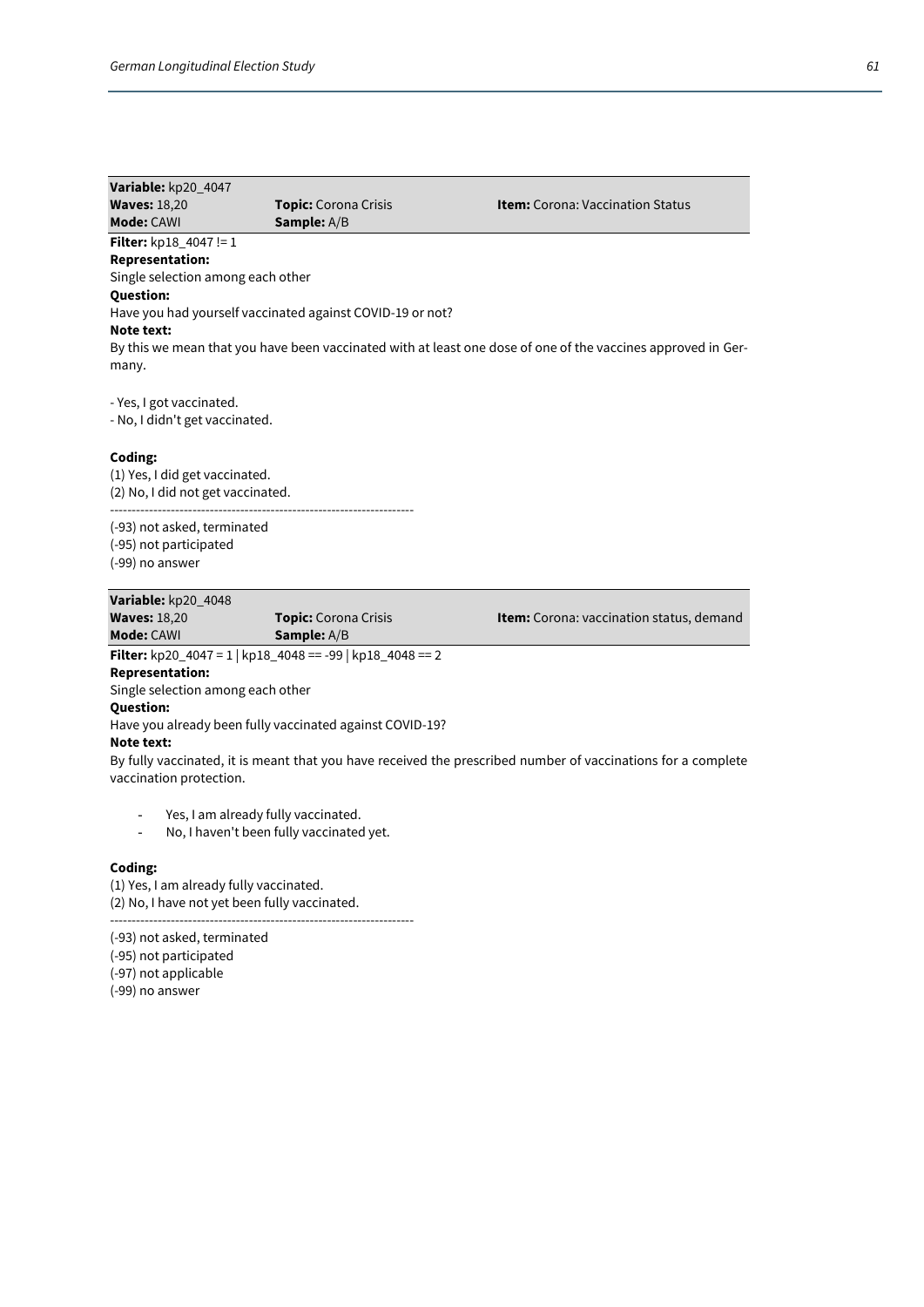| Variable: kp20_4049                            |                                                                    |                                                                                                                |
|------------------------------------------------|--------------------------------------------------------------------|----------------------------------------------------------------------------------------------------------------|
| <b>Waves: 18,20</b>                            | Topic: Corona Crisis                                               | <b>Item:</b> Corona: Vaccination readiness                                                                     |
| Mode: CAWI                                     | Sample: A/B                                                        |                                                                                                                |
| <b>Filter:</b> $kp20_4047 = 2$                 |                                                                    |                                                                                                                |
| <b>Representation:</b>                         |                                                                    |                                                                                                                |
|                                                | want to be vaccinated ", " I definitely want to be vaccinated ".   | Standard matrix; scale without numerical labelling; only labelling of the endpoints with: "I definitely do not |
| <b>Question:</b>                               |                                                                    |                                                                                                                |
|                                                | In general, do you want to get vaccinated against COVID-19 or not? |                                                                                                                |
|                                                |                                                                    |                                                                                                                |
| -I definitely don't want to get vaccinated     |                                                                    |                                                                                                                |
|                                                |                                                                    |                                                                                                                |
|                                                |                                                                    |                                                                                                                |
|                                                |                                                                    |                                                                                                                |
|                                                |                                                                    |                                                                                                                |
| - I definitely want to get vaccinated          |                                                                    |                                                                                                                |
| Coding:                                        |                                                                    |                                                                                                                |
|                                                | (1) 1 I do not want to be vaccinated in any case                   |                                                                                                                |
| (2) 2                                          |                                                                    |                                                                                                                |
| (3)3                                           |                                                                    |                                                                                                                |
| $(4)$ 4                                        |                                                                    |                                                                                                                |
| (5)5                                           |                                                                    |                                                                                                                |
| (6) 6                                          |                                                                    |                                                                                                                |
| (7) 7 I would definitely like to be vaccinated |                                                                    |                                                                                                                |
| (-93) not asked, terminated                    |                                                                    |                                                                                                                |
| (-95) not participated                         |                                                                    |                                                                                                                |
| (-97) not applicable                           |                                                                    |                                                                                                                |
| (-99) no answer                                |                                                                    |                                                                                                                |
|                                                |                                                                    |                                                                                                                |
| Variable: kp20_060b,d,e,i,j,l                  |                                                                    |                                                                                                                |
| Waves: 2,9,13-15,17,a1,20                      |                                                                    | Topic: General attitudes towards politics<br><b>Item:</b> Extremism/<br>Authoritarianism                       |

**Mode:** CAWI **Sample:** A/B

**Filter:**

**Presentation:** 

Standard matrix

**Question on screen 1:** 

Here you can find several statements with which some people agree, while others do not. How about you?

(E) Under certain circumstances, a dictatorship is the better form of government.

(L) It would be better if decisions were taken by unelected, independent experts rather than by politicians or the citizens.

(I) It should be made clear to troublemakers that they are not wanted in society.

#### **Question on screen 2:**

And how much do you agree or disagree with the following statements?

(J) We need strong leaders so we can live safely in society.

(B) The main business enterprises must be nationalized.

(D) The general welfare ranks much higher than the interest of groups and associations.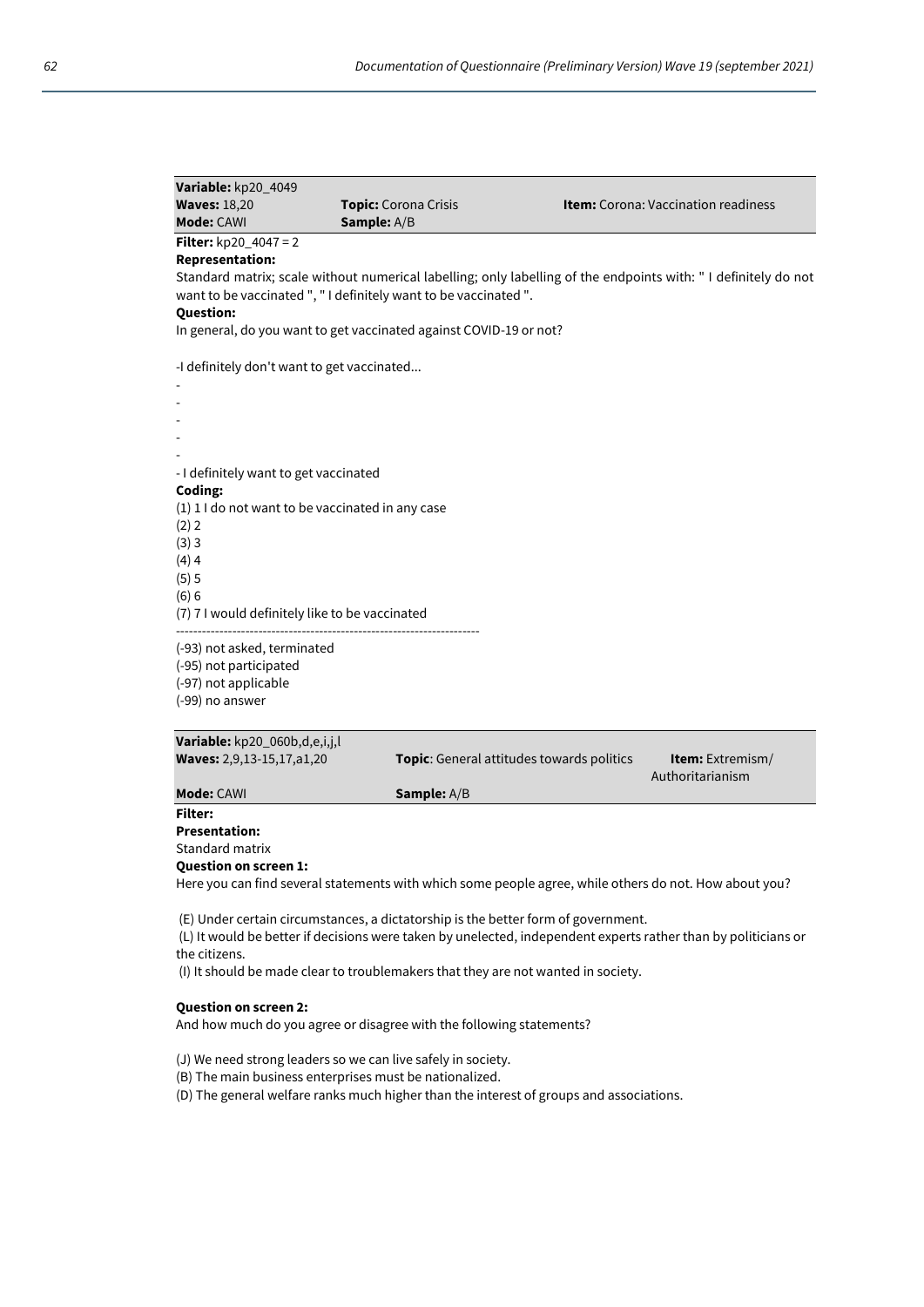#### **Coding:**

(1) strongly disagree (2) disagree (3) neither agree nor disagree (4) agree (5) strongly agree

---------------------------------------------------------------------- (-93) not asked, terminated

(-95) not participated

(-99) no answer

The item (L) was taken from the GESIS Panel.



Please state to what extent you agree or disagree with each statement.

(A) Politicians care about what ordinary people think.

(E) Politicians try to get in close contact with the population.

(H) I have the confidence to take active part in a discussion about political issues.

(K) I am perfectly able to understand and assess important political questions.

(L) In a democracy, it is the duty of all citizens to vote regularly in elections.

----------------------------------------------------------------------

## **Coding:**

(1) strongly disagree (2) disagree (3) neither agree nor disagree (4) agree (5) strongly agree

(-93) not asked, terminated

(-95) not participated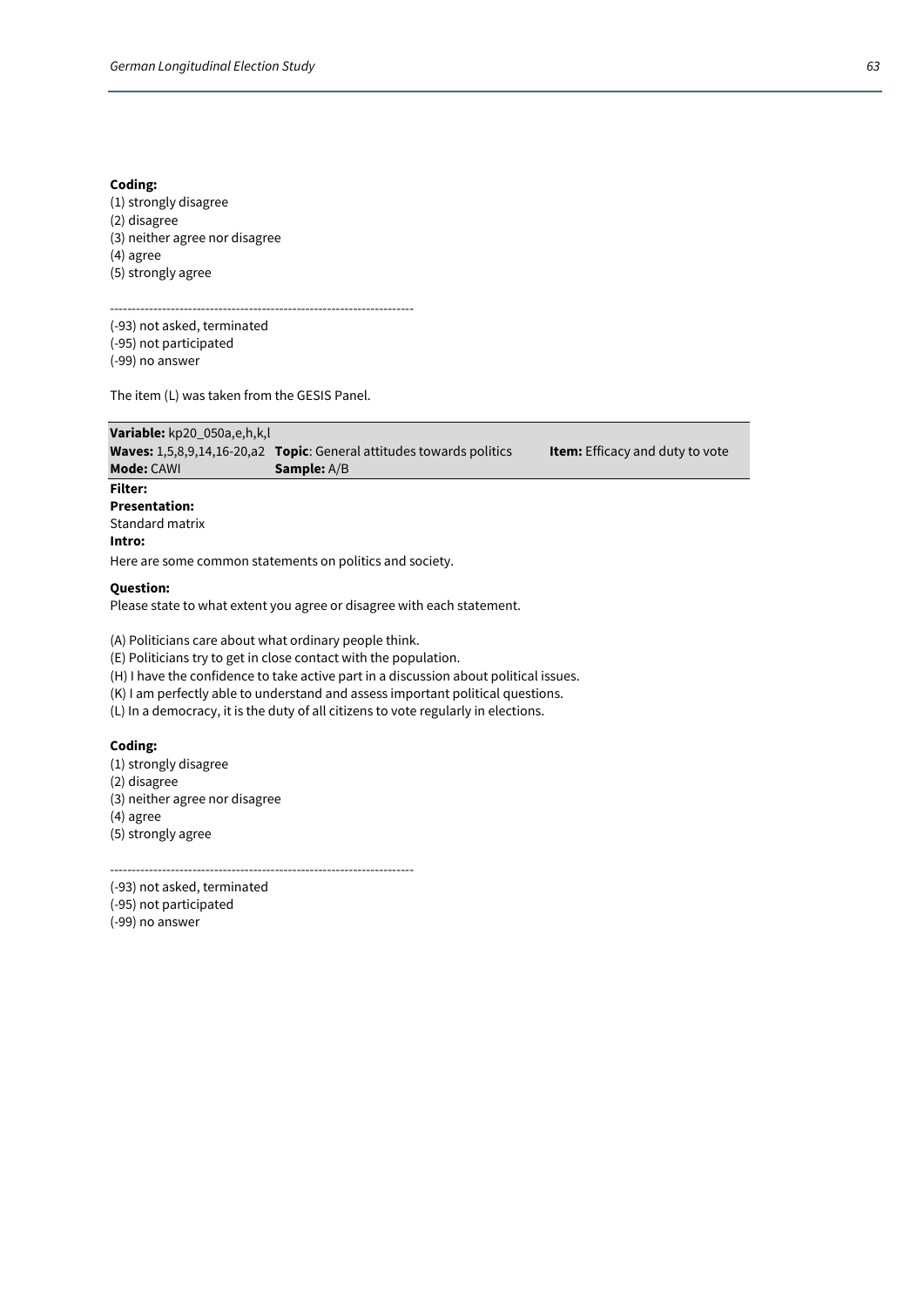| Variable: kp20_1600                                                                                                             |                                                                           |                                                                                                              |
|---------------------------------------------------------------------------------------------------------------------------------|---------------------------------------------------------------------------|--------------------------------------------------------------------------------------------------------------|
| <b>Waves: 1,3-8,16-20,a2</b>                                                                                                    | Topic: Media use                                                          | Item: Internet use, politically current                                                                      |
| Mode: CAWI                                                                                                                      | Sample: A/B                                                               |                                                                                                              |
| Filter:                                                                                                                         |                                                                           |                                                                                                              |
| <b>Presentation:</b>                                                                                                            |                                                                           |                                                                                                              |
|                                                                                                                                 | Single response list (vertical), italicize "week before the election"     |                                                                                                              |
| <b>Question:</b>                                                                                                                |                                                                           |                                                                                                              |
|                                                                                                                                 |                                                                           | On how many days during the week before the election did you use the Internet to inform yourself about poli- |
| tics?                                                                                                                           |                                                                           |                                                                                                              |
|                                                                                                                                 |                                                                           |                                                                                                              |
| - not at all                                                                                                                    |                                                                           |                                                                                                              |
| - on one day                                                                                                                    |                                                                           |                                                                                                              |
| - on 2 days                                                                                                                     |                                                                           |                                                                                                              |
| - on 3 days                                                                                                                     |                                                                           |                                                                                                              |
| - on 4 days                                                                                                                     |                                                                           |                                                                                                              |
| - on 5 days                                                                                                                     |                                                                           |                                                                                                              |
| - on 6 days                                                                                                                     |                                                                           |                                                                                                              |
| - on 7 days                                                                                                                     |                                                                           |                                                                                                              |
|                                                                                                                                 |                                                                           |                                                                                                              |
| Coding:                                                                                                                         |                                                                           |                                                                                                              |
| $(1)$ 0 days                                                                                                                    |                                                                           |                                                                                                              |
| $(2)$ 1 day                                                                                                                     |                                                                           |                                                                                                              |
| $(3)$ 2 days                                                                                                                    |                                                                           |                                                                                                              |
| $(4)$ 3 days                                                                                                                    |                                                                           |                                                                                                              |
| $(5)$ 4 days                                                                                                                    |                                                                           |                                                                                                              |
| $(6)$ 5 days                                                                                                                    |                                                                           |                                                                                                              |
| $(7)$ 6 days                                                                                                                    |                                                                           |                                                                                                              |
| $(8)$ 7 days                                                                                                                    |                                                                           |                                                                                                              |
|                                                                                                                                 |                                                                           |                                                                                                              |
| (-93) not asked, terminated                                                                                                     |                                                                           |                                                                                                              |
| (-95) not participated                                                                                                          |                                                                           |                                                                                                              |
| (-99) no answer                                                                                                                 |                                                                           |                                                                                                              |
|                                                                                                                                 |                                                                           |                                                                                                              |
| Variable: kp20_2880 bc,bo,bn,bb,bx                                                                                              |                                                                           |                                                                                                              |
| <b>Waves: 1,3,13-20,a2</b>                                                                                                      | Topic: Political positions                                                | Item: Ego positions                                                                                          |
| Mode: CAWI                                                                                                                      | Sample: A/B                                                               |                                                                                                              |
| Filter:                                                                                                                         |                                                                           |                                                                                                              |
| Presentation:                                                                                                                   |                                                                           |                                                                                                              |
| Standard-Matrix                                                                                                                 |                                                                           |                                                                                                              |
| Intro:                                                                                                                          |                                                                           |                                                                                                              |
|                                                                                                                                 |                                                                           | Here you can find several statements with which some people agree, while others do not.                      |
| <b>Question:</b>                                                                                                                |                                                                           |                                                                                                              |
|                                                                                                                                 | Please state to what extent you agree or disagree with each statement.    |                                                                                                              |
|                                                                                                                                 |                                                                           |                                                                                                              |
|                                                                                                                                 | (BC) Health protection must take priority over promoting economic growth. |                                                                                                              |
| (BO) Unvaccinated people should be subject to more restrictions (e.g. on attending events) than fully vac-                      |                                                                           |                                                                                                              |
| cinated people during this phase of the pandemic.<br>(BN) During a pandemic, there should be a general obligation to vaccinate. |                                                                           |                                                                                                              |
|                                                                                                                                 |                                                                           |                                                                                                              |

(BB) In emergency situations, it is justified for the state to restrict civil liberties.

(BX) Pandemic restrictions and control measures should be lifted.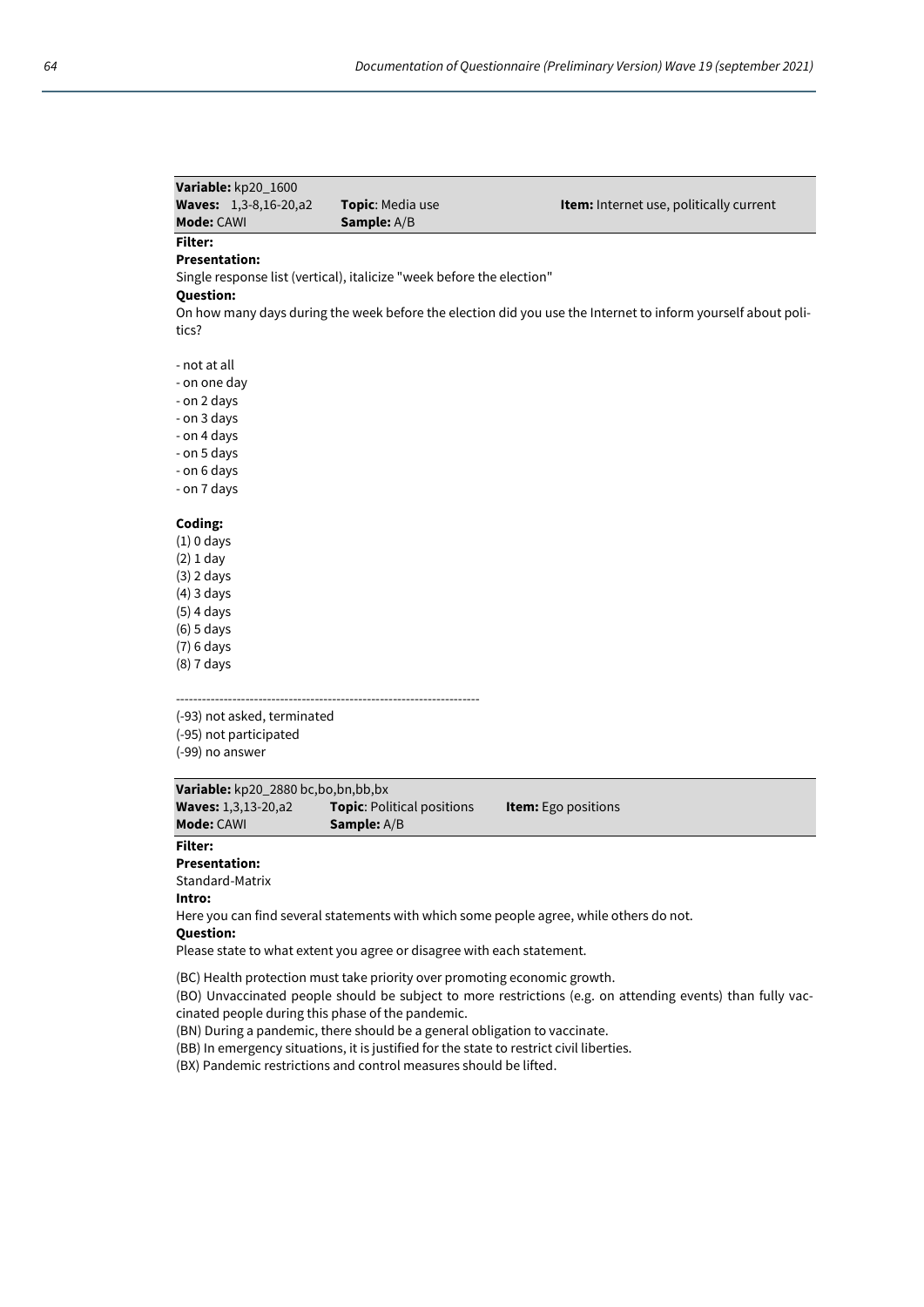#### **Coding:**

(1) strongly disagree (2) disagree (3) neither agree nor disagree (4) agree (5) strongly agree

---------------------------------------------------------------------- (-93) not asked, terminated (-95) not participated (-99) no answer

# **Candidates**

**Variable:** kp20\_650l1,j2,k1,y1 **Wellen:** 1-20,a1,a2 **Topic**: Candidates **Item:** Scalometer politicians **Mode:** CAWI **Samples:** A/B

# **Filter:**

**Presentation:**

Standard matrix; scale: -5 to +5 including zero with numerical label; label of endpoints: -5 "I do not think much of the politician at all", +5 "I think a great deal of the politician"; "haven't heard of"- category is settled out a bit

#### **Question:**

Here, you see some leading politicians once again. Please state what you think of these politicians.

(L1) Robert Habeck (j2) Janine Wissler (K1) Markus Söder (Y1) Jens Spahn

#### **Coding:**

(1) -5 I do not think much of the person at all  $(2) -4$  $(3) -3$  $(4) -2$  $(5) -1$ (6) 0  $(7) + 1$  $(8) + 2$  $(9) + 3$  $(10) +4$ (11) +5 I think a great deal of the person

(-71) haven't heard of [labelled in dataset as "subject unknown"]

 $-$ 

(-93) not asked, terminated (-95) not participated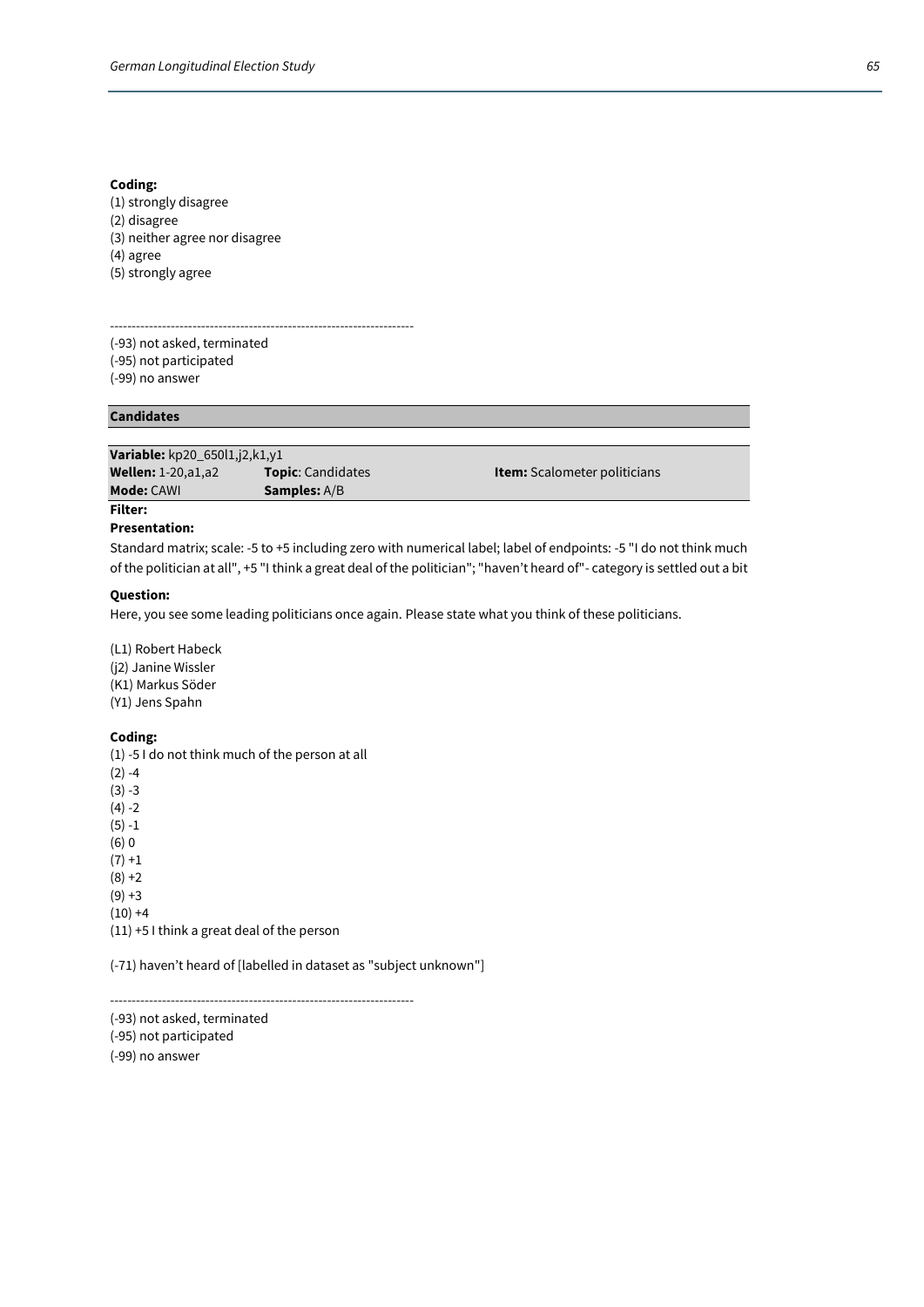| Variable: kp20 1250                                                            |                    |                                        |
|--------------------------------------------------------------------------------|--------------------|----------------------------------------|
| <b>Waves:</b> 1,a1,6-8,10,11,13-15,18-20,a2 <b>Topics:</b> Political positions |                    | <b>Item:</b> European integration, ego |
| <b>Mode:</b> CAWI                                                              | <b>Sample:</b> A/B |                                        |

# **Filter:**

# **Presentation:**

Standard matrix; scale without numerical labels; only labels at the endpoints: "European unification should be pushed further", "European unification has already gone too far"; "don't know"- category is settled out a bit **Intro:**

Now we come to your assessment of political issues.

#### **Question:**

Should the European unification be pushed further in order to establish a joint government soon or has the European unification already gone too far?

What is your opinion on this issue?

- European unification should be pushed further

- - - - - - European unification has already gone too far **Coding:** (1) European unification should be pushed further

- (2)
- (3)
- (4)
- (5)
- (6)

(7) European unification has already gone too far

----------------------------------------------------------------------

(-93) not asked, terminated

(-95) not participated (-99) no answer

**Variable:** kp20\_1290

|       | $\mathbf{v}$ assumed the $\mathbf{v}$ |                                   |                                  |
|-------|---------------------------------------|-----------------------------------|----------------------------------|
|       | <b>Waves:</b> 1-2,4,a1,7,8,10-20,a2   | <b>Topic:</b> Political positions | <b>Item:</b> Climate change, ego |
| Mode: | CAWL                                  | <b>Sample:</b> A/B                |                                  |

### **Filter:**

#### **Presentation:**

Standard matrix; seven-point-scale without numerical label; label of endpoints: "fight against climate change should take precedence, even if it impairs economic", "economic growth should take precedence, even if it impairs the fight against climate change"

# **Question:**

Some say that the fight against climate change should definitely take precedence, even if it impairs economic growth. Others say that the economic growth should definitely take precedence, even if it impairs the fight against climate change.

What is your opinion on this issue?

- fight against climate change should take precedence, even if it impairs economic growth

- -
- -
- -

- economic growth should take precedence, even if it impairs the fight against climate change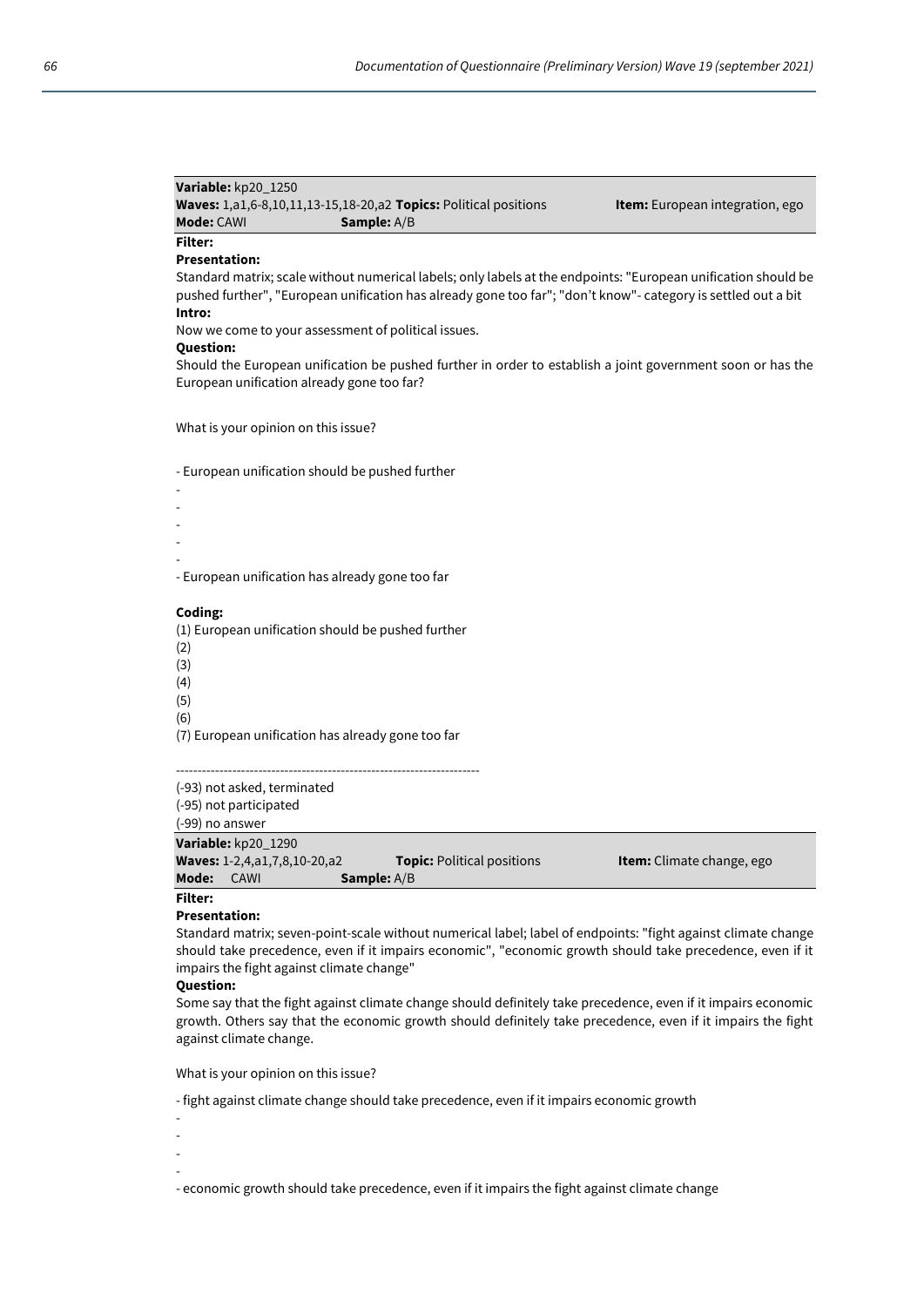#### **Coding:**

(1) 1 fight against climate change should take precedence, even if it impairs economic growth (2) 2 (3) 3  $(4)4$ (5) 5 (6) 6

(7) 7 economic growth should take precedence, even if it impairs the fight against climate change

----------------------------------------------------------------------

(-93) not asked, terminated

(-95) not participated

(-99) no answer

**Variable:** kp20\_1090

| <b>Mode: CAWI</b>                               | <b>Sample:</b> A/B                |                                        |
|-------------------------------------------------|-----------------------------------|----------------------------------------|
| ego                                             |                                   |                                        |
| <b>Waves:</b> 1-4, a 1, 6-8, 10-15, 19, 20, a 2 | <b>Topic:</b> Political positions | <b>Item:</b> Socio-economic dimension, |
| $\sim$                                          |                                   |                                        |

# **Filter:**

#### **Presentation:**

Standard matrix; seven-point-scale without numerical label; label of endpoints: "lower taxes, although this results in less social services" and "more social services, although this results in raising taxes"; "don't know" category is settled out a bit

#### **Question:**

Some people prefer lower taxes, although this results in less social services. Others prefer more social services, although this results in raising taxes.

What is your opinion on this issue?

- lower taxes, although this results in less social services - - - - - - more social services, although this results in raising taxes **Coding:**

(1) 1 lower taxes, although this results in less social services  $(2) 2$ (3) 3  $(4)$  4 (5) 5 (6) 6 (7) 7 more social services, although this results in raising taxes

----------------------------------------------------------------------

(-93) not asked, terminated

(-95) not participated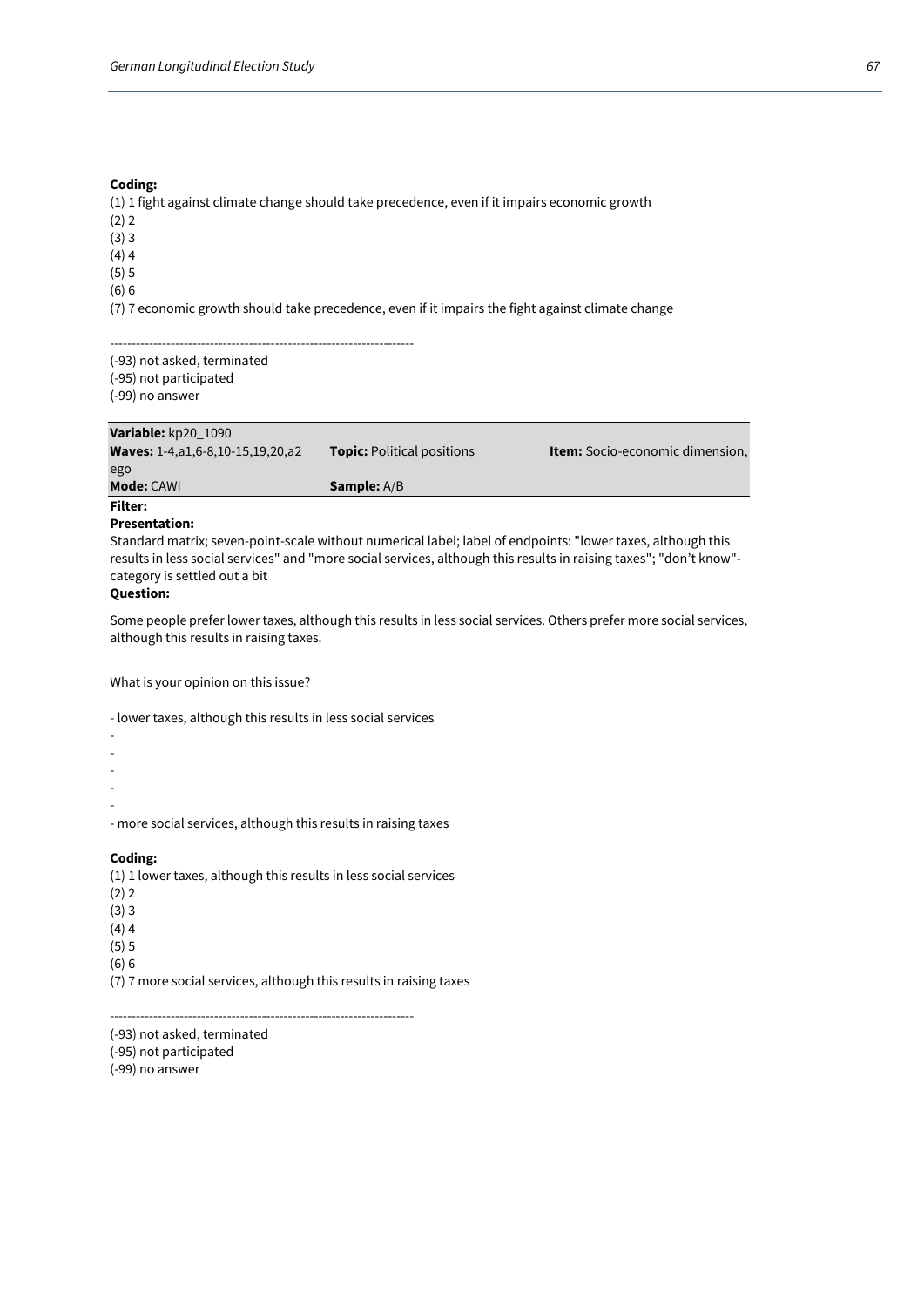| Variable: kp20 1130                             |                    |                                   |
|-------------------------------------------------|--------------------|-----------------------------------|
| <b>Waves:</b> 1-4, a 1, 6-8, 10-15, 19, 20, a 2 |                    | <b>Topic:</b> Political positions |
| dimension, ego                                  |                    |                                   |
| <b>Mode: CAWI</b>                               | <b>Sample:</b> A/B |                                   |

**Item:** Libertarian-authoritarian

## **Filter: Presentation:**

Standard matrix; seven-point-scale without numerical label; label of endpoints: "immigration for foreigners should be easier", "immigration for foreigners should be more difficult"

#### **Question:**

Let's turn to the issue of immigration. Should it be easier or more difficult for foreigners to immigrate?

What is your opinion on this issue?

- immigration for foreigners should be easier

-

- -
- -
- -

- immigration for foreigners should be more difficult

## **Coding:**

(1) 1 immigration for foreigners should be easier

(2) 2

(3) 3

 $(4)$  4

(5) 5

(6) 6

(7) 7 immigration for foreigners should be more difficult

----------------------------------------------------------------------

(-93) not asked, terminated

(-95) not participated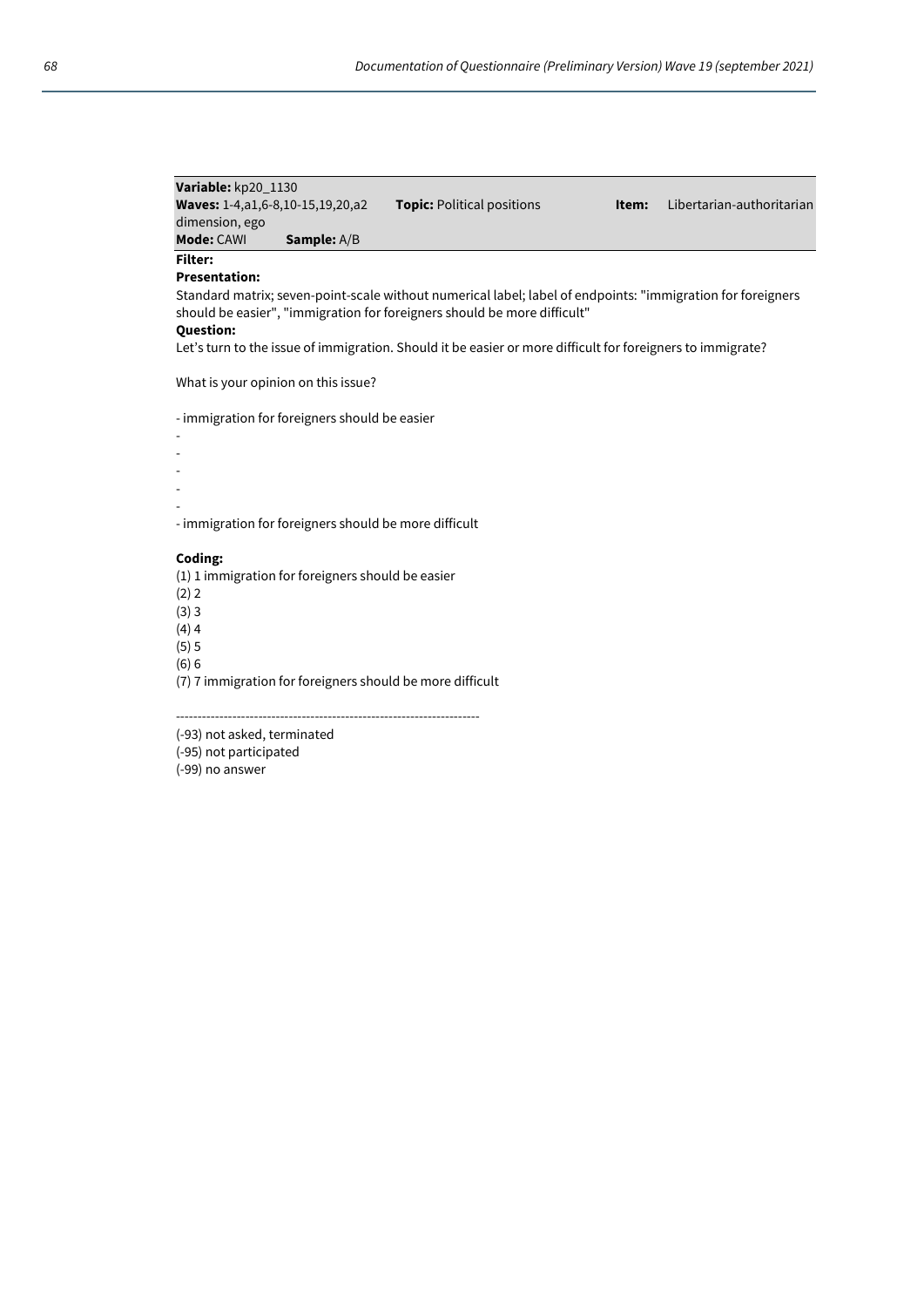| Variable: kp20 1590        |                    |                                   |                                     |
|----------------------------|--------------------|-----------------------------------|-------------------------------------|
| <b>Wellen:</b> 15-17.19.20 |                    | <b>Topic:</b> Political positions | <b>Item:</b> Position issue: Gender |
| <b>Mode:</b> CAWI          | <b>Sample:</b> A/B |                                   |                                     |

**Equality**, ego

# **Filter:**

# **Presentation:**

Standard matrix; 7-point scale without numerical labelling

Labels at the endpoints: "state equality measures still do not go far enough", "state equality measures already go much too far"

#### **Question:**

Now we would like to know what you think about state measures for the equality of women in society. Some think that state equality measures by no means go far enough, others think that they already go much too far today.

What is your opinion on state measures for the equality of women in society?

- State equality measures by no means go far enough.

- - - - -

- State equality measures already go much too far.

#### **Coding:**

(1) 1 State equality measures by no means go far enough.

- (2) 2
- (3) 3
- (4) 4
- (5) 5
- (6) 6

(7) 7 State equality measures already go much too far.

----------------------------------------------------------------------

(-93) not asked, terminated

(-95) not participated

(-99) no answer

| Mode: CAWI                         | <b>Samples:</b> A/B                               |                       |
|------------------------------------|---------------------------------------------------|-----------------------|
| <b>Waves:</b> 5,8,9,13-15,17,a2,20 | <b>Topic</b> : General attitudes towards politics | <b>Item:</b> Populism |
| Variable: kp20_3103a-h             |                                                   |                       |

#### **Filter:**

# **Presentation:**

Standard matrix

**Intro:**

Here you can find some more statements on politics and society with which some people agree, while others do not.

#### **Question:**

Screen 1: Please state whether you agree or disagree with each statement. Screen 2: How much do you agree or disagree with the following statements?

#### **Screen 1:**

(A) Politicians talk too much and take too little action.

- (B) Ordinary people are of good and honest character.
- (C) The people should have the final say on the most important political issues by voting on them directly in referendums.
- (D) Ordinary people all pull together.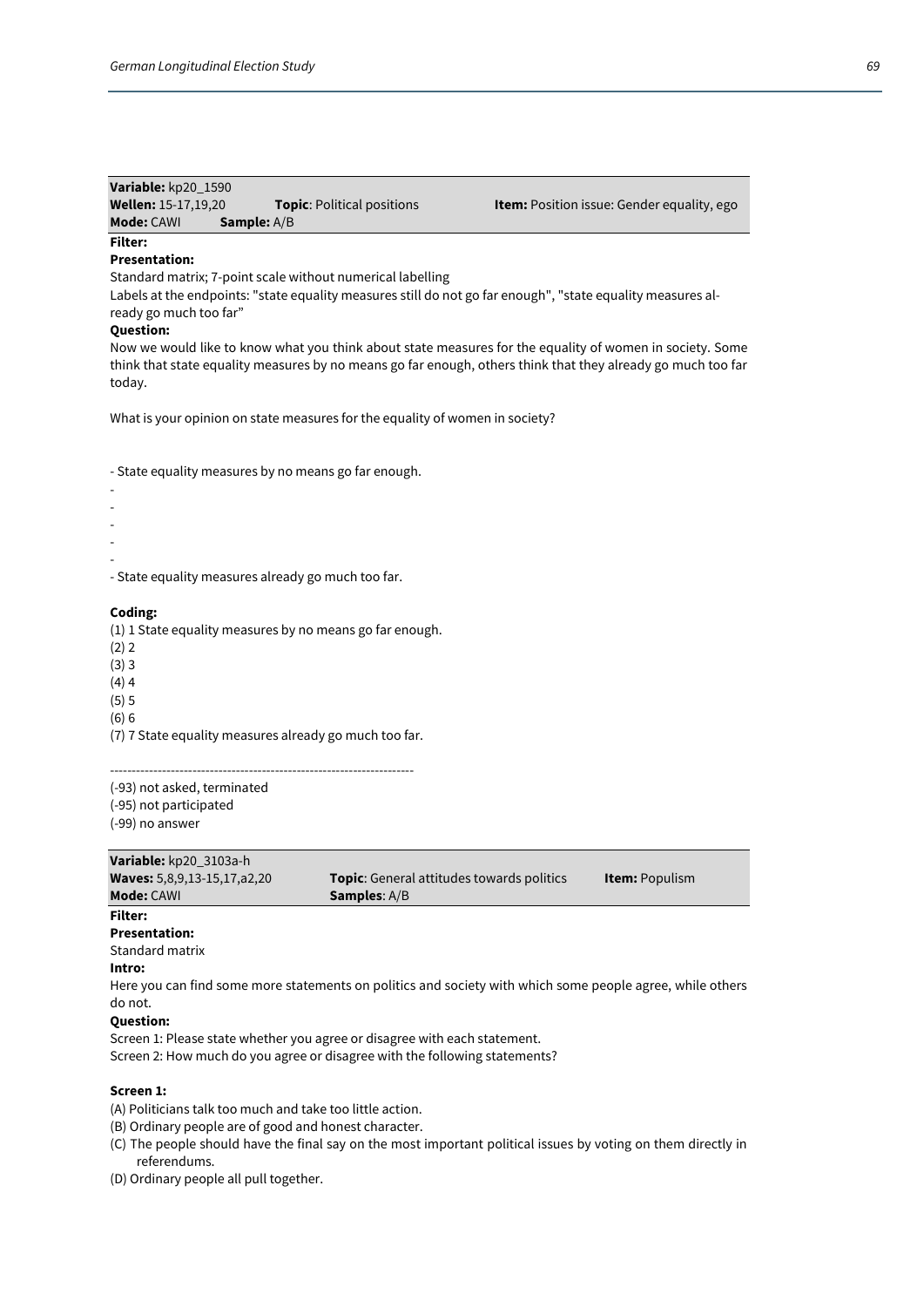# **Screen 2:**

(E) Differences between the elite and the people are larger than the differences among the people.

- (F) The people, and not politicians, should make our most important policy decisions.
- (G) The politicians in Parliament need to follow the will of the people.
- (H) Ordinary people share the same values and interests.

#### **Coding:**

- (1) strongly disagree
- (2) disagree
- (3) neither agree nor disagree
- (4) agree

(5) strongly agree ----------------------------------------------------------------------

(-93) not asked, terminated

- (-95) not participated
- (-99) no answer

| Variable: kp20 1210                          |                    |                                   |                               |
|----------------------------------------------|--------------------|-----------------------------------|-------------------------------|
| <b>Waves:</b> 1-2,4,a1,7-8,10,11,13-15,20,a2 |                    | <b>Topic:</b> Political positions | <b>Item:</b> Integration, ego |
| <b>Mode:</b> CAWI                            | <b>Sample:</b> A/B |                                   |                               |
| Filter:                                      |                    |                                   |                               |

# **Presentation:**

Standard matrix; scale without numerical labels; only labels at the endpoints: "foreigners should completely assimilate to the German culture", "foreigners should be able to live according to their own culture"

#### **Question:**

There are different views on how much foreigners should assimilate in Germany. Some people think that foreigners should completely assimilate to the German culture. Others think that foreigners should be able to live according to their own culture.

What is your opinion on this issue?

- foreigners should completely assimilate to the German culture

- -
- -
- -
- -

-

- foreigners should be able to live according to their own culture

# **Coding:**

(1) foreigners should completely assimilate to the German culture

- (2)
- (3)
- $(4)$ (5)
- 

(6)

(7) foreigners should be able to live according to their own culture

----------------------------------------------------------------------

(-95) not participated

<sup>(-93)</sup> not asked, terminated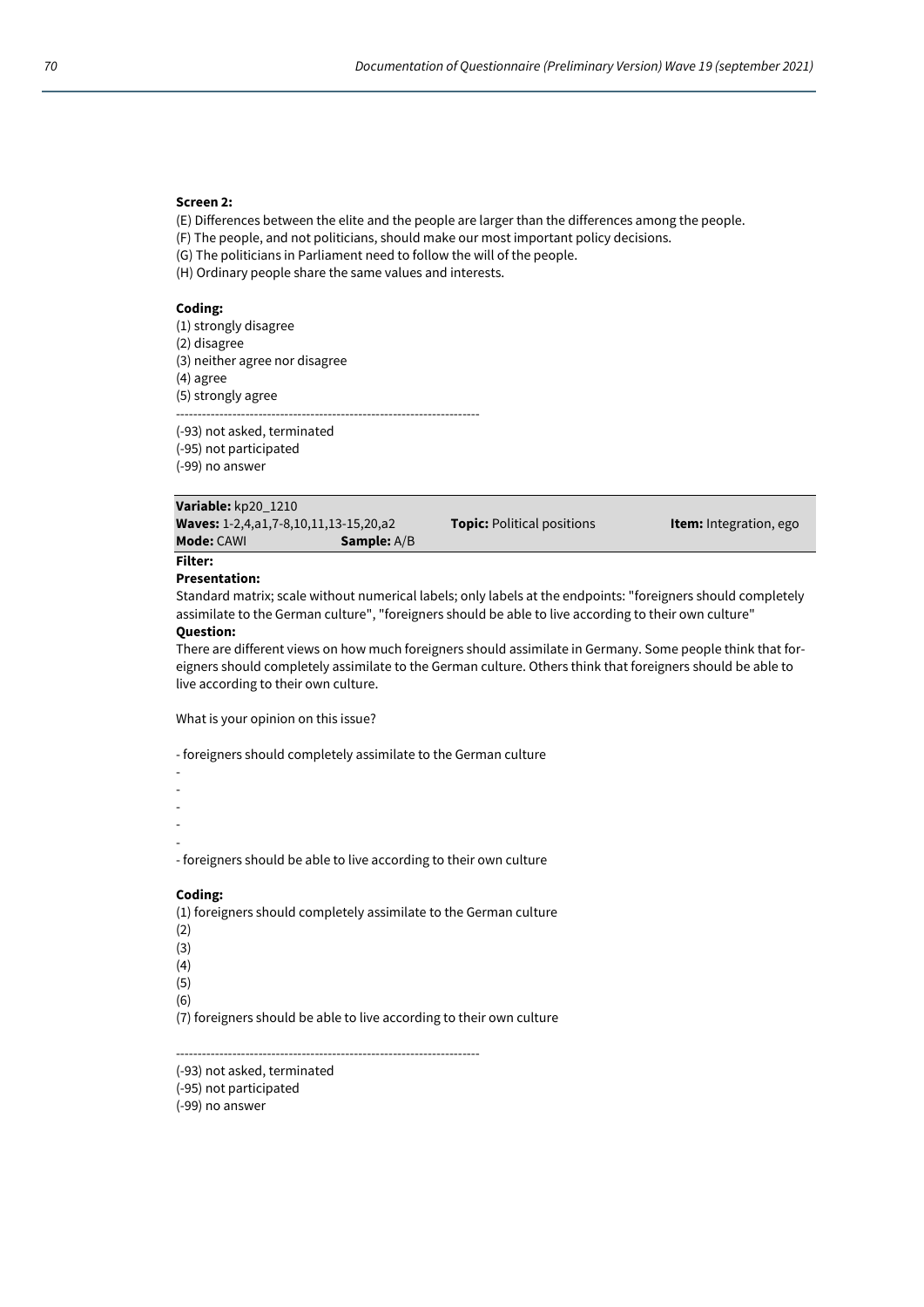# **Networks Variable:** kp20\_1933 **Waves:** 1-8,17-20 **Topic:** Networks **Item:** Conversations about politics, in general **Mode:** CAWI **Sample:** A/B **Filter:**

#### **Presentation:**

Standard matrix with responsive pagination; depending on the width of the screen, as a matrix or as response options underneath each other; highlight "week before the election" in italics in the question text.

#### **Question:**

On how many days during the *week before the federal election* did you talk with other people about politics?

#### **Coding:**

(1) 0 days (2) 1 day (3) 2 days (4) 3 days (5) 4 days (6) 5 days (7) 6 days (8) 7 days

(-93) not asked, terminated (-95) not participated

----------------------------------------------------------------------

(-99) no answer

| <b>Item:</b> Conversations about politics,<br><b>Topic: Networks</b> |
|----------------------------------------------------------------------|
| follow-up question                                                   |
|                                                                      |
|                                                                      |
|                                                                      |

## **Presentation:**

**Must answer.** Text for plausibility check if no answer was given: "Please note that an answer is necessary for the continuation of the survey." Above the checkbox matrix, there are two radio buttons with the response options: "I did not talk about politics." and "I did not want to give any information on this." Please program them in such a way that respondents cannot give inconsistent information (i.e., by clicking on checkbox and on the radio buttons [above the matrix]). Text for plausibility check: "The combination of your information is not possible, please check your entry." Highlight "week before the election" in italics [in the question text].

#### **Intro:**

You did not answer the last question.

#### **Question:**

Does this mean that you didn't talk about politics in the *week before the federal election* or that you did not want to answer this question?

#### **Instruction:**

If you would like to provide information now, please feel free to do so.

- I didn't talk about politics

- I didn't want to answer this question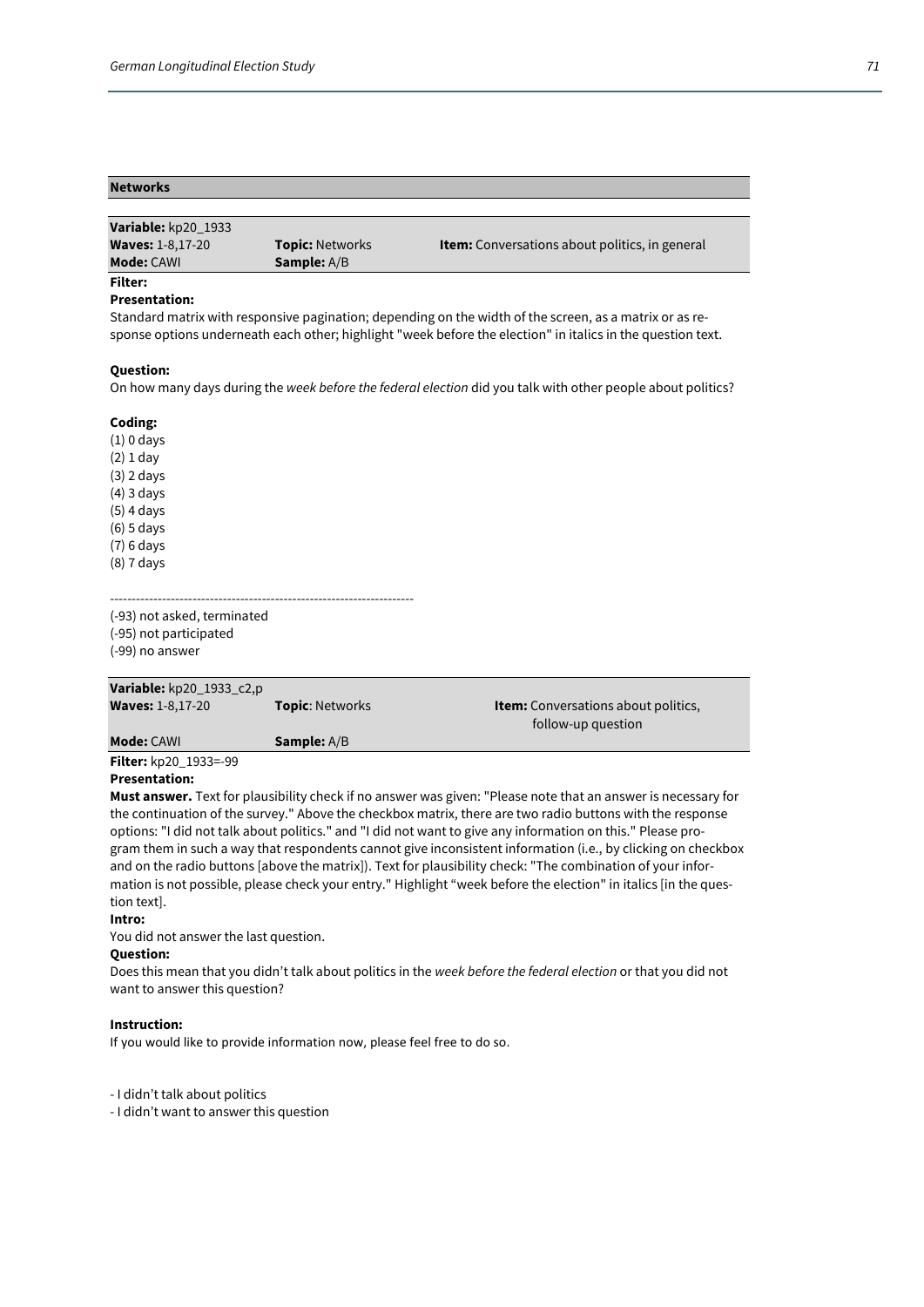| Coding:      |  |  |  |  |
|--------------|--|--|--|--|
| $(1)$ 0 days |  |  |  |  |
| (2) 1 day    |  |  |  |  |
| (3) 2 days   |  |  |  |  |
| (4) 3 days   |  |  |  |  |
| (5) 4 days   |  |  |  |  |
| (6) 5 days   |  |  |  |  |
| (7) 6 days   |  |  |  |  |
| (8) 7 days   |  |  |  |  |

----------------------------------------------------------------------

(-93) not asked, terminated (-95) not participated (-97) not applicable (-99) no answer

# **Coding plausibility check variable kp20\_1933p:**

(1) I didn't talk about politics (2) I didn't want to answer this question (3) not mentioned ----------------------------------------------------------------------

(-93) not asked, terminated (-95) not participated (-97) not applicable (-99) no answer

[NOTE I: The answers that were given upon inquiry were integrated into the variables kp20\_1933. The point of time when the answer was given can be looked up by using the flag variable kp20\_1933flag.

| Variable: kp20 1937a-c                                                                                     |                        |                             |  |
|------------------------------------------------------------------------------------------------------------|------------------------|-----------------------------|--|
| <b>Waves: 1-8,17-20</b>                                                                                    | <b>Topic: Networks</b> | <b>Item:</b> Name generator |  |
| <b>Mode: CAWI</b>                                                                                          | <b>Sample:</b> A/B     |                             |  |
| <b>Filter:</b> kp20 1933=2-8   kp20 1933 c2=2-8                                                            |                        |                             |  |
| <b>Presentation:</b>                                                                                       |                        |                             |  |
| <b>Presentation:</b>                                                                                       |                        |                             |  |
| Three rows with two text fields each (bordered in blue and green, see published screenshots); plausibility |                        |                             |  |

check: allow only letters (also with umlauts), no numbers or special characters. Instruction text: "Please enter letters only." Program in such a way that only one letter can be entered in a box. Show no instruction text if no box is filled; treat as -99 = "no answer" (i.e. not a "must answer"!). Instruction text if either only the blue or only the green box is filled in a row: "Please enter both the first letter of the first name and the first letter of the last name." Show this instruction text only once; even if respondent still refuses to give a complete answer, forward to kp20\_1941a-c and display incomplete initials. Italicize "past week" ("week before the federal election").

#### **Intro:**

We would now like to ask you a few questions about the people with whom you talked about politics most frequently in the *week before the federal election*. These questions will be easier to answer if you think of specific people.

#### **Question:**

Please enter the initials of up to three people with whom you talked about politics most frequently in the *week before the federal election*.

#### **Instructions:**

Enter the first letter of the first name of your discussion partner in the blue box and the first letter of the last name in the green box.

(-93) not asked, terminated

----------------------------------------------------------------------

- (-97) not applicable
- (-99) no answer

<sup>(-95)</sup> not participated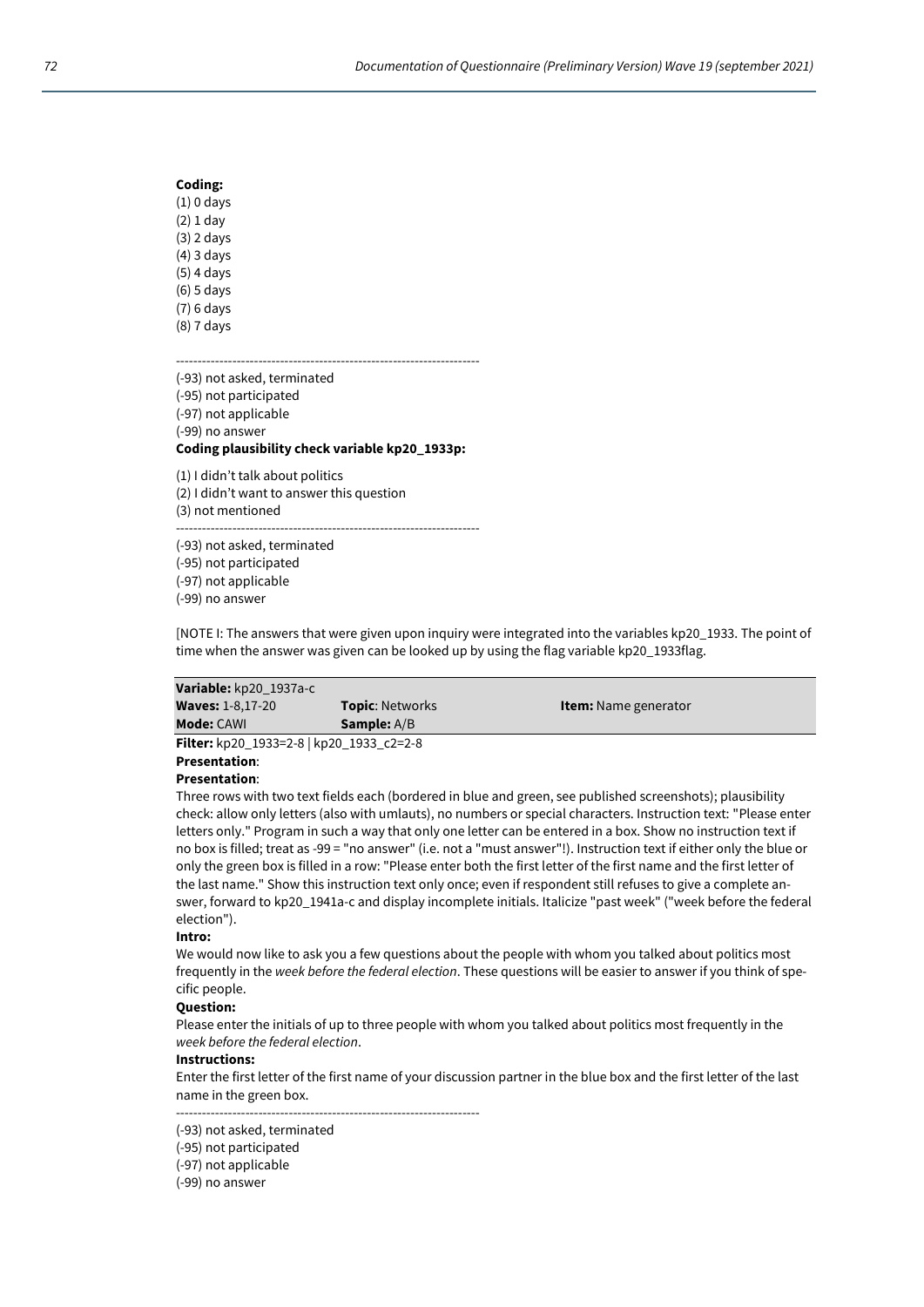| Variable: kp20_1941a-c                          |                                                                         |                                                                                                              |
|-------------------------------------------------|-------------------------------------------------------------------------|--------------------------------------------------------------------------------------------------------------|
| <b>Waves: 1-8,17-20</b>                         | <b>Topic: Networks</b>                                                  | <b>Item:</b> Discussion partner, relationship                                                                |
| Mode: CAWI                                      | Sample: A/B                                                             |                                                                                                              |
|                                                 | Filter: kp20 1937a!=-99   kp20 1937b!=-99   kp20 1937c!=-99             |                                                                                                              |
| <b>Presentation:</b>                            |                                                                         |                                                                                                              |
|                                                 |                                                                         | Single-choice questions in columns next to each other, each with person [no.] and initials as heading; radio |
|                                                 | buttons; show as many columns as discussion partners named in kp20_1937 |                                                                                                              |
|                                                 | Question text in the case of only one discussion partner:               |                                                                                                              |
| And what is your relationship to this person?   |                                                                         |                                                                                                              |
|                                                 | Question text in the case of several discussion partners:               |                                                                                                              |
| And what is your relationship to these persons? |                                                                         |                                                                                                              |
| <b>Instructions:</b>                            |                                                                         |                                                                                                              |
|                                                 | Please click on the option that best describes your relationship.       |                                                                                                              |
| Coding:                                         |                                                                         |                                                                                                              |
| (1) Spouse or partner                           |                                                                         |                                                                                                              |
| (2) Friend                                      |                                                                         |                                                                                                              |
| (3) Relative                                    |                                                                         |                                                                                                              |
| (4) Work colleague                              |                                                                         |                                                                                                              |
| (5) Acquaintance or neighbour                   |                                                                         |                                                                                                              |
| (6) Other contact                               |                                                                         |                                                                                                              |
|                                                 |                                                                         |                                                                                                              |
| (-93) not asked, terminated                     |                                                                         |                                                                                                              |
| (-95) not participated                          |                                                                         |                                                                                                              |
| (-97) not applicable                            |                                                                         |                                                                                                              |
| (-99) no answer                                 |                                                                         |                                                                                                              |
|                                                 |                                                                         |                                                                                                              |
| Variable: kp20_1945a-c                          |                                                                         |                                                                                                              |
| <b>Waves: 1-8,17-20</b>                         | <b>Topic: Networks</b>                                                  | <b>Item:</b> Discussion partner, frequency                                                                   |
|                                                 |                                                                         |                                                                                                              |

**Mode:** CAWI **Sample:** A/B **Filter:** If more than one discussion partner, kp20\_1937a!=-99 | kp20\_1937b!=-99 | kp20\_1937c!=-99

# **Presentation:**

Standard matrix with responsive pagination; social relationship and initials of discussion partners in rows (see published screen views); depending on screen width, as a matrix or as response options underneath each other.

Plausibility check, (can be ignored; not a "must answer"): If nothing was stated for any discussion partners (kp20\_1945a == -99 & kp20\_1945b == -99 & kp20\_1945c == -99), please show information text: "Your response is very important to us. Please answer this question."

## **Question:**

On how many days during the *past week* did you talk about politics with your individual discussion partners? **Coding:**

Kp20\_1945a – First discussion partner Kp20\_1945b – Second discussion partner Kp20\_1945c – Third discussion partner

(2) 1 day (3) 2 days (4) 3 days (5) 4 days

(6) 5 days (7) 6 days

(8) 7 days ----------------------------------------------------------------------

(-93) not asked, terminated

(-95) not participated

(-97) not applicable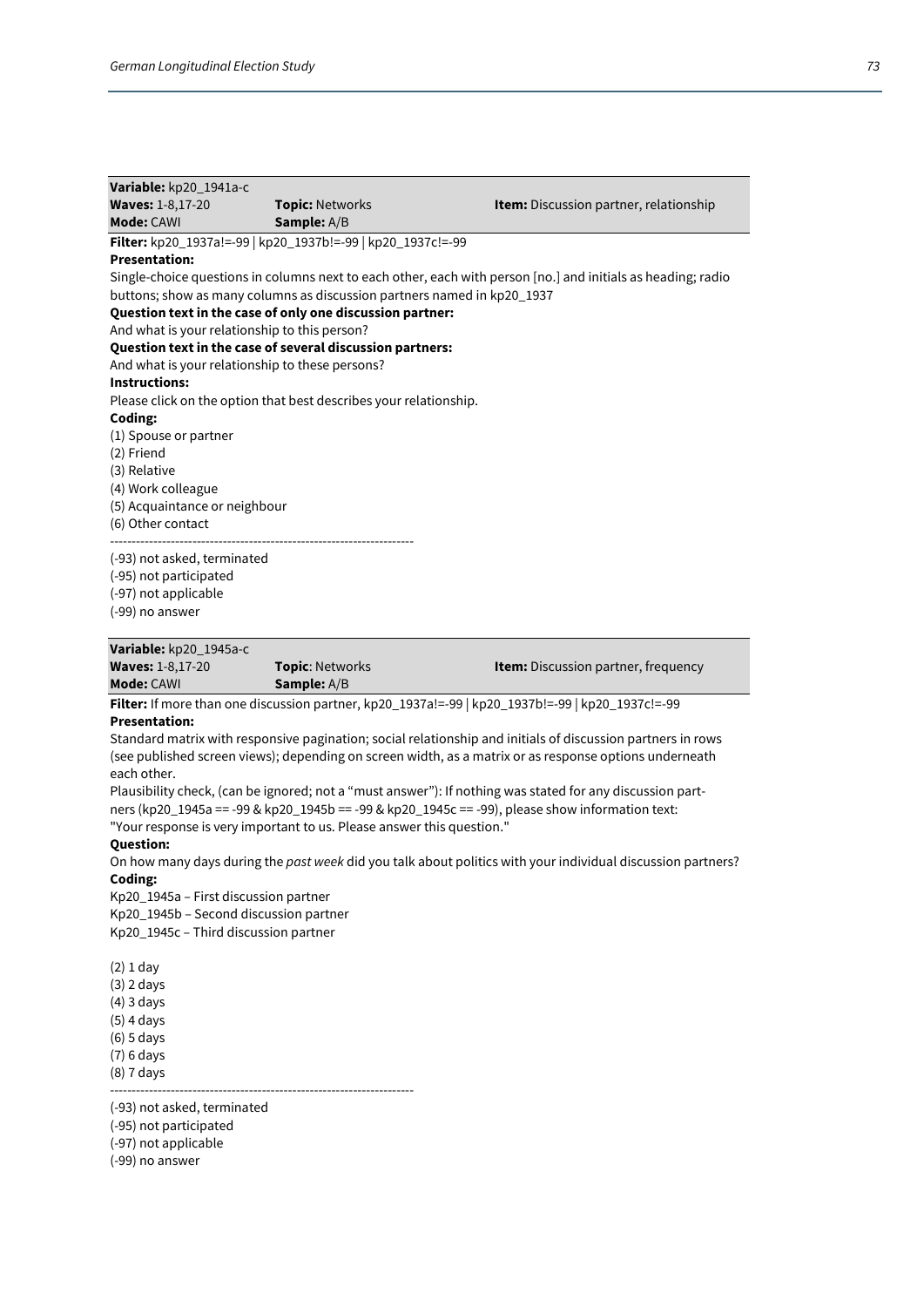| Variable: kp20 1973a-c |                        |                                                  |
|------------------------|------------------------|--------------------------------------------------|
| <b>Wave: 8.20</b>      | <b>Topic: Networks</b> | <b>Item:</b> Discussion partner, voting decision |
| <b>Mode: CAWL</b>      | <b>Sample:</b> A/B     |                                                  |

**Filter:** kp20\_1937a!=-99 | kp20\_1937b!=-99 | kp20\_1937c!=-99

## **Presentation:**

Matrix, rows=parties, columns = display initials of discussion partners and social relationship; show as many columns as discussion partners named (see published screenshots)

## **Question if only one discussion partner:**

Which party do you think your discussion partner probably voted for in the federal election on 24 September? **Question if several discussion partners:**

Which party do you think your discussion partners probably voted for in the federal election on 24 September?

- CDU/CSU (Christlich Demokratische Union/Christlich-Soziale Union)

- SPD (Sozialdemokratische Partei Deutschlands)
- AfD (Alternative für Deutschland)
- FDP (Freie Demokratische Partei)

- Die Linke

- Bündnis 90/Die Grünen
- other party

- didn't vote

- don't know

## **Coding:**

(1) CDU/CSU (4) SPD (5) FDP (6) GRÜNE (7) DIE LINKE (322) AfD (801) other party

(-85) didn't vote (-98) don't know

----------------------------------------------------------------------

(-93) not asked, terminated

(-95) not participated

(-97) not applicable

(-99) no answer

[NOTE: This variable and the variables kp20 1974a-c were recoded into the variables kp20 1973aa/ kp20\_1973ba/ kp20\_1973ca and kp20\_1973ab/ kp20\_1973bb/ kp20\_1973cb in order to create party versions A and B (see study description.]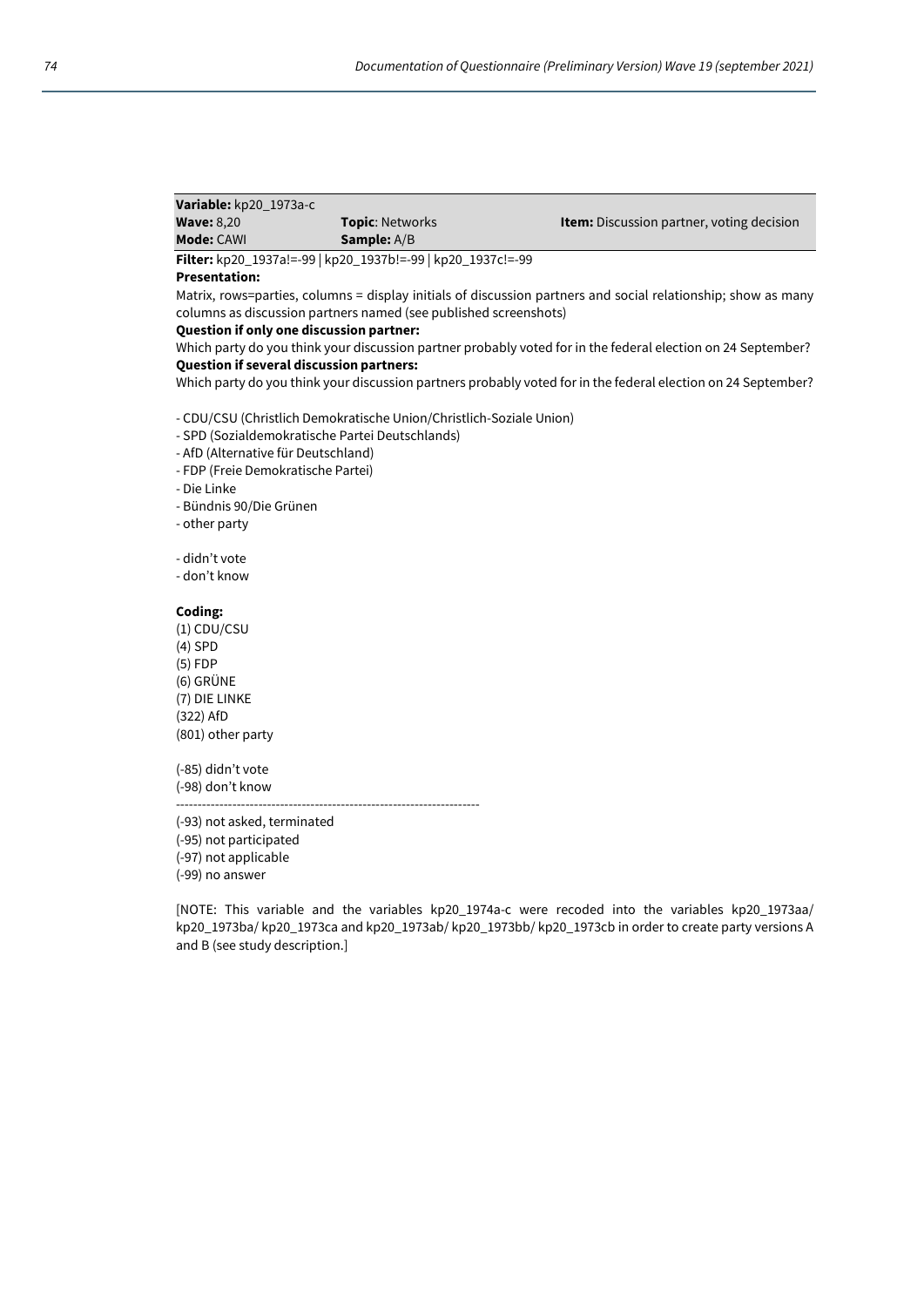| Variable: kp20_1974a-c                                |                                                                                                                                                       |                                                                                                                 |
|-------------------------------------------------------|-------------------------------------------------------------------------------------------------------------------------------------------------------|-----------------------------------------------------------------------------------------------------------------|
| <b>Wave: 8,20</b>                                     | Topic: Networks                                                                                                                                       | Item: Discussion partner, voting decision,<br>other party                                                       |
| <b>Mode: CAWI</b>                                     | Sample: A/B                                                                                                                                           |                                                                                                                 |
| Filter: kp20_1973?==801                               |                                                                                                                                                       |                                                                                                                 |
| <b>Presentation:</b>                                  |                                                                                                                                                       |                                                                                                                 |
|                                                       |                                                                                                                                                       | Matrix, rows = parties, columns = display initials of discussion partners and social relationship; show as many |
|                                                       |                                                                                                                                                       | columns as discussion partners with a voting decision for an "other party" named in kp20_1973.                  |
|                                                       | Intro if several discussion partners voted for an "other party":                                                                                      |                                                                                                                 |
|                                                       | You have just indicated that your discussion partners voted for an "other party".<br>Intro if only one discussion partner voted for an "other party": |                                                                                                                 |
|                                                       | You have just indicated that your discussion partner voted for an "other party".                                                                      |                                                                                                                 |
| <b>Question:</b>                                      |                                                                                                                                                       |                                                                                                                 |
| Which party is that?                                  |                                                                                                                                                       |                                                                                                                 |
|                                                       |                                                                                                                                                       |                                                                                                                 |
| - BP (Bayernpartei)                                   |                                                                                                                                                       |                                                                                                                 |
| - DIB (DEMOKRATIE IN BEWEGUNG)                        |                                                                                                                                                       |                                                                                                                 |
|                                                       | - dieBasis (Basisdemokratische Partei Deutschland)                                                                                                    | - Die PARTEI (Partei für Arbeit, Rechtsstaat, Tierschutz, Elitenförderung und basisdemokratische Initiative)    |
| - FAMILIE (Familien-Partei Deutschlands)              |                                                                                                                                                       |                                                                                                                 |
| - FREIE WÄHLER                                        |                                                                                                                                                       |                                                                                                                 |
| - LKR (Liberal-Konservative Reformer)                 |                                                                                                                                                       |                                                                                                                 |
|                                                       | - NPD (Nationaldemokratische Partei Deutschlands)                                                                                                     |                                                                                                                 |
| - ÖDP (Ökologisch-Demokratische Partei)               |                                                                                                                                                       |                                                                                                                 |
| - PIRATEN (Piratenpartei Deutschland)                 |                                                                                                                                                       |                                                                                                                 |
|                                                       | - Team Todenhöfer (Team Todenhöfer - Die Gerechtigkeitspartei)                                                                                        |                                                                                                                 |
| - Volt (Volt Deutschland)                             | - Tierschutzpartei (PARTEI MENSCH UMWELT TIERSCHUTZ)                                                                                                  |                                                                                                                 |
| - other party                                         |                                                                                                                                                       |                                                                                                                 |
|                                                       |                                                                                                                                                       |                                                                                                                 |
|                                                       |                                                                                                                                                       |                                                                                                                 |
| Coding:                                               |                                                                                                                                                       |                                                                                                                 |
| $(126)$ BP                                            |                                                                                                                                                       |                                                                                                                 |
| $(349)$ DiB<br>(151) Die PARTEI                       |                                                                                                                                                       |                                                                                                                 |
| (372) dieBasis                                        |                                                                                                                                                       |                                                                                                                 |
| (171) FAMILIE                                         |                                                                                                                                                       |                                                                                                                 |
| (180) FREIE WAEHLER                                   |                                                                                                                                                       |                                                                                                                 |
| (331) LKR                                             |                                                                                                                                                       |                                                                                                                 |
| (206) NPD                                             |                                                                                                                                                       |                                                                                                                 |
| (209) ödp                                             |                                                                                                                                                       |                                                                                                                 |
| (215) PIRATEN                                         |                                                                                                                                                       |                                                                                                                 |
| (373) Team Todenhöfer<br>(237) Tierschutzpartei       |                                                                                                                                                       |                                                                                                                 |
| (364) Volt                                            |                                                                                                                                                       |                                                                                                                 |
| (801) other party                                     |                                                                                                                                                       |                                                                                                                 |
|                                                       |                                                                                                                                                       |                                                                                                                 |
|                                                       |                                                                                                                                                       |                                                                                                                 |
| (-93) not asked, terminated<br>(-95) not participated |                                                                                                                                                       |                                                                                                                 |

(-95) not participated (-97) not applicable (-99) no answer

[NOTE: This variable and the variables kp20\_1973a-c were recoded into the variables kp20\_1973aa/ kp20\_1973ba/ kp20\_1973ca and kp20\_1973ab/ kp20\_1973bb/ kp20\_1973cb in order to create party versions A and B (see study description.]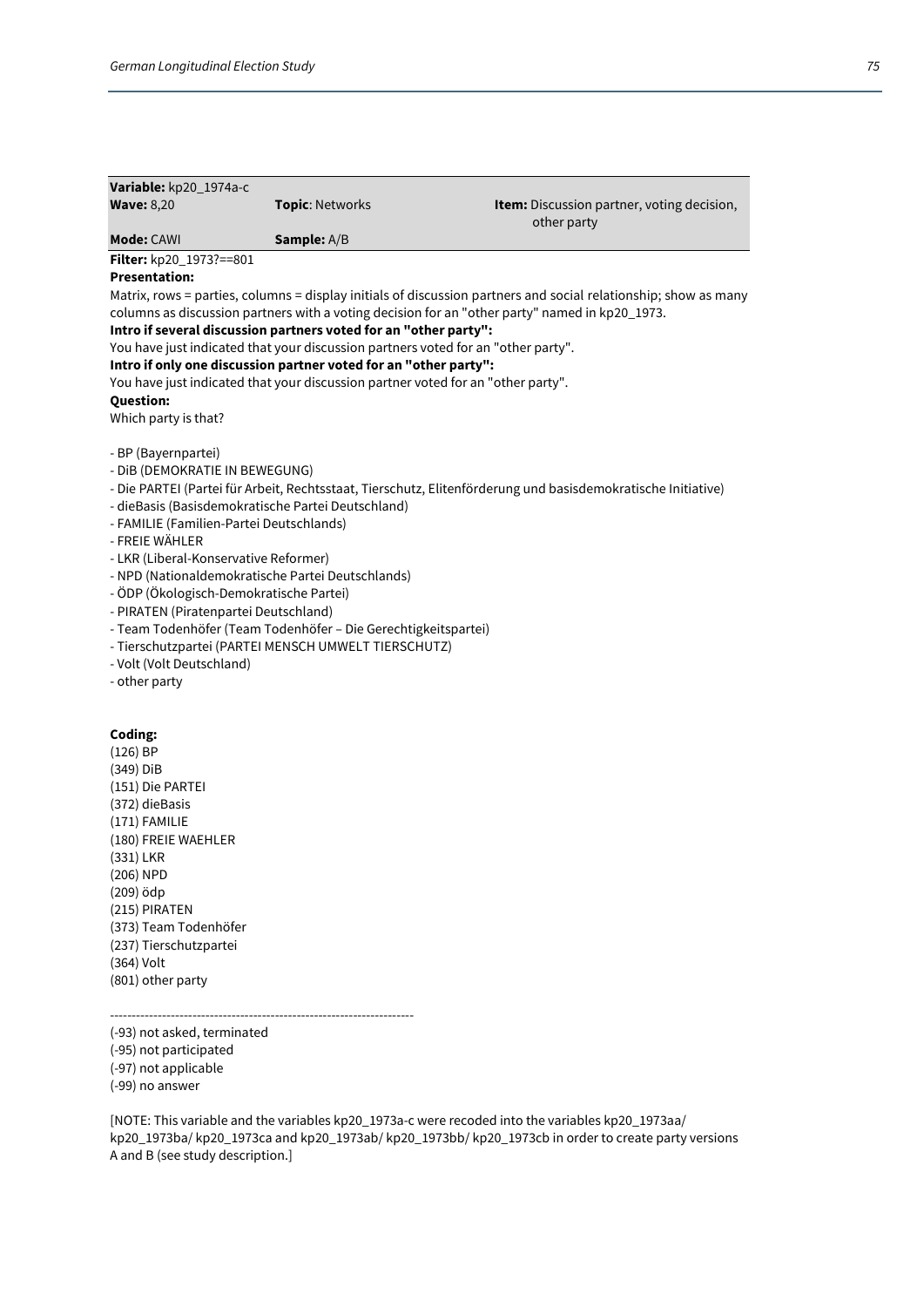| Variable: kp20_2780                                                                     |                                                                                  |                                                                                                                  |
|-----------------------------------------------------------------------------------------|----------------------------------------------------------------------------------|------------------------------------------------------------------------------------------------------------------|
| Waves: 1,8,14,18,19,a2,20                                                               | Topic: Voting Decision                                                           | Item: Turnout federal election                                                                                   |
| 2017                                                                                    |                                                                                  |                                                                                                                  |
| Mode: CAWI<br>Sample: A/B                                                               |                                                                                  |                                                                                                                  |
| Filter:                                                                                 | kp18_2780!=-99 & kp18_2780!=1 & kp18_2780!=2 & kp18_2780!=-84 & kp18_2780!=-98 & |                                                                                                                  |
|                                                                                         | kp19_2780!=-99 & kp19_2780!=1 & kp19_2780!=2 & kp19_2780!=-84 & kp19_2780!=-98   |                                                                                                                  |
| Filter Sample B: /<br><b>Presentation:</b>                                              |                                                                                  |                                                                                                                  |
| Single response list (vertical)                                                         |                                                                                  |                                                                                                                  |
| Intro:                                                                                  |                                                                                  |                                                                                                                  |
|                                                                                         |                                                                                  | In the last federal election on 24th September 2017 a lot of people did not get around to voting or did not par- |
| ticipate in the election for other reasons.                                             |                                                                                  |                                                                                                                  |
| <b>Question:</b>                                                                        |                                                                                  |                                                                                                                  |
| How about you? Did you vote, did you not vote, or were you not eligible to vote at all? |                                                                                  |                                                                                                                  |
|                                                                                         |                                                                                  |                                                                                                                  |
| - Yes, I voted.                                                                         |                                                                                  |                                                                                                                  |
| - No, I didn't vote.                                                                    |                                                                                  |                                                                                                                  |
|                                                                                         |                                                                                  |                                                                                                                  |
| - I wasn't entitled to vote.                                                            |                                                                                  |                                                                                                                  |
| - I don't know anymore.                                                                 |                                                                                  |                                                                                                                  |
| Coding:                                                                                 |                                                                                  |                                                                                                                  |
| (1) yes, I voted                                                                        |                                                                                  |                                                                                                                  |
| (2) no, I didn't vote                                                                   |                                                                                  |                                                                                                                  |
|                                                                                         |                                                                                  |                                                                                                                  |
| (-86) not entitled to vote                                                              |                                                                                  |                                                                                                                  |
| (-98) don't know                                                                        |                                                                                  |                                                                                                                  |
|                                                                                         |                                                                                  |                                                                                                                  |
| (-93) not asked, terminated                                                             |                                                                                  |                                                                                                                  |
| (-95) not participated                                                                  |                                                                                  |                                                                                                                  |
| (-99) no answer                                                                         |                                                                                  |                                                                                                                  |
|                                                                                         |                                                                                  |                                                                                                                  |
| Variable: kp20_350ab<br>Waves: 1,8,14,18-20,a2                                          | Topic: Voting Decision                                                           | Item: Recall previous federal                                                                                    |
| election                                                                                |                                                                                  |                                                                                                                  |
| Mode: CAWI                                                                              | Sample: A/B                                                                      |                                                                                                                  |
| <b>Filter:</b> kp20_2780==1   -99                                                       |                                                                                  |                                                                                                                  |
| <b>Presentation:</b>                                                                    |                                                                                  |                                                                                                                  |
| Display sample ballot paper with first/second vote; "don't know"-category below         |                                                                                  |                                                                                                                  |
| Question:                                                                               |                                                                                  |                                                                                                                  |
| Which parties did you vote for at the last federal election in September 2017?          |                                                                                  |                                                                                                                  |
|                                                                                         |                                                                                  |                                                                                                                  |
| (A) First vote:                                                                         |                                                                                  |                                                                                                                  |
| - CDU/CSU (Christlich Demokratische Union/Christlich-Soziale Union)                     |                                                                                  |                                                                                                                  |
| - SPD (Sozialdemokratische Partei Deutschlands)                                         |                                                                                  |                                                                                                                  |
| - AfD (Alternative für Deutschland)                                                     |                                                                                  |                                                                                                                  |
| - FDP (Freie Demokratische Partei)                                                      |                                                                                  |                                                                                                                  |
| - Die Linke                                                                             |                                                                                  |                                                                                                                  |
| - Bündnis 90/Die Grünen                                                                 |                                                                                  |                                                                                                                  |
| - other party                                                                           |                                                                                  |                                                                                                                  |
| - I didn't cast a first vote                                                            |                                                                                  |                                                                                                                  |

- Don't know anymore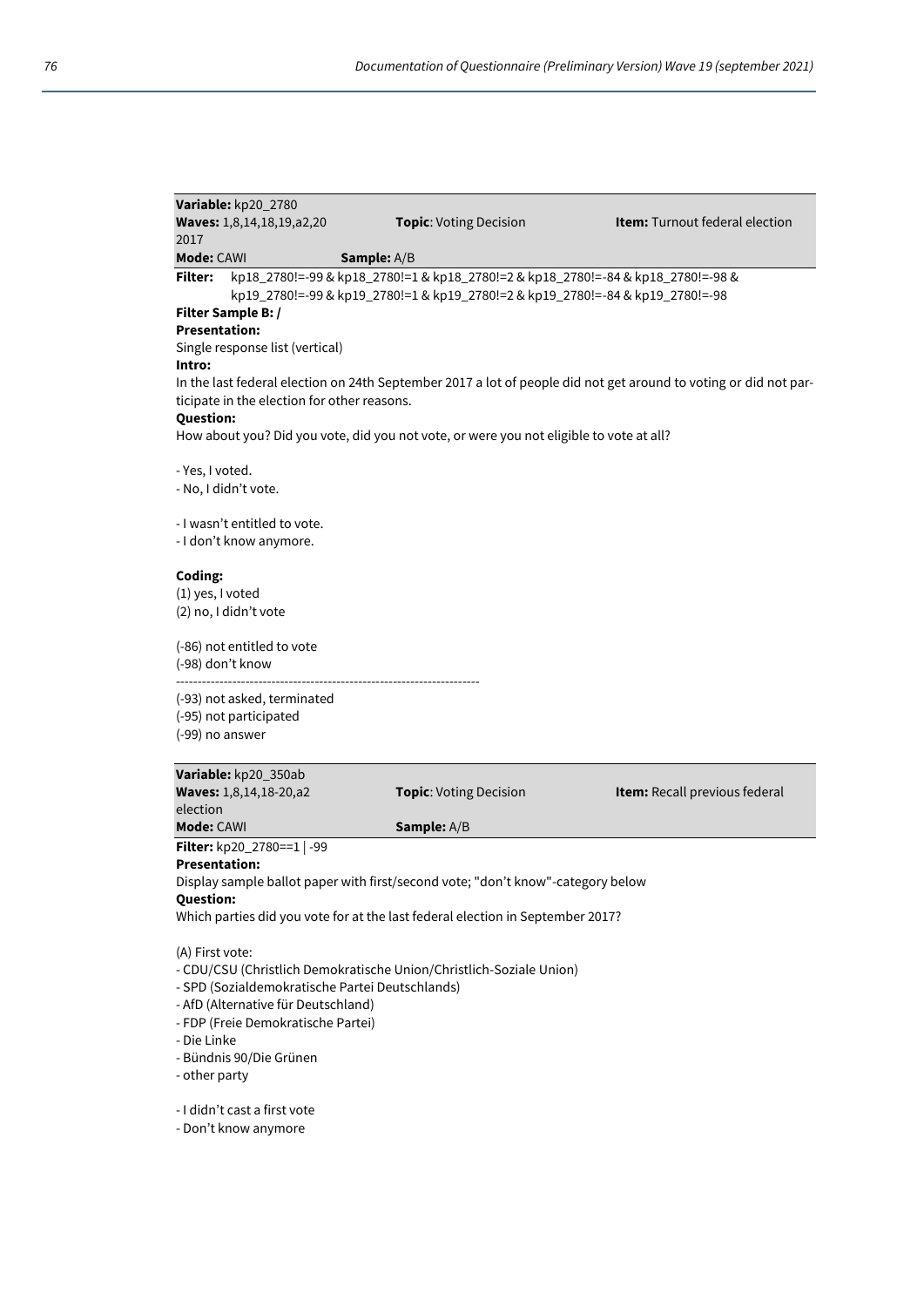(B) Second vote:

- CDU/CSU (Christlich Demokratische Union/Christlich-Soziale Union)
- SPD (Sozialdemokratische Partei Deutschlands)
- AfD (Alternative für Deutschland)
- FDP (Freie Demokratische Partei)
- Die Linke
- Bündnis 90/Die Grünen
- other party
- I didn't cast a second vote
- Don't know anymore

#### **Coding:**

(1) CDU/CSU (4) SPD (5) FDP (6) GRÜNE (7) DIE LINKE (322) AfD (801) other party (-84) didn't cast a first/second vote (-98) don't know

(-93) not asked, terminated (-95) not participated (-97) not applicable

(-99) no answer

[NOTE I: This variable and the variables kp20\_351a,b were recoded into the variables kp20\_350aa/kp20\_350ab and kp20\_350ba/kp20\_350bb in order to create the party versions A and B (see documentation).]

----------------------------------------------------------------------

**Variable:** kp20\_353a **Waves:** 1,8,14,18,19,a2,20 **Topic**: Voting Decision **Item:** Recall previous federal election first vote, other party **Mode:** CAWI **Sample:** A/B **Filter:** kp20\_350a = 801 **Presentation:**  Single response list (vertical) **Question:** And which candidate did you vote for with your FIRST vote? - BIG (Partei Bündnis für Innovation & Gerechtigkeit) - Die PARTEI (Partei für Arbeit, Rechtsstaat, Tierschutz, Elitenförderung und basisdemokratische Initiative) - DIE RECHTE (DIE RECHTE) - FAMILIE (Familien-Partei Deutschlands) - Freie Wähler (FW) - NPD (Nationaldemokratische Partei Deutschlands) - ödp (Ökologisch-Demokratische Partei)

- PBC (Partei Bibeltreuer Christen)
- PIRATEN (Piratenpartei Deutschland)
- pro Deutschland (Bürgerbewegung pro Deutschland)
- REP (DIE REPUBLIKANER)
- Tierschutzpartei (PARTEI MENSCH UMWELT TIERSCHUTZ)
- other party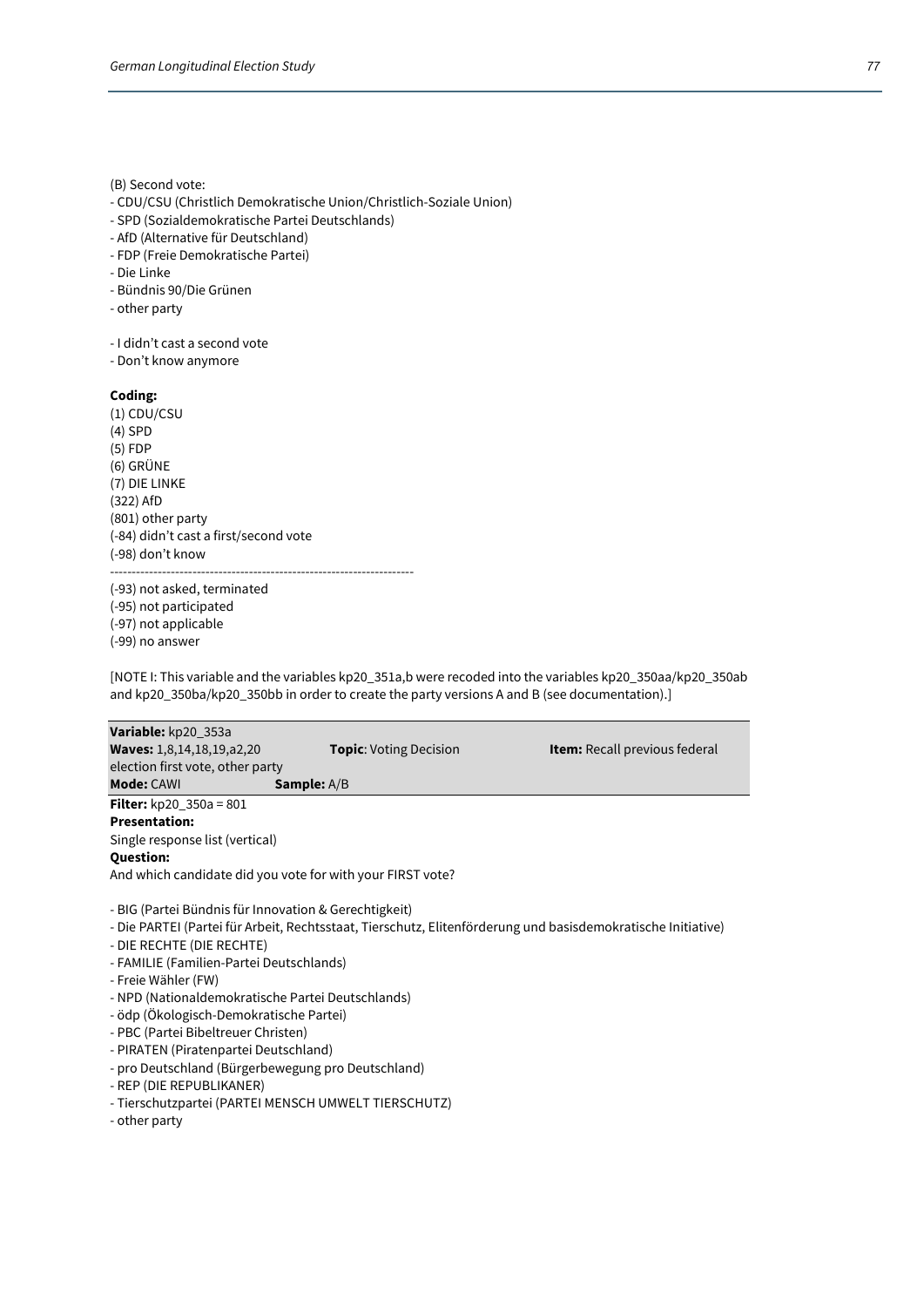### **Coding:**

(120) BIG (Partei Bündnis für Innovation & Gerechtigkeit)

(151) Die PARTEI (Partei für Arbeit, Rechtsstaat, Tierschutz, Elitenförderung und basisdemokratische Initiative)

(323) DIE RECHTE (DIE RECHTE)

(171) FAMILIE (Familien-Partei Deutschlands)

(180) Freie Wähler (FW)

(206) NPD (Nationaldemokratische Partei Deutschlands)

(209) ödp (Ökologisch-Demokratische Partei)

(214) PBC (Partei Bibeltreuer Christen)

(215) PIRATEN (Piratenpartei Deutschland)

(218) pro Deutschland (Bürgerbewegung pro Deutschland)

(225) REP (DIE REPUBLIKANER)

(237) Tierschutzpartei (PARTEI MENSCH UMWELT TIERSCHUTZ)

(801) other party

----------------------------------------------------------------------

(-93) not asked, terminated

(-95) not participated

(-97) not applicable

(-99) no answer

[NOTE: This variable and the variables kp20\_350a were recoded into the variables kp20\_350aa and kp20\_350ab in order to create the party versions A and B (see documentation).]

**Variable:** kp20\_353b **Waves:** 1,8,14,18,19,a2,20 **Topic**: Voting Decision **Item:** Recall previous federal election second vote, other party **Mode:** CAWI **Sample:** A/B **Filter:** kp20\_350b=801

**Presentation:**  Single response list (vertical) **Question:** And which party did you vote for with your SECOND vote?

- BIG (Partei Bündnis für Innovation & Gerechtigkeit)

- Die PARTEI (Partei für Arbeit, Rechtsstaat, Tierschutz, Elitenförderung und basisdemokratische Initiative)
- DIE RECHTE (DIE RECHTE)
- FAMILIE (Familien-Partei Deutschlands)
- Freie Wähler (FW)
- NPD (Nationaldemokratische Partei Deutschlands)
- ödp (Ökologisch-Demokratische Partei)
- PBC (Partei Bibeltreuer Christen)
- PIRATEN (Piratenpartei Deutschland)
- pro Deutschland (Bürgerbewegung pro Deutschland)
- REP (DIE REPUBLIKANER)
- Tierschutzpartei (PARTEI MENSCH UMWELT TIERSCHUTZ)
- other party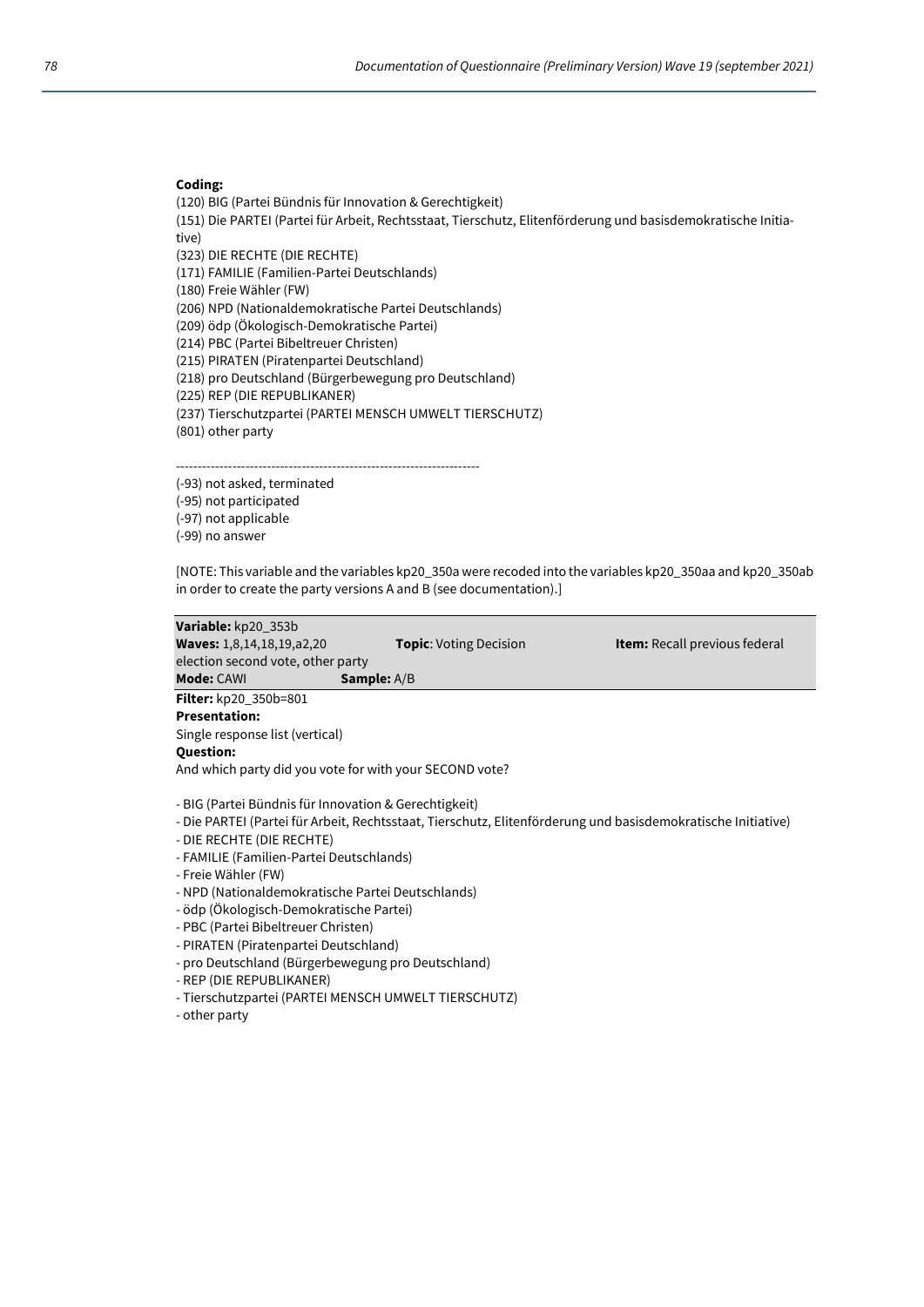#### **Coding:**

(120) BIG (Partei Bündnis für Innovation & Gerechtigkeit) (151) Die PARTEI (Partei für Arbeit, Rechtsstaat, Tierschutz, Elitenförderung und basisdemokratische Initiative) (323) DIE RECHTE (DIE RECHTE) (171) FAMILIE (Familien-Partei Deutschlands) (180) Freie Wähler (FW) (206) NPD (Nationaldemokratische Partei Deutschlands) (209) ödp (Ökologisch-Demokratische Partei) (214) PBC (Partei Bibeltreuer Christen) (215) PIRATEN (Piratenpartei Deutschland) (218) pro Deutschland (Bürgerbewegung pro Deutschland) (225) REP (DIE REPUBLIKANER)

(237) Tierschutzpartei (PARTEI MENSCH UMWELT TIERSCHUTZ)

(801) other party

----------------------------------------------------------------------

(-93) not asked, terminated

(-95) not participated (-97) not applicable

(-99) no answer

[NOTE: This variable and the variables kp20 350b were recoded into the variables kp20 350ba and kp20\_350bb in order to create the party versions A and B (see documentation).]

## **Variable:** kp20\_355, kp20\_355y

**Wellen:** 18,19,20 **Topic**: Voting decision **Item:** Electoral decision: Reasons, change of choice **Mode:** CAWI **Sample:** A/B

#### **Filter:**

(kp20\_191b=1-801 & kp20\_350b=1-801 & (kp20\_191b!= kp20\_350b | (kp20\_193b=1-801 & kp20\_353b=1-801 & kp20\_193b!= kp20\_353b))) | (kp20\_200b=1-801 & kp20\_350b=1-801 & (kp20\_200b!= kp20\_350b | (kp20\_201b=1-801 & kp20\_353b=1-801 & kp20\_201b!= kp20\_353b)))

## **Representation:**

Four-line text field with 50 optical characters per line. Plausibility check: Specification kp19\_355y==1 cannot be made together with the specification of a reason (entry of at least one letter or number at kp19\_355), with text "The combination of your entries is not possible, please check your entry".

#### **Text Intro:**

According to you, you voted differently in the 2021 general election than you did in the 2017 general election. **Question text:** 

Why did you decide to vote differently in the 2021 federal election than you did in the 2017 federal election? **Clue text:**

Please state the *most important* reason.

- I didn't make a different decision in the 2021 federal election than I did in the 2017 federal election.

#### **Coding kp20\_355\_y:**

(0) not mentioned (1) mentioned

----------------------------------------------------------------------

\_\_\_\_\_\_\_\_\_\_\_\_\_\_\_\_\_\_\_\_\_\_\_\_\_\_\_\_\_\_\_\_\_\_\_\_\_\_\_\_\_\_\_\_\_\_\_\_\_\_

(-93) not asked, terminated

(-95) not participated

(-97) not applicable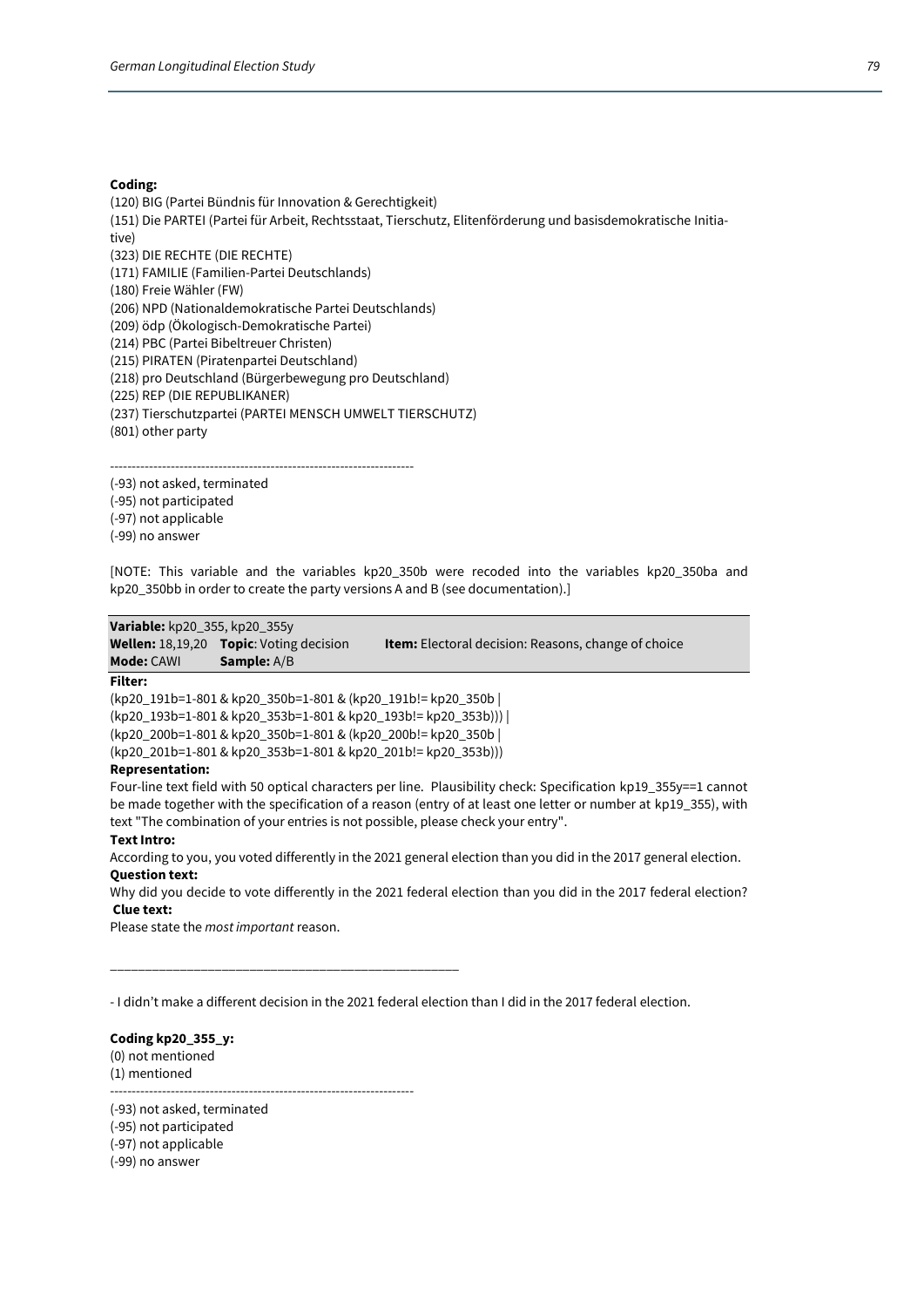## **State election in Berlin**

| Variable: kp20_4680             |                                                                                             |                                                                                                                    |
|---------------------------------|---------------------------------------------------------------------------------------------|--------------------------------------------------------------------------------------------------------------------|
| Waves: 20                       | <b>Topic:</b> State election Berlin                                                         | <b>Item:</b> Turnout, Berlin                                                                                       |
| <b>Mode: CAWI</b>               | <b>Sample:</b> A/B                                                                          |                                                                                                                    |
| <b>Filter:</b> kp20_2601=11     |                                                                                             |                                                                                                                    |
| <b>Presentation:</b>            |                                                                                             |                                                                                                                    |
| Single response list (vertical) |                                                                                             |                                                                                                                    |
| Intro:                          |                                                                                             |                                                                                                                    |
|                                 | On 26 September, the election for the Berlin House of Representatives took place in Berlin. |                                                                                                                    |
| <b>Question:</b>                |                                                                                             |                                                                                                                    |
|                                 |                                                                                             | In the election for the Berlin House of Representatives, a lot of people did not manage to vote or did not partic- |
|                                 | ipate in the election for other reasons. How about you?                                     |                                                                                                                    |
|                                 |                                                                                             |                                                                                                                    |
| - I did vote.                   |                                                                                             |                                                                                                                    |
| - I did not vote.               |                                                                                             |                                                                                                                    |
|                                 |                                                                                             |                                                                                                                    |
| - I wasn't eligible to vote.    |                                                                                             |                                                                                                                    |
|                                 |                                                                                             |                                                                                                                    |
|                                 |                                                                                             |                                                                                                                    |
|                                 |                                                                                             |                                                                                                                    |
| Coding:                         |                                                                                             |                                                                                                                    |

(1) did vote (2) did not vote

(-86) not eligible to vote

---------------------------------------------------------------------- (-93) not asked, terminated (-95) not participated

(-97) not applicable

(-99) no answer

| Variable: kp20 4690a,b |                                     |                                      |
|------------------------|-------------------------------------|--------------------------------------|
| Waves: $20$            | <b>Topic:</b> State election Berlin | <b>Item:</b> Voting decision, Berlin |
| <b>Mode: CAWI</b>      | <b>Sample:</b> A/B                  |                                      |
|                        |                                     |                                      |

## **Filter:** kp20\_4680=1

# **Presentation:**

Display sample ballot paper for the state election in Berlin with first and second vote as matrix **Intro:**

You had two votes in the state election in Berlin. The first vote was for a candidate in your voting district, the second vote was for a party.

## **Question:**

How did you mark your ballot in this state election?

(A) First vote:

- SPD (Sozialdemokratische Partei Deutschlands)
- CDU (Christlich Demokratische Union Deutschlands)
- Bündnis 90/Die Grünen
- Die Linke
- AfD (Alternative für Deutschland)
- FDP (Freie Demokratische Partei)
- Other party
- Did not cast a first vote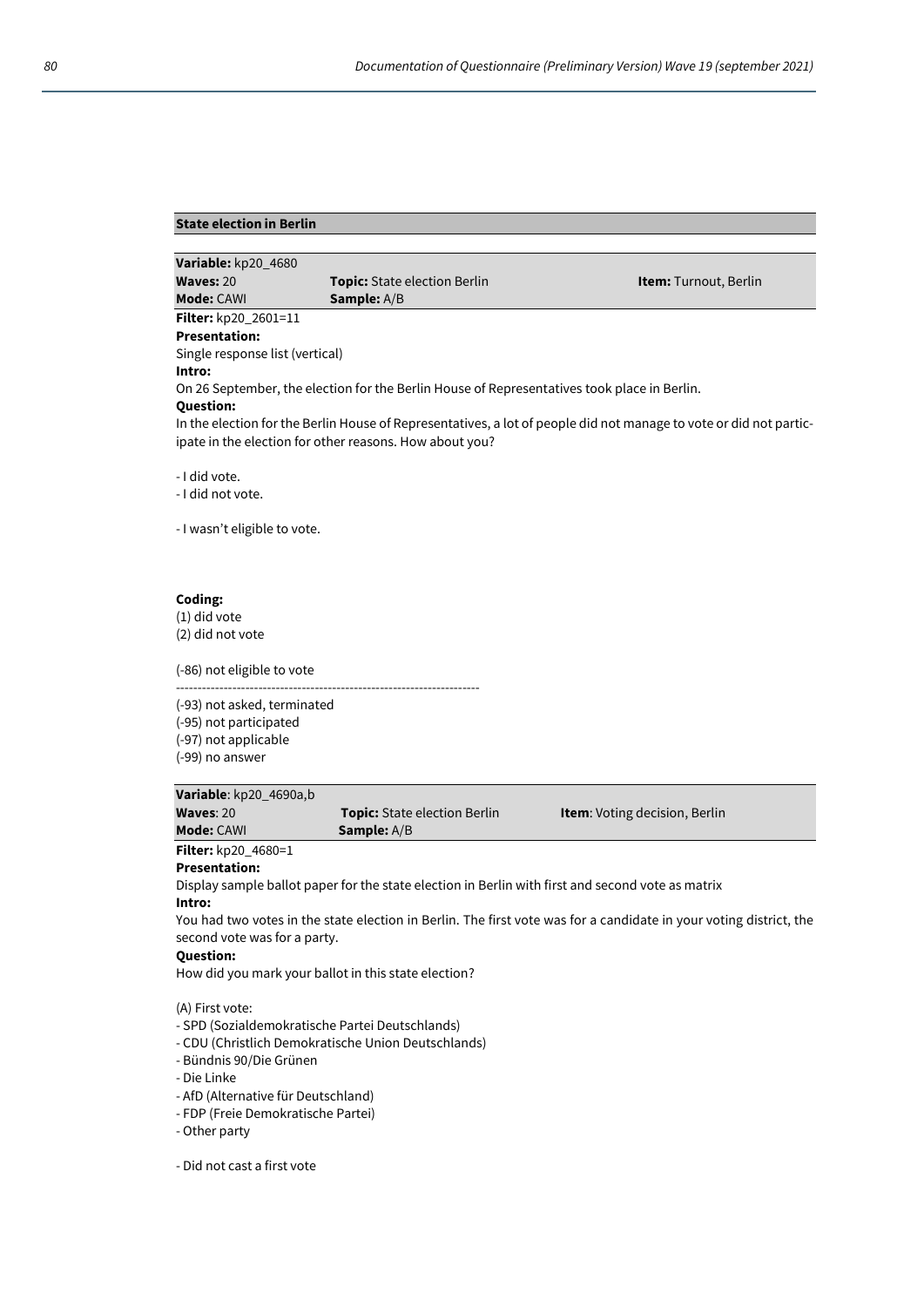(B) Second vote:

- SPD (Sozialdemokratische Partei Deutschlands)
- CDU (Christlich Demokratische Union Deutschlands)
- Bündnis 90/Die Grünen
- Die Linke
- AfD (Alternative für Deutschland)
- FDP (Freie Demokratische Partei)
- Other party

- Did not cast a second vote

**Coding:**

(2) CDU (4) SPD (5) FDP (6) GRÜNE (7) DIE LINKE (322) AfD (801) other party

(-84) didn't cast a first/second vote

----------------------------------------------------------------------

(-93) not asked, terminated (-95) not participated (-97) not applicable (-99) no answer

[NOTE: This variable and the variables kp20\_4692a,b were recoded into the variables kp20\_4690aa/ kp20\_4690ab and kp20\_4690ba/kp20\_4690bb in order to create the party versions A and B (see documentation).]

## **Variable**: kp20\_4692a

**Waves**: 20 **Topic:** State election Berlin **Item**: Voting decision, Berlin, first vote, other party **Mode:** CAWI **Sample:** A/B

**Filter:** kp20\_4690a=801

**Presentation:**

Single response list (vertical)

# **Question:**

And which candidate did you vote for with your FIRST vote in the state election in Berlin?

- dieBasis (Basisdemokratische Partei Deutschland)

- Die PARTEI (Partei für Arbeit, Rechtsstaat, Tierschutz, Elitenförderung und basisdemokratische Initiative)
- FREIE WÄHLER
- Gesundheitsforschung (Partei für Gesundheitsforschung)
- Graue Panther
- LKR (Liberal-Konservative Reformer)
- NPD (Nationaldemokratische Partei Deutschlands)
- ÖDP (Ökologisch-Demokratische Partei)
- PIRATEN (Piratenpartei Deutschland)
- Team Todenhöfer (Team Todenhöfer Die Gerechtigkeitspartei)
- Tierschutzpartei (PARTEI MENSCH UMWELT TIERSCHUTZ)
- Volt (Volt Deutschland)
- other party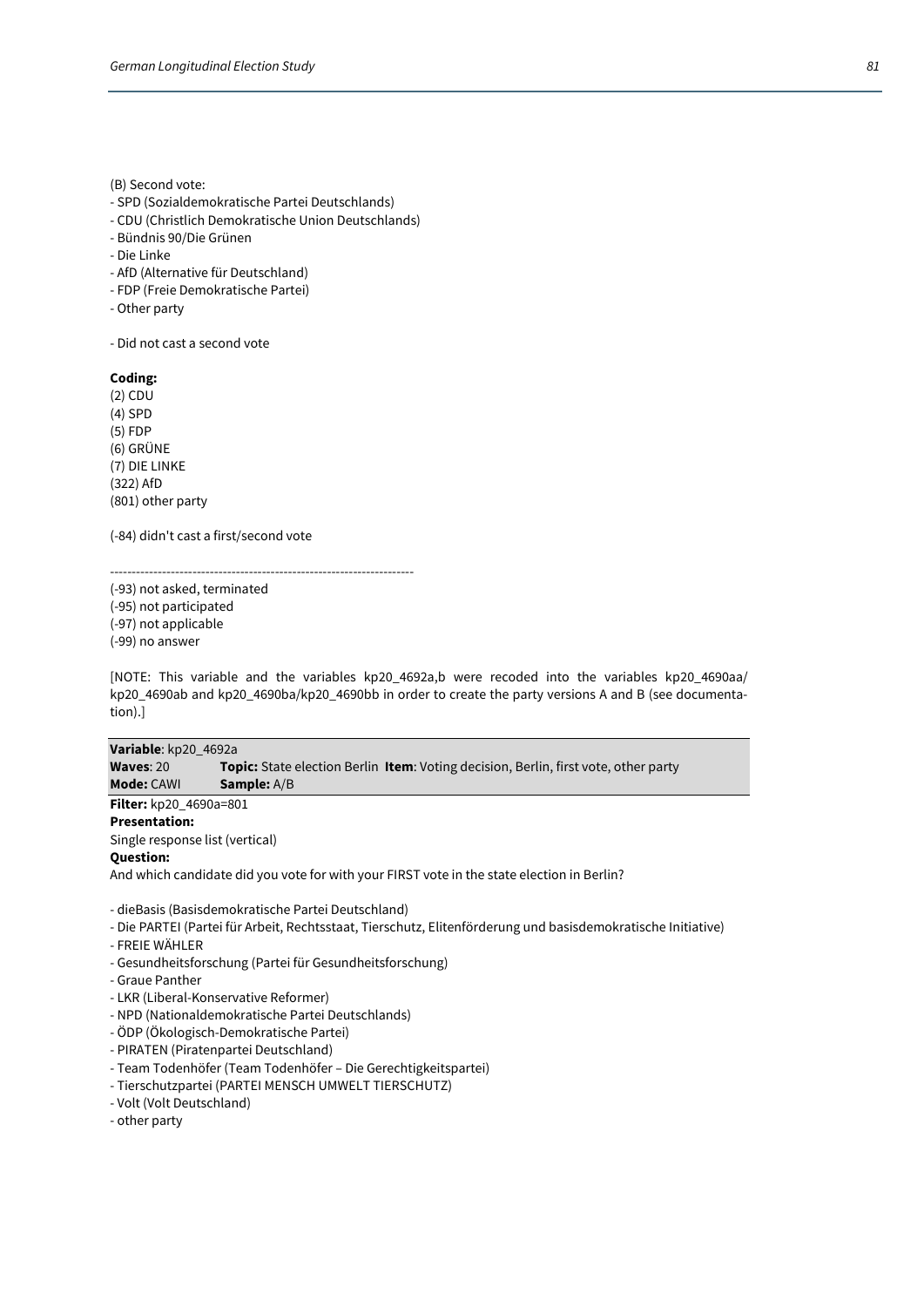## **Coding:** (372) dieBasis (151) Die PARTEI (180) FREIE WAEHLER (342) Gesundheitsforschung (357) Graue Panther (331) LKR (206) NPD (209) ödp (215) PIRATEN (373) Team Todenhöfer (237) Tierschutzpartei (364) Volt (801) other party

---------------------------------------------------------------------- (-93) not asked, terminated

(-95) not participated (-97) not applicable (-99) no answer

[NOTE: This variable and the variables kp20 4690a,b were recoded into the variables kp20 4690aa/ kp20\_4690ab and kp20\_4690ba/kp20\_4690bb in order to create the party versions A and B (see documentation).]

### **Variable**: kp20\_4692b

**Waves**: 20 **Topic:** State election Berlin **Item**: Voting decision, Berlin, second vote, other party **Mode:** CAWI **Sample:** A/B

#### **Filter:** kp20\_4690b=801 **Question:**

And which party did you vote for with your SECOND vote in the state election in Berlin?

- dieBasis (Basisdemokratische Partei Deutschland)

- Die PARTEI (Partei für Arbeit, Rechtsstaat, Tierschutz, Elitenförderung und basisdemokratische Initiative)

- FREIE WÄHLER
- Gesundheitsforschung (Partei für Gesundheitsforschung)
- Graue Panther
- LKR (Liberal-Konservative Reformer)
- NPD (Nationaldemokratische Partei Deutschlands)
- ÖDP (Ökologisch-Demokratische Partei)
- PIRATEN (Piratenpartei Deutschland)
- Team Todenhöfer (Team Todenhöfer Die Gerechtigkeitspartei)
- Tierschutzpartei (PARTEI MENSCH UMWELT TIERSCHUTZ)
- Volt (Volt Deutschland)
- other party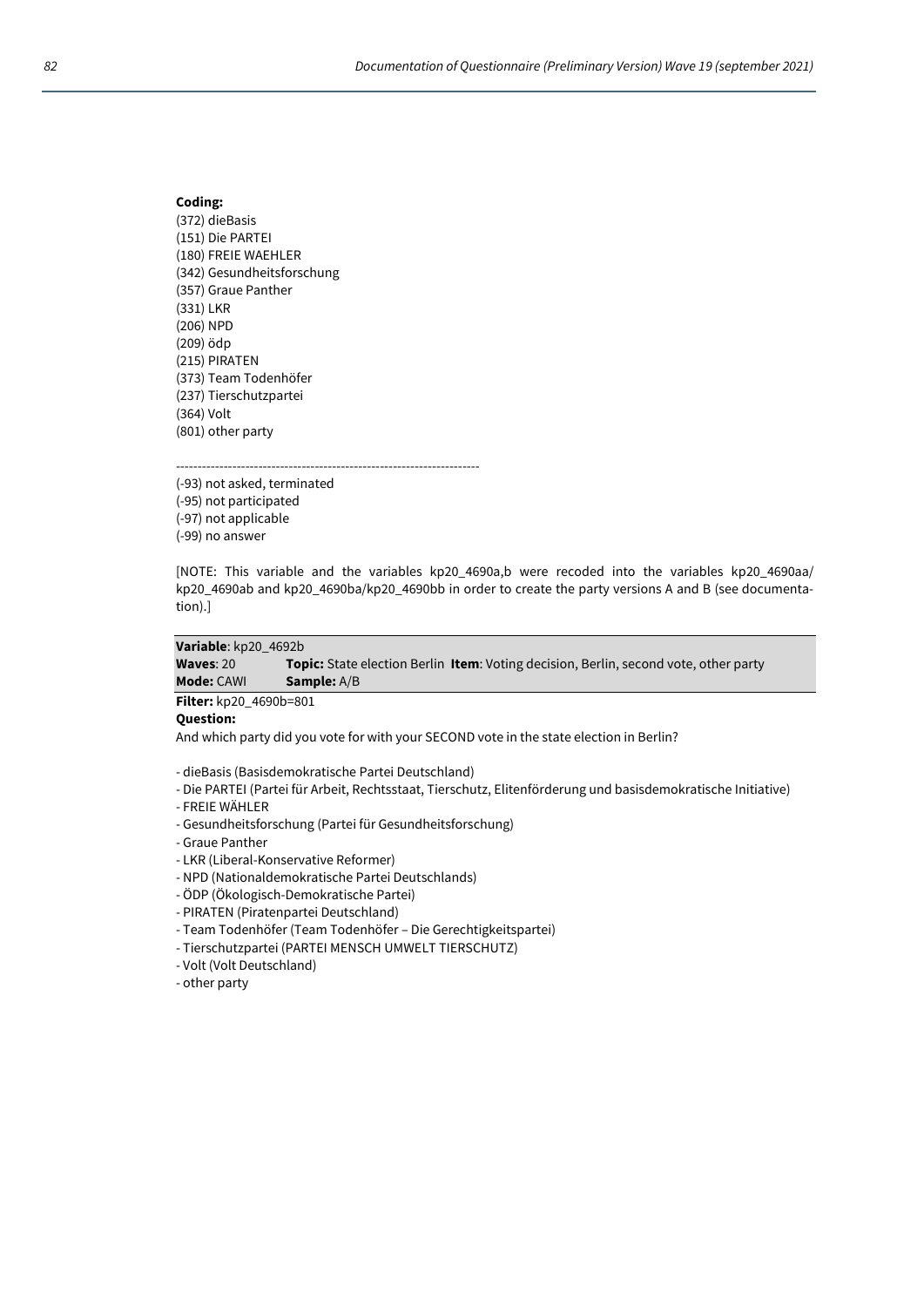### **Codierung:**

(372) dieBasis (151) Die PARTEI (180) FREIE WAEHLER (342) Gesundheitsforschung (357) Graue Panther (331) LKR (206) NPD (209) ödp (215) PIRATEN (373) Team Todenhöfer (237) Tierschutzpartei (364) Volt (801) other party

----------------------------------------------------------------------

(-93) not asked, terminated (-95) not participated (-97) not applicable (-99) no answer

[NOTE: This variable and the variables kp20 4690a,b were recoded into the variables kp20 4690aa/ kp20\_4690ab and kp20\_4690ba/kp20\_4690bb in order to create the party versions A and B (see documentation).]

## **State election in Mecklenburg Western Pomerania**

| Variable: kp20 4780           |                                                            |                       |
|-------------------------------|------------------------------------------------------------|-----------------------|
| Waves: 20                     | <b>Topic:</b> State election Mecklenburg Western Pomerania | <b>Item:</b> Turnout, |
| Mecklenburg Western Pomerania |                                                            |                       |
| <b>Mode: CAWL</b>             | <b>Sample:</b> A/B                                         |                       |
| $P(1) = 1$ 00.0001.10         |                                                            |                       |

**Filter:** kp20\_2601=13 **Presentation:**

Single response list (vertical)

#### **Intro:**

On 26 September, state election took place in Mecklenburg Western Pomerania. **Question:**

In the state election, a lot of people did not manage to vote or did not participate in the election for other reasons. How about you?

- I did vote.
- I did not vote.

- I wasn't eligible to vote.

#### **Coding:**

(1) did vote (2) did not vote

(-86) not eligible to vote

(-93) not asked, terminated

----------------------------------------------------------------------

(-95) not participated

(-97) not applicable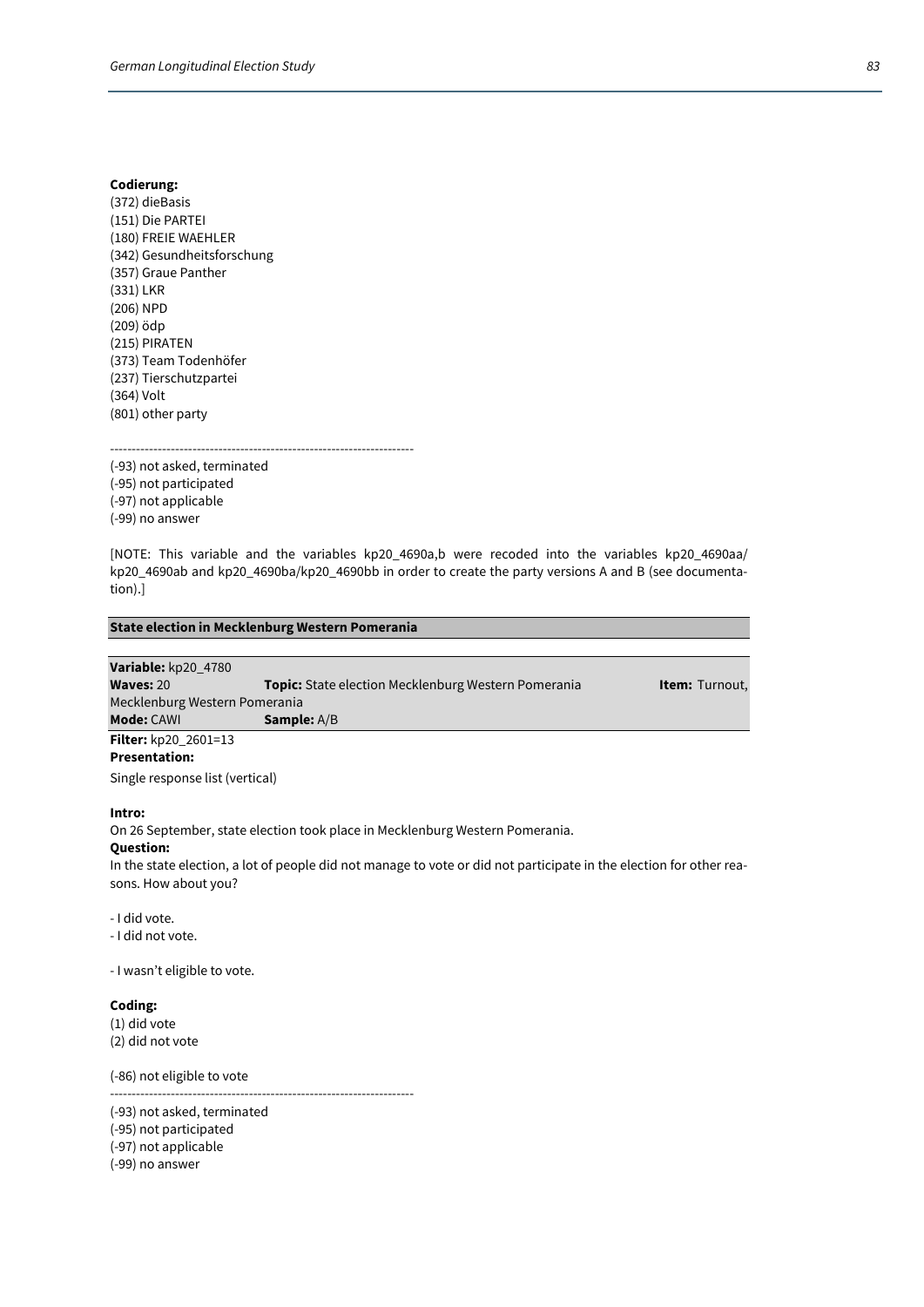|                               | <b>Variable:</b> $kp20$ 4790a,b |                                                            |  |                               |
|-------------------------------|---------------------------------|------------------------------------------------------------|--|-------------------------------|
|                               | Waves: $20$                     | <b>Topic:</b> State election Mecklenburg Western Pomerania |  | <b>Item:</b> Voting decision, |
| Mecklenburg Western Pomerania |                                 |                                                            |  |                               |
|                               | <b>Mode:</b> CAWI               | <b>Sample:</b> A/B                                         |  |                               |

**Filter:** kp20\_4780=1

### **Presentation:**

Display sample ballot paper for the state election in Mecklenburg Western Pomerania with first and second vote as matrix

## **Intro:**

You had two votes in the state election in Mecklenburg Western Pomerania. The first vote was for a candidate in your voting district, the second vote was for a party.

## **Question:**

How did you mark your ballot in this state election?

(A) First vote:

- SPD (Sozialdemokratische Partei Deutschlands)
- CDU (Christlich Demokratische Union Deutschlands)
- Bündnis 90/Die Grünen
- Die Linke
- AfD (Alternative für Deutschland)
- FDP (Freie Demokratische Partei)
- Other party

# - Did not cast a first vote

(B) Second vote:

- SPD (Sozialdemokratische Partei Deutschlands)
- CDU (Christlich Demokratische Union Deutschlands)
- Bündnis 90/Die Grünen
- Die Linke
- AfD (Alternative für Deutschland)
- FDP (Freie Demokratische Partei)
- Other party

- Did not cast a second vote

# **Coding:**

(2) CDU (4) SPD (5) FDP (6) GRÜNE (7) DIE LINKE (322) AfD (801) other party

(-84) didn't cast a first/second vote

----------------------------------------------------------------------

- (-93) not asked, terminated
- (-95) not participated
- (-97) not applicable
- (-99) no answer

[NOTE: This variable and the variables kp20\_4792a,b were recoded into the variables kp20\_4790aa/ kp20\_4790ab and kp20\_4790ba/kp20\_4790bb in order to create the party versions A and B (see documentation).]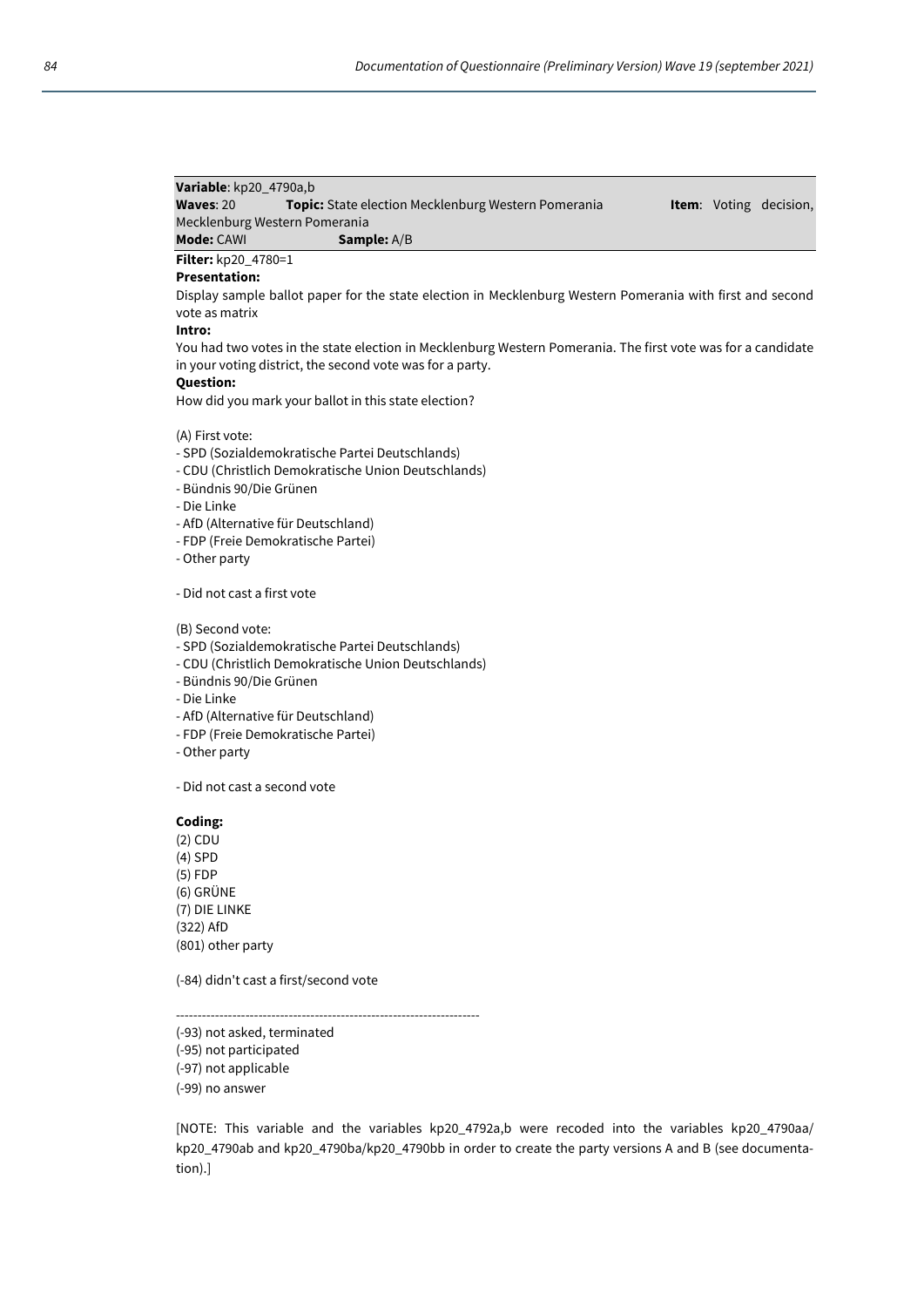# **Variable**: kp20\_4792a

**Waves**: 20 **Topic:** State election Mecklenburg Western Pomerania **Item**: Voting decision, Mecklenburg Western Pomerania, first vote, other party

**Mode:** CAWI **Sample:** A/B

# **Filter:** kp20\_4790a=801

**Presentation:** Single response list (vertical)

**Question:**

And which candidate did you vote for with your FIRST vote in the state election in Mecklenburg Western Pomerania?

- DiB (DEMOKRATIE IN BEWEGUNG)
- dieBasis (Basisdemokratische Partei Deutschland)
- Die PARTEI (Partei für Arbeit, Rechtsstaat, Tierschutz, Elitenförderung und basisdemokratische Initiative)
- FREIE WÄHLER
- Freier Horizont (FREIER HORIZONT)
- LKR (Liberal-Konservative Reformer)
- NPD (Nationaldemokratische Partei Deutschlands)
- ÖDP (Ökologisch-Demokratische Partei)
- PIRATEN (Piratenpartei Deutschland)
- Team Todenhöfer (Team Todenhöfer Die Gerechtigkeitspartei)
- Tierschutzpartei (PARTEI MENSCH UMWELT TIERSCHUTZ)
- other party

## **Coding:**

(349) DiB (372) dieBasis (151) Die PARTEI (180) FREIE WAEHLER (385) Freier Horizont (331) LKR (206) NPD (209) ödp (215) PIRATEN (373) Team Todenhöfer (237) Tierschutzpartei (801) other party

----------------------------------------------------------------------

(-93) not asked, terminated (-95) not participated (-97) not applicable (-99) no answer

[NOTE: This variable and the variables kp20 4790a,b were recoded into the variables kp20 4790aa/ kp20\_4790ab and kp20\_4790ba/kp20\_4790bb in order to create the party versions A and B (see documentation).]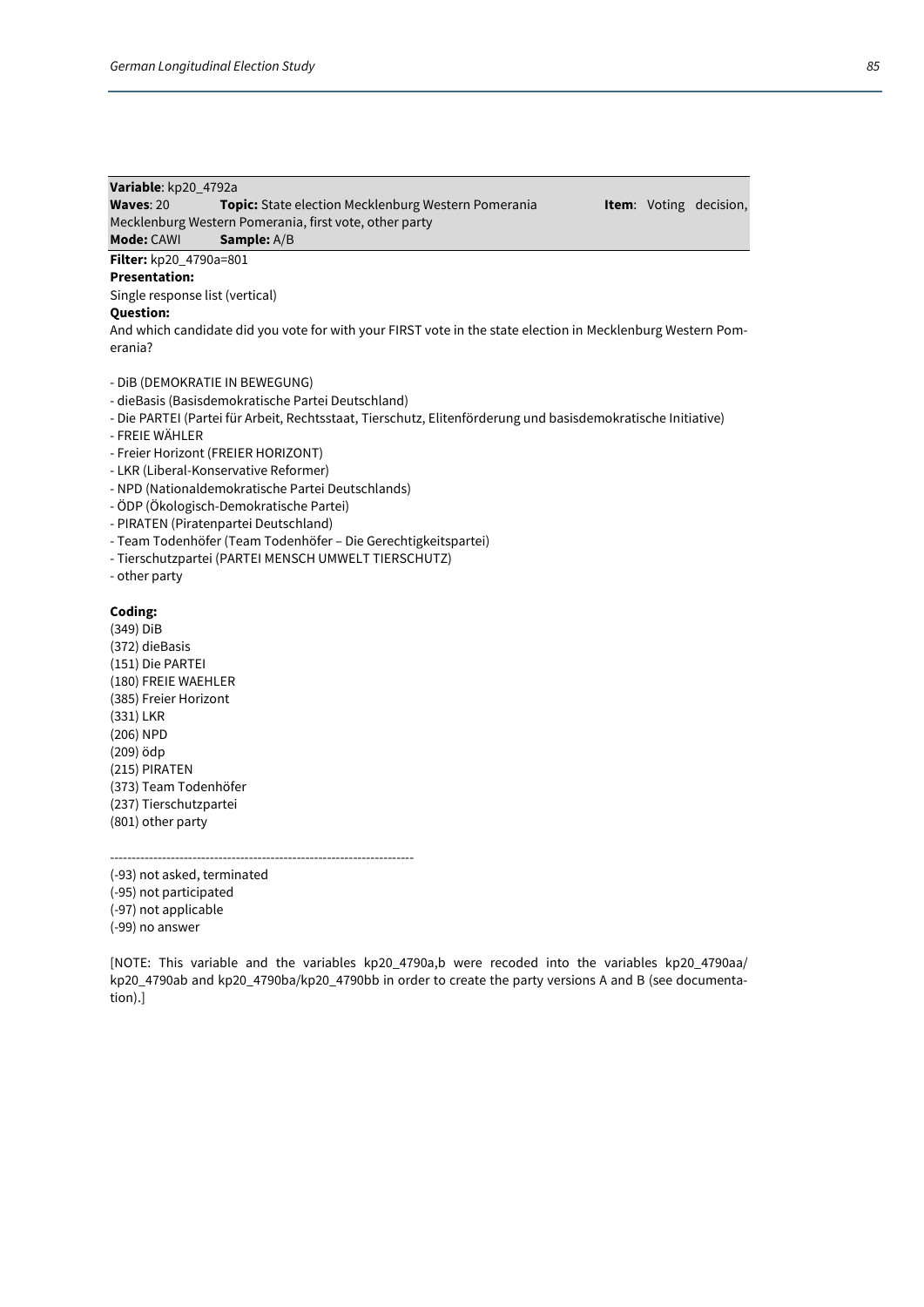## **Variable**: kp20\_4792b

**Waves**: 20 **Topic:** State election Berlin **Item**: Voting decision, Mecklenburg Western Pomerania, second vote, other party

# **Mode:** CAWI **Sample:** A/B

**Filter:** kp20\_4790b=801

## **Question:**

And which party did you vote for with your SECOND vote in the state election in Mecklenburg Western Pomerania?

- DiB (DEMOKRATIE IN BEWEGUNG)
- dieBasis (Basisdemokratische Partei Deutschland)
- Die PARTEI (Partei für Arbeit, Rechtsstaat, Tierschutz, Elitenförderung und basisdemokratische Initiative)
- FREIE WÄHLER
- Freier Horizont (FREIER HORIZONT)
- LKR (Liberal-Konservative Reformer)
- NPD (Nationaldemokratische Partei Deutschlands)
- ÖDP (Ökologisch-Demokratische Partei)
- PIRATEN (Piratenpartei Deutschland)
- Team Todenhöfer (Team Todenhöfer Die Gerechtigkeitspartei)
- Tierschutzpartei (PARTEI MENSCH UMWELT TIERSCHUTZ)
- other party

### **Codierung:**

(349) DiB (372) dieBasis (151) Die PARTEI (180) FREIE WAEHLER (385) Freier Horizont (331) LKR (206) NPD (209) ödp (215) PIRATEN (373) Team Todenhöfer (237) Tierschutzpartei (801) other party ----------------------------------------------------------------------

(-93) not asked, terminated

- (-95) not participated
- (-97) not applicable

(-99) no answer

[NOTE: This variable and the variables kp20 4790a,b were recoded into the variables kp20 4790aa/ kp20\_4790ab and kp20\_4790ba/kp20\_4790bb in order to create the party versions A and B (see documentation).]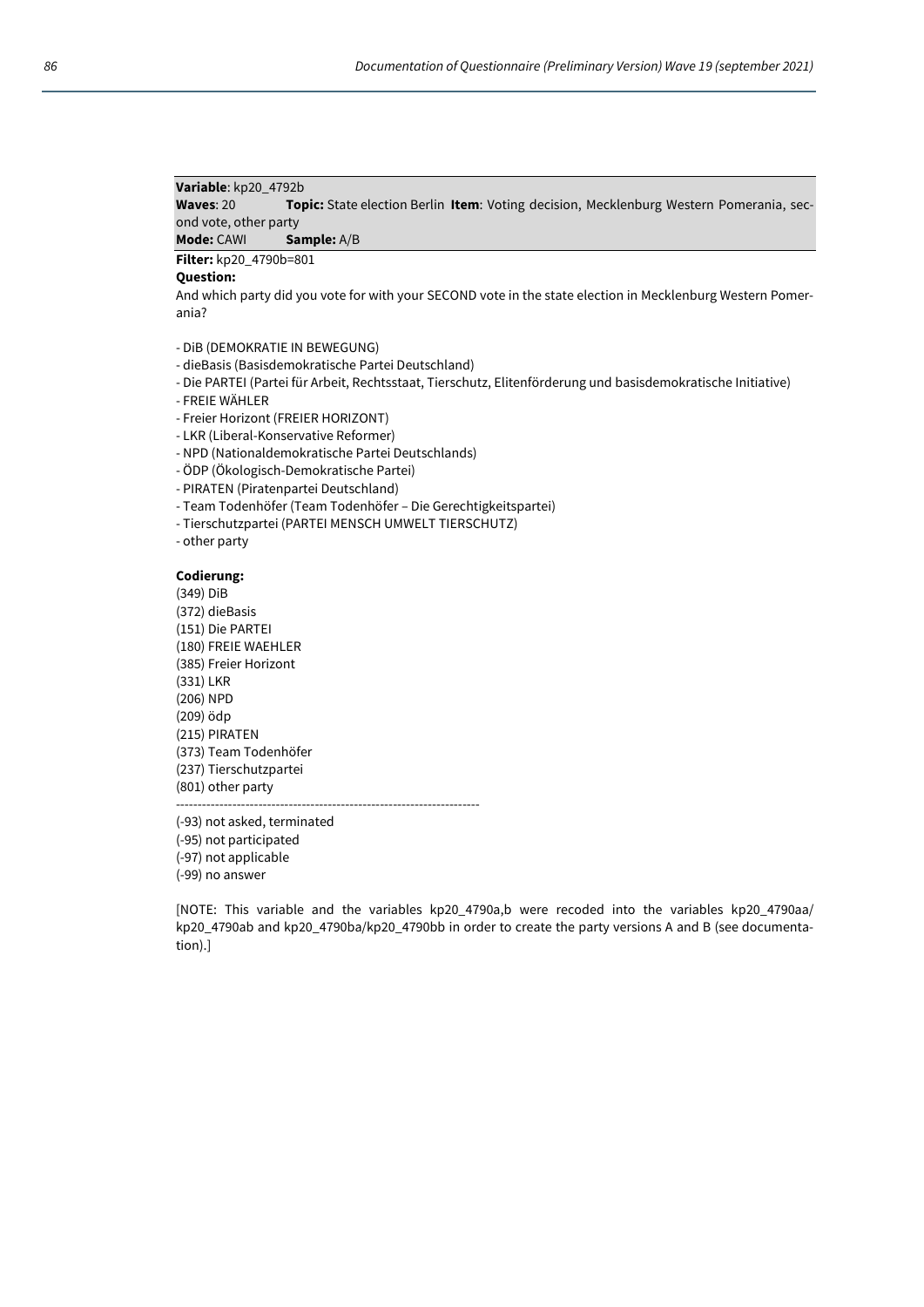| Variable: kp20_2090               |                                                                                     |                                                                                                              |
|-----------------------------------|-------------------------------------------------------------------------------------|--------------------------------------------------------------------------------------------------------------|
| Waves: 1-20, a1, a2<br>Mode: CAWI | Topic: Predispositions<br>Samples: A/B                                              | Item: Party identification                                                                                   |
|                                   |                                                                                     |                                                                                                              |
| <b>Filter:</b>                    |                                                                                     |                                                                                                              |
| <b>Presentation:</b>              |                                                                                     |                                                                                                              |
| Single response list (vertical)   |                                                                                     |                                                                                                              |
| Intro:                            |                                                                                     |                                                                                                              |
| for a different party.            |                                                                                     | In Germany, many people lean towards a particular party for a long time, although they may occasionally vote |
| <b>Question:</b>                  |                                                                                     |                                                                                                              |
|                                   | How about you, do you in general lean towards a particular party? If so, which one? |                                                                                                              |
|                                   |                                                                                     |                                                                                                              |
| - CDU/CSU                         |                                                                                     |                                                                                                              |
| - CDU                             |                                                                                     |                                                                                                              |
| - CSU                             |                                                                                     |                                                                                                              |
| - SPD                             |                                                                                     |                                                                                                              |
| - AfD                             |                                                                                     |                                                                                                              |
| - FDP                             |                                                                                     |                                                                                                              |
| - Die Linke                       |                                                                                     |                                                                                                              |
| - Bündnis 90/Die Grünen           |                                                                                     |                                                                                                              |
| - other party                     |                                                                                     |                                                                                                              |
| - no party                        |                                                                                     |                                                                                                              |
|                                   |                                                                                     |                                                                                                              |
| Coding:                           |                                                                                     |                                                                                                              |
| $(1)$ CDU/CSU                     |                                                                                     |                                                                                                              |
| $(2)$ CDU                         |                                                                                     |                                                                                                              |
| $(3)$ CSU                         |                                                                                     |                                                                                                              |
| $(4)$ SPD                         |                                                                                     |                                                                                                              |
| (322) AfD                         |                                                                                     |                                                                                                              |
| $(5)$ FDP                         |                                                                                     |                                                                                                              |
| (7) DIE LINKE                     |                                                                                     |                                                                                                              |
| (6) GRÜNE                         |                                                                                     |                                                                                                              |
| (801) other party                 |                                                                                     |                                                                                                              |
|                                   |                                                                                     |                                                                                                              |
| (808) no party                    |                                                                                     |                                                                                                              |
|                                   |                                                                                     |                                                                                                              |
|                                   |                                                                                     |                                                                                                              |

(-93) not asked, terminated

(-95) not participated

(-97) not applicable

(-99) no answer

[NOTE: This variable and the variables kp20\_2091 were recoded into the variables kp20\_2090a and kp20\_2090b in order to create the party versions A and B (see documentation).]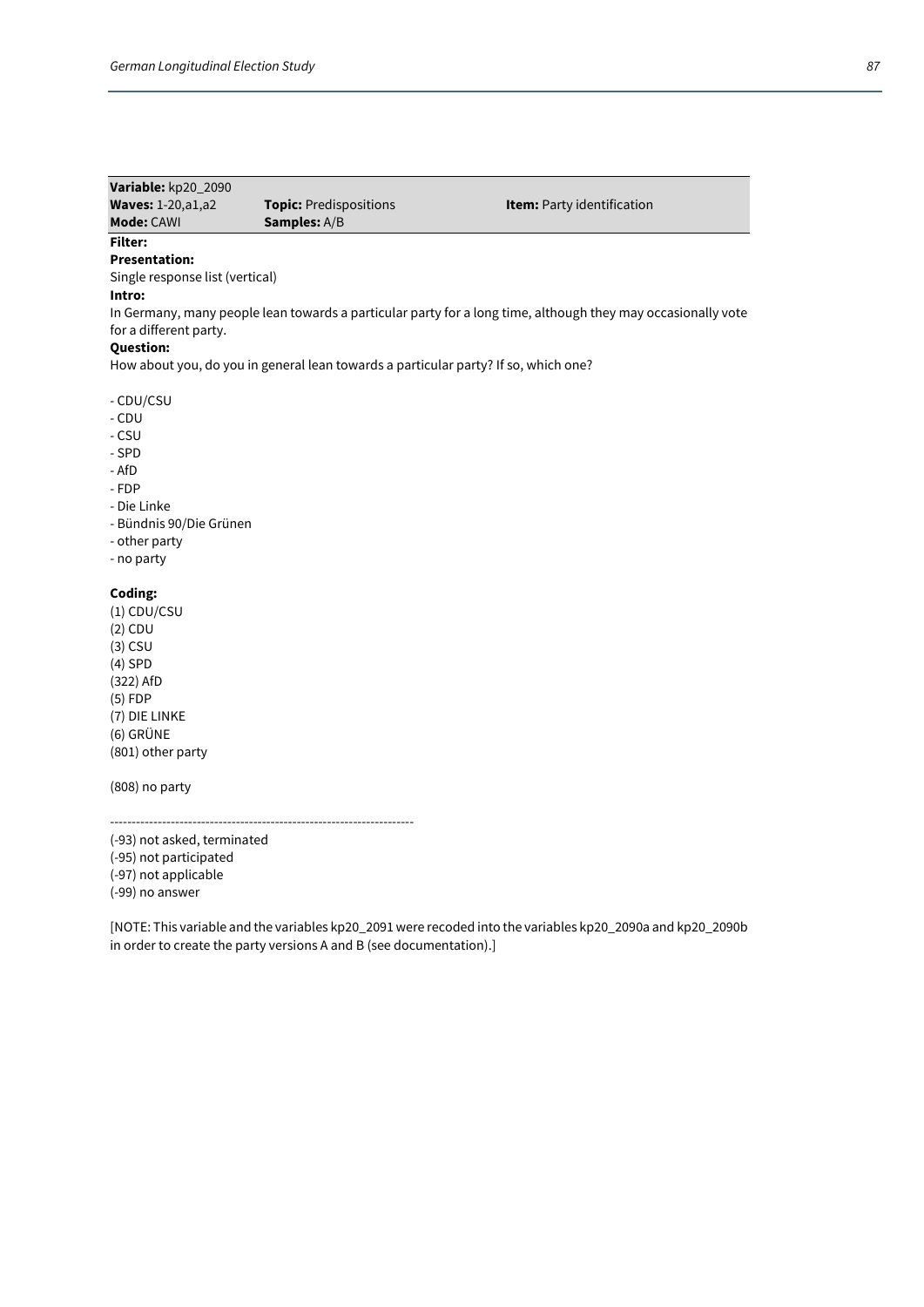| Variable: kp20_2091        |                             |
|----------------------------|-----------------------------|
| <b>Waves: 1-20, a1, a2</b> | <b>Topic:</b> Predispositio |
| <b>Mode: CAWI</b>          | <b>Samples:</b> A/B         |

**Waves:** 15-20, and **Item:** Party identification, other party

**Filter:** kp20\_2090=801 **Presentation:** 

Single response list (vertical)

## **Question:**

And which one of these parties do you feel close to?

- BP (Bayernpartei)
- DiB (DEMOKRATIE IN BEWEGUNG)
- Die PARTEI (Partei für Arbeit, Rechtsstaat, Tierschutz, Elitenförderung und basisdemokratische Initiative)
- dieBasis (Basisdemokratische Partei Deutschland)
- FAMILIE (Familien-Partei Deutschlands)
- FREIE WÄHLER
- LKR (Liberal-Konservative Reformer)
- NPD (Nationaldemokratische Partei Deutschlands)
- ÖDP (Ökologisch-Demokratische Partei)
- PIRATEN (Piratenpartei Deutschland)
- Team Todenhöfer (Team Todenhöfer Die Gerechtigkeitspartei)
- Tierschutzpartei (PARTEI MENSCH UMWELT TIERSCHUTZ)
- Volt (Volt Deutschland)
- WiR2020
- other party

## **Coding:**

(126) BP (349) DiB (151) Die PARTEI (372) dieBasis (171) FAMILIE (180) FREIE WAEHLER (331) LKR (206) NPD (209) ödp (215) PIRATEN (373) Team Todenhöfer (237) Tierschutzpartei (364) Volt (371) WiR2020 (801) other party

----------------------------------------------------------------------

- (-93) not asked, terminated
- (-95) not participated
- (-97) not applicable
- (-99) no answer

[NOTE: This variable and the variables kp20\_2090 were recoded into the variables kp20\_2090a and kp20\_2090b in order to create the party versions A and B (see documentation).]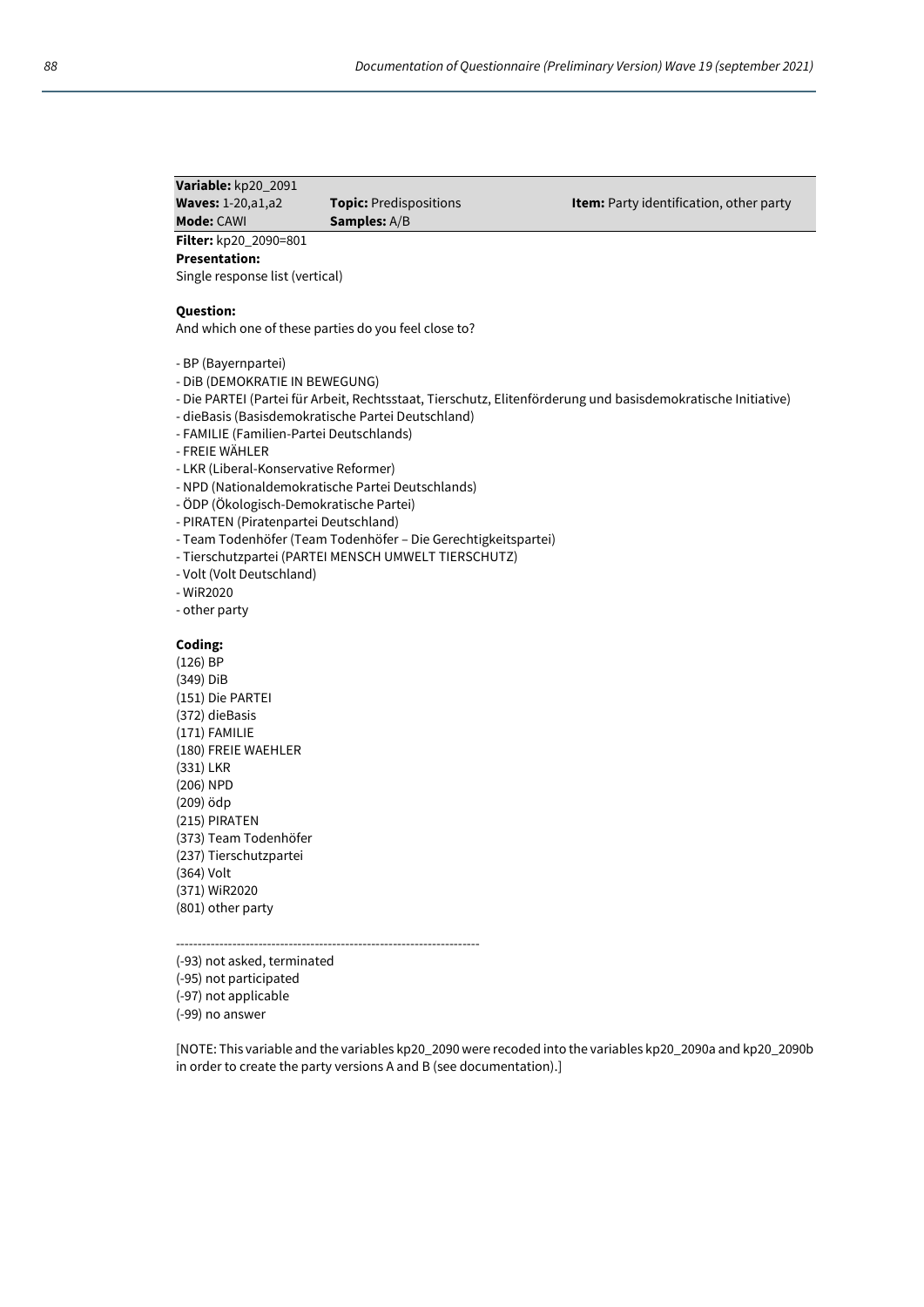| Variable: kp20_2100             |                                                                    |                                                                                                          |
|---------------------------------|--------------------------------------------------------------------|----------------------------------------------------------------------------------------------------------|
| <b>Waves: 1-20, a1, a2</b>      | <b>Topic: Predisposition</b>                                       | Item: Party identification, strength                                                                     |
| Mode: CAWI                      | Samples: A/B                                                       |                                                                                                          |
| Filter: kp20_2090>0 & <=801     |                                                                    |                                                                                                          |
| <b>Presentation:</b>            |                                                                    |                                                                                                          |
| Single response list (vertical) |                                                                    |                                                                                                          |
| <b>Question:</b>                |                                                                    |                                                                                                          |
|                                 | All in all, how strongly or weakly do you lean towards this party? |                                                                                                          |
| - very strongly                 |                                                                    |                                                                                                          |
| - fairly strongly               |                                                                    |                                                                                                          |
| - moderately                    |                                                                    |                                                                                                          |
| - fairly weakly                 |                                                                    |                                                                                                          |
| - very weakly                   |                                                                    |                                                                                                          |
| Coding:                         |                                                                    |                                                                                                          |
| (1) very strongly               |                                                                    |                                                                                                          |
| (2) fairly strongly             |                                                                    |                                                                                                          |
| (3) moderately                  |                                                                    |                                                                                                          |
| (4) fairly weakly               |                                                                    |                                                                                                          |
| (5) very weakly                 |                                                                    |                                                                                                          |
|                                 |                                                                    |                                                                                                          |
| (-93) not asked, terminated     |                                                                    |                                                                                                          |
| (-95) not participated          |                                                                    |                                                                                                          |
| (-97) not applicable            |                                                                    |                                                                                                          |
| (-99) no answer                 |                                                                    |                                                                                                          |
| Variable: kp20_2095             |                                                                    |                                                                                                          |
| <b>Waves: 1-20, a1, a2</b>      | Topic: Predispositions                                             | <b>Item:</b> Multiple party identification                                                               |
| <b>Mode: CAWI</b>               | Samples: A/B                                                       |                                                                                                          |
|                                 |                                                                    | Filter: kp20_2090=1-801; do not display party named at kp20_2090 anymore. If kp20_2090=1 (CDU/CSU), then |

show neither response option 2 (CDU) nor response option 3 (CSU). If kp20\_2090=2 | 3, then do not display response option 1 at kp20\_2150 anymore. **Presentation:** 

# **Presentation:**

Single response list (vertical)

# **Question:**

Some people lean towards more than one party, while others don't. How about you? Do you lean towards another political party?

- CDU/CSU
- CDU
- CSU
- SPD
- AfD
- FDP
- Die Linke
- Bündnis 90/Die Grünen
- other party

- no other party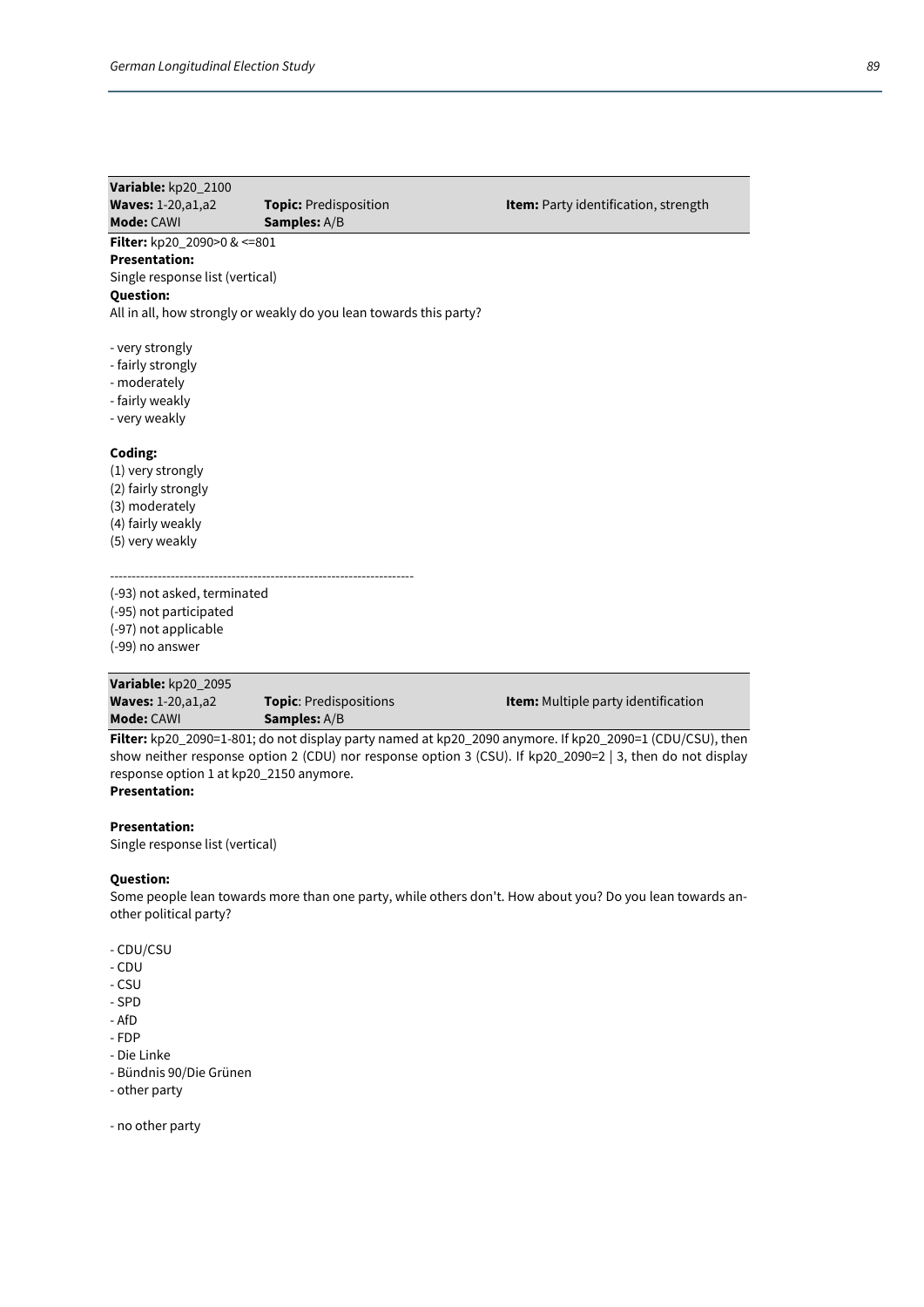| Coding:           |
|-------------------|
| (1) CDU/CSU       |
| (2) CDU           |
| $(3)$ CSU         |
| $(4)$ SPD         |
| $(5)$ FDP         |
| (6) GRÜNE         |
| (7) DIE LINKE     |
| (322) AfD         |
| (801) other party |
|                   |

(808) no other party

----------------------------------------------------------------------

(-93) not asked, terminated

(-95) not participated

(-97) not applicable

(-99) no answer

[NOTE: This variable and the variables kp20\_2096 were recoded into the variables kp20\_2095a and kp20\_2095b in order to create the party versions A and B (see documentation).]

| Variable: kp20_2096                                                                                                                                                                                                                                                                        |                                                                                                                                                                                                                                   |                                                                                                              |
|--------------------------------------------------------------------------------------------------------------------------------------------------------------------------------------------------------------------------------------------------------------------------------------------|-----------------------------------------------------------------------------------------------------------------------------------------------------------------------------------------------------------------------------------|--------------------------------------------------------------------------------------------------------------|
| <b>Waves: 1-20, a1, a2</b>                                                                                                                                                                                                                                                                 | <b>Topic: Predispositions</b>                                                                                                                                                                                                     | <b>Item:</b> Multiple party identification, other<br>party                                                   |
| <b>Mode: CAWI</b>                                                                                                                                                                                                                                                                          | <b>Samples:</b> A/B                                                                                                                                                                                                               |                                                                                                              |
| <b>Filter:</b> kp20_2095=801                                                                                                                                                                                                                                                               |                                                                                                                                                                                                                                   |                                                                                                              |
| <b>Presentation:</b>                                                                                                                                                                                                                                                                       |                                                                                                                                                                                                                                   |                                                                                                              |
| Single response list (vertical)                                                                                                                                                                                                                                                            |                                                                                                                                                                                                                                   |                                                                                                              |
| <b>Question:</b>                                                                                                                                                                                                                                                                           |                                                                                                                                                                                                                                   |                                                                                                              |
|                                                                                                                                                                                                                                                                                            | And which one of these parties do you feel close to?                                                                                                                                                                              |                                                                                                              |
| - BP (Bayernpartei)<br>- DIB (DEMOKRATIE IN BEWEGUNG)<br>- FAMILIE (Familien-Partei Deutschlands)<br>- FREIE WÄHLER<br>- LKR (Liberal-Konservative Reformer)<br>- ÖDP (Ökologisch-Demokratische Partei)<br>- PIRATEN (Piratenpartei Deutschland)<br>- Volt (Volt Deutschland)<br>- WiR2020 | - dieBasis (Basisdemokratische Partei Deutschland)<br>- NPD (Nationaldemokratische Partei Deutschlands)<br>- Team Todenhöfer (Team Todenhöfer – Die Gerechtigkeitspartei)<br>- Tierschutzpartei (PARTEI MENSCH UMWELT TIERSCHUTZ) | - Die PARTEI (Partei für Arbeit, Rechtsstaat, Tierschutz, Elitenförderung und basisdemokratische Initiative) |

- other party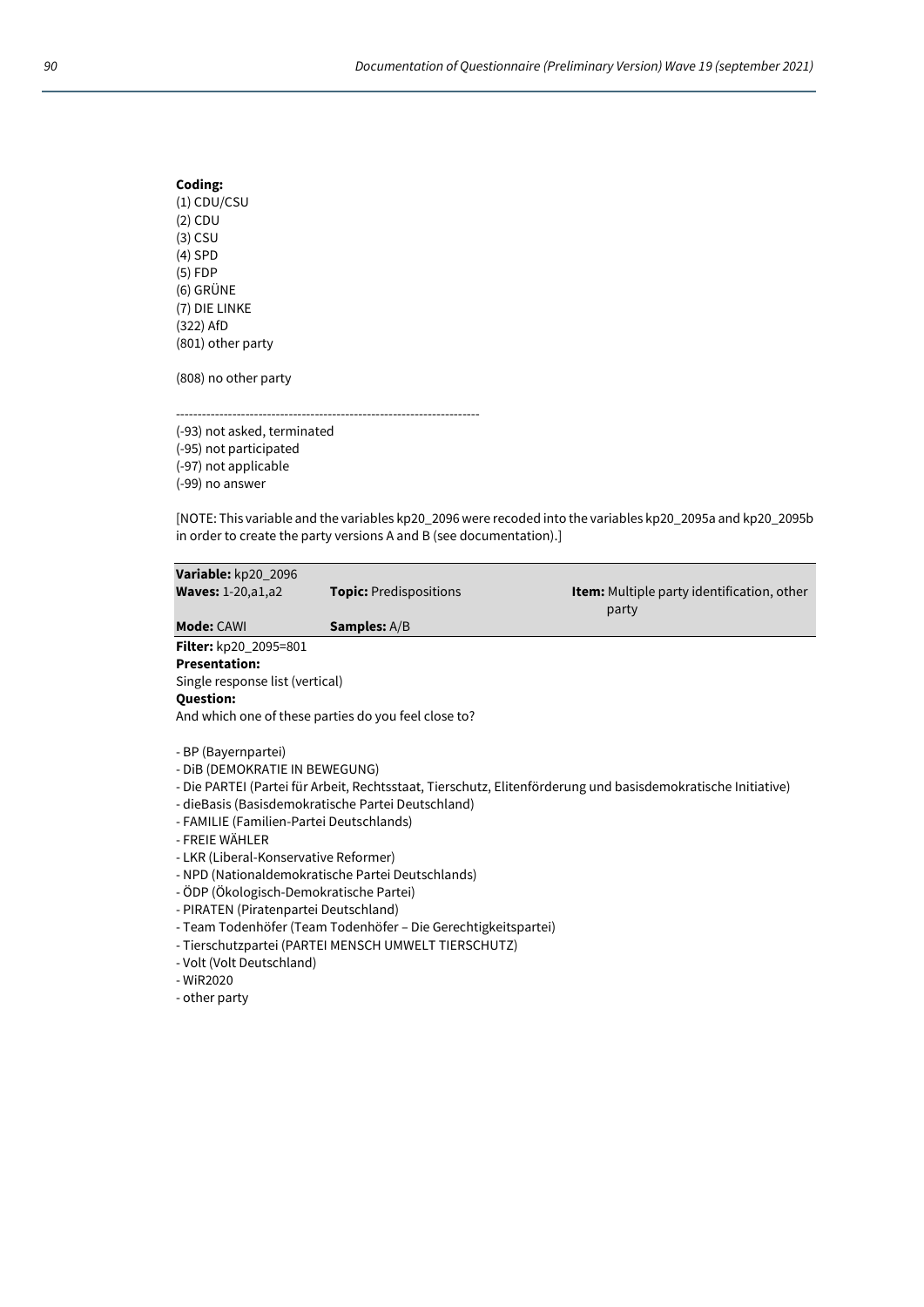## **Coding:**

(126) BP (349) DiB (151) Die PARTEI (372) dieBasis (171) FAMILIE (180) FREIE WAEHLER (331) LKR (206) NPD (209) ödp (215) PIRATEN (373) Team Todenhöfer (237) Tierschutzpartei (364) Volt (371) WiR2020 (801) other party

----------------------------------------------------------------------

(-93) not asked, terminated (-95) not participated (-97) not applicable (-99) no answer

[NOTE I: This variable and the variables kp20\_2095 were recoded into the variables kp20\_2095a and kp20\_2095b in order to create the party versions A and B (see documentation).]

| Variable: kp20_2101                                                                                           |                                                                    |                                                  |
|---------------------------------------------------------------------------------------------------------------|--------------------------------------------------------------------|--------------------------------------------------|
| <b>Waves: 1-20, a1, a2</b>                                                                                    | <b>Topic: Predispositions</b>                                      | Item: Multiple party identification,<br>strength |
| Mode: CAWI                                                                                                    | Samples: A/B                                                       |                                                  |
| Filter: kp20_2095=1-801                                                                                       |                                                                    |                                                  |
| <b>Presentation:</b>                                                                                          |                                                                    |                                                  |
| Single response list (vertical)                                                                               |                                                                    |                                                  |
| <b>Question:</b>                                                                                              |                                                                    |                                                  |
|                                                                                                               | All in all, how strongly or weakly do you lean towards this party? |                                                  |
| - very strongly<br>- fairly strongly<br>- moderately<br>- fairly weakly<br>- very weakly                      |                                                                    |                                                  |
| Coding:<br>(1) very strongly<br>(2) fairly strongly<br>(3) moderately<br>(4) fairly weakly<br>(5) very weakly |                                                                    |                                                  |
| (-93) not asked, terminated<br>(-95) not participated<br>(-97) not applicable                                 |                                                                    |                                                  |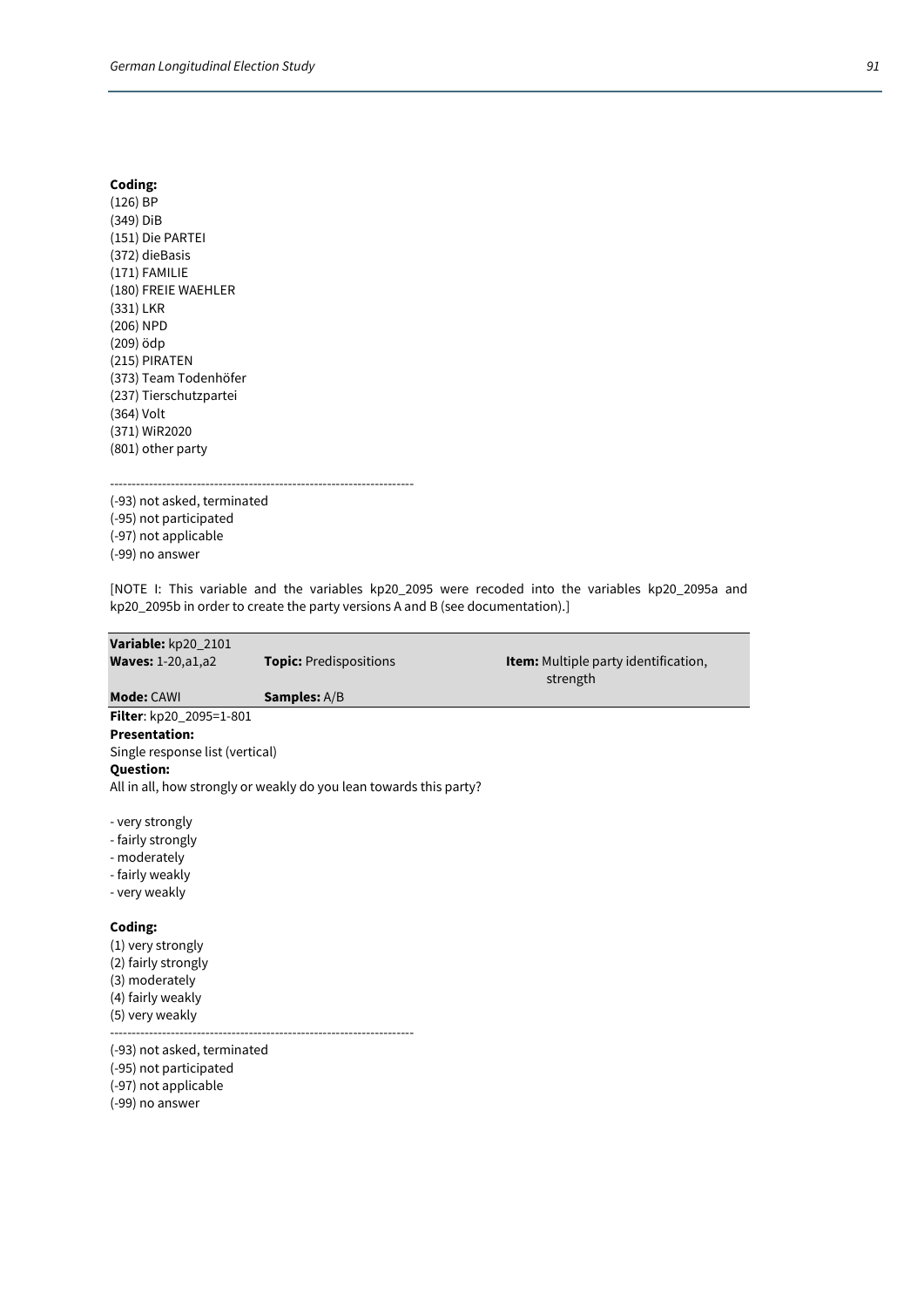## **Panel management**

| <b>Mode:</b> CAWI     | <b>Sample:</b> B               |                                      |
|-----------------------|--------------------------------|--------------------------------------|
| <b>Wave: 10-14,20</b> | <b>Topic:</b> Panel management | <b>Item:</b> Entry of e-mail address |
| Variable: kp20_33a    |                                |                                      |

**Filter:** participation variable: e-mail address exists

**Presentation:** Single response list with open text field. Plausibility check E-mail address must contain "@" sign, in addition, "@" must be followed by "." after a not defined numbers of signs. Following Ignorable plausible text: "The e-mail address you entered is incorrect. Please check your entry. "Ignoreable DAC: "Your entry is very important to us. Please answer this question.".

#### **Question:**

We have sent you the link to this survey to the e-mail address you provided last time. You can change this email address here or enter it again to confirm it.

#### **Instruction**:

If you have not yet received an e-mail from us, please re-enter your email address here to ensure that we have it.

Of course your e-mail address will be stored separately from your previous entries in the survey.

- My e-mail address is:\_\_\_\_\_\_\_\_\_\_\_

- I do not wish to re-enter or change my e-mail address.

| Variable: kp20 33b                                                               |                                |                                      |
|----------------------------------------------------------------------------------|--------------------------------|--------------------------------------|
| <b>Wellen: 10-14,20</b>                                                          | <b>Topic:</b> Panel management | <b>Item:</b> Entry of e-mail address |
| <b>Mode: CAWI</b>                                                                | <b>Sample:</b> B               |                                      |
| . Militara de contrator distance de stala la concerna el la distancia de stala d |                                |                                      |

**Filter:** participation variable: e-mail address exists

**Presentation:** Single response list with open text field. Plausibility check E-mail address must contain "@" sign, in addition, "@" must be followed by "." after a not defined numbers of signs. Following Ignorable plausible text: "The e-mail address you entered is incorrect. Please check your entry. "Ignoreable DAC: "Your entry is very important to us. Please answer this question.".

#### **Question:**

To make it even easier for you to participate in the German Election Study in the future, we would like to ask you to provide your e-mail address. You will then receive an e-mail notification with a link that will take you directly to our survey.

#### **Information text:**

Of course your e-mail address will be stored separately from your previous entries in the survey.

- My e-mail address is:\_\_\_\_\_\_\_\_\_\_\_

- I do not have an e-mail address.

- I don't want to enter an e-mail address.